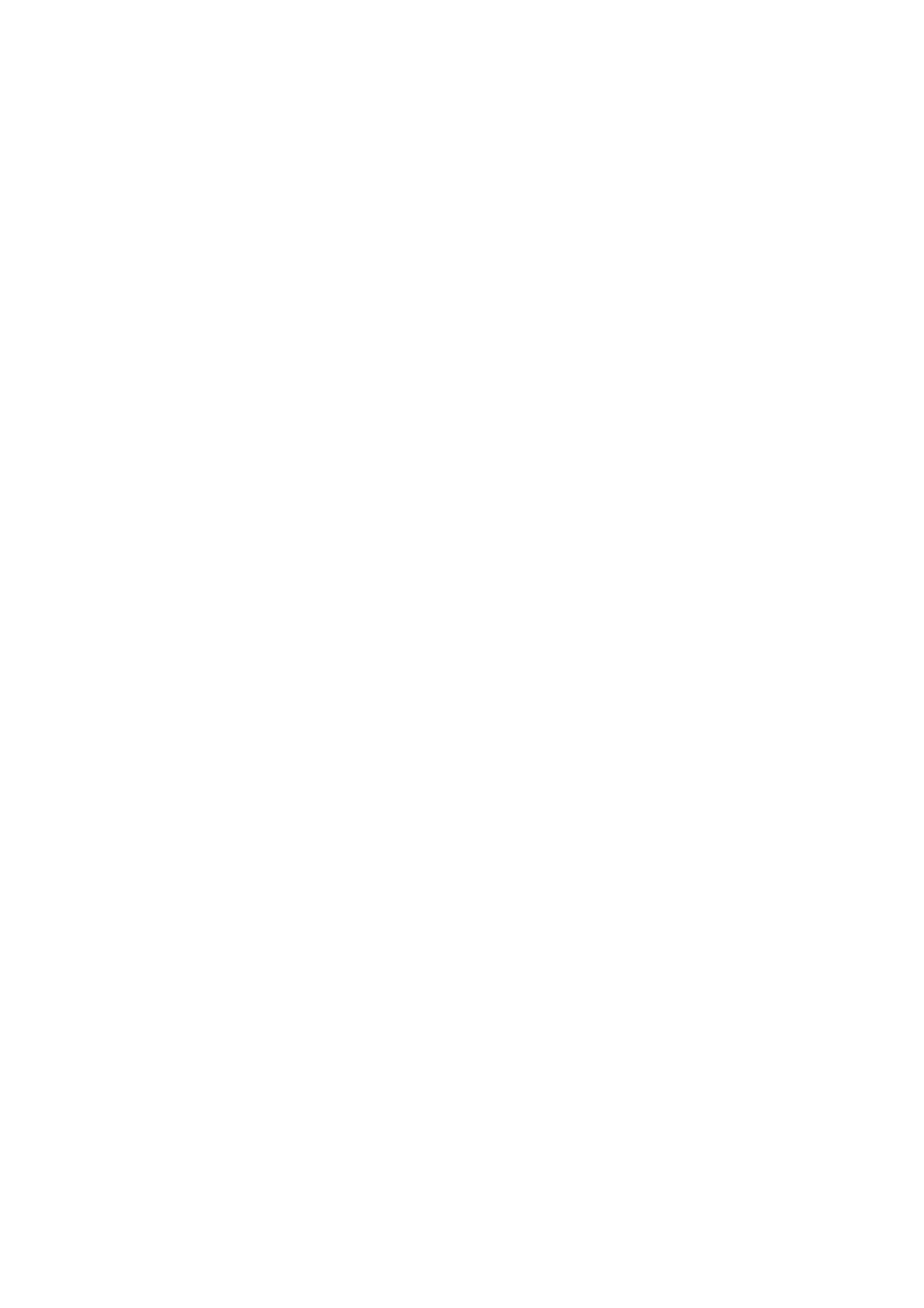### CHECK YOUR ENGLISH VOCABULARY FOR

# IELTS

Rawdon Wyatt

A & C Black . London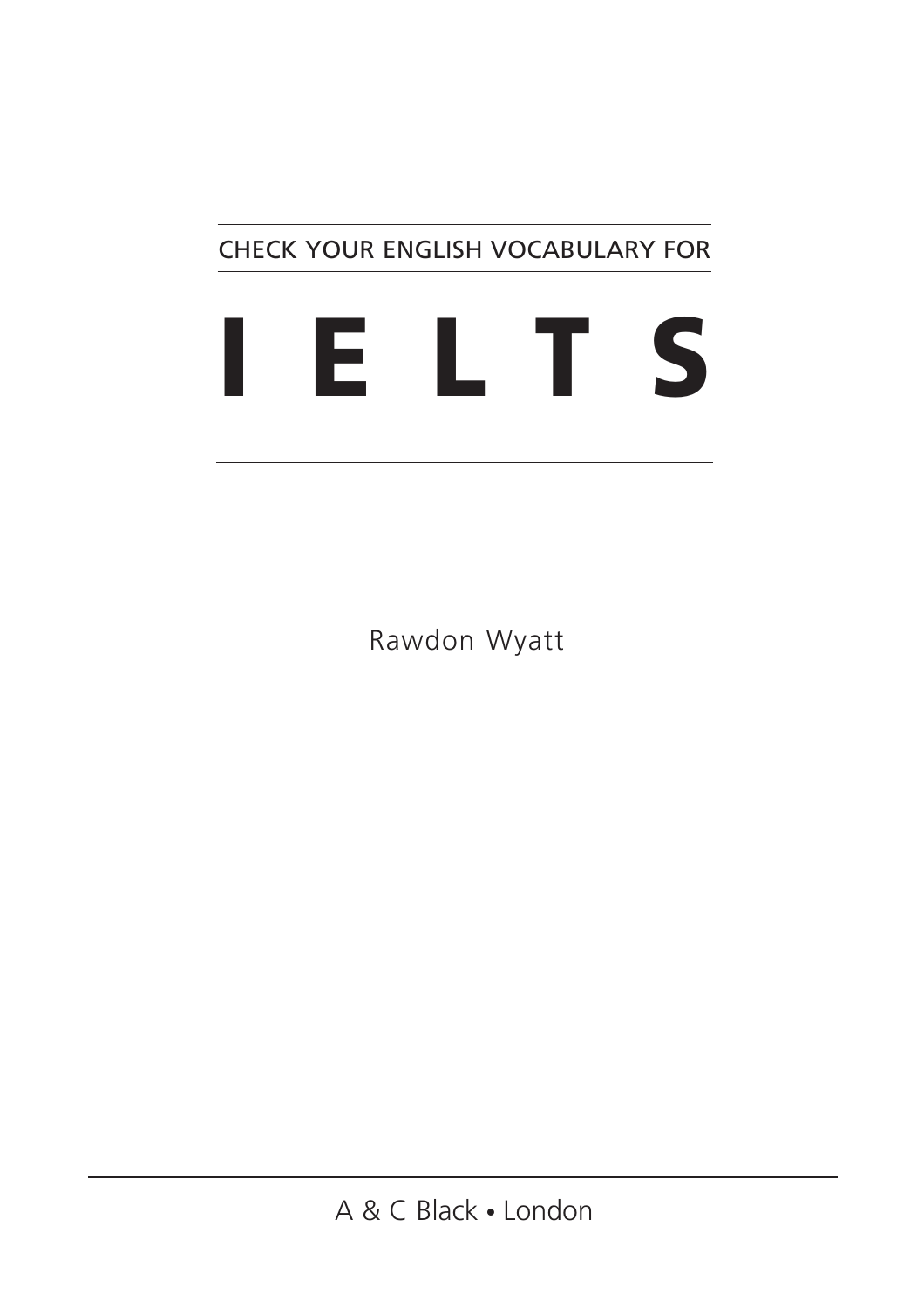First edition published 2001 by Peter Collin Publishing, reprinted 2002

This second edition published in Great Britain 2004 by Bloomsbury Publishing Plc

> Reprinted 2005, 2007 by A & C Black Publishers Ltd 38 Soho Square, London W1D 3HB

> > © Rawdon Wyatt 2004

All rights reserved. No part of this publication may be reproduced in any form without the permission of the publishers.

British Library Cataloguing in Publication Data A CIP entry for this book is available from the British Library

> ISBN: 978 0 7136 7604 4 eISBN-13: 978-1-4081-0157-5

Text typeset by A & C Black Printed in the UK by Caligraving Ltd

This book is produced using paper that is made from wood grown in managed, sustainable forests. It is natural, renewable and recyclable. The logging and manufacturing processes conform to the environmental regulations of the country of origin.

**ii**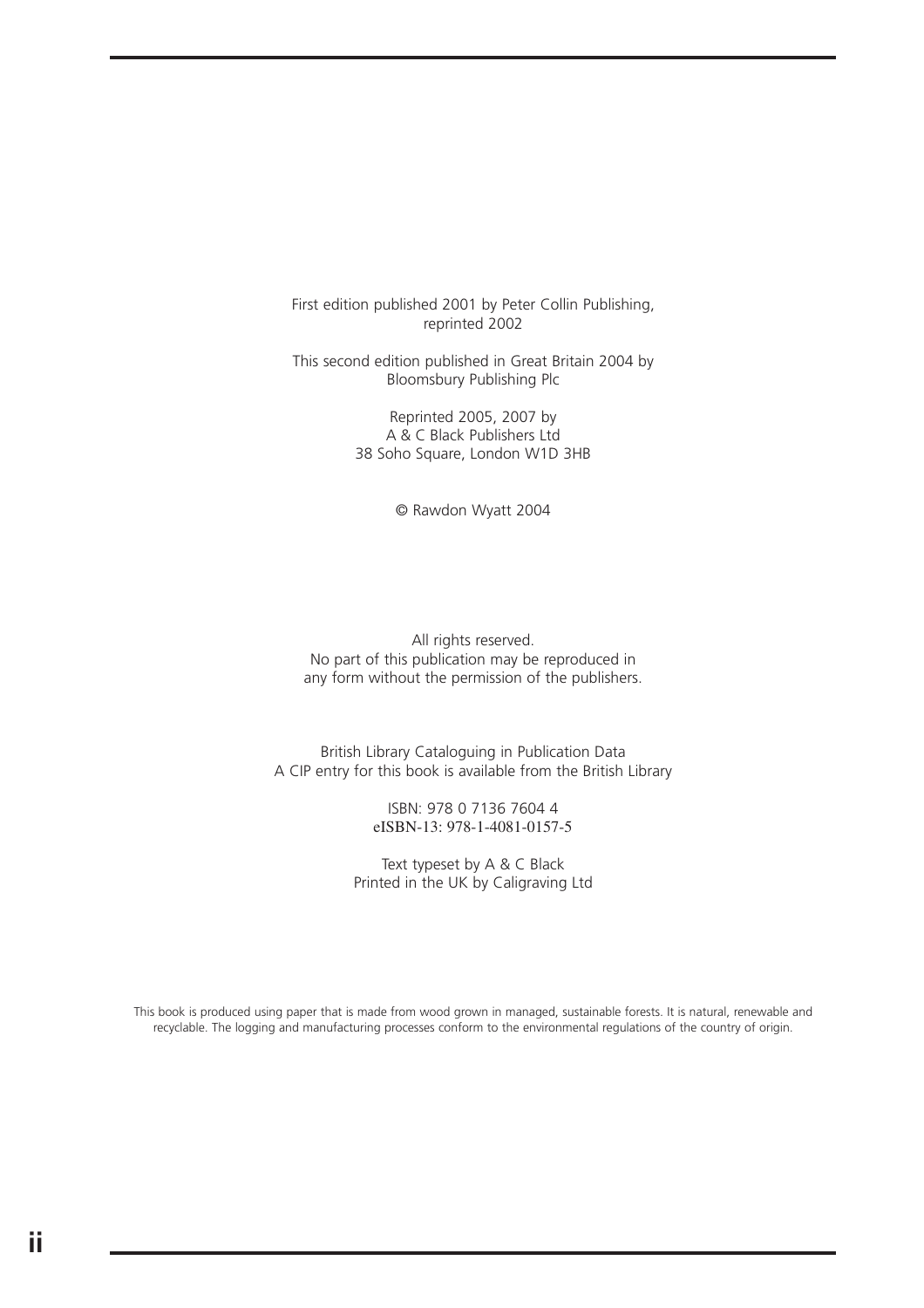## About this workbook

#### **Introduction**

This workbook has been written for students who are planning to sit either the general training or the academic modules of the IELTS exam. It covers some of the main vocabulary points that you will need for, or come across in, the listening, reading, writing and speaking sections of the exam.

We hope that you find the modules in this book useful and that the vocabulary you acquire will help you to achieve the grade you want in the IELTS.

Good luck!

#### **Structure of the IELTS Workbook**

Each vocabulary area is presented in the form of a self-contained module with task-based activities which present each vocabulary item in a real context.

- Pages 1-53 focus on general vocabulary items which can be used in all aspects of your English. Some of these are relevant to specific tasks in the IELTS exam (for example, describing how something works, writing a letter or describing a table).
- Pages 54-101 focus on topic-specific vocabulary areas which may be required in the exam (for example, education, business and industry or global problems). Each module consists of three tasks: the first two present vocabulary items in context, and the third gives you the opportunity to review the vocabulary in the form of a gap-fill exercise.

#### **Using the IELTS Workbook**

You should not go through the modules mechanically. It is better to choose areas that you are unfamiliar with, or areas that you feel are of specific interest or importance to yourself.

#### **Recording Vocabulary**

Remember that you should keep a record of new words and expressions that you acquire, and review these on a regular basis so that they become a part of your active vocabulary.

#### **Extending Your Vocabulary**

Also remember that there are other methods of acquiring new vocabulary. For example, you should read as much as possible from a different variety of authentic reading materials (books, newspapers, magazines, etc).

#### **Using an English Dictionary**

To help you learn English, you should use an English dictionary that can clearly define words, provide information about grammar and give sample sentences to show how words are used in context. You can use any good learner's English dictionary with this workbook, but it has been written using the material in the *Easier English Dictionary for Students* (ISBN 0 7475 6624 0), published by Bloomsbury Publishing ([www.bloomsbury.com/reference\).](http://www.bloomsbury.com/reference)

#### **International English Language Testing System (IELTS)**

This workbook has been written to help you improve your vocabulary when working towards the *International English Language Testing System* (IELTS) examination. The IELTS English examination is administered by the University of Cambridge Local Examinations Syndicate, The British Council and IDP Education Australia. For futher information, visit the *[www.ucles.org.uk](http://www.ucles.org.uk)* website.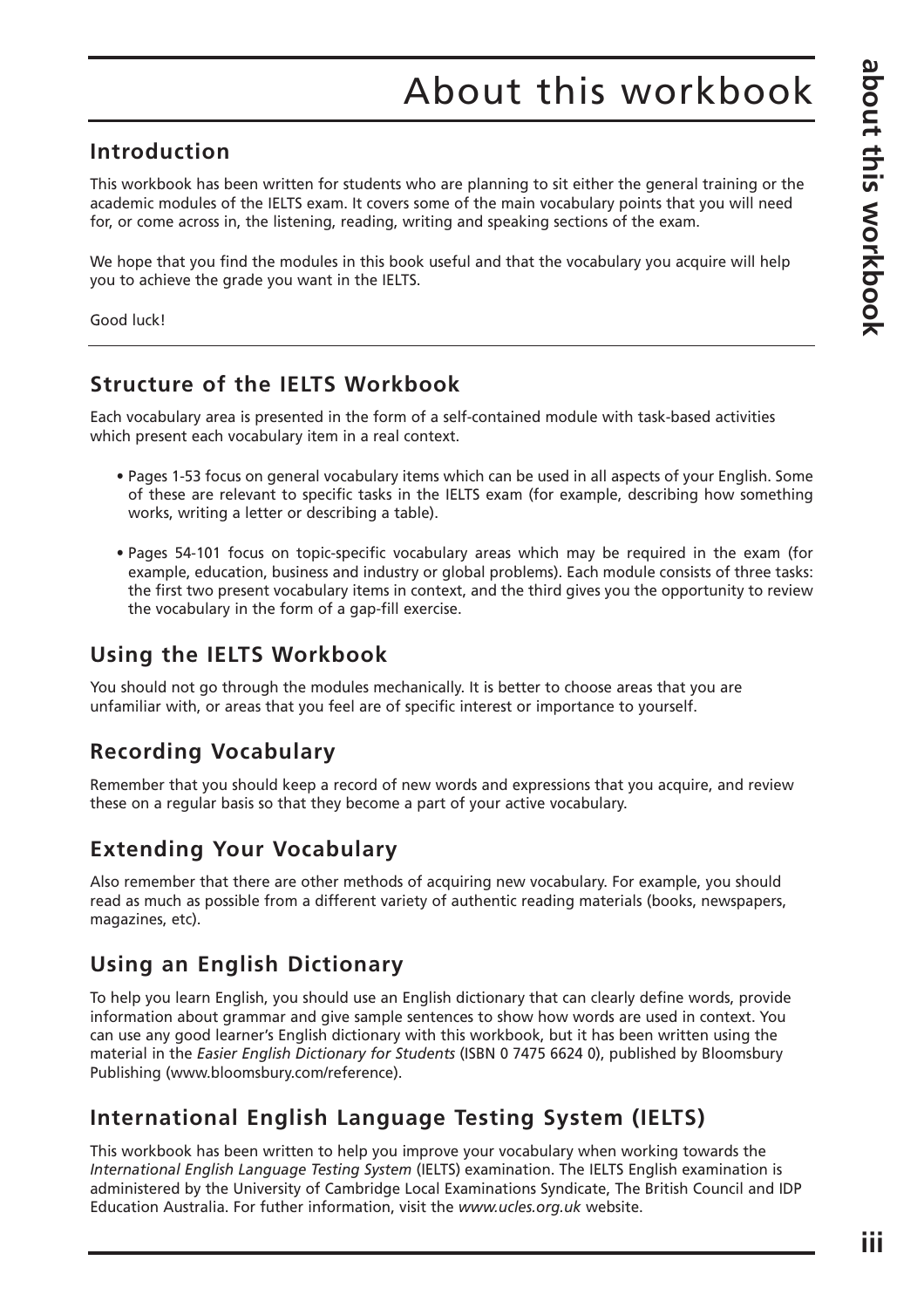## Contents

#### **PAGE TITLE**

#### **[General Vocabulary](#page-6-0)**

|    | General vocabulary                        |
|----|-------------------------------------------|
| 1  | Condition                                 |
| 2  | Changes 1                                 |
| 4  | Describing & analysing tables             |
| 6  | How something works                       |
| 7  | Writing a letter                          |
| 8  | Presenting an argument                    |
| 9  | Contrast & comparison                     |
| 10 | Location                                  |
| 12 | Joining/becoming part of something bigger |
| 13 | Reason & result                           |
| 14 | Generalisations & specifics               |
| 16 | Focusing attention                        |
| 17 | Opinion, attitude & belief                |
| 18 | Stopping something                        |
| 19 | Time                                      |
| 20 | Objects & actions                         |
| 22 | Likes & dislikes                          |
| 24 | Obligation & option                       |
| 25 | Success & failure                         |
| 26 | Ownership, giving, lending & borrowing    |
| 27 | Groups                                    |
| 28 | Around the world                          |
| 30 | Size, quantity & dimension                |
| 32 | Shape & features                          |
| 33 | Emphasis & misunderstanding               |
| 34 | Changes 2                                 |
| 36 | Opposites                                 |
| 38 | Addition, equation & conclusion           |
| 39 | Task commands                             |
| 40 | Confusing words & false friends           |
| 44 | Useful interview expressions              |
| 45 | Phrasal verbs 1                           |
| 46 | Phrasal verbs 2                           |
| 48 | Phrasal verbs 3                           |
| 49 | Phrasal verbs 4                           |
| 50 | Phrasal verbs 5                           |
| 52 | Spelling                                  |
|    | <b>Topic-Specific Vocabulary</b>          |
| 54 | Education                                 |
| 56 | The media                                 |
| 58 | Work                                      |
| 61 | Money & finance                           |
| 63 | Politics                                  |
| 65 | The environment                           |
|    |                                           |

| <b>PAGE</b>    | <b>TITLE</b>          |  |  |  |  |  |  |
|----------------|-----------------------|--|--|--|--|--|--|
| 67             | Healthcare            |  |  |  |  |  |  |
| 69             | Travel                |  |  |  |  |  |  |
| 71             | Crime & the law       |  |  |  |  |  |  |
| 73             | Social tensions       |  |  |  |  |  |  |
| 75             | Science & technology  |  |  |  |  |  |  |
| 78             | Food & diet           |  |  |  |  |  |  |
| 80             | Children & the family |  |  |  |  |  |  |
| 82             | On the road           |  |  |  |  |  |  |
| 84             | The arts              |  |  |  |  |  |  |
| 87             | Town & country        |  |  |  |  |  |  |
| 89             | Architecture          |  |  |  |  |  |  |
| 92             | Men & women           |  |  |  |  |  |  |
| 95             | Geography             |  |  |  |  |  |  |
| 97             | Business & industry   |  |  |  |  |  |  |
| 100            | Global problems       |  |  |  |  |  |  |
| <b>Answers</b> |                       |  |  |  |  |  |  |

| 102 | Answers |
|-----|---------|
| --- |         |

| 123 | Vocabulary record sheets |  |
|-----|--------------------------|--|
|     |                          |  |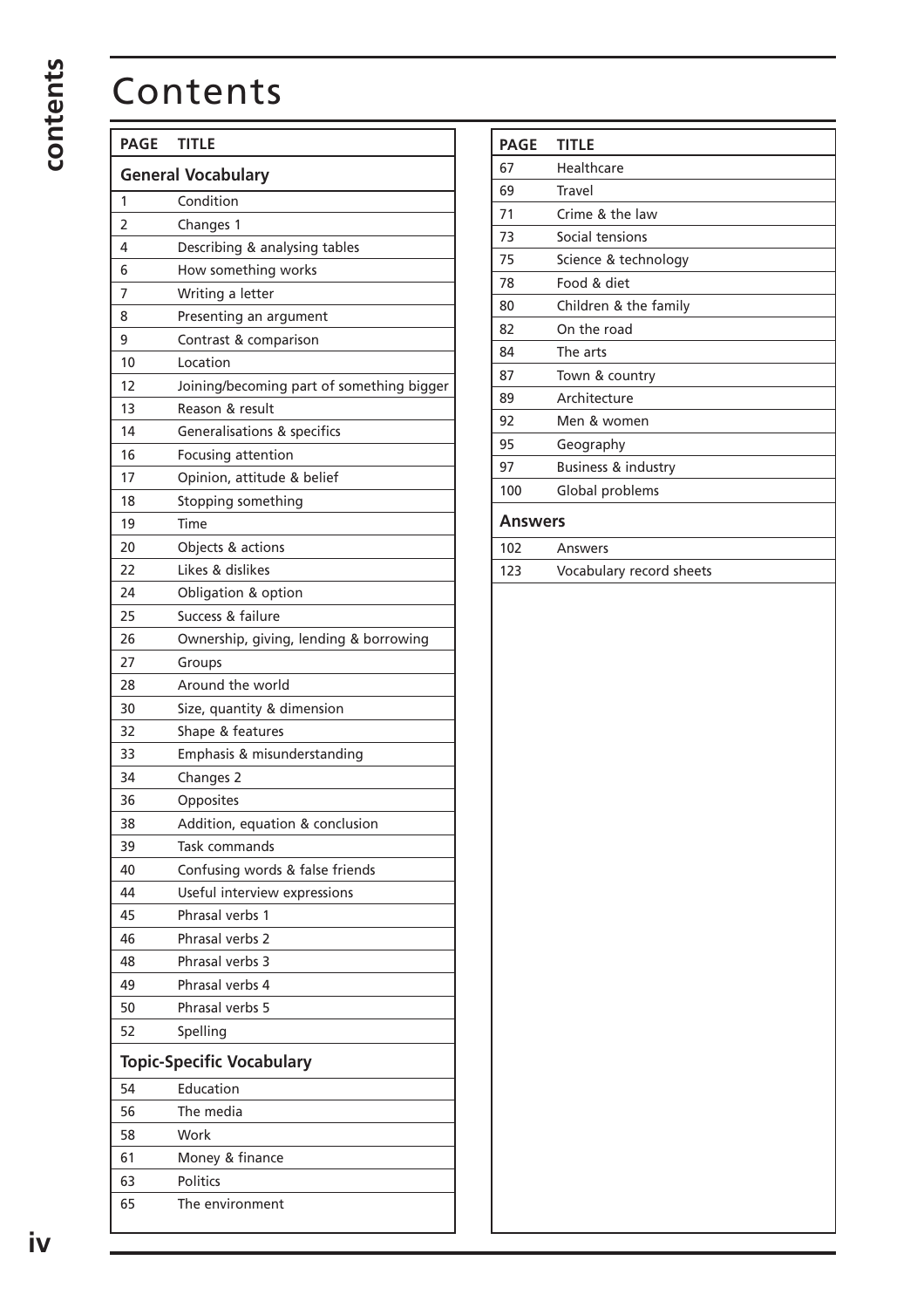**1**

#### <span id="page-6-0"></span>**A. Look at these sentences. They all use 'if'. Rewrite each sentence, replacing 'if' with the words in** *bold***. You may need to remove some of the other words.**

- 1. You can borrow my dictionary if you return it before you go home. *providing that*
- 2. You can't go to university if you don't have good grades. *unless*
- 3. Pollution will get worse if we continue to live in a throwaway society. *as long as*
- 4. Many developed countries are willing to waive the Third World debt if the money is reinvested in education and medicine.

#### *on condition that*

- 5. Some countries will never be able to rectify their deficits even if they work very hard. *no matter how*
- 6. Computers are difficult things to understand, even if you read a lot of books about them. *however many*
- 7. Crime is a problem, even if you go to relatively safe countries. *wherever*

#### **B. Now rewrite each sentence beginning with the words in** *bold***. For example:**

*Providing that* you return it before you go home, you can borrow my dictionary.

#### **C. Complete these sentences using an appropriate word or expression from above and your own ideas.**

|  | 1. British universities will accept students from abroad |  |
|--|----------------------------------------------------------|--|
|  |                                                          |  |

- 2. Working for a large company can be a fulfilling experience \_\_\_\_\_\_\_\_\_\_\_\_\_\_\_\_\_\_
- 3. Most banks are happy to lend customers money \_\_\_\_\_\_\_\_\_\_\_\_\_\_\_\_\_\_\_\_\_\_\_\_\_\_\_\_\_\_\_\_
- 4. The government will reduce income tax
- 5. The environmental situation will continue to worsen \_\_\_\_\_\_\_\_\_\_\_\_\_\_\_\_\_\_\_\_\_\_\_\_\_
- 6. There will always be long waiting lists at our hospitals \_\_\_\_\_\_\_\_\_\_\_\_\_\_\_\_\_\_\_\_
- 7. Travelling helps you understand more about the world around you

#### **D. Some nouns can be used to express condition. Complete these sentences 1-3 with one of the words from A, B or C.**

| 1. | Being able to drive is one of the                                                      |                                                                        | of the job of salesman. |                  |
|----|----------------------------------------------------------------------------------------|------------------------------------------------------------------------|-------------------------|------------------|
|    | A. prerequirements                                                                     | <b>B.</b> prerequisites                                                | C. prescriptions        |                  |
|    | 2. Before you accept a job, it is important that you agree with the<br>A. conditionals | <b>B.</b> conditions                                                   | C. conditioners         | of the contract. |
|    | 3. It is a<br>A. requirement                                                           | of the university that you attend an interview.<br><b>B.</b> requisite | C. requiem              |                  |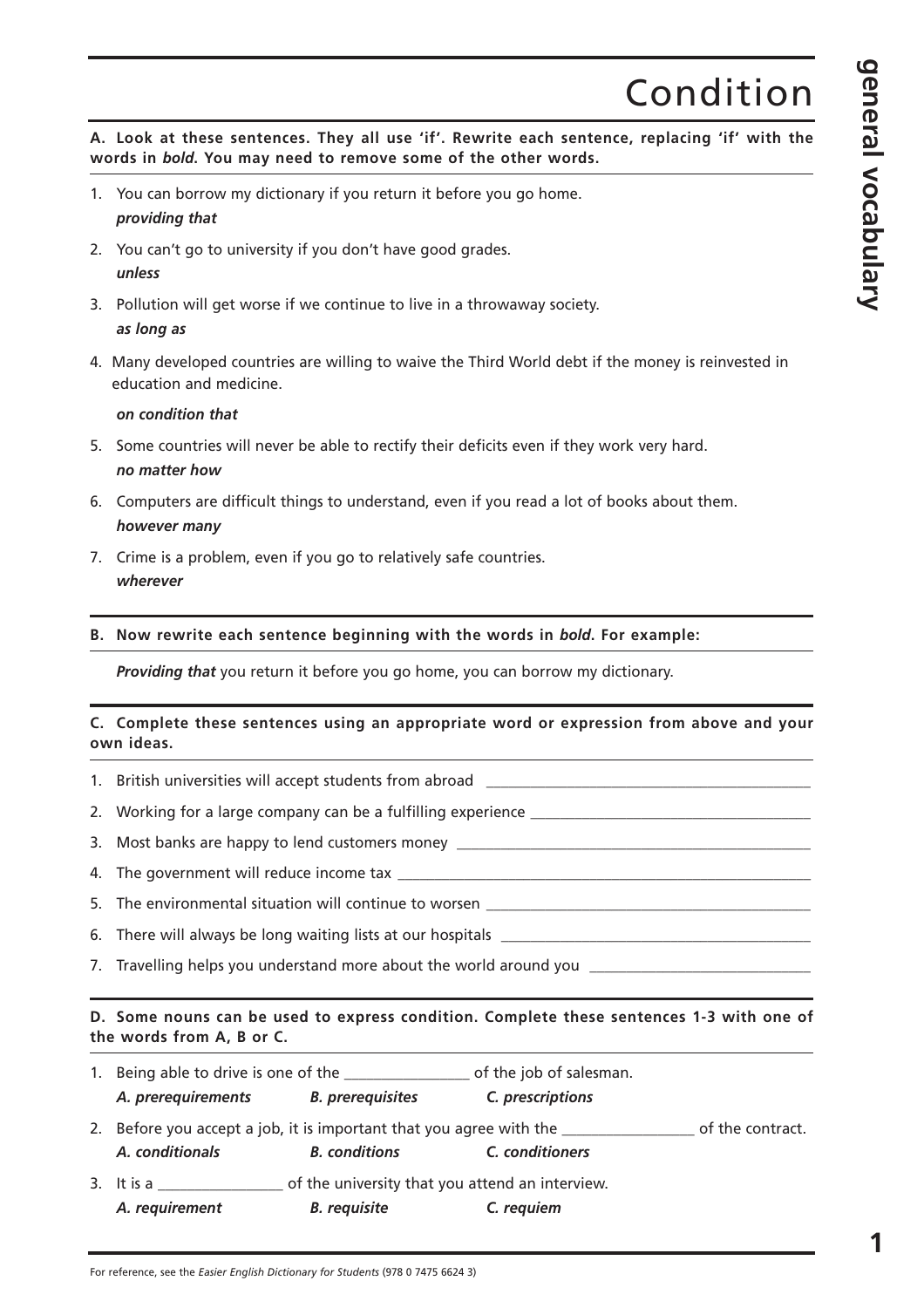## <span id="page-7-0"></span>Changes 1

**Look at the pairs of sentences in 1-20 and choose a verb from the box which can be used with both sentences. In some cases, the meaning of the verb may change slightly. Then use a dictionary to find other objects which can be used with the verbs.**

 $\overline{\phantom{a}}$ 

| adapt • adjust • alter • cure • demote • disappear • dissolve<br>exchange • expand • fade • increase • promote • reduce • renew<br>renovate | • replace • swell • switch • transform •<br>vary                                                                      |
|---------------------------------------------------------------------------------------------------------------------------------------------|-----------------------------------------------------------------------------------------------------------------------|
| people can drive them.                                                                                                                      | 1. We need to _____________ these cars so disabled The country found it hard to ____________ to the<br>new government |
| 2. To make sure your car is safe, you should check<br>and ______________ the brakes on a regular<br>basis.                                  | He found it hard to ______________ to living in a<br>tropical country.                                                |
| 3. You must _________________ the voltage or the<br>system will blow up.                                                                    | He decided to ____________ his appearance by<br>having plastic surgery.                                               |
| gas to electricity.                                                                                                                         | 4. Our bills will be less if we ________________ from They had to _______________ flights at Heathrow<br>Airport.     |
| 5. You can't _____________ the terms of the He wants to ___________ his appearance.<br>contract once it has been signed.                    |                                                                                                                       |
| 6. It will help your digestion if you ________<br>your diet.                                                                                | Prices of flats ____________ from a few thousand<br>to millions of pounds.                                            |
| 7. We need to ________________ our pounds for<br>dollars.                                                                                   | You can usually ___________________ goods which are<br>faulty if you show the receipt.                                |
| 8. We have had to ______________ our sales force<br>to cope with the extra demand.                                                          | Water will ____________ when it is frozen.                                                                            |
| 9. The price of oil will _____________ next year.                                                                                           | when they are asked.                                                                                                  |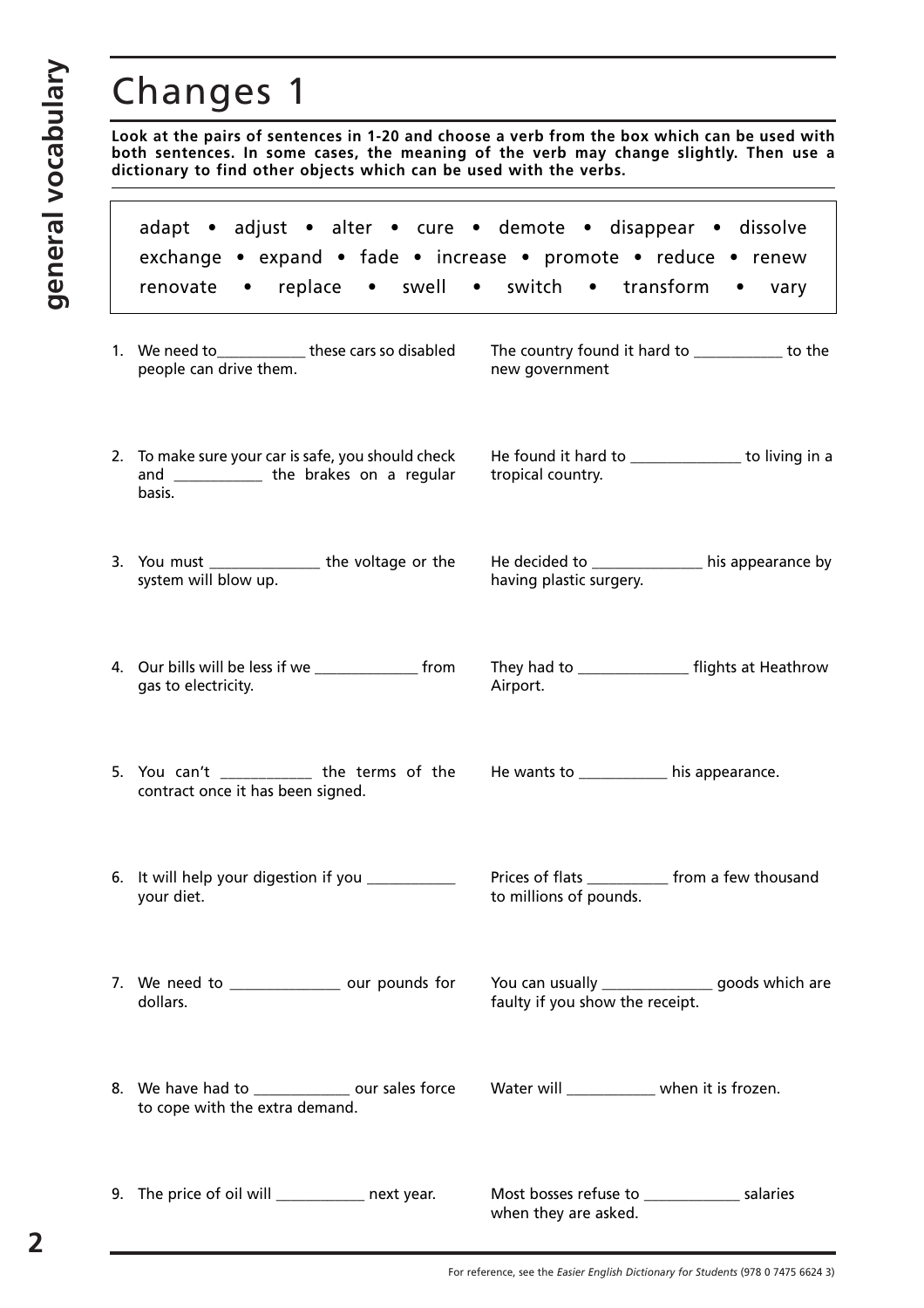## Changes 1

| 10. The management decided to ____________ the ____________________ the sugar in boiling water.<br>company and sell the offices.                                                                                                                                                                                                                                                                                                                          |                                                                                     |
|-----------------------------------------------------------------------------------------------------------------------------------------------------------------------------------------------------------------------------------------------------------------------------------------------------------------------------------------------------------------------------------------------------------------------------------------------------------|-------------------------------------------------------------------------------------|
| 11. More and more people are moving to cities to<br>_________________ the population there.                                                                                                                                                                                                                                                                                                                                                               | The wasp sting caused his leg to ______________ up.                                 |
| probably_____________ completely in the next                                                                                                                                                                                                                                                                                                                                                                                                              | 12. The market for typewriters will The police are baffled by the increasing number |
| few years.                                                                                                                                                                                                                                                                                                                                                                                                                                                | of people who _____________ each year.                                              |
| 13. The old contract ran out and we had to                                                                                                                                                                                                                                                                                                                                                                                                                | Many people argue that it's futile to ___________                                   |
| $\frac{1}{\sqrt{1-\frac{1}{2}}}\cdot \frac{1}{\sqrt{1-\frac{1}{2}}}\cdot \frac{1}{\sqrt{1-\frac{1}{2}}}\cdot \frac{1}{\sqrt{1-\frac{1}{2}}}\cdot \frac{1}{\sqrt{1-\frac{1}{2}}}\cdot \frac{1}{\sqrt{1-\frac{1}{2}}}\cdot \frac{1}{\sqrt{1-\frac{1}{2}}}\cdot \frac{1}{\sqrt{1-\frac{1}{2}}}\cdot \frac{1}{\sqrt{1-\frac{1}{2}}}\cdot \frac{1}{\sqrt{1-\frac{1}{2}}}\cdot \frac{1}{\sqrt{1-\frac{1}{2}}}\cdot \frac{1}{\sqrt{1-\frac{1}{2}}}\cdot \frac{1$ | old hostilities.                                                                    |
| 14. They have received funds to _____________ the                                                                                                                                                                                                                                                                                                                                                                                                         | The house is in good structural condition, but we                                   |
| old buildings.                                                                                                                                                                                                                                                                                                                                                                                                                                            | need to ______________ the central heating system.                                  |
| 15. The boss offered to _______________ him from                                                                                                                                                                                                                                                                                                                                                                                                          | Our main aim is to ________________ tourism in                                      |
| salesman to manager.                                                                                                                                                                                                                                                                                                                                                                                                                                      | the country.                                                                        |
| 16. They wanted to _____________ me from                                                                                                                                                                                                                                                                                                                                                                                                                  | If we _______________________ you, you will lose a large                            |
| manager to salesperson.                                                                                                                                                                                                                                                                                                                                                                                                                                   | part of your salary.                                                                |
| 17. If you wash it too much, the colour will                                                                                                                                                                                                                                                                                                                                                                                                              | We watched the islands __________________ away                                      |
|                                                                                                                                                                                                                                                                                                                                                                                                                                                           | into the distance.                                                                  |
| 18. The company decided to ___________________ the                                                                                                                                                                                                                                                                                                                                                                                                        | You must ____________________ the books on the shelf                                |
| permanent staff with freelancers.                                                                                                                                                                                                                                                                                                                                                                                                                         | when you have finished with them.                                                   |
| 19. The doctors were unable to _______________                                                                                                                                                                                                                                                                                                                                                                                                            | ______________________the meat in salt water for                                    |
| her illness.                                                                                                                                                                                                                                                                                                                                                                                                                                              | between three and five days.                                                        |

#### 20. Governments are trying to pollution.

The best way to save money is to \_\_\_\_\_\_\_\_\_\_\_\_ the number of staff.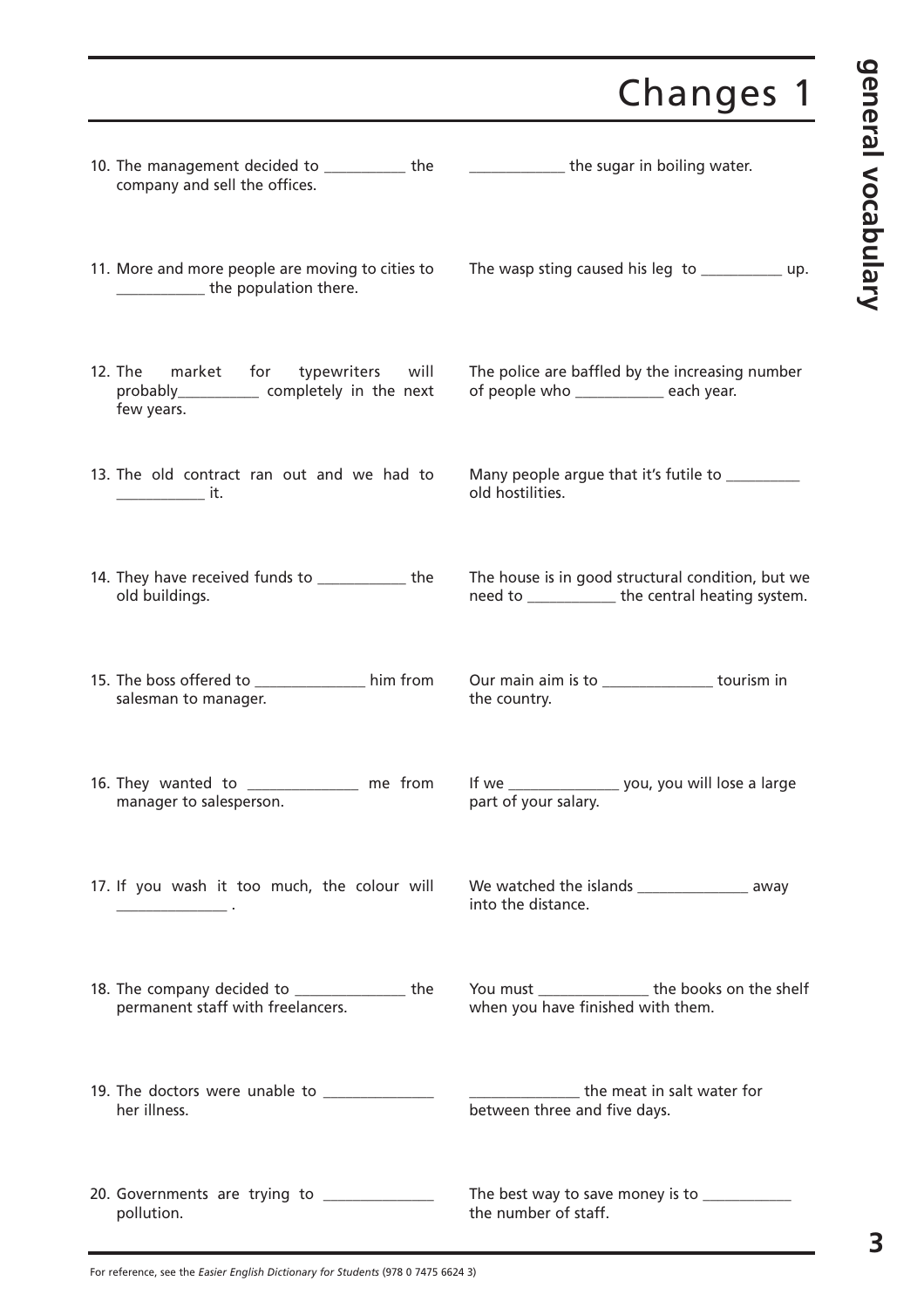## <span id="page-9-0"></span>Describing & analysing tables

**A. Look at the four tables below. These show demographic trends in four different countries** between 1996 and 2000. The numbers on the left and right of each table show the **number of people in hundred thousands. Using the information in these tables, match sentences 1-13 on the next page with the appropriate country. Use the words and expressions in** *bold* **to help you.**





Number of people under 18 years of age

over 65 years of age



Number of deaths



married people



Number of single people

#### **Country 1: Lycia**











**Country 2: Cilicia**

















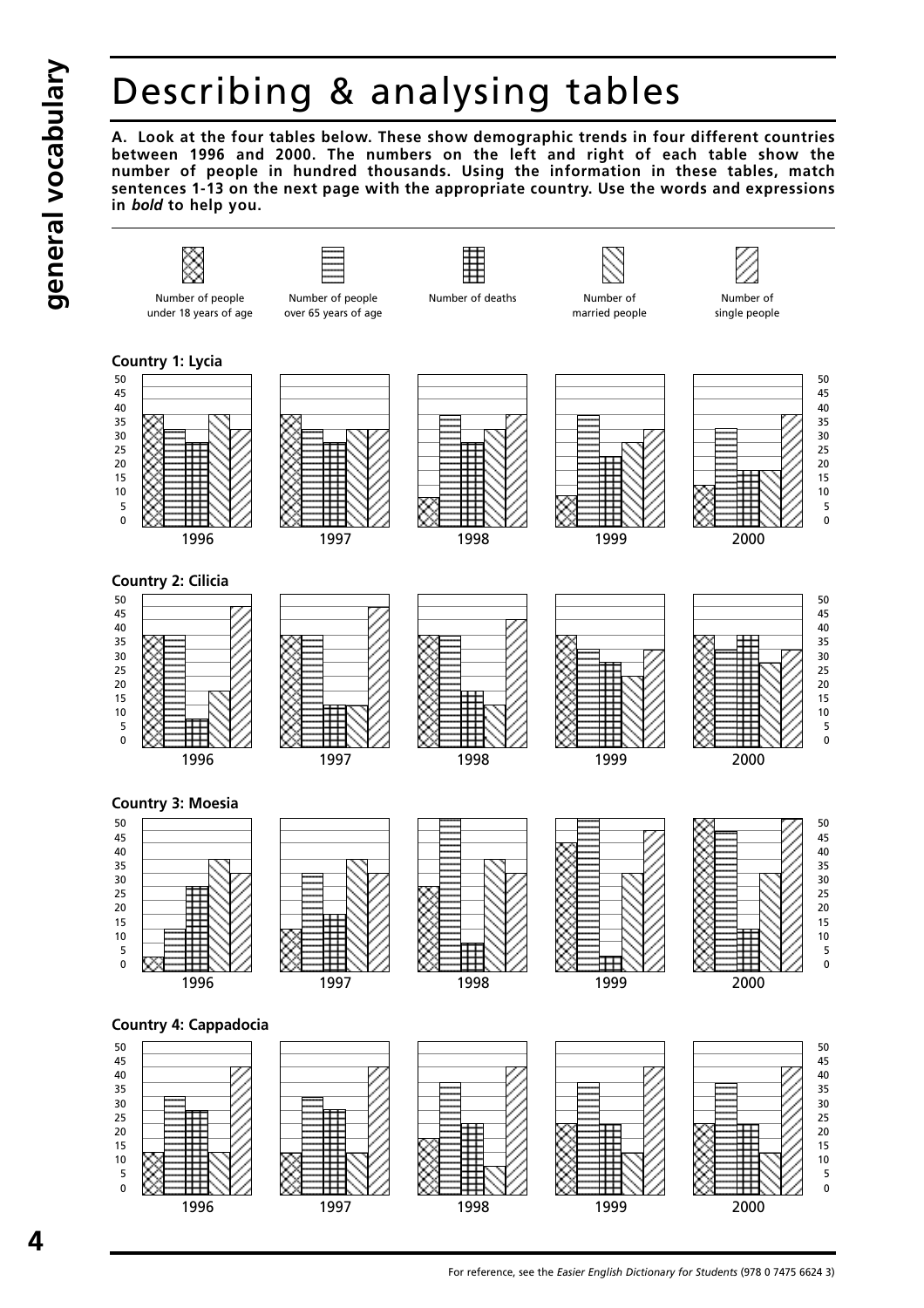## Describing & analysing tables

- 1. In which two countries was there a *considerable discrepancy* between married and single people between 1996 and 1998?
- 2. In which country was there a *constant* and *considerable discrepancy* between married and single people over the five-year period?
- 3. In which country was there a *sudden* and *noticeable difference* between those under 18 and those over 65 in 1998?
- 4. In which country did the number of under-18s *rise dramatically* between 1996 and 2000?
- 5. In which country did the number of under-18s *increase slightly* between 1996 and 2000?
- 6. In which country did the number of over-65s *go up sharply* between 1996 and 1998?
- 7. In which country did the number of married people *decline significantly* over the five-year period?
- 8. In which country did the number of deaths *decrease significantly* between 1996 and 1999?
- 9. In which two countries was there a *slight decline* in the number of married people between 1998 and 1999?
- 10. In which country was there a *sharp drop* in the number of under-18s between 1997 and 1998?
- 11. In which country was there a *slight reduction* in the number of deaths over the five-year period?
- 12. In which country was there a *significant increase* in the number of deaths between 1998 and 2000?
- 13. In which country did the number of deaths *remain constant* over the five-year period?

**B. Now look at the table below, which shows the changes in economic activity in a town over a period of five years. The figures on the left and right show the number of people involved in these activities, in thousands. Write your own sentences to describe the situation in the town regarding the number of:**

- 1. People employed in industry between 1996 and 2000.
- 2. People employed in retail between 1996 and 2000.
- 3. People employed in public services between 1999 and 2000.
- 4. People employed in tourism between 1996 and 2000.
- 5. Unemployed between 1998 and 2000.
- 6. People employed in industry compared with those in retail in 1996.
- 7. People employed in industry between 1998 and 1999.







Number of people





Number of people in industry



in tourism Number of semi-skilled / skilled people in public services (including police, doctors, bus drivers, etc.)







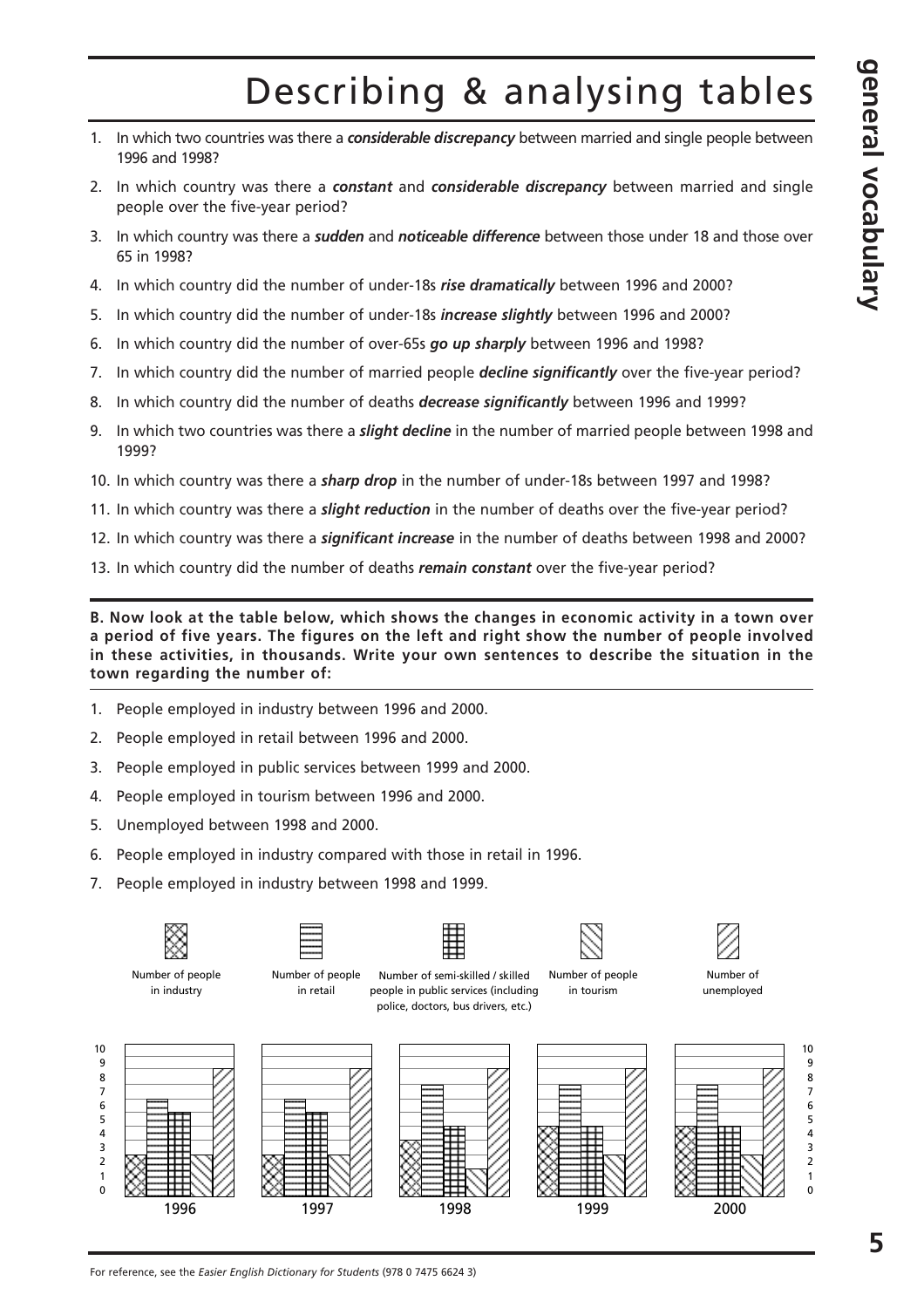## <span id="page-11-0"></span>How something works

**A. Look at these sentences and decide which object is being described in each one. Use the words in** *bold* **to help you. You will find the objects hidden in the word grid at the bottom of the page.**

- 1. The most important part of this object is a strip of two different metals, one on top of the other. As they *heat up*, both metals *expand,* but one does it faster than the other. The strip *bends* and *connects* with a switch, which *turns off* the power supply. When the strip *cools down*, the metals *contract* and the switch is *disconnected*. (1 word)
- 2. This object has several *component parts*, most of which are made of plastic. A disc inserted into the object *spins* quickly. At the same time a thin beam of light *strikes* the disc and *converts* digital symbols into sounds. These sounds can be *increased* or *decreased* in volume by means of a button or dial. (3 words)
- 3. Liquid and gas are *compressed* in a hard metal tube. This can be *released* by *pushing* or *squeezing* a button which *opens* a valve. When the liquid-gas combination *leaves* the tube and is mixed with oxygen, it rapidly *expands*. (1 word)
- 4. This object is mainly *made of* aluminium. As it *moves* forward, air *flows* over two horizontal sections. As it *accelerates*, a vacuum is *formed* over the horizontal sections and the object is pulled into the air by the force of this vacuum. (1 word)
- 5. This object consists of two main parts; one is made mainly of plastic and metal, the other is made mainly of glass. Light *enters* the glass section and a small door in the device *opens* up when a button is *pressed*. At the same time, a smaller window called an aperture *adjusts* itself to control the amount of light. The light is then *absorbed* by a sheet of plastic coated in a special chemical. An image is *formed* and this can then be *processed* and *developed* into a two-dimensional paper-based object. (1 word)
- 6. A sharp blade inside a plastic container *rotates* very quickly. It *chops* or *grinds* anything it touches, which we can then use to *produce* soup, sauces and dressing. (2 words)
- 7. This is a very simple object which originated in China. A small piece of paper is *lit* with a match. It *burns* away until the flame *ignites* the chemical compound inside a cardboard tube. The result is a display of light and colour. (1 word)

| Q | C           | A            | $\mathsf R$  | E            | N | G           | ı            | N            | E            | W            | E            | ${\sf R}$    | T            | T            | Y            | U           |
|---|-------------|--------------|--------------|--------------|---|-------------|--------------|--------------|--------------|--------------|--------------|--------------|--------------|--------------|--------------|-------------|
| A | S           | D            | F            | G            | н | J           | K            | L            | z            | X            | C            | $\mathsf{V}$ | B            | $\mathbf 0$  | N            | M           |
| B | A           | L            | L            | P            | O | ı           | N            | т            | P            | E            | N            | A            | Q            | A            | C            | W           |
| Q | W           | E            | $\mathsf{R}$ | F            | O | $\mathbf 0$ | D            | P            | $\mathbf R$  | $\mathbf{o}$ | C            | E            | S            | S            | O            | $\mathsf R$ |
| B | T           | Y            | U            | L            | O | P           | A            | D            | S            | A            | G            | $\mathsf{R}$ | K            | T            | M            | J           |
| т | A           | М            | N            | B            | K | $\mathsf E$ | T.           | т            | L            | Е            | $\mathsf{V}$ | $\mathbf 0$  | C            | Е            | P            | T           |
| C | E           | C            | X            | Z            | L | К           | J            | н            | G            | F            | D            | S            | S            | $\mathsf{R}$ | U            | н           |
| Y | R           | $\mathsf{S}$ | A            | P            | O | ı           | U            | Y            | T            | R            | E            | $\mathbf 0$  | E            | W            | T.           | E           |
| C | $\mathbf 0$ | M            | P            | A            | C | T           | D            | т            | S            | C            | P            | L            | A            | Y            | E            | $\mathsf R$ |
| L | P           | L            | K            | J            | н | G           | F            | D            | S            | A            | Q            | W            | E            | $\mathsf{R}$ | $\mathsf{R}$ | M           |
| E | Г           | ı            | G            | н            | T | B           | U            | L            | B            | M            | N            | B            | $\mathsf{V}$ | C            | X            | $\mathbf 0$ |
| C | A           | M            | E            | $\mathsf{R}$ | A | т           | F            | L            | $\mathsf{R}$ | E            | W            | $\mathbf O$  | $\mathsf{R}$ | К            | U            | S           |
| L | N           | K            | J            | н            | G | F           | D            | $\mathsf{S}$ | A            | Q            | W            | E.           | $\mathsf{R}$ | Т            | Υ            | T           |
| T | E           | L            | E            | $\mathsf{V}$ | L | S           | L            | O            | N            | T.           | Y            | U            | Т            | O            | P            | A           |
| M | ı           | C            | $\mathsf{R}$ | O            | W | A           | $\mathsf{V}$ | E            | O            | $\mathsf{V}$ | Ε            | N            | N            | G            | Ε            | T           |

**B. There are nine more objects hidden in the grid. Choose** *four* **of them and write a brief description of how they work, using the bold words and expressions above. There are some more useful words in the answer key (on page 103).**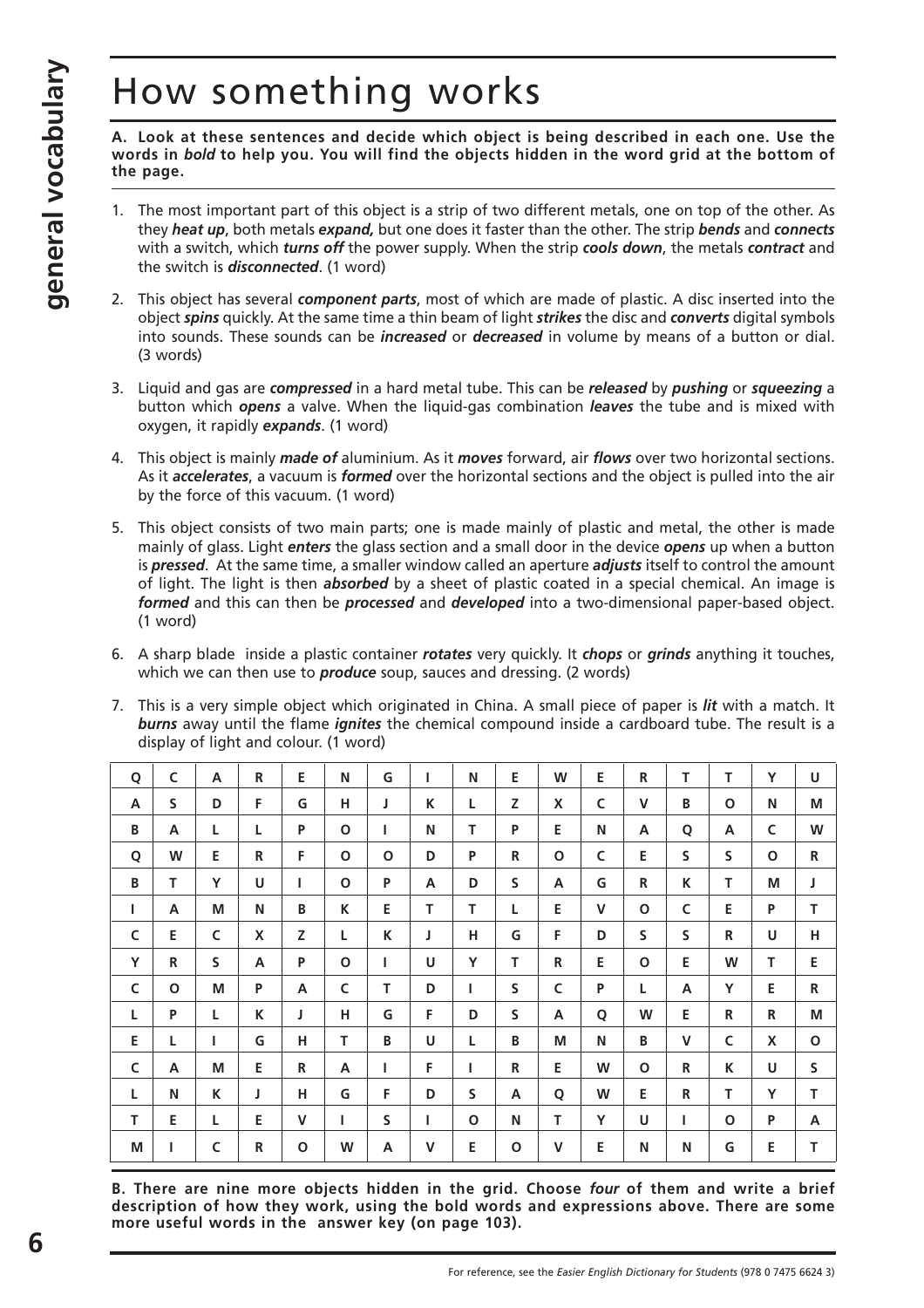## Writing a letter

<span id="page-12-0"></span>**A. Below, you will see eleven common situations that people encounter when they are writing a formal letter. Choose the sentence or phrase (A, B or C) that would be most appropriate in each situation.**

1. You are writing a letter to the headteacher of a school or college, but you don't know their name. How do you begin your letter?

*A. Dear headteacher B. Dear Sir / Madam C. Dear Sir*

- 2. You have received a letter from the manager of a company which buys computer components from your company, and you are now replying. What do you say? *A. Thank you for your letter. B. Thanks a lot for your letter. C. It was great to hear from you.*
- 3. You recently stayed in a hotel and were very unhappy with the service you received. You are now writing to the manager. What do you say? *A. I had a horrible time at your hotel recently. B. I would like to say that I am unhappy about your hotel. C. I would like to complain about the service I received at your hotel recently.*
- 4. You have sent a letter of application to a college, together with your curriculum vitae which the college requested. What do you say in the letter to explain that your curriculum vitae is attached? *A. You asked for my curriculum vitae, so here it is. B. As you can see, I've enclosed my curriculum vitae. C. As you requested, I enclose my curriculum vitae.*
- 5. You have applied for a job, but you would like the company to send you more information. What do you say?

*A. I would be grateful if you would send me more information. B. I want you to send me more information. C. Send me some more information, if you don't mind.*

- 6. In a letter you have written to a company, you tell them that you expect them to reply. What do you say? *A. Write back to me soon, please. B. Please drop me a line soon. C. I look forward to hearing from you soon.*
- 7. In a letter you have written, you want the recipient to do something and are thanking them in advance of their action. What do you say? *A. Thank you for your attention in this matter.. B. Thanks for doing something about it. C. I am gratified that you will take appropriate action.*
- 8. The company you work for has received an order from another company and you are writing to them to acknowledge the order and let them know when you can deliver. What do you say? *A. About the order you sent on 12 January for.... B. I would like to remind you of the order you sent on 12 January for... C. I refer to your order of 12 January*
- 9. In a letter, you explain that the recipient can contact you if they want more information. What do you say? *A. Give me a call if you want some more information. B. If you would like any more information, please do not hesitate to contact me. C. If you would like any more information, why not get in touch?*
- 10. You began a letter with the recipient's name (e.g., Dear Mr. Perrin). How do you end the letter? *A. Yours faithfully B. Yours sincerely C. Best wishes*
- 11. You did not begin the letter with the recipient's name (see number 1 above). How do you end the letter? *A. Yours faithfully B. Yours sincerely C. Best wishes*

#### **B. Look at these sentences and decide if they are true or false.**

- 1. Formal letters are always longer than informal letters.
- 2. In a formal letter it is acceptable to use colloquial English, slang and idioms.
- 3. In a formal letter it is acceptable to use contractions (e.g., *I've* instead of *I have*)
- 4. In a formal letter you should include your name and address at the top of the page.
- 5. In a formal letter, you should always write the date in full (e.g., 1 April 2000 and not 1/4/00).
- 6. In a formal letter, you should always put your full name (e.g., James Harcourt and not J. Harcourt) after your signature at the bottom of the letter.
- 7. Formal letters do not need to be broken into paragraphs. It is acceptable to write them as one continuous paragraph.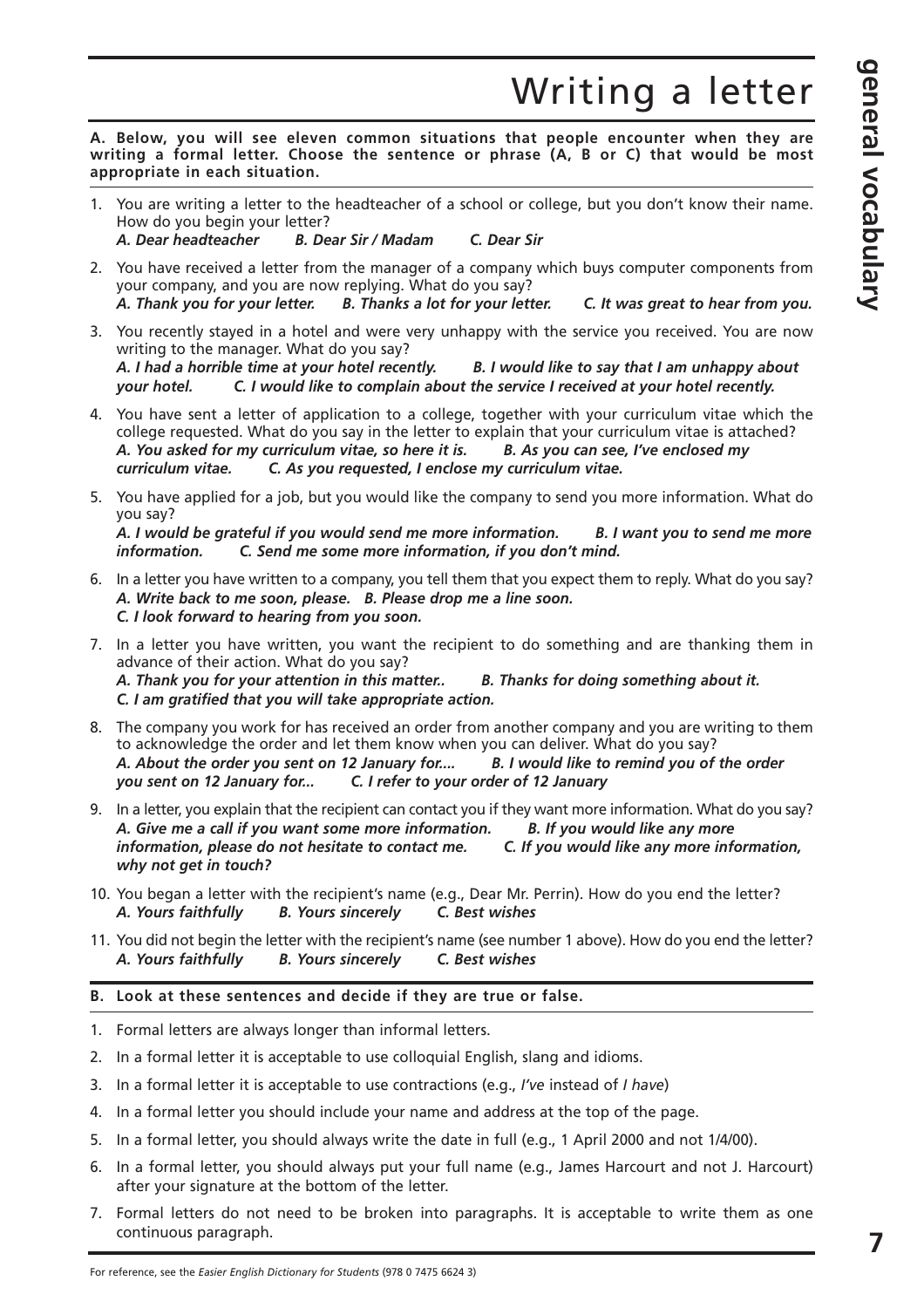## <span id="page-13-0"></span>Presenting an argument

**A. Read the text below, in which somebody is trying to decide whether to go straight to university from school, or spend a year travelling around the world. Put their argument into the correct order, using the key words and expressions in** *italics* **to help you. The first one and last one have been done for you.**

- A (1) I'm really in two minds about what to do when I leave school. Should I go straight to university or should I spend a year travelling around the world?
- B. *It is often said that* knowledge is the key to power, and I cannot disagree with this.
- C. *On the one hand,* I would experience lots of different cultures.
- D. Unfortunately, *another point is that* if I spent a year travelling I would need a lot of money.
- E. And I'm not alone in this opinion. *Many consider* a sound career and a good salary to be an important goal.
- F. *However,* it could be argued that I would also meet lots of interesting people while I was travelling.
- G. *Secondly,* if I go straight to university, I'll learn so many things that will help me in my future life.
- H. *First of all,* there are so many benefits of going straight to university.
- I. But *I believe that* it would be easy to make a bit while I was travelling, giving English lessons or working in hotels and shops.
- J. *Moreover,* I'll be able to take part in the social activities that the university offers, and meet lots of new friends who share the same interests.
- K. *The most important point is that* the sooner I get my qualifications, the quicker I'll get a job and start earning.
- L. *Nevertheless,* these inconveniences would be an inevitable part of travelling and would be greatly outweighed by the other advantages.
- M. *In my opinion,* starting work and making money is one of the most important things in life.
- N. *On the other hand,* I could end up suffering from culture shock, homesickness and some strange tropical diseases.
- O. *Furthermore,* if I spent a year travelling, I would learn more about the world.
- P. (16) All right, I've made my mind up. Now, where's my nearest travel agency?

#### **B. Using the key words and expressions in italic from the last exercise, present an argument for** *one* **of the following issues:**

- 1. A government's main priority is to provide education for its people.
- 2. The only way to save the environment is for governments to impose strict quotas on the energy we use (for example, by restricting car ownership, limiting the water we use).
- 3. Satisfaction in your job is more important than the money you earn.
- 4. Living in a town or city is better than living in the countryside.
- 5. It is our responsibility to help or look after those less fortunate than ourselves (for example, the homeless, the mentally ill).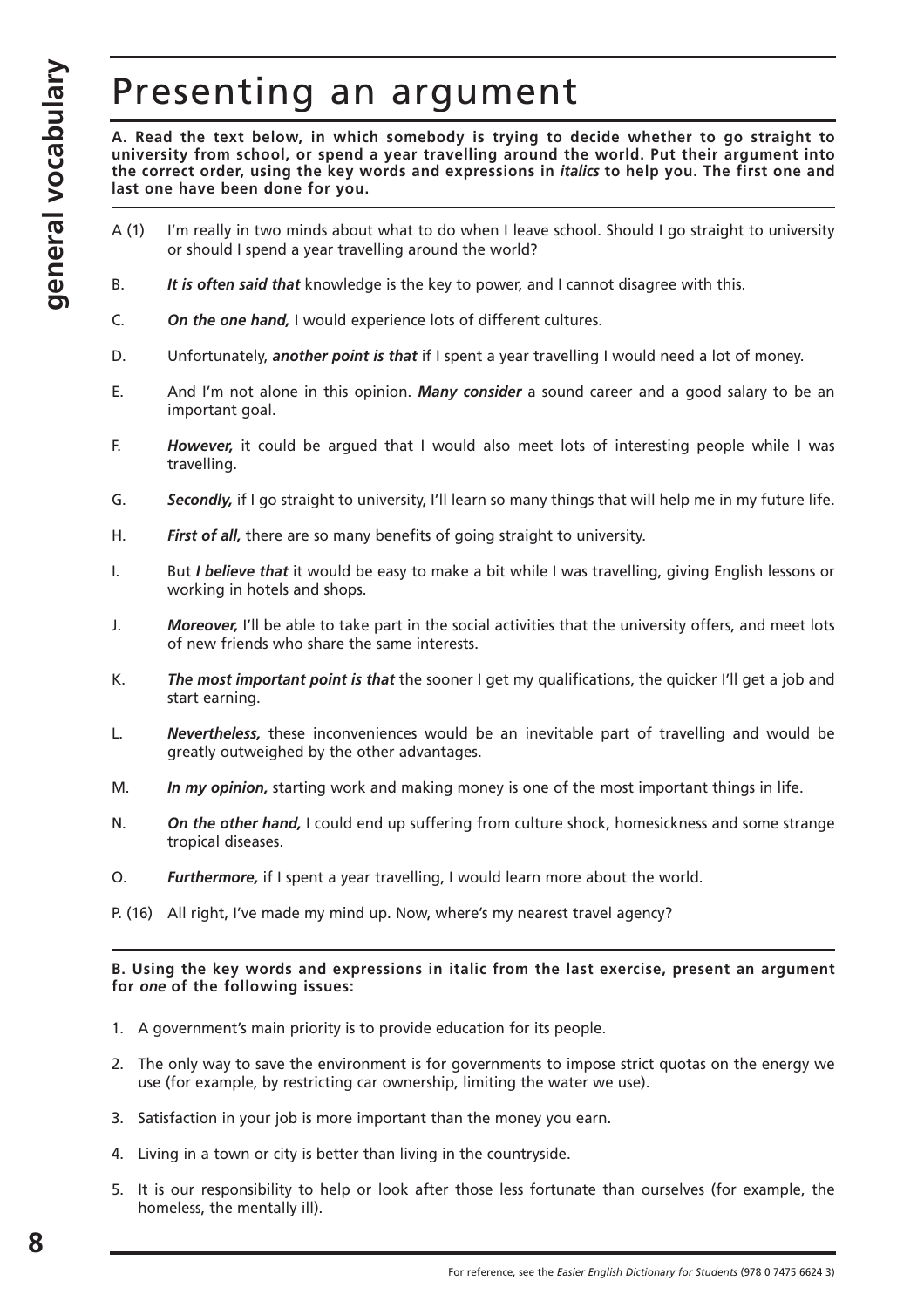## Contrast & comparison

<span id="page-14-0"></span>

|                                                                                                                                                                                                                                                                                                                                      |                                                                   | Complete these sentences with the most appropriate word or expression from A, B or C.                  |
|--------------------------------------------------------------------------------------------------------------------------------------------------------------------------------------------------------------------------------------------------------------------------------------------------------------------------------------|-------------------------------------------------------------------|--------------------------------------------------------------------------------------------------------|
| on oil.                                                                                                                                                                                                                                                                                                                              |                                                                   |                                                                                                        |
| A. differ                                                                                                                                                                                                                                                                                                                            | <b>B.</b> differentiate                                           | C. differential                                                                                        |
| noticeable.                                                                                                                                                                                                                                                                                                                          |                                                                   |                                                                                                        |
| A. comparison B. contrast                                                                                                                                                                                                                                                                                                            |                                                                   | C. compare                                                                                             |
|                                                                                                                                                                                                                                                                                                                                      |                                                                   | 3. Many people cannot ____________________________between lemon juice and lime juice.                  |
| A. differ                                                                                                                                                                                                                                                                                                                            | <b>B.</b> differentiate                                           | <b>C.</b> contrast                                                                                     |
|                                                                                                                                                                                                                                                                                                                                      |                                                                   | 4. Children must be taught to ________________________________between right and wrong.                 |
| A. differ                                                                                                                                                                                                                                                                                                                            | <b>B.</b> contrast                                                | C. distinguish                                                                                         |
| party.                                                                                                                                                                                                                                                                                                                               |                                                                   |                                                                                                        |
| A. distinguish                                                                                                                                                                                                                                                                                                                       | <b>B.</b> distinctive                                             | C. distinction                                                                                         |
| 6. Can you tell the __________________________ between a good boss and a bad one?                                                                                                                                                                                                                                                    |                                                                   |                                                                                                        |
|                                                                                                                                                                                                                                                                                                                                      | A. difference B. differentiate C. contrast                        |                                                                                                        |
|                                                                                                                                                                                                                                                                                                                                      |                                                                   | 7. The management must not ________________________________between male and female applicants.         |
| A. differ                                                                                                                                                                                                                                                                                                                            | <b>B.</b> contrast                                                | C. discriminate                                                                                        |
| 8. Asia covers a huge area. _________________________________, Europe is very small.                                                                                                                                                                                                                                                 |                                                                   |                                                                                                        |
|                                                                                                                                                                                                                                                                                                                                      | A. By way of contrast B. By ways of comparing C. By similar means |                                                                                                        |
| 9. The new model of car is very ____________________________ to the old one.                                                                                                                                                                                                                                                         |                                                                   |                                                                                                        |
| A. same                                                                                                                                                                                                                                                                                                                              | <b>B.</b> similar                                                 | C. common                                                                                              |
| 10. Her political opinions are                                                                                                                                                                                                                                                                                                       | <b>Example 1</b> to mine.                                         |                                                                                                        |
| A. same                                                                                                                                                                                                                                                                                                                              | <b>B.</b> exactly                                                 | C. identical                                                                                           |
|                                                                                                                                                                                                                                                                                                                                      |                                                                   | 11. Some political parties have such similar manifestoes that they are difficult to                    |
|                                                                                                                                                                                                                                                                                                                                      | A. tell apart B. say apart                                        | C. speak apart                                                                                         |
|                                                                                                                                                                                                                                                                                                                                      |                                                                   | 12. My friends and I enjoy doing many of the same things. In that respect, we have a lot               |
| A. in similar                                                                                                                                                                                                                                                                                                                        | <b>B.</b> in particular                                           | C. in common                                                                                           |
|                                                                                                                                                                                                                                                                                                                                      |                                                                   |                                                                                                        |
| A. discriminate                                                                                                                                                                                                                                                                                                                      | <b>B.</b> discretion                                              | C. discrepancy                                                                                         |
| $\overline{a}$ s and $\overline{a}$ and $\overline{a}$ and $\overline{a}$ and $\overline{a}$ and $\overline{a}$ and $\overline{a}$ and $\overline{a}$ and $\overline{a}$ and $\overline{a}$ and $\overline{a}$ and $\overline{a}$ and $\overline{a}$ and $\overline{a}$ and $\overline{a}$ and $\overline{a}$ and $\overline{a}$ and |                                                                   | 14. British and Australian people share the same language, but in other respects they are as different |
|                                                                                                                                                                                                                                                                                                                                      | A. cats and dogs B. chalk and cheese C. salt and pepper           |                                                                                                        |
| ago it was an agrarian country.                                                                                                                                                                                                                                                                                                      |                                                                   |                                                                                                        |
| A. while                                                                                                                                                                                                                                                                                                                             | <b>B.</b> whereas                                                 | C. whereby                                                                                             |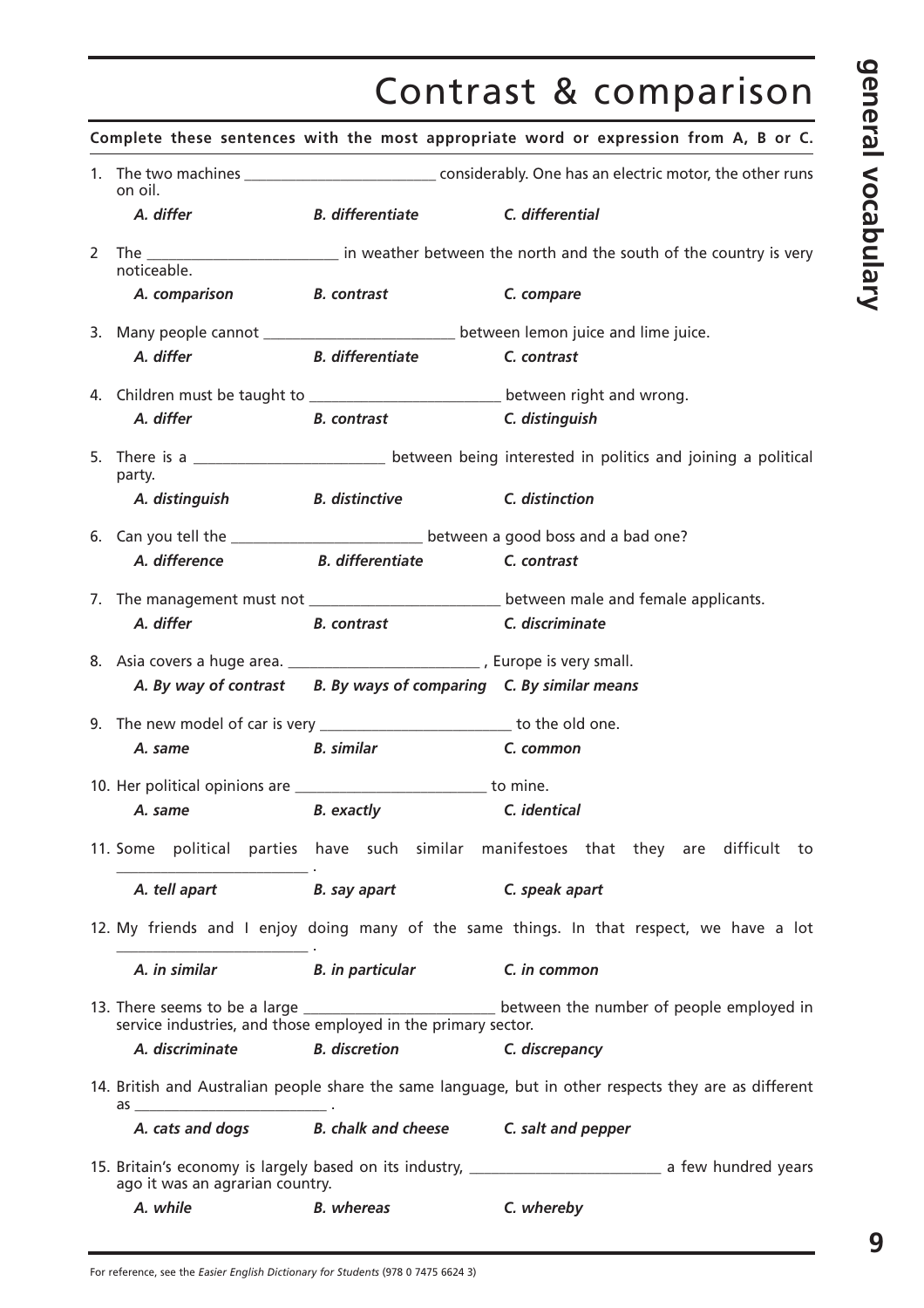## <span id="page-15-0"></span>Location

|  |  |  |  |                                                         |  | A. Look at this diagram and complete the sentences opposite using the expressions listed |  |
|--|--|--|--|---------------------------------------------------------|--|------------------------------------------------------------------------------------------|--|
|  |  |  |  | below. In some cases, more than one answer is possible. |  |                                                                                          |  |

| $\boldsymbol{\mathcal{C}}$ |              |                         |   |             | 大曲                 |   |                       |     |           |           |
|----------------------------|--------------|-------------------------|---|-------------|--------------------|---|-----------------------|-----|-----------|-----------|
|                            | 黄芳芳芳芳        |                         |   | 20 20 20 20 |                    |   |                       | X 熟 |           |           |
| $\overrightarrow{H}$       |              | ☆ ☆ ☆<br>☆ ★ ☆<br>☆ ☆ ☆ |   |             | $\bigcirc$         | 植 |                       |     |           | ↓         |
|                            | $\mathbf{a}$ | $\hat{\mathbf{h}}$      |   |             |                    |   | <u>na an an an an</u> |     | I+++<br>T |           |
| $\Phi$                     |              |                         | 合 |             | $\hat{\mathbf{x}}$ |   |                       |     |           | ${\bf E}$ |
|                            |              |                         | ↑ |             |                    |   |                       |     |           |           |
| $\pmb{\downarrow}$         |              |                         |   |             | I.                 |   |                       |     |           |           |

...directly opposite... ...on the right-hand side of... ...in close proximity to... ...to the left of... ...to the right of... ...at the bottom of... ...in the bottom right-hand corner of... ...surrounded by... ...in the top left-hand corner of... ...exactly in the middle of... ...stands outside... ...halfway between... ...in the bottom left-hand corner of... ...at right angles to/perpendicular to... ...roughly in the middle of... ...on the left-hand side of... ...parallel to... ...at the top of... ...in the top right-hand corner of...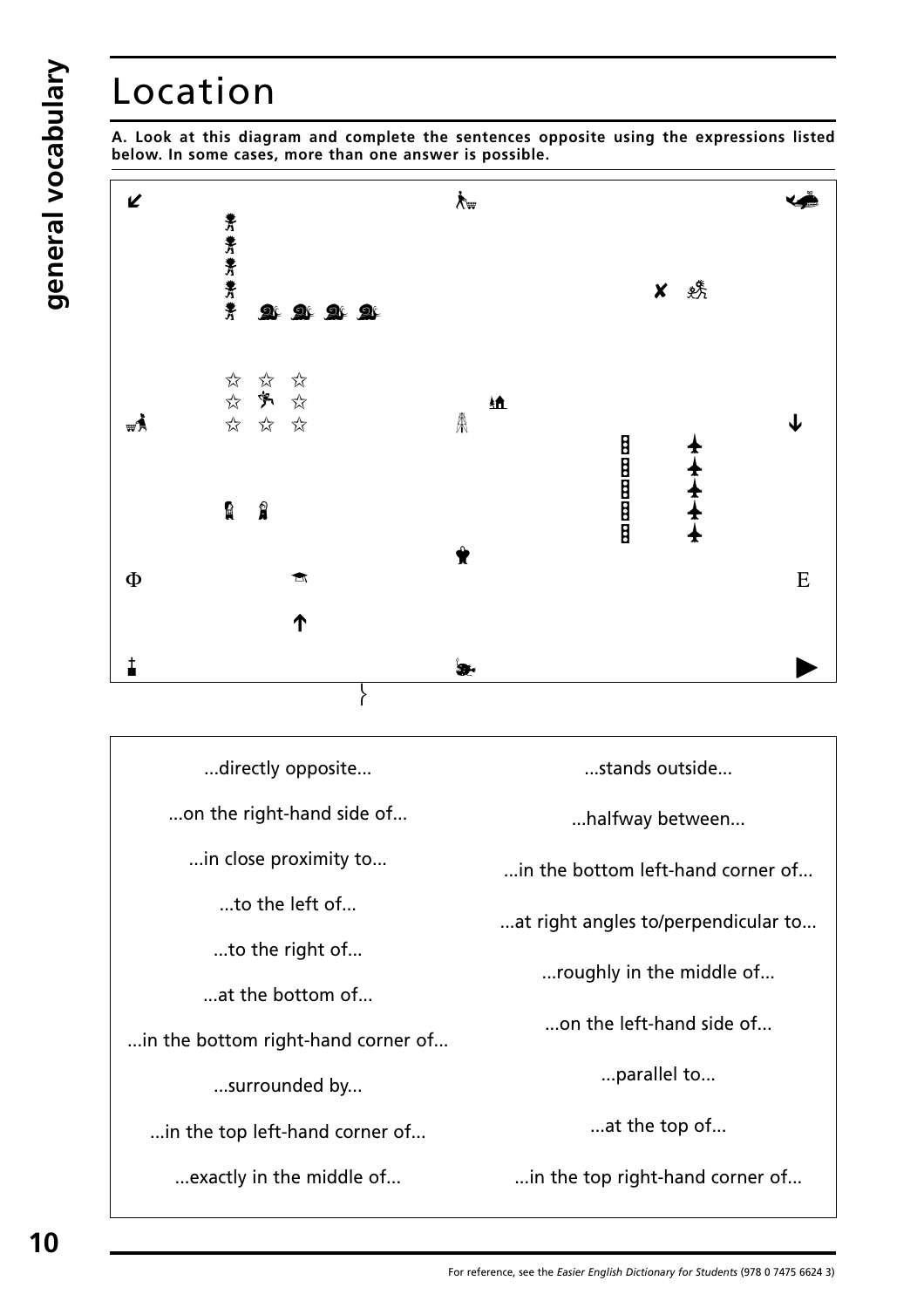# general vocabulary **general vocabulary**

## Location

|    | 2. The $*$ is ________________________the $*$                          | 11. The <b>Q</b> is __________________________the <b>A</b>                                                                                                                                                                           |  |
|----|------------------------------------------------------------------------|--------------------------------------------------------------------------------------------------------------------------------------------------------------------------------------------------------------------------------------|--|
|    |                                                                        | 12. The 精养 are _________________ the <b>gi gi gi</b>                                                                                                                                                                                 |  |
|    |                                                                        | 13. The <b>x</b> is _____________________the <sub>*</sub> 然                                                                                                                                                                          |  |
|    |                                                                        | 14. The $\stackrel{\bullet}{\bullet}$ is ________________________ the diagram                                                                                                                                                        |  |
|    |                                                                        | 15. The <b>*</b> is _______________________the diagram                                                                                                                                                                               |  |
|    | the s-                                                                 |                                                                                                                                                                                                                                      |  |
|    | 7. The $\stackrel{a}{\land}$ is ___________________________the diagram |                                                                                                                                                                                                                                      |  |
|    | 8. The $\Lambda$ is __________________________ the diagram             | 18. The signal is elected in the diagram                                                                                                                                                                                             |  |
|    | 9. The $\dot{k}$ <sub>w</sub> is _________________________the diagram  |                                                                                                                                                                                                                                      |  |
|    | island which                                                           | B. How well do you know your country? Write the name of a city, town, village or                                                                                                                                                     |  |
|    |                                                                        |                                                                                                                                                                                                                                      |  |
| 2. | is built on the slopes of a mountain.                                  |                                                                                                                                                                                                                                      |  |
| 3. | is located on the coast.                                               |                                                                                                                                                                                                                                      |  |
| 4. | stands on a cape or peninsula.                                         |                                                                                                                                                                                                                                      |  |
| 5. | is built on the edge of a river or lake.                               |                                                                                                                                                                                                                                      |  |
| 6. |                                                                        | is a two-hour journey by car or bus from the capital.                                                                                                                                                                                |  |
| 7. | is a short distance off the coast.                                     |                                                                                                                                                                                                                                      |  |
| 8. |                                                                        | is about 10 miles (approximately 16 kilometres) from your home town.                                                                                                                                                                 |  |
|    |                                                                        | $\mathbf{u} \cdot \mathbf{c}$ . The contract of $\mathbf{u} \cdot \mathbf{c}$ and $\mathbf{u} \cdot \mathbf{c}$ is the contract of $\mathbf{u} \cdot \mathbf{c}$ and $\mathbf{u} \cdot \mathbf{c}$ and $\mathbf{u} \cdot \mathbf{c}$ |  |

*Don't forget to keep a record of the words and expressions that you have learnt, review your notes from time to time and try to use new vocabulary items whenever possible.*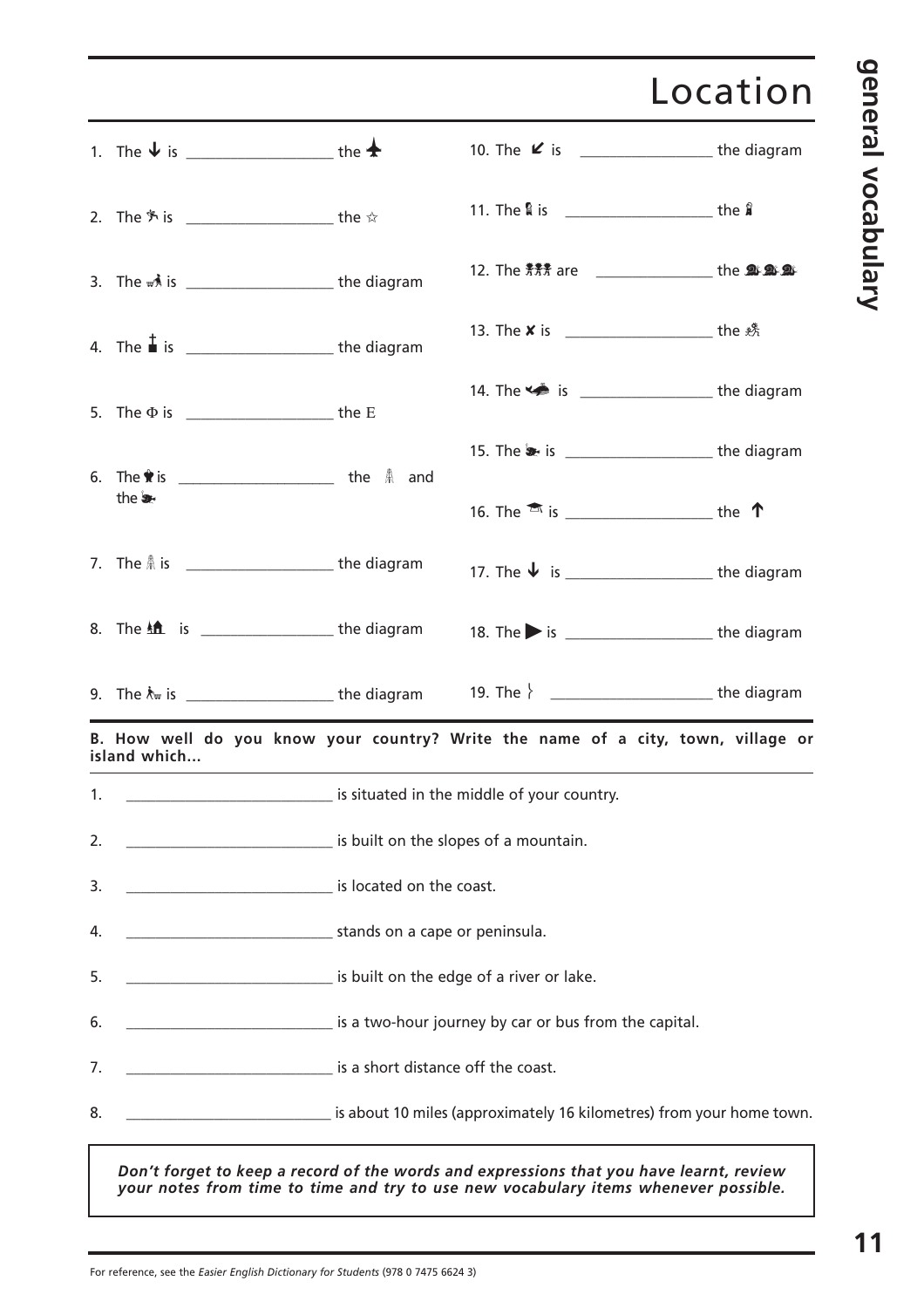## <span id="page-17-0"></span>Joining/becoming part of something bigger

**The sentences below all contain a word or expression in** *italics* **which is related to the idea of two or more things joining together, sometimes with the result that they become part of something bigger. However, the words and expressions have all been put into the wrong sentence. Put them into their correct sentence. In some cases, more than one answer is possible.**

#### **A. Move the verbs into the right sentences.**

- 1. His salary is *merged* to the cost of living, and increases on an annual basis.
- 2. The International Book Association *blended* with Universal Press in 1999 to form the International **Press**
- 3. To get a better finish, he *swallowed up* the two paints together.
- 4. The firm *integrated* with its main competitor in the battle to win more customers.
- 5. The suggestions from all the committees were *took over* into the main proposal.
- 6. The immigrants faced hostility when they were first *incorporated* into the community.
- 7. A lot of students had problems before they *amalgamated* into college life.
- 8. When the large international college *got together* the smaller school, a lot of people lost their jobs.
- 9. The students *linked* one evening and decided to protest about their situation.
- 10. A large international company *assimilated* our firm last month and started making immediate changes.

#### **B. Move the nouns into the right sentences.**

- 1. The *alloy* between England and France came close to breaking down many times during the nineteenth century.
- 2. The *synthesis* between England and Scotland is over 300 years old.
- 3. In 2003, the three regional organizations responsible for helping homeless people formed a national *blend* to help and support one another.
- 4. Brass is a well-known *alliance* of copper and zinc.
- 5. Water is a *coalition* of hydrogen and oxygen.
- 6. The plan is a *unification* of several earlier proposals.
- 7. The *merger* of Italy did not occur until the second half of the nineteenth century.
- 8. The company made its fortune by selling a popular *union* of coffee.
- 9. The proposed *federation* of the Liberal and Labour Parties in the election was cause for much ridicule.
- 10. As a result of the *compound* with the other company, Flax International became the largest in its field.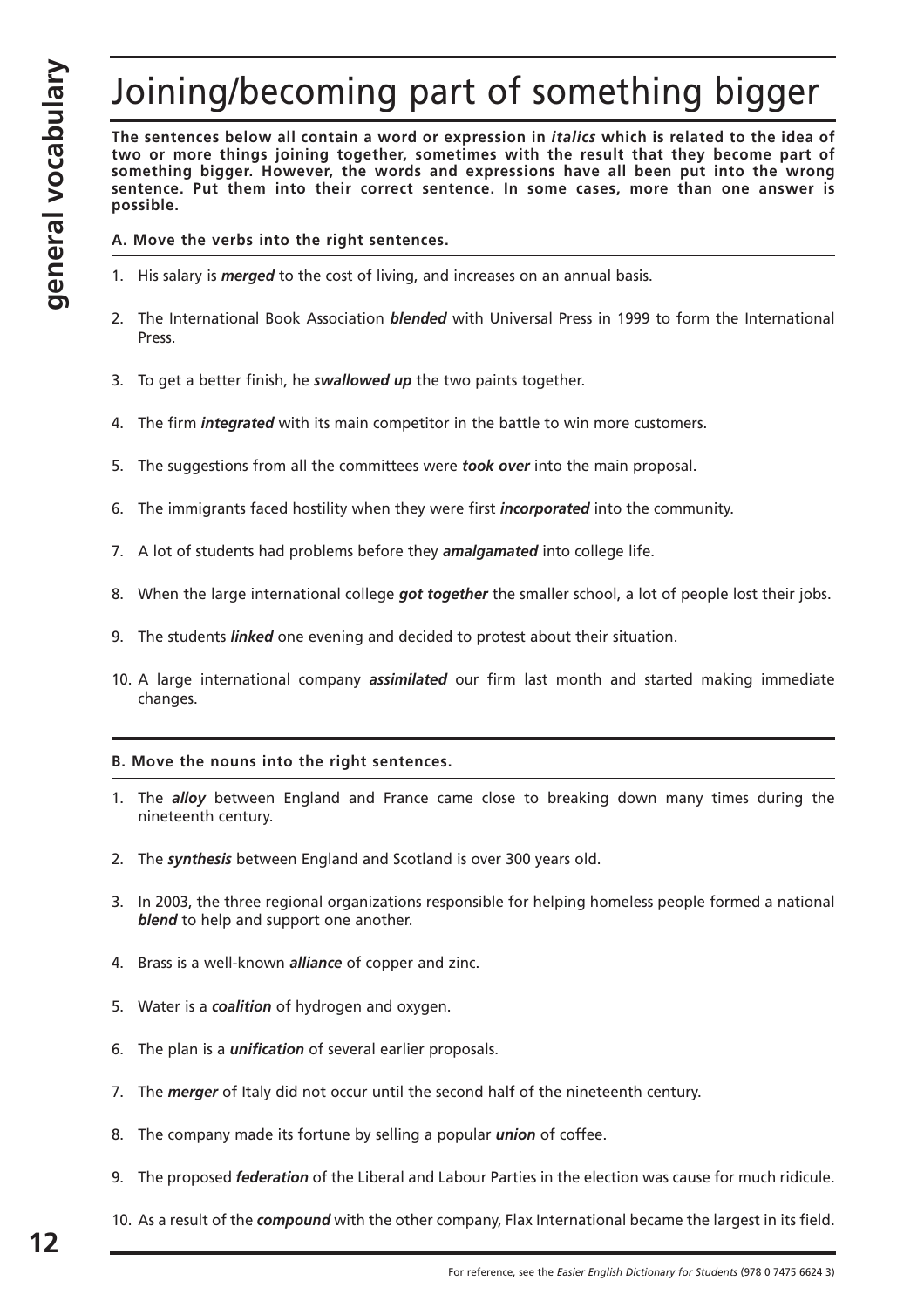## Reason & result

<span id="page-18-0"></span>**A. Join the first part of a sentence in the left-hand column with a second part from the right-hand column, using an appropriate expression showing reason or result from the central column. In some cases, more than one of the expressions from the middle is possible.**

...ensued...

...effects of...

...prompted him to...

...on account of...

...as a consequence...

...affect...

...owing to...

...on the grounds that...

...so as not to...

...with the aim of...

...in order to...

...consequences of...

...motives in...

...due to...

...reason for...

1. The police asked him his...

4.. She started haranguing

5. He spent the whole weekend revising...

7. He refused to lend

8. The bank manager refused to lend the company

9. The school was forced

12. Stress and overwork can...

13. The army attacked without considering the...

14. He failed to send off his application form and...

15. Riots and street fighting...

6. They came in quietly...

anyone money...

more money...

10. What were your...

11. What are the...

to close...

2. He failed his exam...

3. A persistent cough...

the crowd...

| pass his exams |  |  |  |
|----------------|--|--|--|
|----------------|--|--|--|

...wake anyone

...was unable to enroll for the course.

...upsetting me like that?

...his lack of revision

...starting a riot

...its low turnover and poor sales history

...its action

...when the police officers on trial were acquitted.

...a large earthquake?

...people rarely repay a loan

...seek professional medical help

> ...different people in different ways

...poor student attendance

...speeding through the town

#### **B. Now complete these sentences with an appropriate expression from the central column of the table above.**

| 1. Panic buying ________________________________ when the stock market crashed.                     |                                                                                                               |
|-----------------------------------------------------------------------------------------------------|---------------------------------------------------------------------------------------------------------------|
| 2. People often do things without considering the ___________________________their actions.         |                                                                                                               |
| 3. The government raised the income tax rate ________________________________ curb inflation.       |                                                                                                               |
| 4. The government raised the income tax rate ___________________________________ curbing inflation. |                                                                                                               |
|                                                                                                     | 5. The government raised the income tax rate ___________________________the rapidly rising rate of inflation. |
| towards other racial groups.                                                                        | 6. When questioned, many racists cannot give a logical _________________________ their attitudes              |
| zero-tolerance policing policy.                                                                     |                                                                                                               |
| 8. He was arrested ________________________ he was a danger to others and himself.                  |                                                                                                               |
|                                                                                                     |                                                                                                               |
|                                                                                                     |                                                                                                               |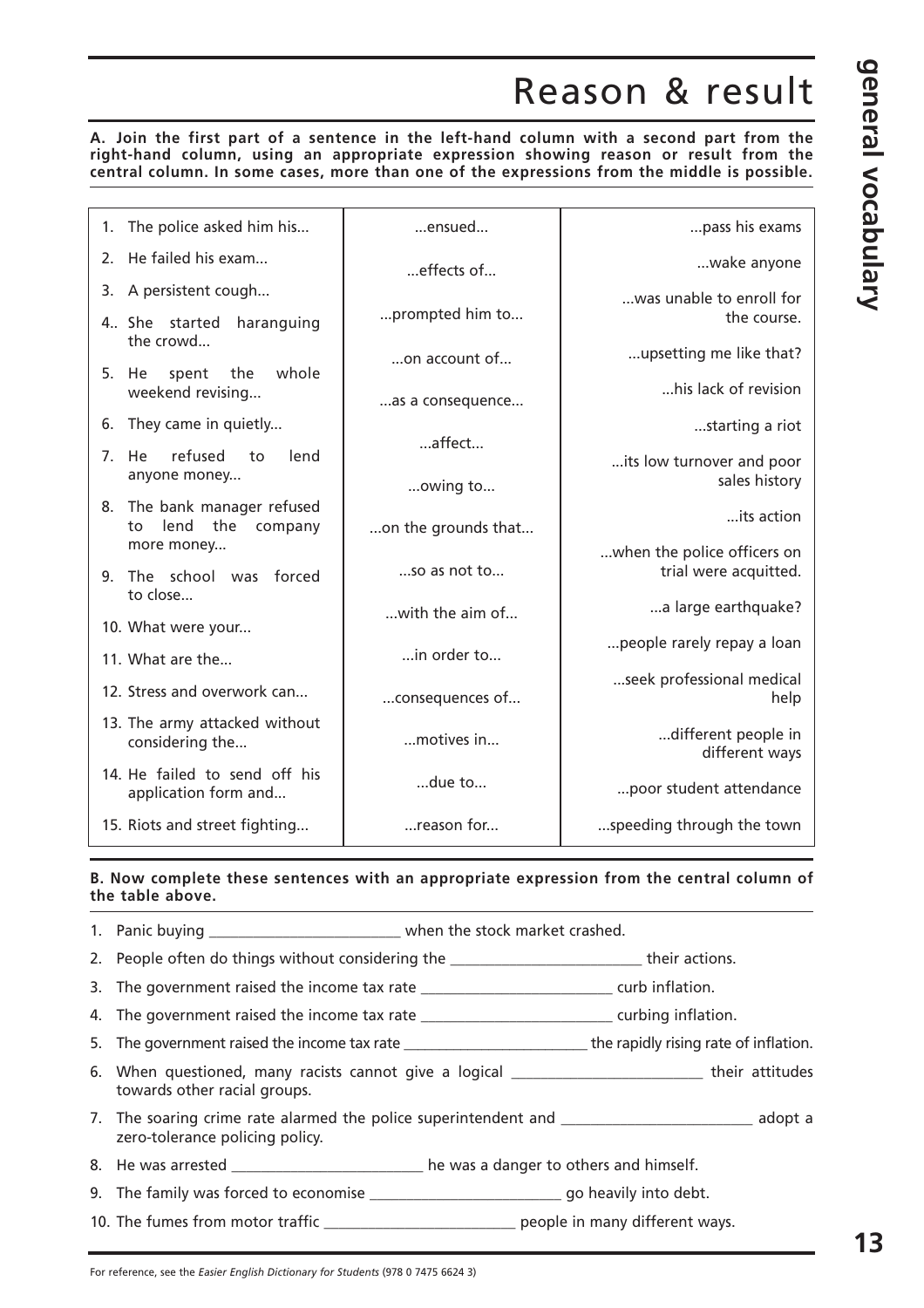## <span id="page-19-0"></span>Generalisations & specifics

**A. Match the sentences in the list below with an appropriate sentence in the list opposite. The** *underlined expressions* **in the first list should have a similar meaning to the words or expressions in** *bold* **in the second list.**

*FIRST LIST*

- 1. *Small items of information* are very important in a curriculum vitae.
- 2. I need to have *precise information* about your new proposals.
- 3. The plan was unable to go ahead because of a *small important detail which is important in order to make something happen.*
- 4. He demanded to know the *small, precise and sometimes unimportant details.*
- 5. When you read a piece of text in the exam, you should read it quickly first to get the *general idea.*
- 6. Before you write an essay, you should plan it first and give a broad *description without giving much detail.*
- 7. Odd features or details which make something different make the world a more interesting place.
- 8. Saying that all seventeen-year-olds take drugs is a bit of a *general statement.*
- 9. Many cars have very similar *typical features.*
- 10. The huge rise in computer sales is a good *example* of the direction in which technology is heading.
- 11. *Normally,* most students sitting the exam manage to pass with a good grade.
- 12. The new library *shows a good example of* British architecture at its best.
- 13. Before you travel somewhere, it is important to *make a detailed list of* things that you need to take.
- 14. French fries with mayonnaise is a dish which is *an odd feature or detail of* Belgian cuisine.
- 15. The article *shows as an example* his views on the way the company should develop.

*Don't forget to keep a record of the words and expressions that you have learnt, review your notes from time to time and try to use new vocabulary items whenever possible.*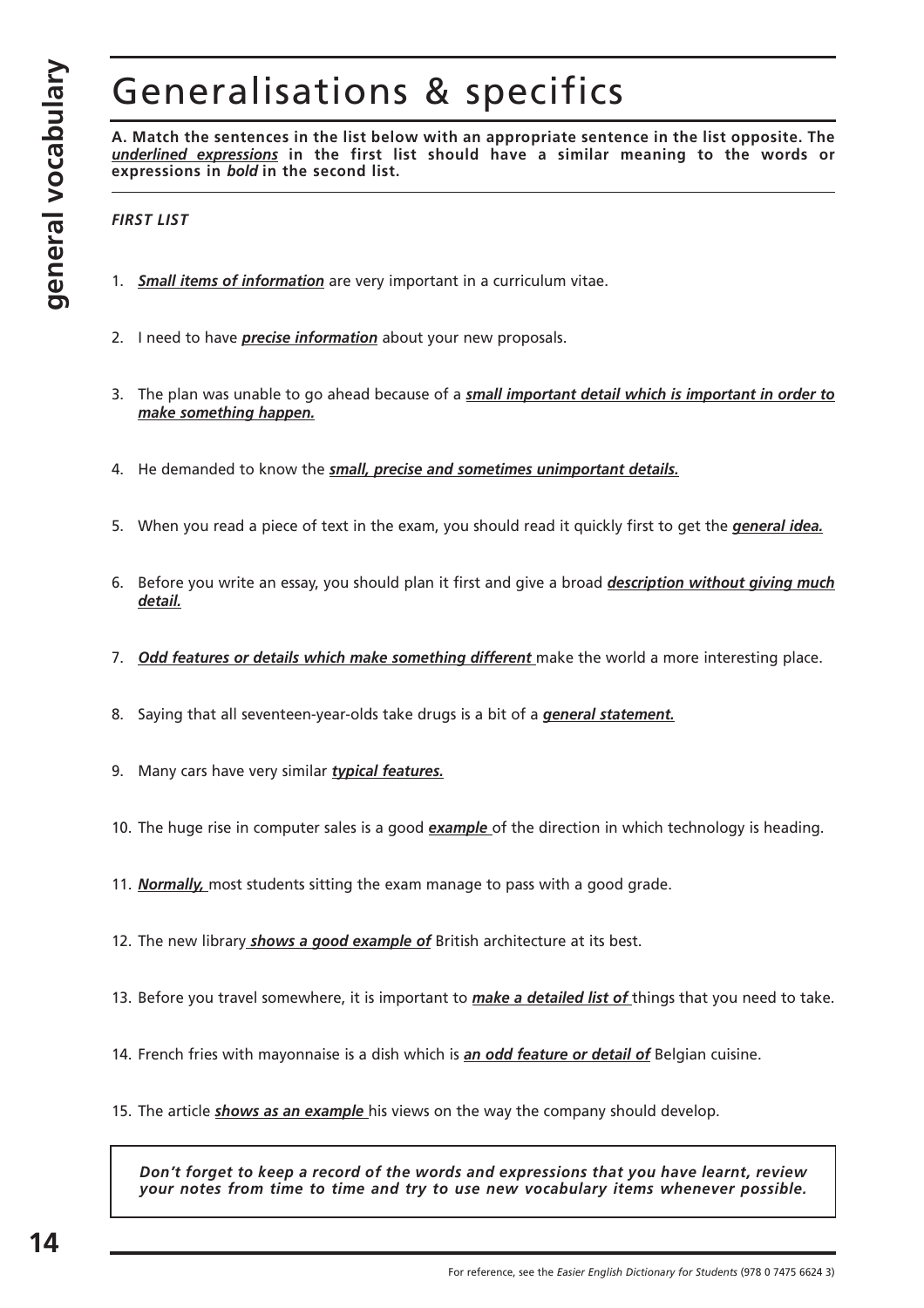## Generalisations & specifics

#### *SECOND LIST*

- A. Please let me have *the specifics* as soon as possible.
- B. It's very frustrating when a minor *technicality* puts a stop to your plans.
- C. In the same way, kimchii is a concoction of cabbage, chilli and garlic which is *peculiar to* Korea.
- D. You should include full *details* of your past experience.
- E. Once you have an *outline,* you will discover that your work is easier to organise.
- F. We must be careful not to make this kind of *generalisation.*
- G. *Itemise* everything in order of importance, beginning with your passport and visa.
- H. As far as he was concerned, the *minutiae* could not be overlooked.
- I. Most manufacturers are aware that these *characteristics* are what help sell their product.
- J. It also provides us with an accurate *illustration* of the advances we have made in the last twenty years.
- K. It *illustrates* his preference for increased automation.
- L. Once you have the *gist,* it should be easier to understand it.
- M. It *exemplifies* the style that is becoming increasingly popular with town planners.
- N. In *general,* the average result is a B or C.
- O. For example, it one of the *peculiarities* of the British system that judges and lawyers wear wigs in court.

**B. Write a list of the words and expressions in bold above. Put them into two groups based on whether they are talking about general things or specific things. Try to give examples of each word in a sentence of your own.**

*Don't forget to keep a record of the words and expressions that you have learnt, review your notes from time to time and try to use new vocabulary items whenever possible.*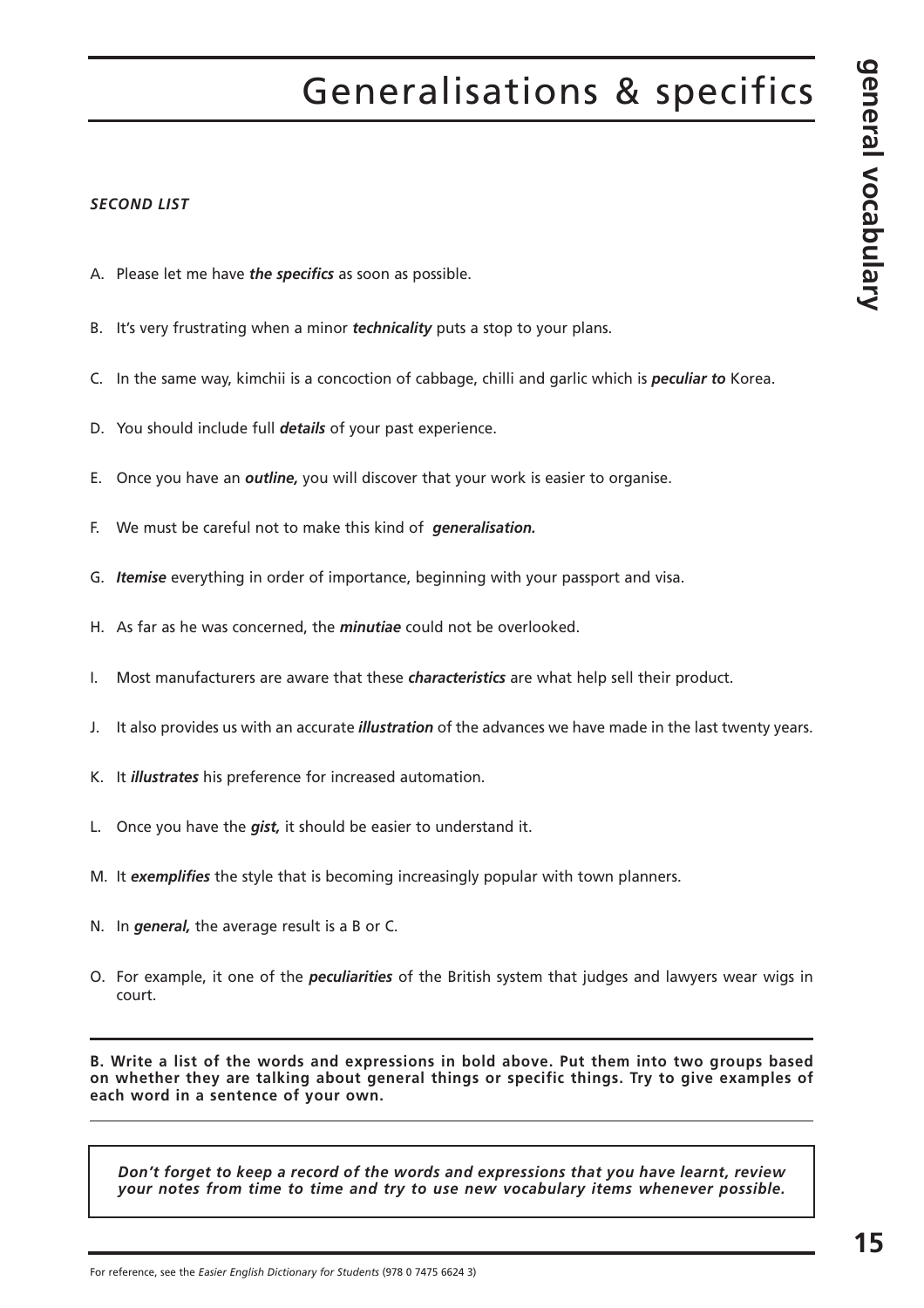## <span id="page-21-0"></span>Focusing attention

**A. Rearrange the letters in** *bold* **to form words which are used to focus attention on something. They all end with the letters -LY. Write the words in the grid underneath. If you do it correctly, you will find another word used to focus attention in the bold vertical box.**

- 1. They reduced pollution *pislmy* by banning cars from the city centre during the rush hour.
- 2. The strange weather at the moment is *gaerlly* due to the El Niño phenomenon.
- 3. We're examining *iilmprary* the financial aspects of the case.
- 4. People *ilnamy* go on holiday in the summer.
- 5. The library is *veceslxuily* for the use of students and staff.
- 6. It's a *ilaptarrculy* difficult problem which we hope to resolve as soon as possible.
- 7. The advertisement is *elcifipcsaly* aimed at people over 50.
- 8. Some western countries, *otbanly* Canada and the United States, have a very high standard of living.
- 9. The staff are *stomly* women of about twenty.
- 10. Our trip to Poland was *rpeluy* an educational visit.

11. My home town is famous *hfiecly* for its large number of schools and colleges.



The word in the in the bold vertical box fits into this sentence:

**The company trades \_\_\_\_\_\_\_\_\_\_\_\_\_\_\_\_\_\_\_\_\_\_\_\_\_\_ in the Far East**.

**B. Divide the words above into two groups, one group being the words which mean** *only* **or** *solely,* **and one group being the words which mean** *in most cases , normally* **or** *the main reason for something.* 

| Only or solely | In most cases, normally or the main<br>reason for something |
|----------------|-------------------------------------------------------------|
|                |                                                             |
|                |                                                             |
|                |                                                             |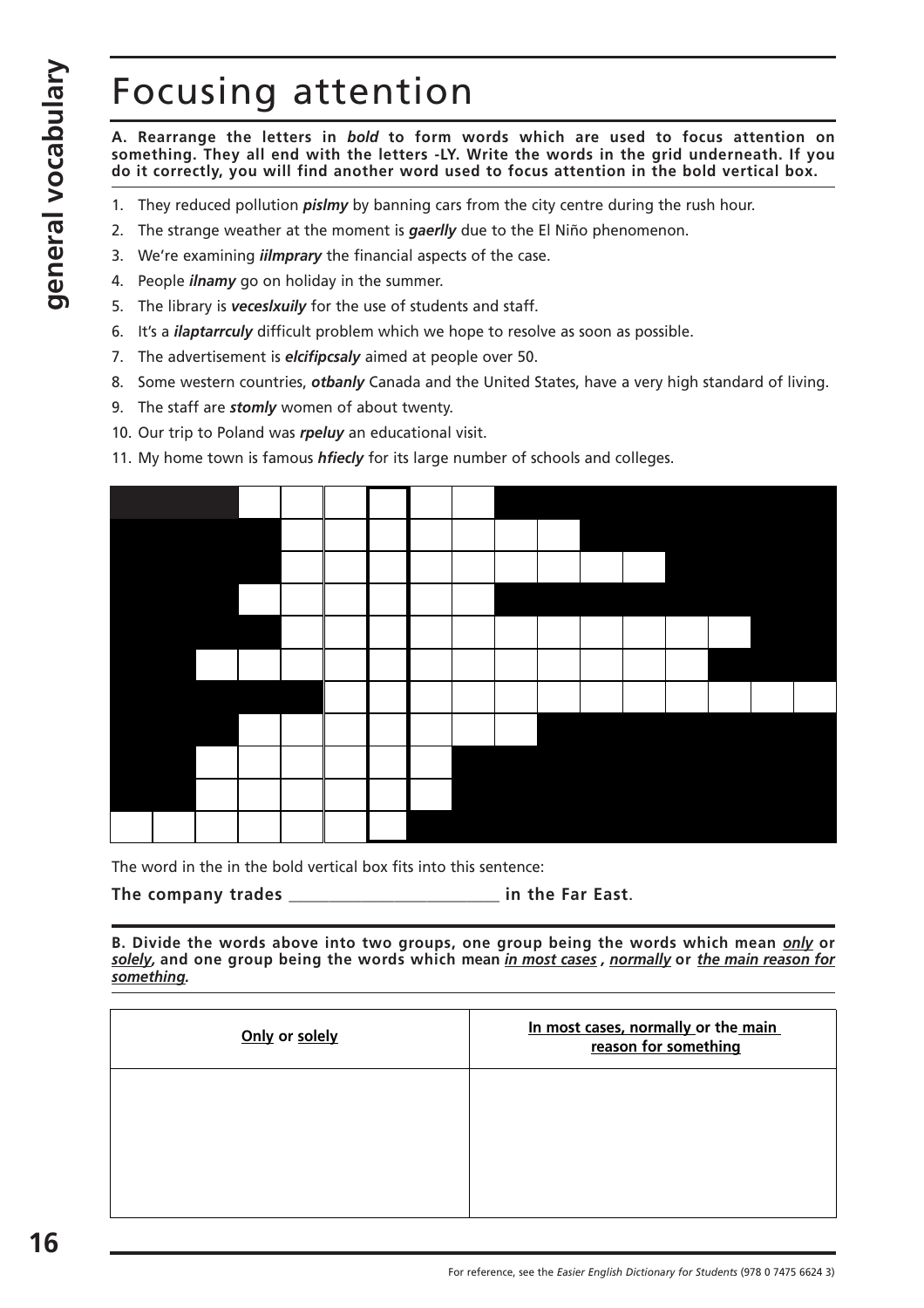## Opinion, attitude & belief

<span id="page-22-0"></span>**A. The words in** *italics* **in the following sentences are all used to talk about opinion and belief. However, the words are grammatically incorrect (for example, a noun has been used instead of an adjective, or a verb has been used instead of a noun, etc.), or sometimes a noun has been used which has the wrong meaning. Put the words into their correct form.**

- 1. In my *opinionated*, technology is moving too quickly.
- 2. As far as I am *concerning,* happiness is more important than money.
- 3. Scientists are *convincingly* that human degradation of the environment is causing thousands of species to become extinct.
- 4. The government are *regardless* the Third World debt as a major barrier to global economic development.
- 5. Hundreds of people called the television station to register their *disapprove* of the presenter's behaviour.
- 6. She *maintenance* that most young people would rather work than go to school.
- 7. Do you *reckoning* that there will be an election in the next two years?
- 8. We strongly *suspicion* that the proposal to develop the computer facilities will not go ahead.
- 9. I *doubtful* that the new government will keep all its promises.
- 10. Do you *disapproval* of smoking?
- 11. I take strong *except* to people coming late or cancelling appointments at short notice.
- 12. A lot of people are *fanatic* about sport in general and football in particular.
- 13. British health inspectors are *obsession* about cleanliness in restaurant kitchens.
- 14. After years of struggle, the *moderations* have gained control of the party.
- 15. He has very *conservatism* views and disapproves of change.
- 16. The government are *commitment* to the struggle to end institutional racism in the police force.
- 17. She was *dedication* to her family and would do anything to protect them.
- 18. They come from a strongly *tradition* family who still believe in arranged marriages.

**B. Put these nouns and adjectives, which describe people's beliefs, under the most appropriate heading in the table. Can you think of any other words or expressions that you could add?**

opinionated • a republican • pragmatic • a Muslim • an intellectual a revolutionary • tolerant • a moralist • narrow-minded • bigoted open-minded • a vegan • left-wing • right-wing • a socialist • a royalist a Buddhist • a conservative • a liberal • a communist • a vegetarian • dogmatic moral • a fascist • religious • a Hindu • middle-of-the-road • an anarchist • a stoic

| <b>Political beliefs</b> | Personal convictions and philosophies |
|--------------------------|---------------------------------------|
|                          |                                       |
|                          |                                       |
|                          |                                       |
|                          |                                       |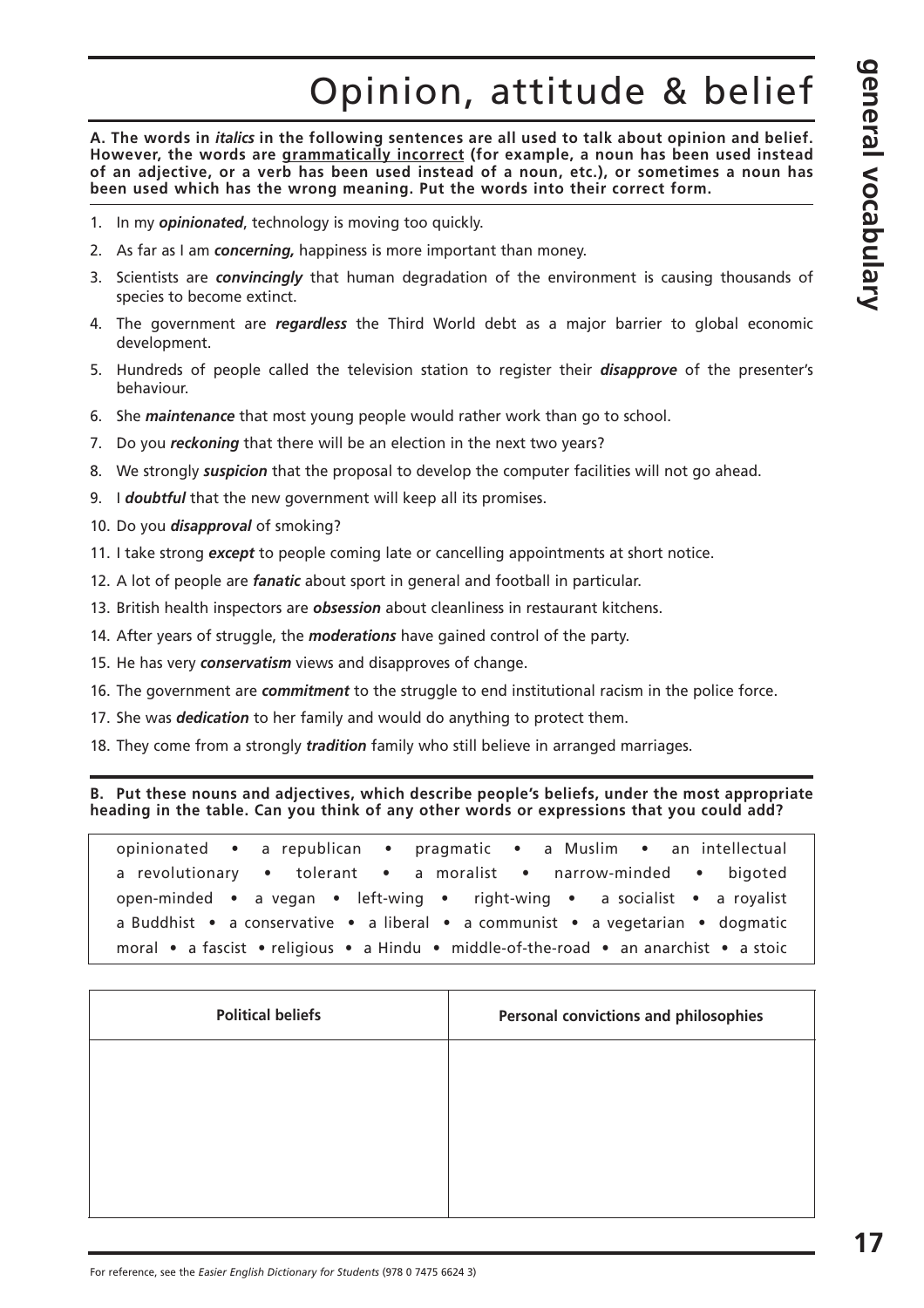## <span id="page-23-0"></span>Stopping something

**For each of the examples 1-15, choose an appropriate verb from the box which best fits the description and can be used in the sample sentence.**

back out • sever • quash • suppress • deter • dissuade • give up • cancel remove • turn down • put an end to • delete • repeal • rescind • deny

- 1. To cut out part of a document, a computer file, etc. *To stop your hard disk becoming too full, you should \_\_\_\_\_\_\_\_\_\_\_\_\_\_\_\_\_\_\_\_\_\_\_\_\_\_ any unwanted programmes.*
- 2. To officially end a law so that it is no longer valid. *The new government Bill seeks to \_\_\_\_\_\_\_\_\_\_\_\_\_\_\_\_\_\_\_\_\_\_\_\_\_\_ the existing legislation.*
- 3. To discourage someone from doing something. *The threat of severe punishment didn't \_\_\_\_\_\_\_\_\_\_\_\_\_\_\_\_\_\_\_\_\_\_\_\_\_\_ the thieves from striking again.*
- 4. To persuade someone not to do something. *The college tries to \_\_\_\_\_\_\_\_\_\_\_\_\_\_\_\_\_\_\_\_\_\_\_\_\_\_ students from entering exams which are not suitable for them.*
- 5. To annul or cancel a contract or agreement. *The committee decided to \_\_\_\_\_\_\_\_\_\_\_\_\_\_\_\_\_\_\_\_\_\_\_\_\_\_ its earlier resolution on the use of its premises.*
- 6. To limit or suddenly stop something, such as a person's freedom. *The military government attempted to \_\_\_\_\_\_\_\_\_\_\_\_\_\_\_\_\_\_\_\_\_\_\_\_\_\_ the democracy movement by arresting its leaders.*
- 7. To end something suddenly and finally. *The Cornucopian government decided to \_\_\_\_\_\_\_\_\_\_\_\_\_\_\_\_\_\_\_\_\_\_\_\_\_\_ relations with Utopia.*
- 8. To refuse something which is offered. *You should never \_\_\_\_\_\_\_\_\_\_\_\_\_\_\_\_\_\_\_\_\_\_\_\_\_\_ a good job when it's offered to you.*
- 9. To decide not to support or be part of a project or activity after you have agreed to do so. *We decided to \_\_\_\_\_\_\_\_\_\_\_\_\_\_\_\_\_\_\_\_\_\_\_\_\_\_ when we discovered the company was in financial difficulty.*
- 10. To state that something is not correct. *Before his trial, his lawyer advised him to \_\_\_\_\_\_\_\_\_\_\_\_\_\_\_\_\_\_\_\_\_\_\_\_\_\_ embezzling company funds.*
- 11. To stop something which has been planned. *There is no refund if you \_\_\_\_\_\_\_\_\_\_\_\_\_\_\_\_\_\_\_\_\_\_\_\_\_\_ your holiday less than three weeks before the date of the departure.*
- 12. To make a judging or ruling no longer valid. *He applied for a judicial review to \_\_\_\_\_\_\_\_\_\_\_\_\_\_\_\_\_\_\_\_\_\_\_\_\_\_ the verdict.*
- 13. To stop doing something that you have done for quite a long time. *You should \_\_\_\_\_\_\_\_\_\_\_\_\_\_\_\_\_\_\_\_\_\_\_\_\_\_ smoking if you want to feel healthier.*
- 14. To stop something which has been going on for a long time. *They agreed to \_\_\_\_\_\_\_\_\_\_\_\_\_\_\_\_\_\_\_\_\_\_\_\_\_\_ their long-standing dispute.*
- 15. To take something away. *I would be grateful if you would \_\_\_\_\_\_\_\_\_\_\_\_\_\_\_\_\_\_\_\_\_\_\_\_\_\_ my name from your mailing list.*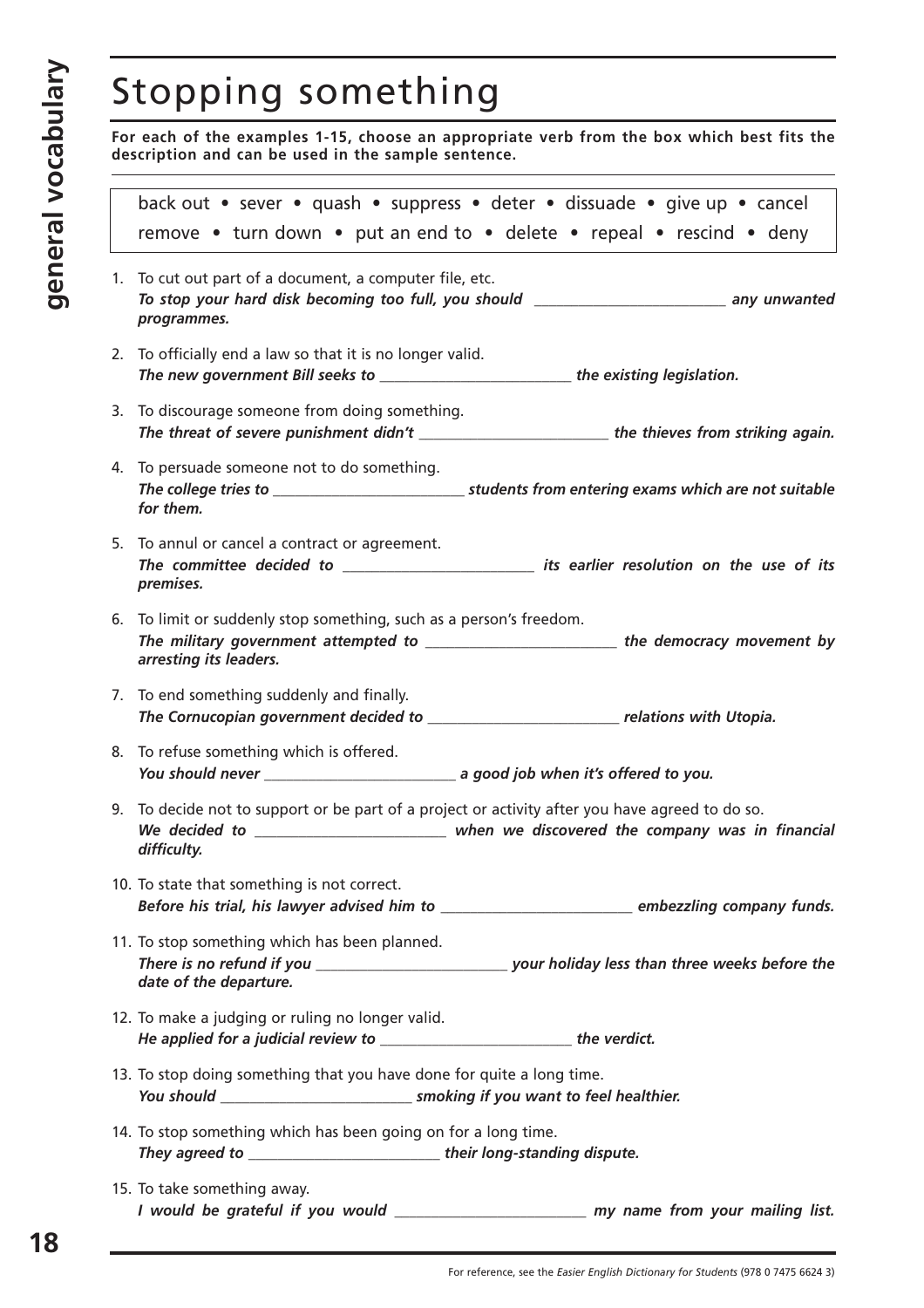### Time

<span id="page-24-0"></span>**A. Use the time clauses in the boxes to complete the sentences. Pay particular attention to the words that come before or after the time clause.**

#### **Part 1: One action or situation occurring before another action or situation**

prior to • previously • earlier • formerly • precede • by the time

- 1. \_\_\_\_\_\_\_\_\_\_\_\_\_\_\_\_\_\_\_\_\_the advent of the Industrial Revolution, pollution was virtually unheard of.
- 2. \_\_\_\_\_\_\_\_\_\_\_\_\_\_\_\_\_\_\_\_\_\_\_the army had restored order, the city had been almost completely devastated.
- 3. \_\_\_\_\_\_\_\_\_\_\_\_\_\_\_\_\_\_\_\_\_known as Burma, the republic of Myanmar is undergoing a slow and painful political transformation.
- 4. A sudden drop in temperature will usually \_\_\_\_\_\_\_\_\_\_\_\_\_\_\_\_\_\_\_\_\_\_\_\_\_\_\_\_\_\_\_\_\_a blizzard.
- 5. It was my first trip on an aeroplane. \_\_\_\_\_\_\_\_\_\_\_\_\_\_\_\_\_\_\_\_\_I'd always gone by train.
- 6. The Prime Minister made a speech praising charity organisations working in Mozambique. that day he had promised massive economic aid to stricken areas.

#### **Part 2: One action or situation occurring at the same time as another action or situation**

while/as/just as • during/throughout • at that very moment • in the meantime/meanwhile

- 1. \_\_\_\_\_\_\_\_\_\_\_\_\_\_\_\_\_\_\_\_\_the minister was making his speech, thousands of demonstrators took to the streets.
- 2. **Example 2.** The speech they jeered and shouted slogans.
- 3. The minister continued speaking. \_\_\_\_\_\_\_\_\_\_\_\_\_\_\_\_\_\_\_\_\_\_\_\_\_\_\_\_\_the police were ordered onto the streets.
- 4. He finished the speech with a word of praise for the police. \_\_\_\_\_\_\_\_\_\_\_\_\_\_\_\_\_\_\_\_\_\_\_\_ people began throwing bottles and bricks, and the riot began.

#### **Part 3: One action or situation occurring after another action or situation**

| afterwards | • as soon as / once / the minute that |  | following |
|------------|---------------------------------------|--|-----------|
|------------|---------------------------------------|--|-----------|

1. \_\_\_\_\_\_\_\_\_\_\_\_\_\_\_\_\_\_\_\_\_ the earthquake, emergency organisations around the world swung into action.

2. \_\_\_\_\_\_\_\_\_\_\_\_\_\_\_\_\_\_\_\_\_ the stock market collapsed, there was panic buying on an unprecedented scale.

3. The Klondike gold rush lasted from 1896 to 1910. The manufacture is the area became practically deserted overnight.

**B. Look at these words and expressions and decide if we usually use them to talk about (1) the past, (2) the past leading to the present, (3) the present or (4) the future. Try to write a sentence for each one.**

for the next few weeks • as things stand • ever since • in medieval times nowadays • from now on • back in the 1990s • over the past six weeks over the coming weeks and months • in another five years' time • one day in those days • a few decades ago • lately • at this moment in time at the turn of the century  $\bullet$  in my childhood / youth  $\bullet$  at this point in history by the end of this year • for the foreseeable future • for the past few months last century • these days • from 1996 to 1998 • sooner or later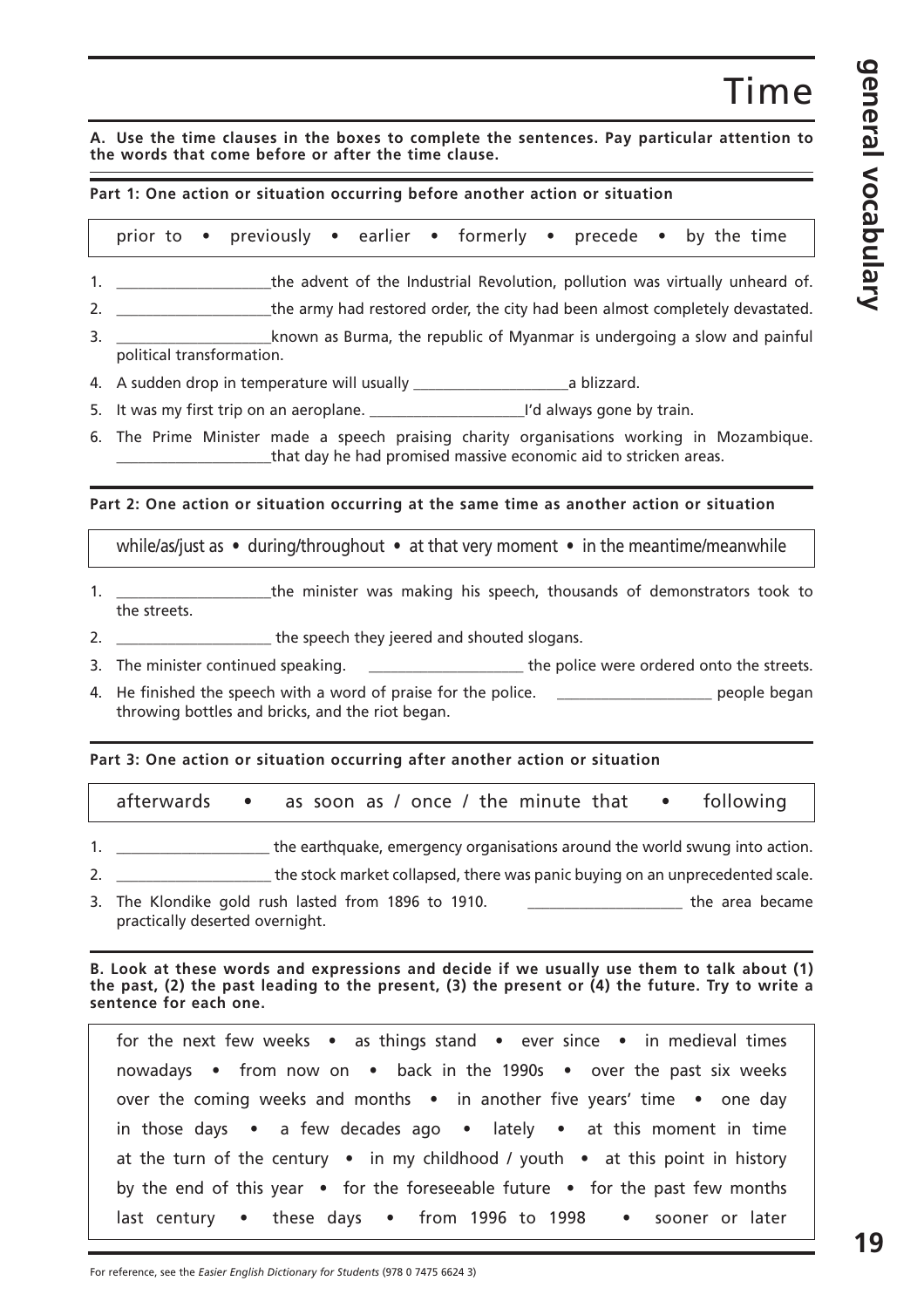## <span id="page-25-0"></span>Objects & actions

**A. The words in the box describe the actions of the things in 1-37. Match each action with the thing it describes.**

| evaporate • explode • change • melt • fade • bounce                 |
|---------------------------------------------------------------------|
| crumble • trickle • rise • sink • ring • contract • crack • escape  |
| stretch • wobble • congeal • burn • spill • smoulder • erupt • spin |
| revolve • set • flow • slide • rotate • spread • erode • meander    |
| turn • subside • freeze • grow • expand • vibrate • float           |

- 1. The planet Earth moving round on its axis. 2. A washing machine in its final stage of a wash.
- 3. The moon moving around the Earth. 4. The CD-ROM tray on a computer base unit. 5. A house slowly sinking into soft ground. 6. Water slowly being converted into vapour. 7. Cooking fat becoming solid on an unwashed plate.
- 8. Traffic moving smoothly along a motorway.
- 9. Water changing from a liquid to a solid because of the cold.
- 10. Glass changing from a solid to a liquid in very high heat.
- 11. A loose wheel on a car.
- 12. Gas coming out of a faulty valve.
- 13. A rubber ball hitting the ground and going back into the air.
- 14. Loose windows in a window frame when a large vehicle passes nearby.
- 15. The population of a town becoming bigger.
- 16. A T-shirt which has been washed so often it has lost its colour.
- 17. The sun coming up in the morning.
- 18. The sun going down in the evening.
- 19. A wheel on a slow-moving train.
- 20. Traffic lights going from red to amber to green.
- 21. Cliffs being slowly destroyed by the sea.
- 22. Documents being laid out on a table.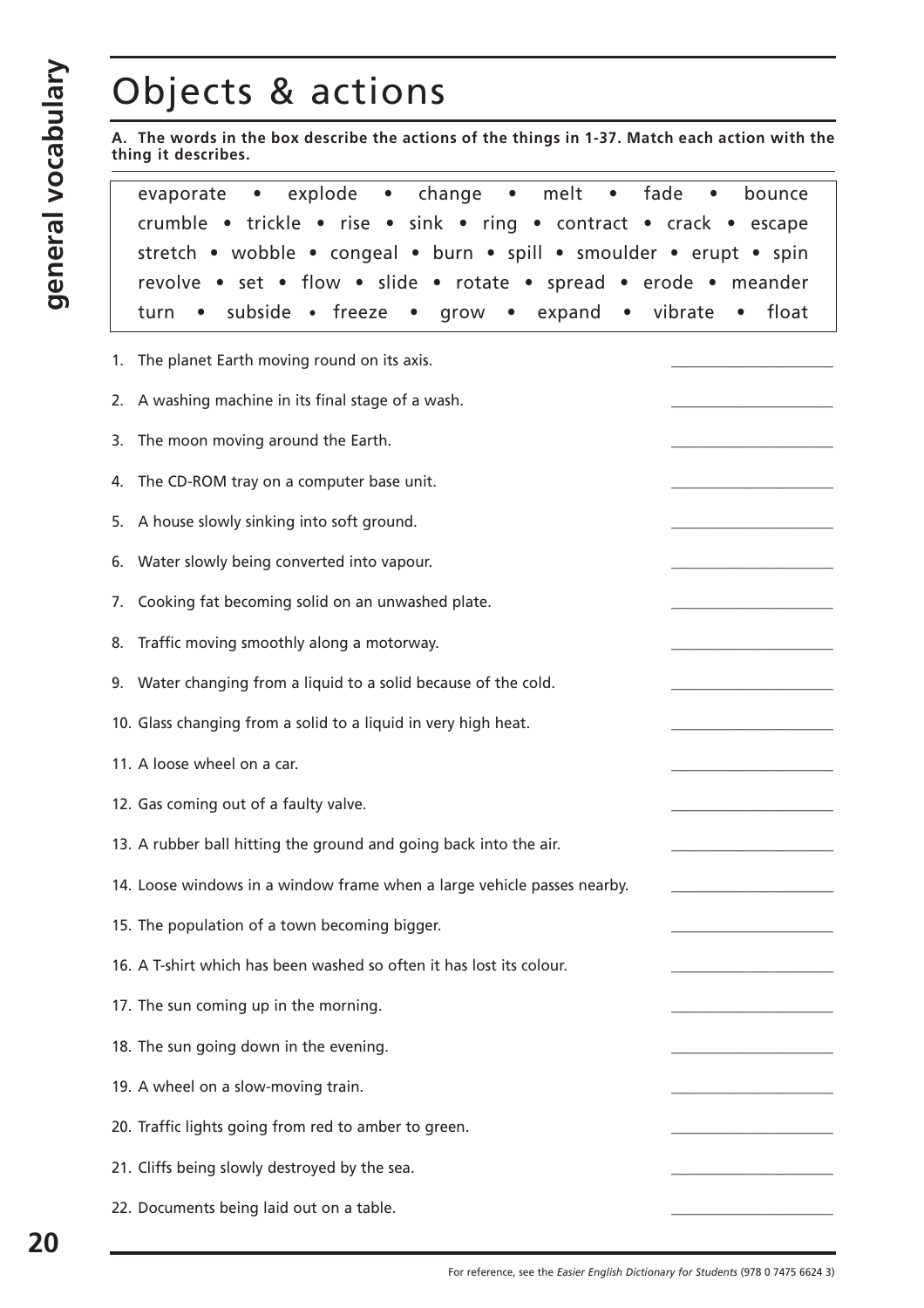## Objects & actions

| 23. A wide river winding through the countryside.                                                                                                                                                                                                           |  |  |  |                  |  |  |
|-------------------------------------------------------------------------------------------------------------------------------------------------------------------------------------------------------------------------------------------------------------|--|--|--|------------------|--|--|
| 24. The sun turning people on a beach bright red.                                                                                                                                                                                                           |  |  |  |                  |  |  |
| 25. An incense stick in the entrance to a temple.                                                                                                                                                                                                           |  |  |  |                  |  |  |
| 26. A lump of dry earth being rubbed between somebody's fingers.                                                                                                                                                                                            |  |  |  |                  |  |  |
| 27. Cold metal as it gets hotter.                                                                                                                                                                                                                           |  |  |  |                  |  |  |
| 28. Hot metal as it gets cooler.                                                                                                                                                                                                                            |  |  |  |                  |  |  |
| 29. A piece of elastic being pulled so that it becomes longer.                                                                                                                                                                                              |  |  |  |                  |  |  |
| 30. A window being hit by a stone so that a long, thin break is formed.                                                                                                                                                                                     |  |  |  |                  |  |  |
| 31. Coffee falling out of a cup by mistake.                                                                                                                                                                                                                 |  |  |  |                  |  |  |
| 32. A bomb suddenly blowing up.                                                                                                                                                                                                                             |  |  |  |                  |  |  |
| 33. An alarm clock suddenly going off.                                                                                                                                                                                                                      |  |  |  |                  |  |  |
| 34. A boat going to the bottom of a river.                                                                                                                                                                                                                  |  |  |  |                  |  |  |
| 35. Dead fish lying on the surface of a polluted lake.                                                                                                                                                                                                      |  |  |  |                  |  |  |
| 36. A volcano throwing out lava and ash.                                                                                                                                                                                                                    |  |  |  |                  |  |  |
|                                                                                                                                                                                                                                                             |  |  |  |                  |  |  |
| 37. Orders for a new product arriving at a company very slowly.                                                                                                                                                                                             |  |  |  |                  |  |  |
| B. Several of the words in the box on the previous page can have more than one meaning.<br>Use your dictionary to check which ones, then complete these sentences below with an<br>appropriate word. You will need to change the form of most of the words. |  |  |  |                  |  |  |
| 1. The queues for the embassy were so long they<br>the street.                                                                                                                                                                                              |  |  |  | all the way down |  |  |
|                                                                                                                                                                                                                                                             |  |  |  |                  |  |  |
| 3. The government decided that the best economic course would be to let the dollar<br>the contract of the contract of the contract of the contract of                                                                                                       |  |  |  |                  |  |  |
|                                                                                                                                                                                                                                                             |  |  |  |                  |  |  |
|                                                                                                                                                                                                                                                             |  |  |  |                  |  |  |
|                                                                                                                                                                                                                                                             |  |  |  |                  |  |  |
| 7. After the rainstorms passed, the floodwaters gradually _______________________.                                                                                                                                                                          |  |  |  |                  |  |  |
|                                                                                                                                                                                                                                                             |  |  |  |                  |  |  |
|                                                                                                                                                                                                                                                             |  |  |  |                  |  |  |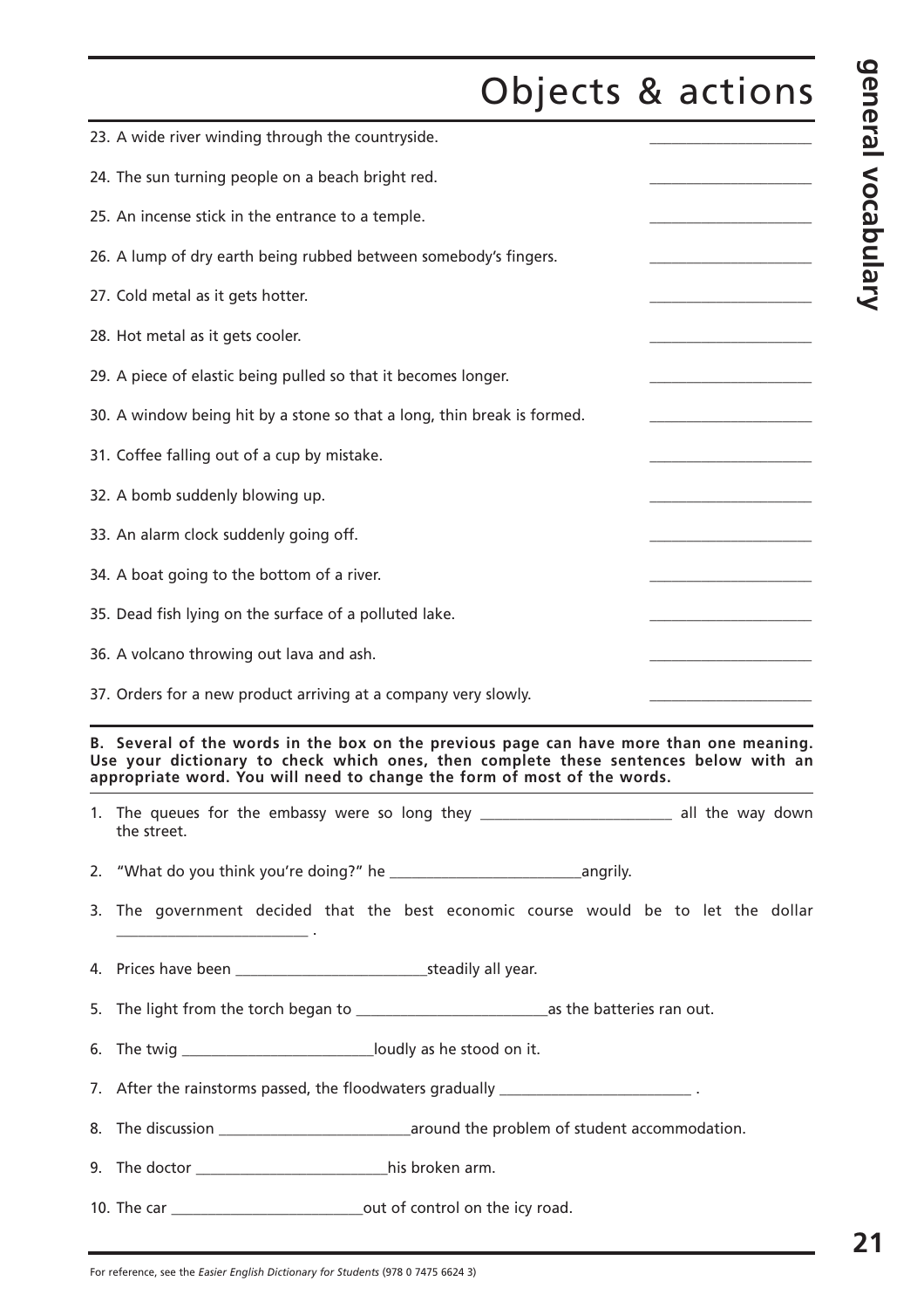## <span id="page-27-0"></span>Likes & dislikes

**A. Look at the words and expressions in the box and decide if they have a positive connotation (for example, they tell us that somebody** *likes* **something) or a negative connotation (for example, they tell us that somebody** *dislikes* **something).**

| loathe • yearn for • passionate about • fond of • captivated by                          |  |
|------------------------------------------------------------------------------------------|--|
| fancy • keen on • look forward to • dread • long for                                     |  |
| appeal to $\bullet$ detest $\bullet$ cannot stand $\bullet$ repel $\bullet$ attracted to |  |
| fascinated by • tempted by • disqust • revolt • cannot bear                              |  |

**B. Now look at these pairs of sentences. Sometimes, both sentences are correct, sometimes one of them is wrong (for example, the construction is wrong) or it does not sound natural. Decide which ones.**

- 1. A. It was well-known that he was loathed by the other teachers.
	- B. It was well-known that the other teachers loathed him.
- 2. A. Sometimes I yearn for some time on my own.
	- B. Sometimes some time on my own is yearned for.
- 3. A. Sport is passionate about by a lot of people
	- B. A lot of people are passionate about sport.
- 4. A. Animals are quite fond of by British people.
	- B. British people are quite fond of animals.
- 5. A. The first time I visited Venice, I was captivated by the city.
	- B. The first time I visited Venice, the city captivated me.
- 6. A. Going to the cinema tonight is fancied by me.
	- B. I fancy going to the cinema tonight.
- 7. A. From a young age, the idea of travelling was keen on me.
	- B. From a young age I was keen on the idea of travelling.
- 8. A. I look forward to hearing from you soon.
	- B. To hearing from you soon I look forward.
- 9. A. It is a well-known fact that students dread exams.
	- B. It is a well-known fact that exams are dreaded by students.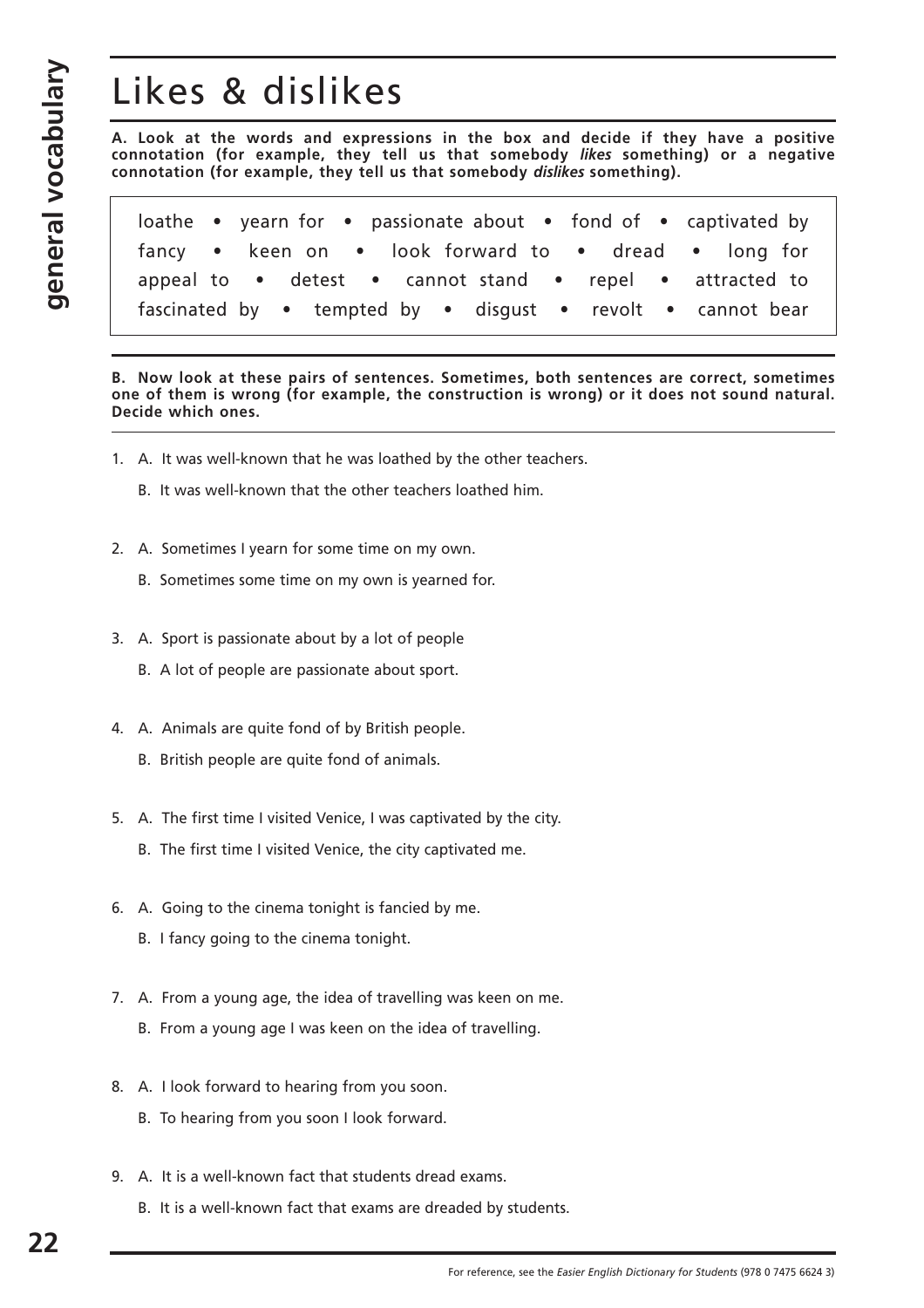## Likes & dislikes

- 10. A. Most children long for the long summer holiday to arrive.
	- B. The long summer holiday is longed for by most children.
- 11. A. His sense of humour is appealed to by watching other people suffer.
	- B. Watching other people suffer appeals to his sense of humour.
- 12. A. Racism is really detested by me.
	- B. I really detest racism.
- 13. A. A lot of people cannot stand the long British winters.
	- B. The long British winters cannot be stood by a lot of people.
- 14. A. The idea of living in a cold country repels me.
	- B. I am repelled by the idea of living in a cold country.
- 15. A. She was attracted to the tall, handsome man who had helped her.
	- B. The tall, handsome man who had helped her attracted her.
- 16. A. I have always been fascinated by information technology.
	- B. Information technology has always fascinated me.
- 17. A. Were you tempted by his offer of a job in Australia?
	- B. Did his offer of a job in Australia tempt you?
- 18. A. His mannerisms and habits disgusted me.
	- B. I was disgusted by his mannerisms and habits.
- 19. A. Bigoted, arrogant people revolt me.
	- B. I am revolted by bigoted, arrogant people.
- 20. A. Getting up early in the morning cannot be born by me.
	- B. One thing I cannot bear is getting up early in the morning.

*Don't forget to keep a record of the words and expressions that you have learnt, review your notes from time to time and try to use new vocabulary items whenever possible.*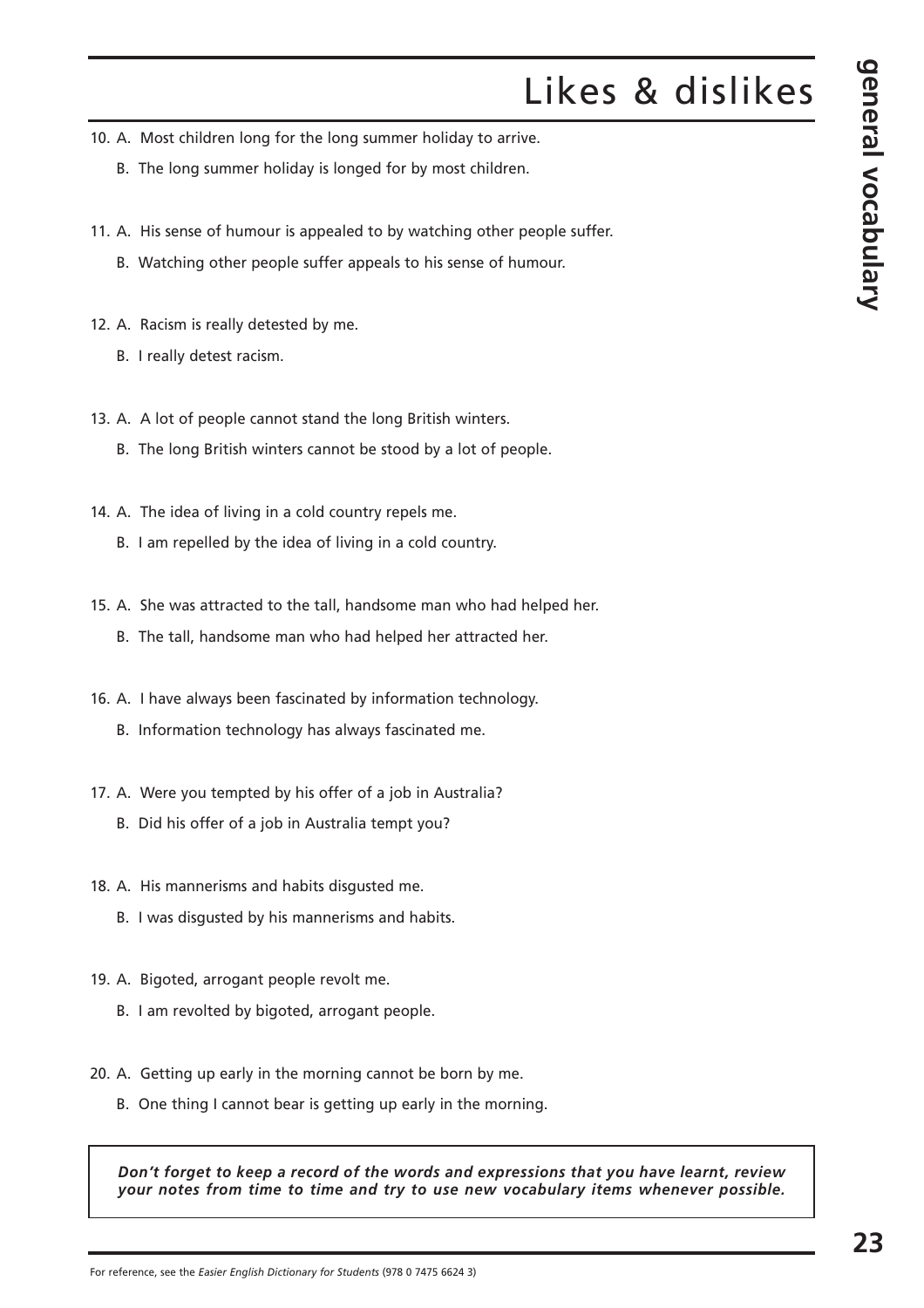## <span id="page-29-0"></span>Obligation & option

**A. Look at sentences 1-10 and decide if the explanation which follows each one is true or false. Use the words and expressions in** *bold* **to help you decide.**

- 1. During the exam, a pencil and eraser are *required*. *The people organising the exam will provide you with a pencil and an eraser.*
- 2. Parents can be made *liable for* their children's debts. *Parents may be legally responsible for the money their children owe.*
- 3. He was *obliged to* pay back the money that he had won. *He had the choice whether or not to pay back the money that he had won.*
- 4. Students doing holiday jobs are *exempt from* paying income tax. *Students doing holiday jobs pay a smaller amount of income tax than other people.*
- 5. The United Nations voted to impose *mandatory* sanctions on the country. *The United Nations imposed legally-binding sanctions which had to be obeyed by everyone, without exception.*
- 6. The doctors *forced* him to stop smoking. *The doctors asked him to stop smoking.*
- 7. It was an emergency and she pressed the red button; there was *no alternative. There was nothing else she could do; she had to set off the alarm by pressing the red button.*
- 8. Classes on Wednesday afternoons are *optional. It is necessary to attend classes on Wednesday afternoons.*
- 9. It is *compulsory* to wear a crash helmet on a motorcycle. *It is your choice whether or not to wear a crash helmet when you ride a motorcycle.*
- 10. The museum is asking visitors for a *voluntary* donation of £2. *You don't need to pay £2 to visit the museum.*

#### **B. Complete these sentences with an appropriate word or expression from the exercise above. In some cases, more than one answer may be possible.**

- 1. Visitors to the country are \_\_\_\_\_\_\_\_\_\_\_\_\_\_\_\_\_\_\_\_\_\_\_\_\_\_ to declare any excess tobacco or alcohol imports to the customs officer.
- 2. I'm afraid I have \_\_\_\_\_\_\_\_\_\_\_\_\_\_\_\_\_\_\_\_\_\_\_\_\_\_\_ but to resign from the committee.
- 3. If you are caught speeding, you will be \_\_\_\_\_\_\_\_\_\_\_\_\_\_\_\_\_\_\_\_\_\_\_\_\_\_\_\_\_\_\_the payment of the fine.
- 4. Attendance at all classes is \_\_\_\_\_\_\_\_\_\_\_\_\_\_\_\_\_\_\_\_\_\_\_\_\_\_\_\_\_\_, otherwise you may not get a certificate at the end of the course.
- 5. Many retired people do \_\_\_\_\_\_\_\_\_\_\_\_\_\_\_\_\_\_\_\_\_\_\_\_\_\_\_\_ work in their local community.
- 6. In some countries, there is a series and sentence for all drug traffickers.
- 7. For visitors to Britain from outside the European Union, a visa may be \_\_\_\_\_\_
- 8. He said he was innocent, but the police entity and the matrix him to confess.
- 9. Most new cars come with \_\_\_\_\_\_\_\_\_\_\_\_\_\_\_\_\_\_\_\_\_\_\_\_\_\_\_\_\_\_\_\_ air-conditioning.
- 10. Children's clothes are \_\_\_\_\_\_\_\_\_\_\_\_\_\_\_\_\_\_\_\_\_\_\_\_\_\_ from VAT.

*Don't forget to keep a record of the words and expressions that you have learnt, review your notes from time to time and try to use new vocabulary items whenever possible.*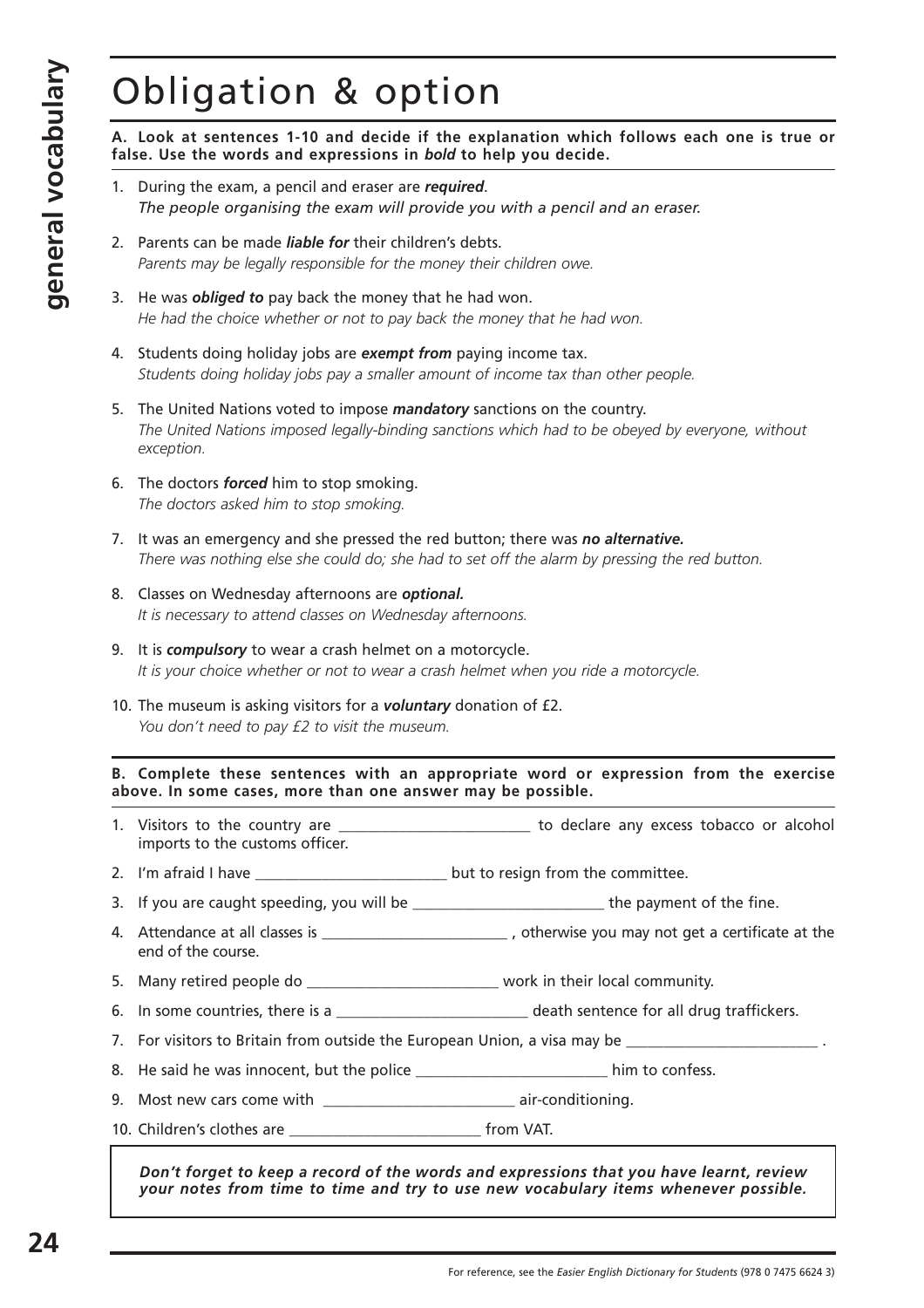## Success & failure

<span id="page-30-0"></span>**A. Match the first part of each sentence in the left-hand column with its second part in the right-hand column using an appropriate word from the central column. These words should collocate with the** *underlined* **words in the right-hand column. In most cases, it is possible to use the words in the central column with more than one sentence.**

#### **SUCCESS**

|    | 1. The two warring countries<br>managed to                                    | $$ secure $$  | his <u>ambitions</u><br>of<br>being<br>promoted to<br>marketing                 |
|----|-------------------------------------------------------------------------------|---------------|---------------------------------------------------------------------------------|
| 2. | During his first year as<br>President he managed to                           |               | manager.<br>my <i>aims</i> of doing well at                                     |
| 3. | company couldn't<br>The<br>afford to move to new<br>premises but were able to | accomplish    | school and then going to<br>university.<br>an <i>agreement</i> for a new lease. |
|    | 4. He worked hard at his job<br>and was soon able to                          | attain        | its <i>targets</i> - those of free<br>education and healthcare -                |
|    | 5. The country badly needed to                                                |               | within eight years.                                                             |
|    | increase its overall standard<br>of living and attempted to                   | achieve       | his <b>obligations</b> to his current<br>employer.                              |
|    | 6. After four years of hard<br>work, the motor racing team<br>managed to      | $$ fulfil $$  | their <b>goal</b> of becoming<br>millionaires.                                  |
|    | 7. He desperately wanted to<br>start a new job, but first of                  |               | their <i>dreams</i> of winning the<br>Monaco Grand Prix.                        |
|    | all he had to                                                                 |               | than<br>his<br>lot more<br>a                                                    |
| 8. | Many people want to be rich<br>but few                                        | $$ realise $$ | predecessor had in<br>the<br>previous five.                                     |
|    | 9. I have a lot of plans, and one<br>of them is to                            | …reach…       | a compromise over the terms<br>for peace.                                       |

#### **B. Complete these sentences with an appropriate word or expression from A, B or C.**

#### **FAILURE**

| with the Democratic Liberal Party. |                                                              | 1. The People's Foundation Party decided to ____________________its plans to establish a coalition government |
|------------------------------------|--------------------------------------------------------------|---------------------------------------------------------------------------------------------------------------|
| A. abate B. abandon                |                                                              | C. abhor                                                                                                      |
|                                    |                                                              | 2. Peace talks between the two countries _____________, with neither side able to agree on terms.             |
|                                    | A. collapsed B. collaborated C. collared                     |                                                                                                               |
|                                    |                                                              | 3. Progress in the talks _______________when the inevitable impasse was reached.                              |
|                                    | A. faulted B. faltered C. fondled                            |                                                                                                               |
|                                    |                                                              | 4. Our planned visit to the Czech Republic _____________because we were unable to get the visas.              |
|                                    | A. fell over B. fell down C. fell through                    |                                                                                                               |
|                                    | 5. The company _______________with debts of over £1 million. |                                                                                                               |
|                                    | A. faulted B. folded C. foiled                               |                                                                                                               |
| actions illegal.                   |                                                              |                                                                                                               |
| A. mistook B. mislead              |                                                              | C. misfired                                                                                                   |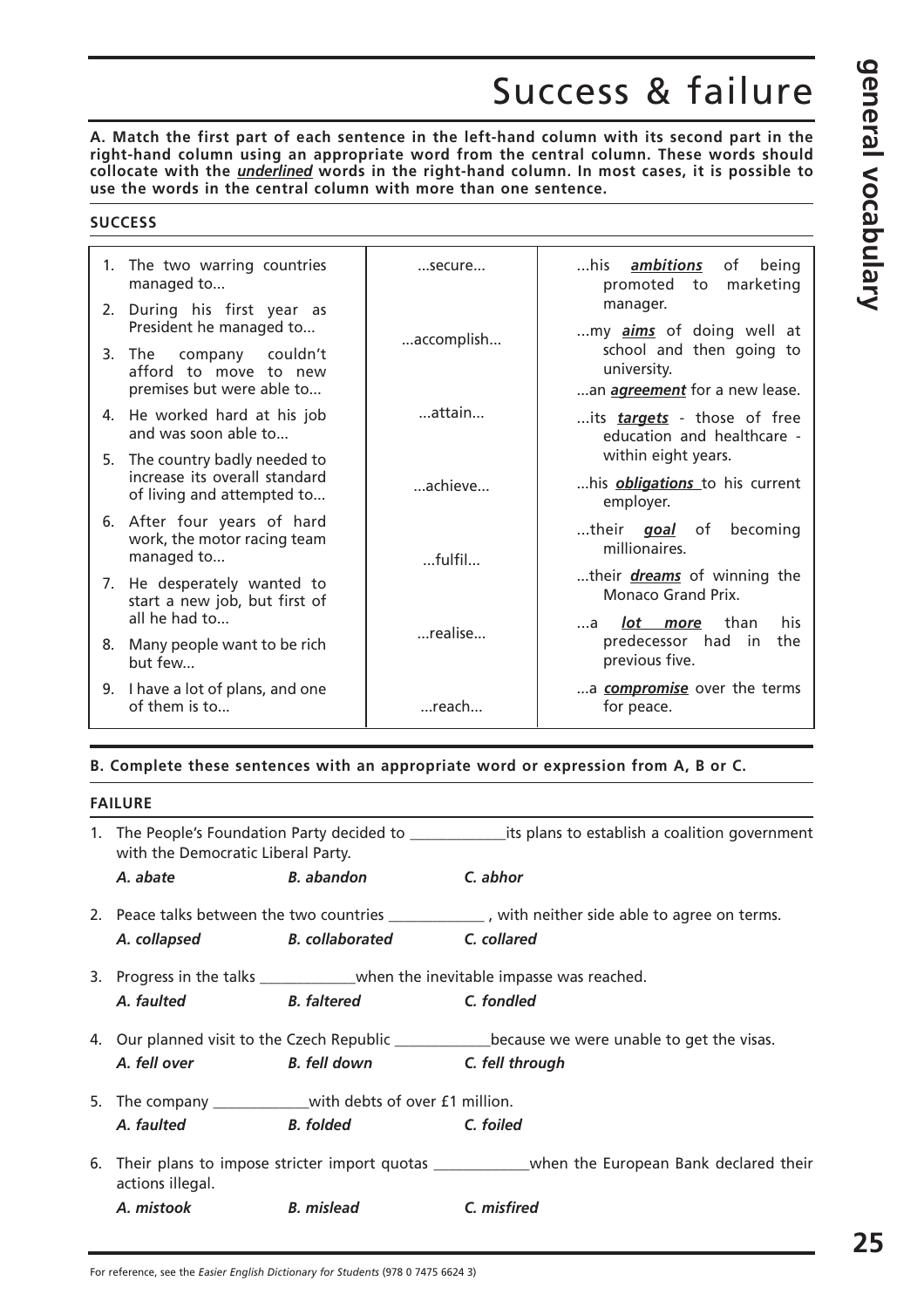## <span id="page-31-0"></span>Ownership, giving, lending & borrowing

**A. Complete sentences 1-13 with an appropriate word from the box. In some cases, more than one answer may be possible.**

#### **NOUNS**

|  | donation • possessions • lease • owners • tenants • rent • property |
|--|---------------------------------------------------------------------|
|  | mortgage • estate • proprietors • belongings • landlords • loan     |

- 1. The law ensures that \_\_\_\_\_\_\_\_\_\_\_\_ respect the privacy of the people who live in their houses.
- 2. \_\_\_\_\_\_\_\_\_\_\_\_\_\_\_\_\_\_\_\_\_\_\_\_\_\_ of restaurants across the country protested at the new government tax that was put on food.
- 3. Private car \_\_\_\_\_\_\_\_\_\_\_\_\_\_\_\_\_\_\_\_ were hit the hardest when tax on petrol was increased.
- 4. The price of commercial and the same of commercial the last four years.
- 5. When the recession hit, he was forced to sell his 250-acre

6. Many families lost all their example the river flooded.

- 7. Put your \_\_\_\_\_\_\_\_\_\_\_\_\_\_\_\_\_\_\_\_\_\_ in the locker and give the key to the receptionist.
- 8. We will need to relinquish the offices when the \_\_\_\_\_\_\_\_\_\_\_\_\_\_\_\_\_\_\_\_\_\_\_ runs out at the end of the year.
- 9. They applied to the World Bank for a \_\_\_\_\_\_\_\_\_\_\_\_\_\_\_\_\_\_\_\_\_\_\_ to help pay off their balance of payments deficit.
- 10. A lot of people lost their homes when the interest rate rose so much they were unable to pay off their **compared to the set of the set of the set of the set of the set of the set of the set of the set of the set of the set of the set of the set of the set of the set of the set of the set of the set of the set of t**
- 11. The \_\_\_\_\_\_\_\_\_\_\_\_\_\_\_\_\_\_\_\_ complained to the council that the house they were living in was overrun with vermin.
- 12. The law does little to protect families who are thrown out of their homes because they are unable to  $\mathsf{pay\ the}\qquad \qquad \blacksquare$
- 13. Everybody is being asked to make a \_\_\_\_\_\_\_\_\_\_\_\_\_\_\_\_\_\_\_\_\_\_ to help the victims of the disaster.

#### **B. The words in** *bold* **have been put into the wrong sentences. Decide which sentences they should belong in. In some cases, more than one answer is possible.**

#### **VERBS**

- 1. Banks will refuse to *rent* money to anyone without sufficient collateral.
- 2. If you want to *contribute* a room in the centre of the city, you should be prepared to pay a lot of money.
- 3. The best way to see the country is to *provide* a car from an agency for a couple of weeks.
- 4. Companies *allocate* from banks to finance their business.
- 5. It is not only the wealthy who *provide for* money to charities.
- 6. It is our responsibility to *leave* our parents when they get old.
- 7. The government will tax you heavily for any money that your relatives may *lend* for you in their will.
- 8. Local councils will *borrow* free accommodation to the most needy on a first-come, first-served basis.
- 9. Charities such as the Red Crescent *hire* free medical aid to areas hit by disasters.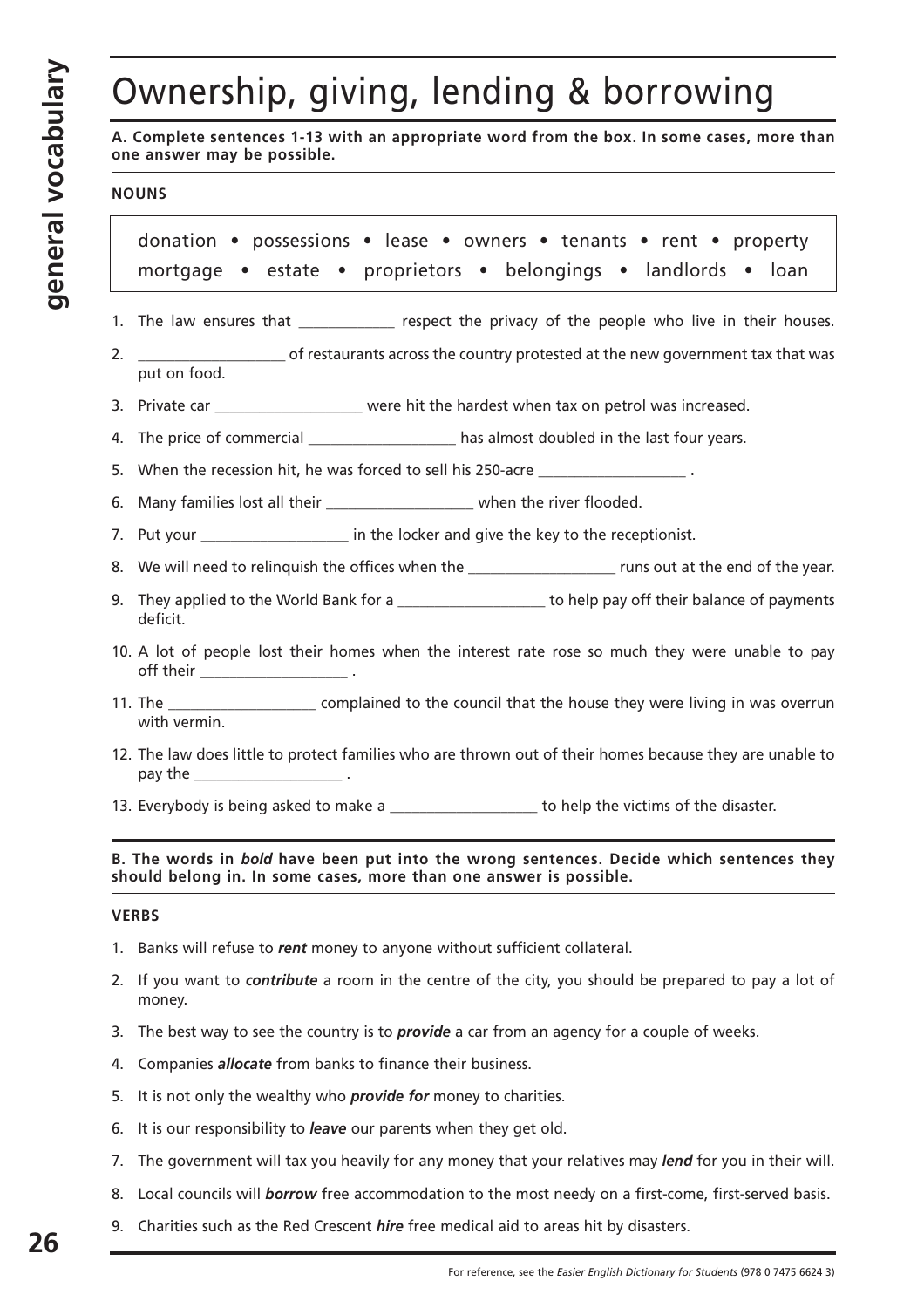## Groups

**general vocabulary**

general vocabular

<span id="page-32-0"></span>

| A. Put these words into the table based on the group of things they usually refer to. |  |  |  |  |  |  |  |
|---------------------------------------------------------------------------------------|--|--|--|--|--|--|--|
|                                                                                       |  |  |  |  |  |  |  |

| batch • huddle • heap / pile • company • stack • team • litter    |  |
|-------------------------------------------------------------------|--|
| swarm • flock • platoon • bundle • herd • throng • gang • crowd   |  |
| bunch • set • pack • staff • group • crew • cast • shoal / school |  |

| People in general | People working together | Animals | Objects |
|-------------------|-------------------------|---------|---------|
|                   |                         |         |         |
|                   |                         |         |         |
|                   |                         |         |         |
|                   |                         |         |         |
|                   |                         |         |         |

**B. Complete these sentences using one of the words from the above task. In some cases, more than one answer is possible.**

- 1. After the election, the huge \_\_\_\_\_\_\_\_\_\_\_\_\_\_\_ danced in the street.
- 2. The refugees sat in a small, tight exactled underneath some trees.
- 3. The first prize was a \_\_\_\_\_\_\_\_\_\_\_\_\_ of cheap saucepans.
- 4 The school is closed because the \_\_\_\_\_\_\_\_\_\_\_\_\_ are on strike.
- 5. The theatre \_\_\_\_\_\_\_\_\_\_\_\_\_\_\_ benefited from a government grant.
- 6. Following an outbreak of BSE, a \_\_\_\_\_\_\_\_\_\_\_\_\_ of cows has been destroyed.
- 7. The company processed a b of orders.
- 8. A \_\_\_\_\_\_\_\_\_\_\_\_ of football fans wandered around the street breaking shop windows.
- 9. Half the  $\qquad \qquad$  of the film were nominated for Oscars.
- 10. They threw the weapons in a \_\_\_\_\_\_\_\_\_\_\_\_\_ on the ground.
- 11. A small of people petitioned the Prime Minister outside his house.
- 12. The \_\_\_\_\_\_\_\_\_\_\_\_\_ of fish that had been caught were deemed inedible owing to pollution in the water.
- 13. We were all surprised when our dog gave birth to a controllering puppies.
- 14. Cabin \_\_\_\_\_\_\_\_\_\_\_\_\_\_\_ on aircraft are drilled in safety procedure.
- 15. As winter approaches, the \_\_\_\_\_\_\_\_\_\_\_\_\_\_\_ of geese fly south to warmer climes.
- 16. Half the football were sent off in disgrace.
- 17. The stars had difficulty making their way through the \_\_\_\_\_\_\_\_\_\_\_\_\_ of people outside the cinema.
- 18. A \_\_\_\_\_\_\_\_\_\_\_\_\_ of soldiers from the Third Infantry have been charged with human rights abuses.
- 19. The immigrant arrived clutching nothing but a case of personal possessions.
- 20. A  $\blacksquare$  of flowers is always an acceptable gift if you visit someone.
- 21. We were unable to open the door because a \_\_\_\_\_\_\_\_\_\_\_\_\_ of boxes was blocking it.
- 22. The women fell on the surprised burglar like a \_\_\_\_\_\_\_\_\_\_\_\_\_ of wild dogs.
- 23. The harvest was destroyed by a huge exact of insects.

#### **C. The following words all refer to groups of people meeting for a specific purpose. Match the words with their definitions below.**

|  |  | delegation • tribunal • symposium • seminar • lecture • tutorial |  |  |  |  |
|--|--|------------------------------------------------------------------|--|--|--|--|
|  |  |                                                                  |  |  |  |  |

- A. students listening to a talk on a particular subject
- B. a group of representatives (for example, of a union) who want to explain something to someone
- C. a student or small group of students who attend a teaching session
- D. a meeting organised to discuss a specialised subject
- E. a small group of university students discussing a subject with a teacher
- F. a specialist court outside the main judicial system which examines special problems and makes judgements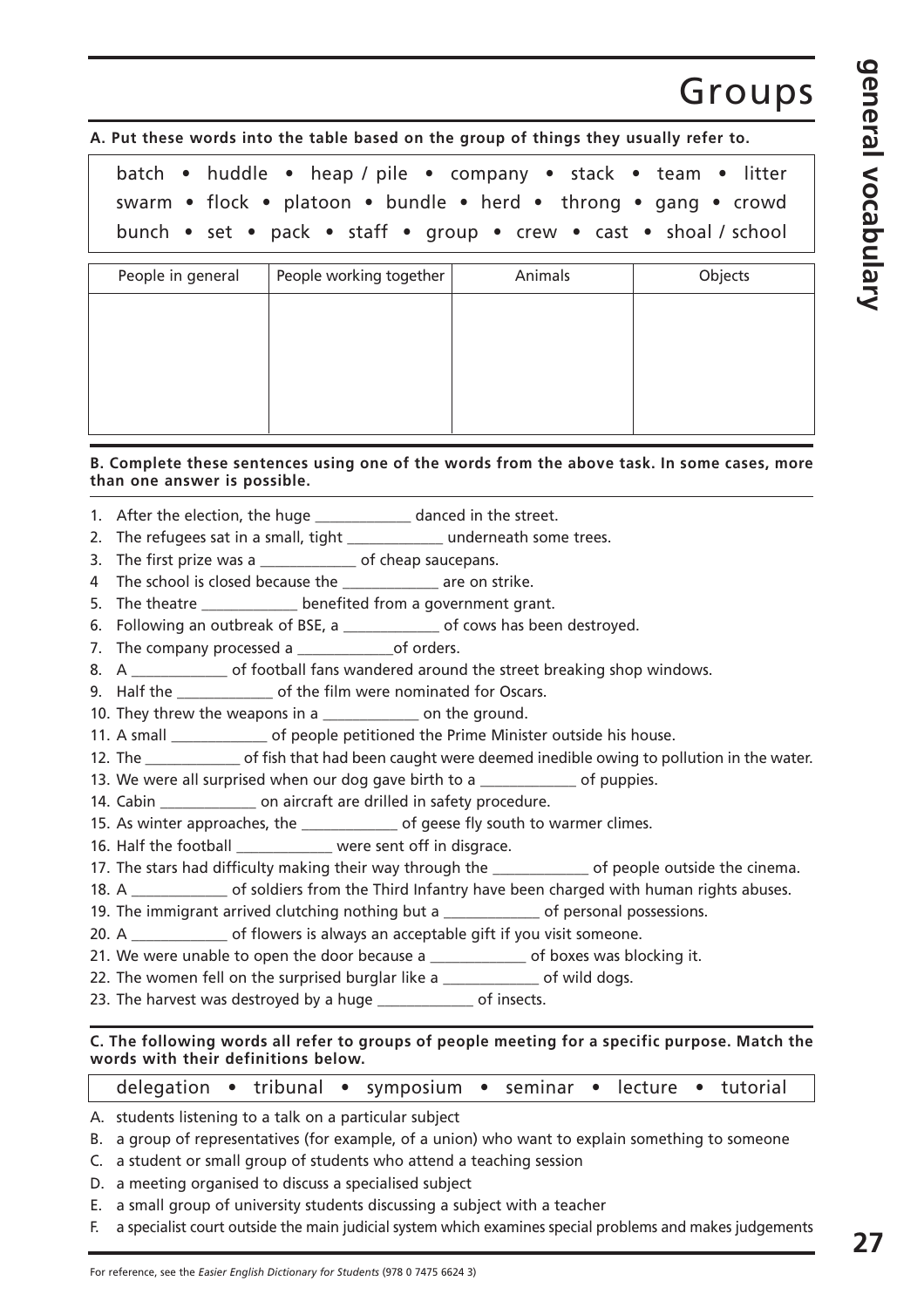## <span id="page-33-0"></span>Around the world

**A. Choose the correct geopolitical word in A, B or C to complete each of these sentences.**

| 1. Japan, Korea and the Philippines are all in the ________________________.                                                       |                                            |                           |  |  |  |  |
|------------------------------------------------------------------------------------------------------------------------------------|--------------------------------------------|---------------------------|--|--|--|--|
| A. Near East                                                                                                                       | <b>B. Middle East</b>                      | C. Far East               |  |  |  |  |
| 2. The South Pole is situated in the _________________________.                                                                    |                                            |                           |  |  |  |  |
| A. Arctic                                                                                                                          | <b>B.</b> Antarctic                        | C. Antarctica             |  |  |  |  |
| 3. New Zealand is part of ________________________________.                                                                        |                                            |                           |  |  |  |  |
| A. Australia                                                                                                                       | <b>B.</b> Australasia                      | C. Austria                |  |  |  |  |
| 4. Bangladesh is part of ________________________________.                                                                         |                                            |                           |  |  |  |  |
| A. the Indian subcontinent                                                                                                         | <b>B.</b> India                            | C. Indiana                |  |  |  |  |
| 5. Nicaragua is a country in _________________________________.                                                                    |                                            |                           |  |  |  |  |
| A. North America                                                                                                                   | <b>B. South America</b>                    | <b>C. Central America</b> |  |  |  |  |
| 6. Argentina, Brazil, Colombia, Panama and Honduras all form part of ________________________.                                     |                                            |                           |  |  |  |  |
| A. Latin America                                                                                                                   | <b>B. Spanish America C. South America</b> |                           |  |  |  |  |
| 7. Apartheid was abolished in ______________________________ in the 1990s.                                                         |                                            |                           |  |  |  |  |
| A. southern Africa                                                                                                                 | <b>B. North Africa C. South Africa</b>     |                           |  |  |  |  |
| 8. The United Kingdom and the Republic of Ireland form a group of islands known as<br>the company of the company of the company of |                                            |                           |  |  |  |  |
| A. Great Britain                                                                                                                   | <b>B.</b> England                          | C. the British Isles.     |  |  |  |  |
|                                                                                                                                    |                                            |                           |  |  |  |  |
| A. Continental Europe                                                                                                              | <b>B. Mainland Europe</b>                  | C. Europe                 |  |  |  |  |
| 10. Kuwait, Oman and the United Arab Emirates form part of what is known                                                           |                                            |                           |  |  |  |  |
| A. the West Indies                                                                                                                 | <b>B. the Gulf States</b>                  | C. the European Union     |  |  |  |  |
| 11. Norway, Sweden, Finland and Denmark are known collectively as ____________________________.                                    |                                            |                           |  |  |  |  |
| A. the Baltic Republics                                                                                                            | <b>B.</b> the Caribbean                    | C. Scandinavia            |  |  |  |  |
|                                                                                                                                    |                                            |                           |  |  |  |  |

*Don't forget to keep a record of the words and expressions that you have learnt, review your notes from time to time and try to use new vocabulary items whenever possible.*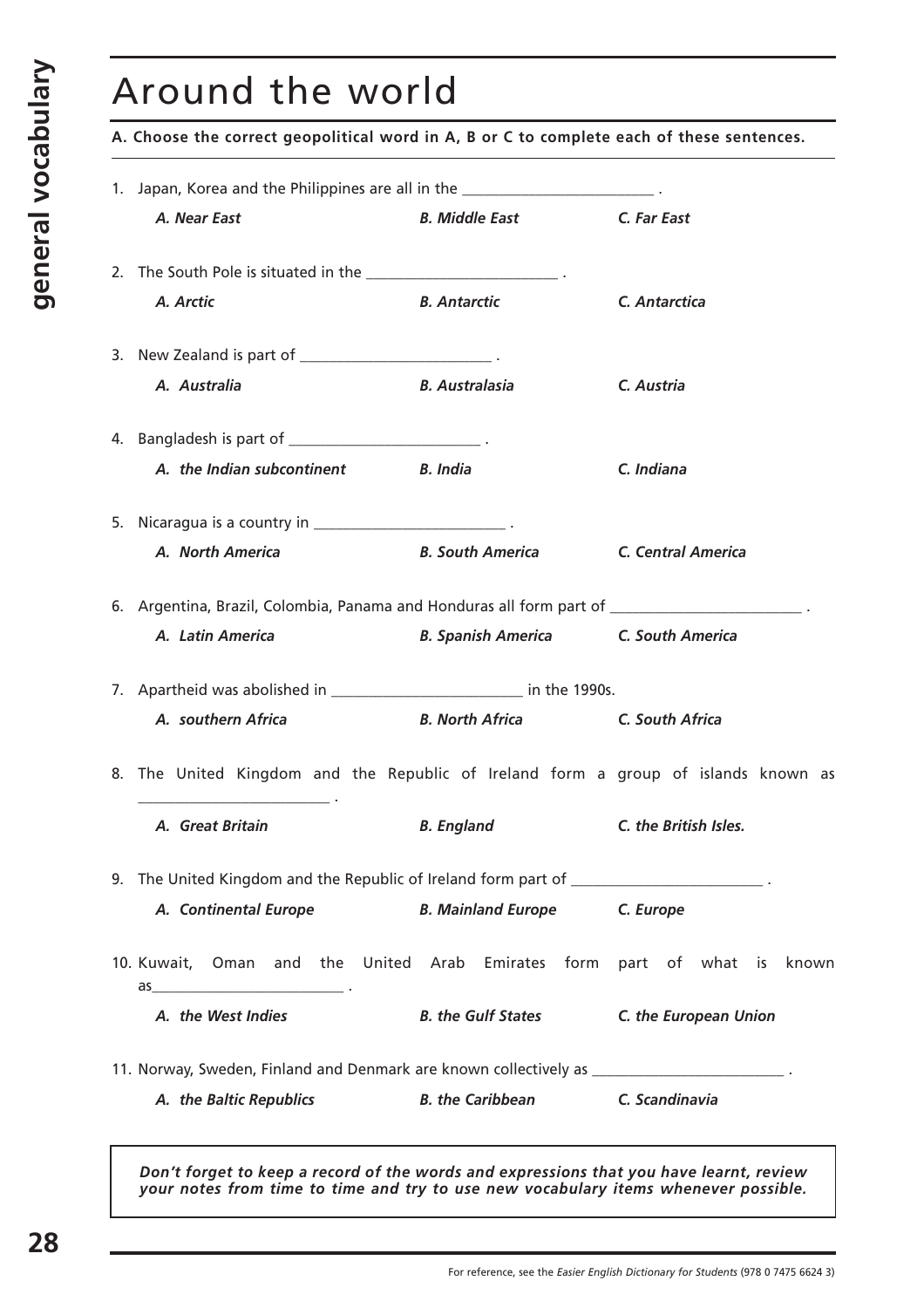## Around the world

**B. Change each country / area below into the nationality and / or language spoken of the** people who come from that place (for example: Britain = British). Write each word in the **appropriate space in the table. Be careful, because usually we add or remove letters to / from the name of the country before we add the ending.**

| Greece • Portugal • Ireland • Belgium • Finland • England       |
|-----------------------------------------------------------------|
| Wales • Scotland • Holland • Lebanon • Malaysia • Norway        |
| Sweden • Thailand • Peru • Bangladesh • Israel • Japan          |
| Iran • Burma • America • Canada • Spain • Turkey                |
| Switzerland • Saudi Arabia • Denmark • Iraq • Australia • Malta |
| Kuwait • Russia • Yemen • Philippines • Poland                  |

| -ese                         | -(i)an                          | -ish                           | -i                              | -ic                            | Others                       |
|------------------------------|---------------------------------|--------------------------------|---------------------------------|--------------------------------|------------------------------|
| (e.g., $China =$<br>Chinese) | $(e.g., Brazil =$<br>Brazilian) | $(e.g., Britain =$<br>British) | (e.g., Pakistan<br>= Pakistani) | (e.g., Iceland<br>= Icelandic) | $(e.g.,$ France =<br>French) |
|                              |                                 |                                |                                 |                                |                              |
|                              |                                 |                                |                                 |                                |                              |
|                              |                                 |                                |                                 |                                |                              |
|                              |                                 |                                |                                 |                                |                              |
|                              |                                 |                                |                                 |                                |                              |
|                              |                                 |                                |                                 |                                |                              |
|                              |                                 |                                |                                 |                                |                              |
|                              |                                 |                                |                                 |                                |                              |
|                              |                                 |                                |                                 |                                |                              |

#### **C. A quick quiz. Answer these questions.**

- 1. What do we call a variety of language spoken in a particular area? Is it an *accent*, a *dialect* or an *idiom*?
- 2. What is *your* mother tongue?
- 3. What do we call a person who is able to speak (a) two languages and (b) three or more languages fluently?
- 4. With regard to your country, what is (a) the name of the continent in which it is located, (b) the main language spoken and (c) the nationality of the people?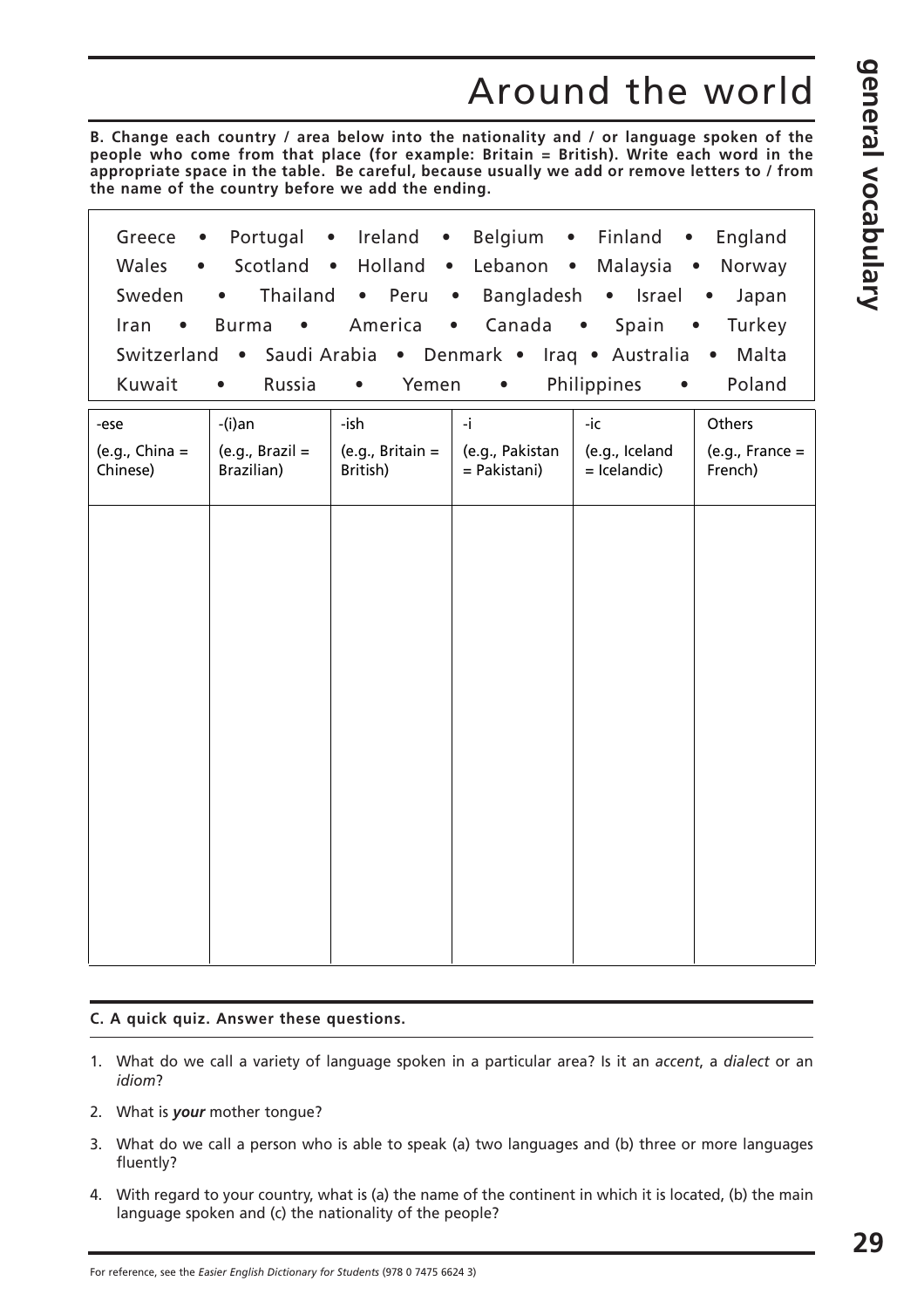## <span id="page-35-0"></span>Size, quantity & dimension

**A. Look at the following list and decide whether we are talking about something** *big* **(in terms of size, quantity or dimension) or something** *small***.**

|    | than one answer is possible.                                                              | B. Now complete these sentences using one of the expressions above. In some cases, more                |
|----|-------------------------------------------------------------------------------------------|--------------------------------------------------------------------------------------------------------|
|    |                                                                                           | 1. Before you embark on ________________________________, it is essential that you are well-prepared.  |
|    | 2. We spent _________________________________ working on the plans for the new library.   |                                                                                                        |
|    | 3. I've told you __________________________________ not to smoke in here.                 |                                                                                                        |
| 4. | _________________________________ must have blown into the camera and scratched the film. |                                                                                                        |
|    | swept houses into the sea.                                                                | 5. Villages along the coast were destroyed when _________________________ caused by the earthquake     |
|    | 6. It was _____________________________going there; he didn't even turn up.               |                                                                                                        |
|    | himself in the city centre.                                                               | 7. One of the Roman emperor Nero's greatest excesses was to build _________________________________ of |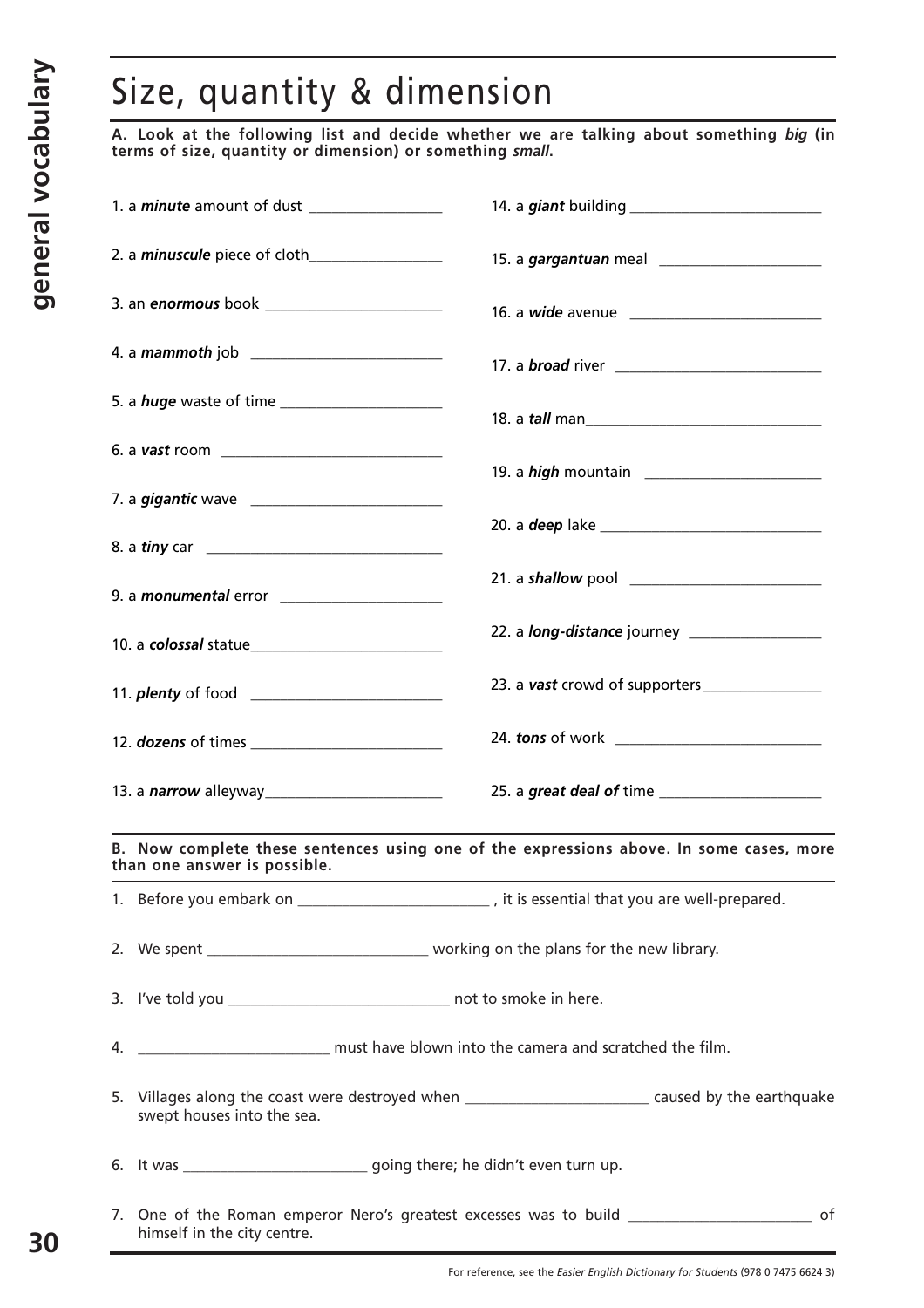# Size, quantity & dimension

8. Despite the poor harvest, there was \_\_\_\_\_\_\_\_\_\_\_\_\_\_\_\_\_\_\_\_\_\_\_\_\_ for the whole population.

- 9. \_\_\_\_\_\_\_\_\_\_\_\_\_\_\_\_\_\_\_\_\_\_\_\_\_\_\_ called the Thames separates the city of London from the suburbs to the south.
- 10. \_\_\_\_\_\_\_\_\_\_\_\_\_\_\_\_\_\_\_\_\_\_\_\_\_ gathered to see their favourite football team.
- 11. We ate \_\_\_\_\_\_\_\_\_\_\_\_\_\_\_\_\_\_\_\_\_\_\_\_\_ and then lay down to rest.
- 12. It was \_\_\_\_\_\_\_\_\_\_\_\_\_\_\_\_\_\_\_\_\_\_\_\_\_\_\_\_\_\_\_\_\_ and his voice echoed around the walls.
- 13. We have \_\_\_\_\_\_\_\_\_\_\_\_\_\_\_\_\_\_\_\_\_\_\_\_\_\_ to do in the next few days, so I suggest we start as soon as possible.
- 14. Loch Ness is **14. Loch Ness is 14.** Loch Ness is
- 15. The only evidence was \_\_\_\_\_\_\_\_\_\_\_\_\_\_\_\_\_\_\_\_\_\_\_\_\_ which was stuck on a branch of one of the trees in the garden.
- 16. 'Sumo' is \_\_\_\_\_\_\_\_\_\_\_\_\_\_\_\_\_\_\_\_\_\_\_\_\_ containing almost 1,000 pictures by the controversial photographer Helmut Newton.
- 17. He had \_\_\_\_\_\_\_\_\_\_\_\_\_\_\_\_\_\_\_\_\_\_\_\_\_\_\_\_ to do, so took the phone off the hook, made himself some coffee and sat down at his desk.
- 18. The Matterhorn, \_\_\_\_\_\_\_\_\_\_\_\_\_\_\_\_\_\_\_\_\_\_\_\_\_\_\_\_\_\_\_\_\_ in Switzerland, has claimed the lives of many who have tried to climb it.
- 19. He made \_\_\_\_\_\_\_\_\_\_\_\_\_\_\_\_\_\_\_\_\_\_\_\_\_ in his calculations and had to start all over again.
- 20. The manufacturers have built exactled the state of the control which is ideal for getting around the city.
- 21. The NEC in Birmingham is **Example 21.** The NEC in Birmingham is  $\frac{1}{2}$  which is used for concerts and exhibitions.
- 22. The main feature of the town is a z and the shops and cafés.

23. I could see the key glittering at the bottom of \_\_\_\_\_\_\_\_\_\_\_\_\_\_\_\_\_\_\_\_\_\_\_\_\_\_\_\_

24. Legend spoke of \_\_\_\_\_\_\_\_\_\_\_\_\_\_\_\_\_\_\_\_\_\_\_\_\_ dressed in gold, known as El Dorado.

25. \_\_\_\_\_\_\_\_\_\_\_\_\_\_\_\_\_\_\_\_\_\_\_\_\_ ran along the side of the house to a garden at the rear.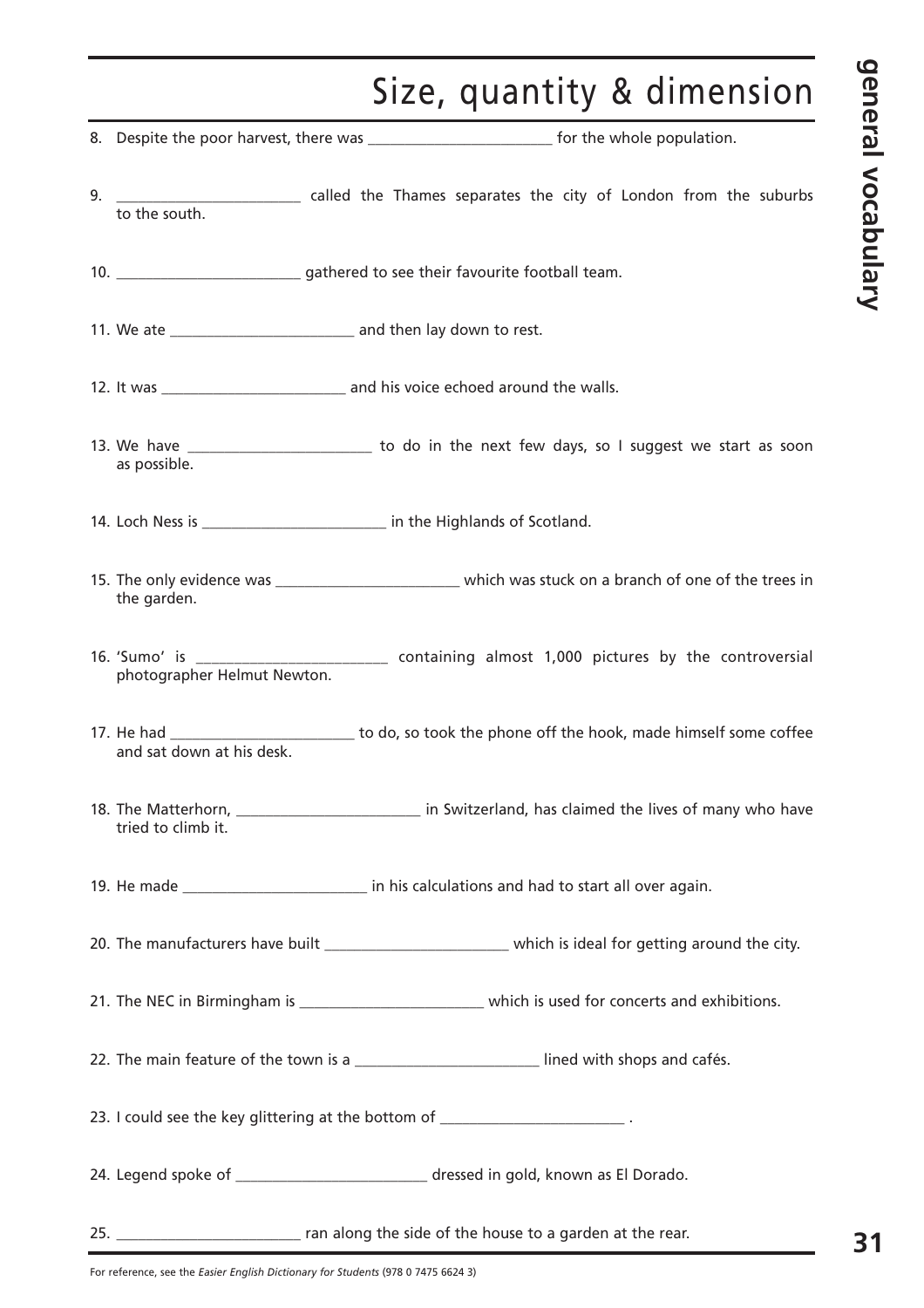# Shape & features

**A. (Shape) Match the words below with the picture that best represents each word.**

| 1. pyramid 2. cube |  | 3. crescent 4. spiral 5. cone                                       | 6. sphere |
|--------------------|--|---------------------------------------------------------------------|-----------|
|                    |  | 7. rectangle 8. triangle 9. square 10. circle 11. cylinder 12. oval |           |



**B. (Shape) Look at the following list of words and decide what the correct adjective form is, A, B or C.**

| 1. sphere    | A. spherous    | <b>B.</b> spherical  | C. spherocous  |
|--------------|----------------|----------------------|----------------|
| 2. cube      | A. cubed       | B. cubous            | C. cubal       |
| 3. cone      | A. conacular   | B. conous            | C. conical     |
| 4. rectangle | A. rectanglous | <b>B.</b> rectanglis | C. rectangular |
| 5. triangle  | A. triangular  | <b>B.</b> trianglous | C. triangled   |
| 6. circle    | A. circled     | <b>B.</b> circulous  | C. circular    |
| 7. square    | A. square      | <b>B.</b> squaret    | C. squarous    |
| 8. cylinder  | A. cylindrous  | <b>B.</b> cylindal   | C. cylindrical |
|              |                |                      |                |

**C. (Features) Match the descriptions on the left with the objects, geographical features, etc., on the right.**

| 1. a sharp edge with jagged teeth        | A. a country road in very poor condition |
|------------------------------------------|------------------------------------------|
| 2. steep, with a pointed peak            | B. somebody's hair                       |
| 3. rolling, with undulating wheat fields | C. a very old tree                       |
| 4. curved, with a smooth surface         | D. a knife                               |
| 5. flat, with words and dotted lines     | E. a slow-moving river                   |
| 6. wavy, with blonde highlights          | F. a mountain                            |
| 7. meandering, with a calm surface       | G. a banana                              |
| 8. winding and bumpy, with deep potholes | H. agricultural countryside              |
| 9. hollow, with rough bark               | I. an application form                   |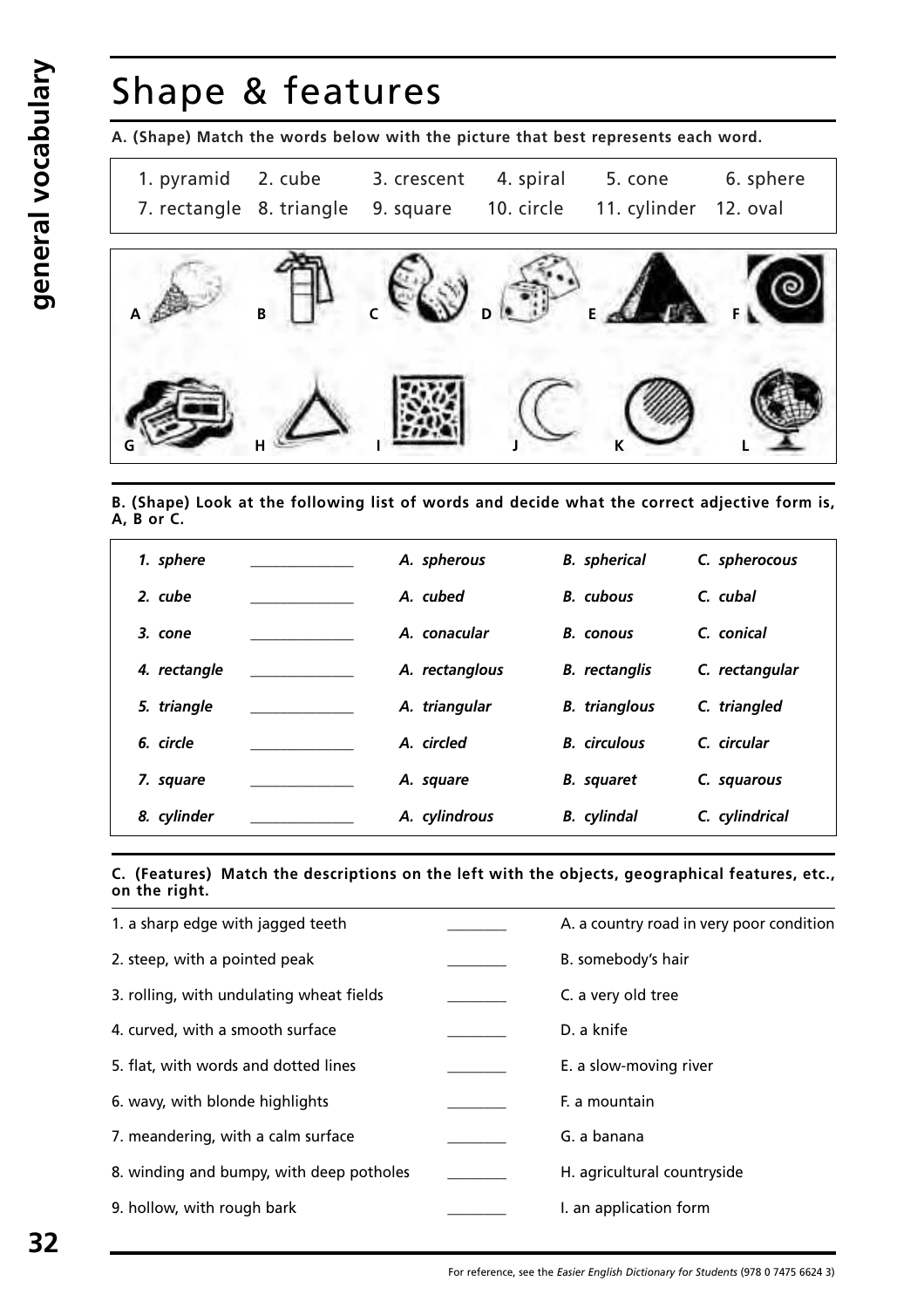# Emphasis & misunderstanding

## **A. (Emphasis) Match the sentences on the left with an appropriate sentence on the right.**

- 1. The minister's *emphasis* on the word 'peace' was noticeable.
- 2. Our guide *accentuated* the importance of remaining calm if there was trouble.
- 3. Our teacher explained that it was *crucially important* to pace ourselves while revising for the exam.
- 4. At the People's Party conference, the *accent* was on youth unemployment.
- 5. *Prominent* trade unionists have called for a boycott of imported goods.
- 6. It is *of crucial importance* that we make more use of technology if we are to make progress.
- A. The government will have to sit up and take note of what these *important* people have to say.
- B. She *emphasised* the fact that panicking would only make matters worse.
- C. The leader *gave prominence* to the need to create better job opportunities.
- D. We consider progress in this field to be *extremely important.*
- E. He *put great stress* on the maxim that 'All work and no play makes Jack a dull boy'.
- F. He *stressed* again and again the importance of an established détente.

**B. (Emphasis) Now complete these sentences with an expression in** *bold* **from the above exercise. In some cases, more than one answer may be possible.**

- 1. Some medical treatments do very little to help the patient. In fact, in some cases, they only  $\blacksquare$  the pain.
- 2. The revolution began when a \_\_\_\_\_\_\_\_\_\_\_\_\_\_\_\_\_\_\_\_\_\_\_\_ member of the ruling party was assassinated.
- 3. At the meeting of the Students' Council, the \_\_\_\_\_\_\_\_\_\_\_\_\_\_\_\_\_\_\_\_\_\_\_\_\_\_\_\_ was on better standards of accommodation.
- 4. She **the need to be fully prepared for all eventualities while travelling.**
- 5. The Minister of Transport \_\_\_\_\_\_\_\_\_\_\_\_\_\_\_\_\_\_\_\_\_\_\_\_\_\_ on the need for an integrated transport policy.
- 6. It is \_\_\_\_\_\_\_\_\_\_\_\_\_\_\_\_\_\_\_\_\_\_\_\_\_\_\_\_\_\_that we try to improve relations between our countries.
- 7. She banged the table for \_\_\_\_\_\_\_\_\_\_\_\_\_\_\_\_\_\_\_\_\_\_\_\_\_\_\_\_\_\_\_\_\_\_ as she spoke.

**C. (Misunderstanding) Complete sentences 1 - 9 with an appropriate word or expression from the box. In some cases, more than one answer is possible.** 

| mix-up                                                      |  | obscure | impression |  | distorted |
|-------------------------------------------------------------|--|---------|------------|--|-----------|
| misapprehension • mistaken • confusion • assumed • confused |  |         |            |  |           |

- 1. She was \_\_\_\_\_\_\_\_\_\_\_\_\_\_\_\_\_\_\_\_\_\_\_\_\_\_ by the journalist's questions.
- 2. There were scenes of \_\_\_\_\_\_\_\_\_\_\_\_\_\_\_\_\_\_\_\_\_\_\_\_\_ at the airport when the snowstorm stopped all the flights.
- 3. We nearly didn't catch our flight because of a **Theorem 2008** over the tickets.
- 4. There are several \_\_\_\_\_\_\_\_\_\_\_\_\_\_\_\_\_\_\_\_\_\_\_\_\_\_\_\_\_\_\_ points in his letter. It's not very clear.
- 5. He \_\_\_\_\_\_\_\_\_\_\_\_\_\_\_\_\_\_\_\_\_ the meaning of my speech, creating the false impression that I was a racist.
- 6. He was under the **Example 20** and that socialism and communism were the same thing.
- 
- 7. The jury \_\_\_\_\_\_\_\_\_\_\_\_\_\_\_\_\_\_\_\_\_\_\_\_\_\_\_\_\_\_\_, wrongly, that he was innocent.<br>8. They were \_\_\_\_\_\_\_\_\_\_\_\_\_\_\_\_\_\_\_\_\_\_\_\_\_\_\_\_\_ in the belief that the reful  $1$  in the belief that the refugees were in the country for economic rather than political reasons.
- 9. The press were under the \_\_\_\_\_\_\_\_\_\_\_\_\_\_\_\_\_\_\_\_\_\_\_\_\_\_\_\_\_\_\_that the Prime Minister was about to resign.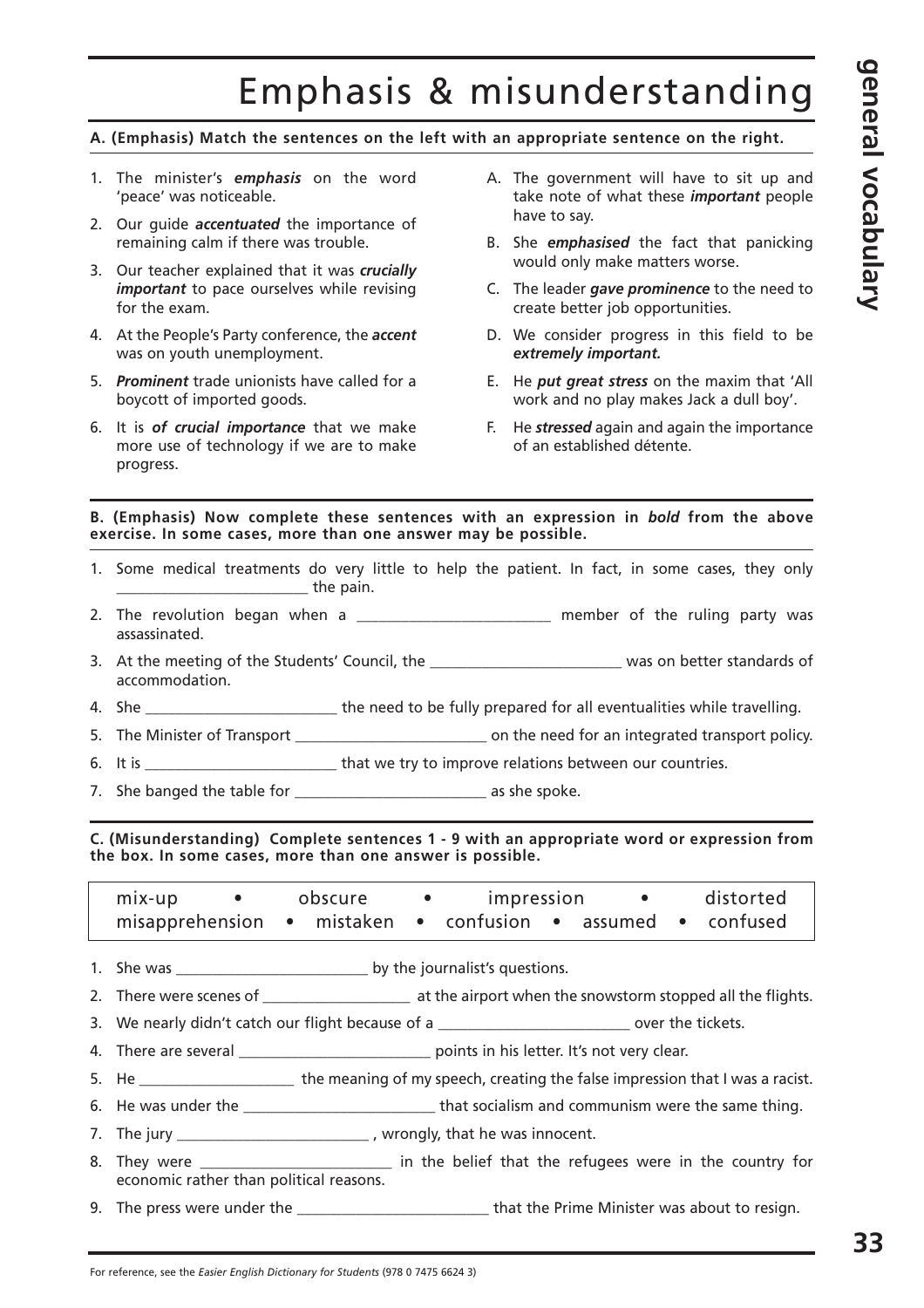# Changes 2

**A. Look at these sentences and decide if the statement which follows each one is true or false. Use the words and expressions in** *bold* **to help you decide.**

- 1. The population of the country has trebled in the last 25 years. *There has been a dramatic increase in the number of people living in the country.*
- 2. Unemployment has dropped by about 2% every year for the last six years. *There has been a steady decrease in the number of people out of work.*
- 3. The government has spent a lot of money improving roads around the country. *There has been a deterioration in the national road system.*
- 4. The number of exam passes achieved by the school's pupils has risen by almost 50%. *There has been a decline in the number of exam passes.*
- 5. American travellers abroad have discovered that they can buy more foreign currency with their dollar. *There has been a weakening of the dollar.*
- 6. It is now much easier to import goods into the country than it was a few years ago. *There has been a tightening up of border controls.*
- 7. We're increasing our stocks of coal before the winter begins. *We're running down our stocks of coal.*
- 8. Prices have gone up by about 4% every year since 1998. *There has been a constant rise in the rate of inflation.*
- 9. The pass rate for the exam was 3% lower this year than it was last year. *There has been a sharp fall in the pass rate.*
- 10. The alliance are going to reduce the number of conventional weapons in their armed forces. *The alliance are going to build up the number of weapons they have.*
- 11. Deflation has adversely affected industries around the country. *There has been a growth in industrial activity.*
- 12. The rules are much stricter now than they were before. *There has been a relaxation of the rules.*
- 13. Last year, 12% of the population worked in industry and 10% worked in agriculture. This year, 14% of the population work in industry and 8% work in agriculture.

*There has been a narrowing of the gap between those working in different sectors of the economy.*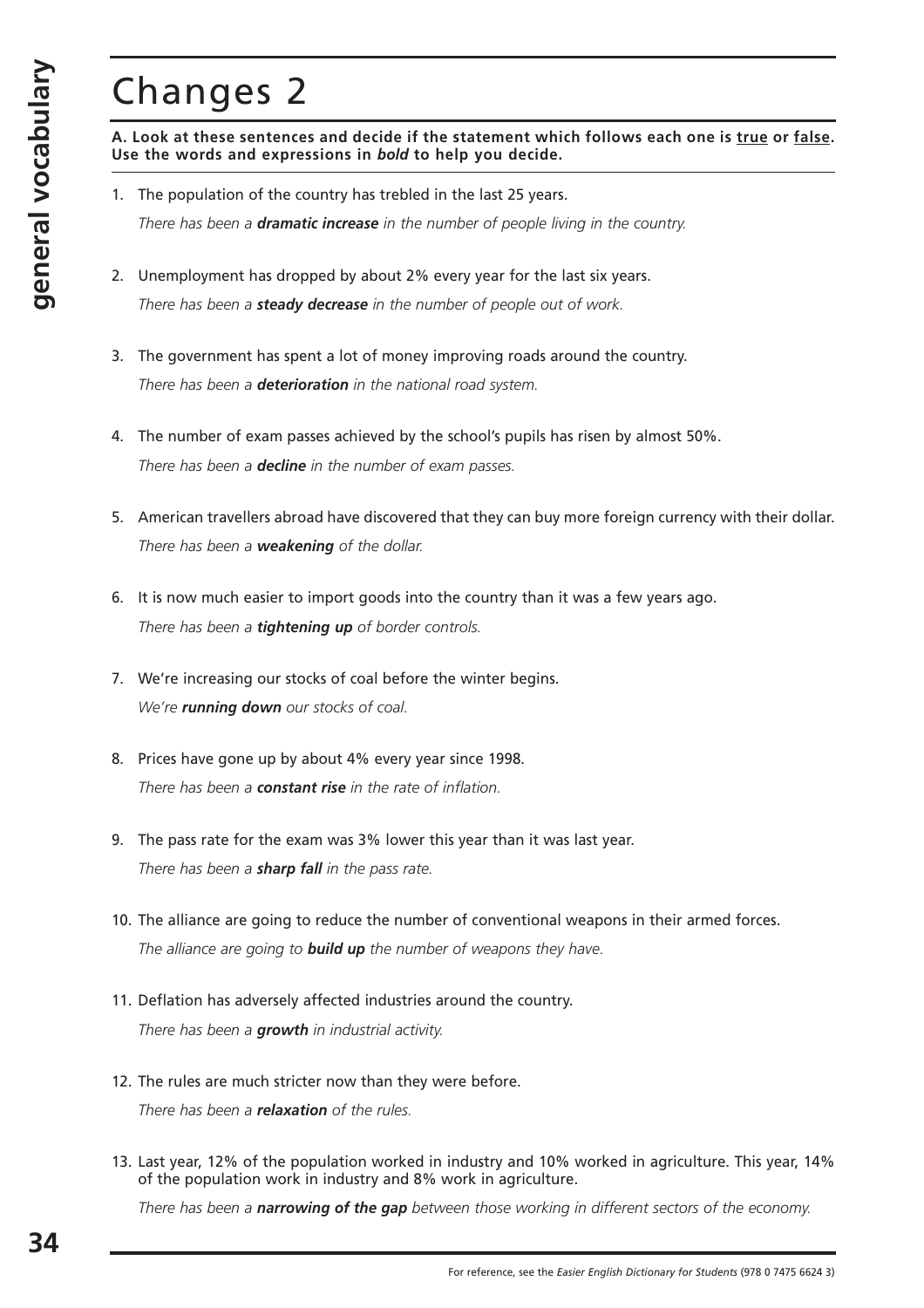# Changes 2

- 14. Some management roles in the company will not exist this time next year. *Some management roles are going to be phased out.*
- 15. More people are shopping at large supermarkets rather than small village shops. *There has been an upward trend in the number of people shopping in small village shops.*
- 16. Her English is clearly better now than it was when she first arrived. *There has been marked progress in her English.*
- 17. People live in better houses, drive nicer cars and eat higher-quality food than they did twenty years ago.

*There has been a general improvement in the standard of living.*

- 18. Our company has opened factories in France, Germany and Italy in the last five years. *Our company has witnessed considerable expansion in the last five years.*
- 19. The government will spend less on the National Health Service next year.

*There are going to be cuts in healthcare spending next year.*

20. British people nowadays want to see more of the world.

*British people nowadays want to narrow their horizons.*

**B. Check your answers, then use some of the words and expressions in bold above and in the answer key to write some sentences about your country.**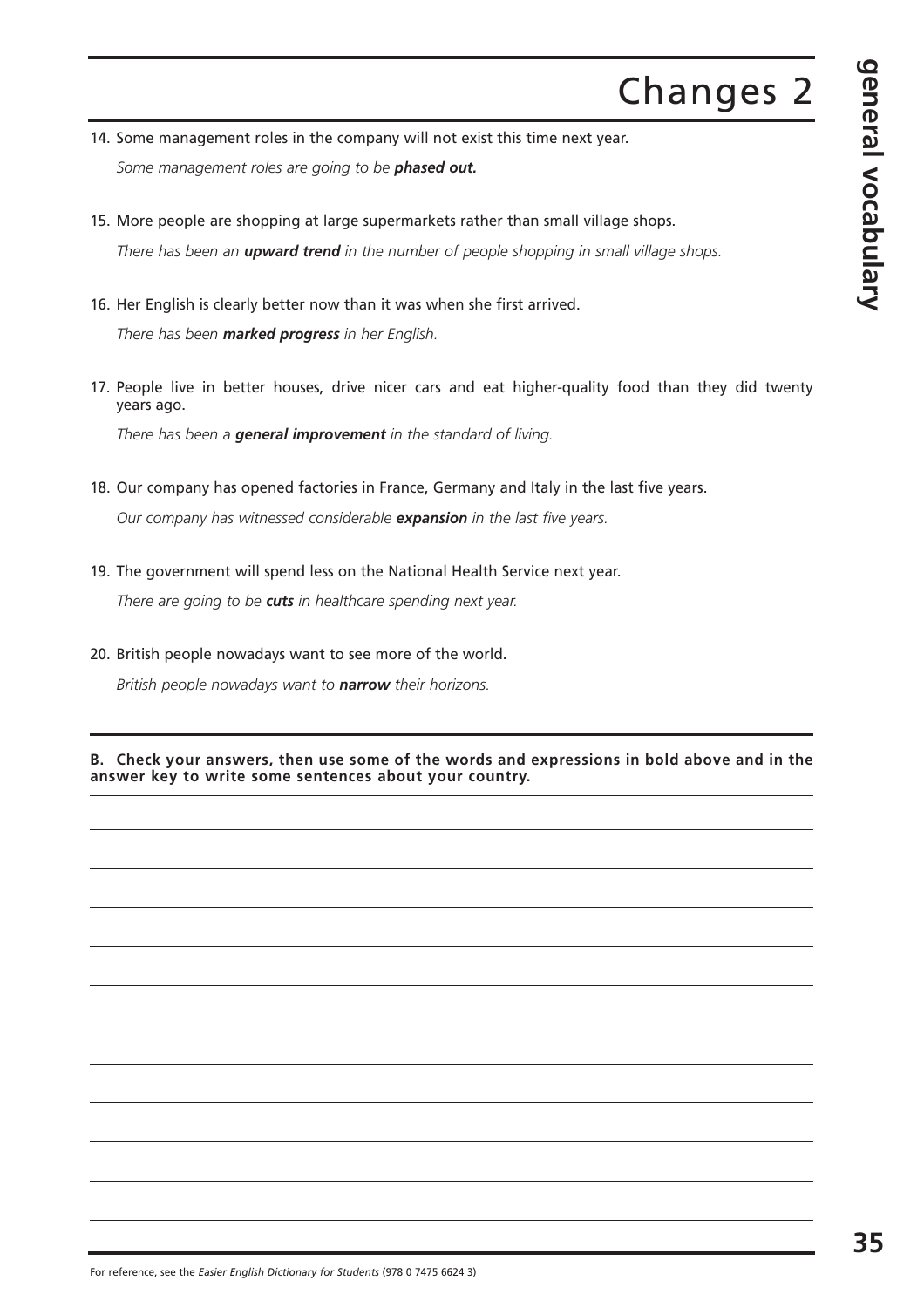# Opposites

**Replace the words in** *bold* **in these sentences with a word from the box which has an opposite meaning.** 

## **VERBS**

```
withdrew • fell • rewarded • loosened • refused (to let) • set
denied • deteriorated • abandoned • forbade • lowered
demolished • retreated • refused • simplified • defended • rejected
```
- 1. They *accepted* the offer of a ceasefire.
- 2. He *admitted* telling lies in his original statement.
- 3. The army slowly *advanced,* leaving a trail of devastation in its path.
- 4. They *agreed* to meet to discuss the future of the organisation.
- 5. The minister *attacked* his party's policies in a speech in Parliament.
- 6. The apartments blocks they *built* were the ugliest in the city.
- 7. He *complicated* matters by rewriting the original proposal.
- 8. They *continued with* their plans to assassinate the king when he opened the parliament.
- 9. He *deposited* £7,000 half his college fees for the forthcoming year.
- 10. Relations between the two countries have *improved* considerably in the last year.
- 11. He *permitted* us to present our petition directly to the President.
- 12. The members of the commune were *punished* for their part in the revolution.
- 13. He *raised* the overall standards of the company within two months of his appointment.
- 14. As soon as the sun *rose,* the demonstrators began to appear on the streets.
- 15. Prices *rose* sharply in the first three months of the financial year.
- 16. As soon as he had *tightened* the knots, he pushed the boat out.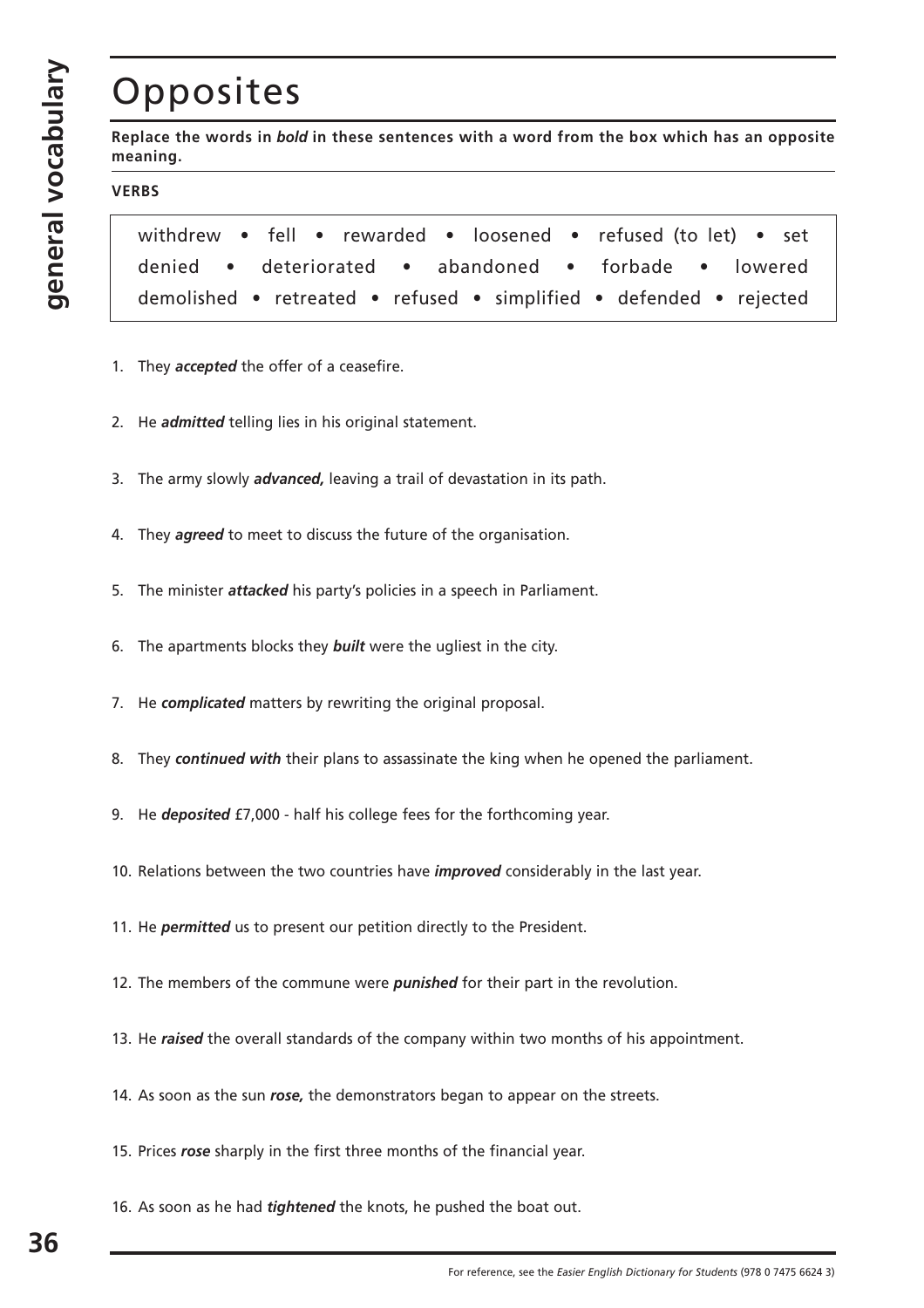# Opposites

| scarce |                     |  | easy • approximate • dim • compulsory                 |  |  |          |
|--------|---------------------|--|-------------------------------------------------------|--|--|----------|
|        |                     |  | delicate • innocent • detrimental • reluctant • crude |  |  |          |
| even   | $\bullet$ $\bullet$ |  | marked • graceful • clear •                           |  |  | flexible |

- 1. The meaning of his words was very *ambiguous*.
- 2. According to his colleagues, he's a very *awkward* person to deal with.
- 3. When she first started dancing, she was very *awkward.*
- 4. His policies were *beneficial* to the economy as a whole.
- 5. We need *exact* figures before we embark on a new venture.
- 6. The jury decided he was *guilty* of the crime.
- 7. Add up all the *odd* numbers between 1 and 20 to get a result.
- 8. Despite the weather, supplies of food after the harvest were *plentiful.*
- 9. The laws protecting the green belt around the city are very *rigid.*
- 10. There is a *slight* difference in the way the company is run these days compared with a few years ago.
- 11. The device is very *sophisticated* and should only be operated by someone who is familiar with it.
- 12. The spices used in the production of some international dishes have a very *strong* flavour.
- 13. The *strong* light from the torch picked out details on the walls of the cave.
- 14. Attendance at afternoon classes should be *voluntary.*
- 15. A lot of students are *willing* to attend classes on Saturday morning.

*Don't forget to keep a record of the words and expressions that you have learnt, review your notes from time to time and try to use new vocabulary items whenever possible.*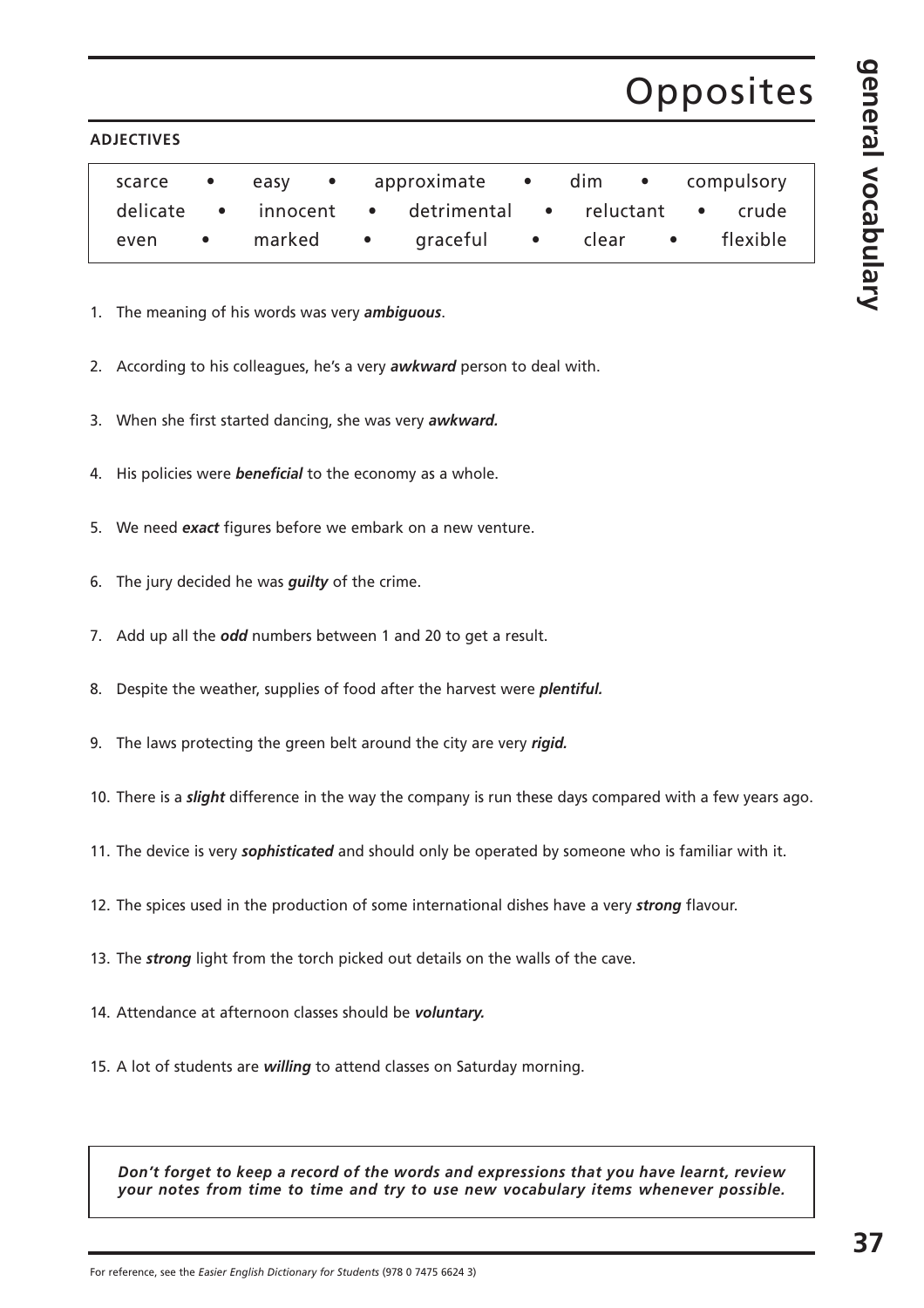# Addition, equation & conclusion

**This module will help you to review more of the important words that we use to join ideas in an essay, a verbal presentation or sometimes in everyday speech (also see [page 1](#page-6-0) -** *Condition* **- and page 9 -** *Contrast & comparison***).** 

**A. Put the following words and expressions into their correct place in the table depending on their function.** 

| to sum up briefly • it can be concluded that • also                     |  |  |
|-------------------------------------------------------------------------|--|--|
| similarly • likewise • besides • to conclude • too                      |  |  |
| in addition $\bullet$ in brief $\bullet$ in the same way $\bullet$ thus |  |  |
| what's more • furthermore • moreover • along with                       |  |  |
| to summarise • as well as • therefore • correspondingly                 |  |  |

| <b>Addition</b><br>(For example: and) | <b>Equation</b><br>(For example: equally) | Conclusion<br>(For example: in conclusion) |
|---------------------------------------|-------------------------------------------|--------------------------------------------|
|                                       |                                           |                                            |
|                                       |                                           |                                            |
|                                       |                                           |                                            |
|                                       |                                           |                                            |
|                                       |                                           |                                            |
|                                       |                                           |                                            |

**B. Complete these sentences with one of the words or expressions from above. In most cases, more than one answer is possible.** 

- 1. Tourism brings much-needed money to developing countries. \_\_\_\_\_\_\_\_\_\_\_\_\_\_\_\_\_\_\_\_\_\_\_\_\_\_\_\_\_\_\_\_\_, it provides employment for the local population.
- 2. **2. Example 2. Example 1 bringing much-needed money to developing countries, tourism provides** employment for the local population.
- 3. Tourists should respect the local environment. The state of the should respect the local customs.
- 4. \_\_\_\_\_\_\_\_\_\_\_\_\_\_\_\_\_\_\_\_\_\_\_\_\_\_ industrial waste, pollution from car fumes is poisoning the environment.
- 5. In order to travel, you need a passport. The manufacture of the set of the set of the set of the set of the set of the set of the set of the set of the set of the set of the set of the set of the set of the set of the s immunisation jabs and written permission to visit certain areas.
- 6. Drugs are banned in Britain the state of the state of the weapons such as guns and knives.
- 7. All power corrupts. \_\_\_\_\_\_\_\_\_\_\_\_\_\_\_\_\_\_\_\_\_\_\_\_\_\_\_\_\_\_\_\_\_, absolute power corrupts absolutely.
- 8. You shouldn't smoke, drink, take drugs or eat unhealthy food. \_\_\_\_\_\_\_\_\_\_\_\_\_\_\_\_\_\_\_\_\_\_\_\_\_\_\_\_\_\_\_, you should live a more healthy lifestyle.
- 9. The ozone layer is becoming depleted, the air in the cities is becoming too dirty to breathe and our seas and rivers are no longer safe to swim in. \_\_\_\_\_\_\_\_\_\_\_\_\_\_\_\_\_\_\_\_\_\_\_\_\_\_\_\_\_\_\_\_\_ pollution is slowly destroying the planet.
- 10. Your grades have been very poor for the past two years. \_\_\_\_\_\_\_\_\_\_\_\_\_\_\_\_\_\_\_\_\_\_\_\_\_\_ you need to work really hard if you want to pass your exams next month.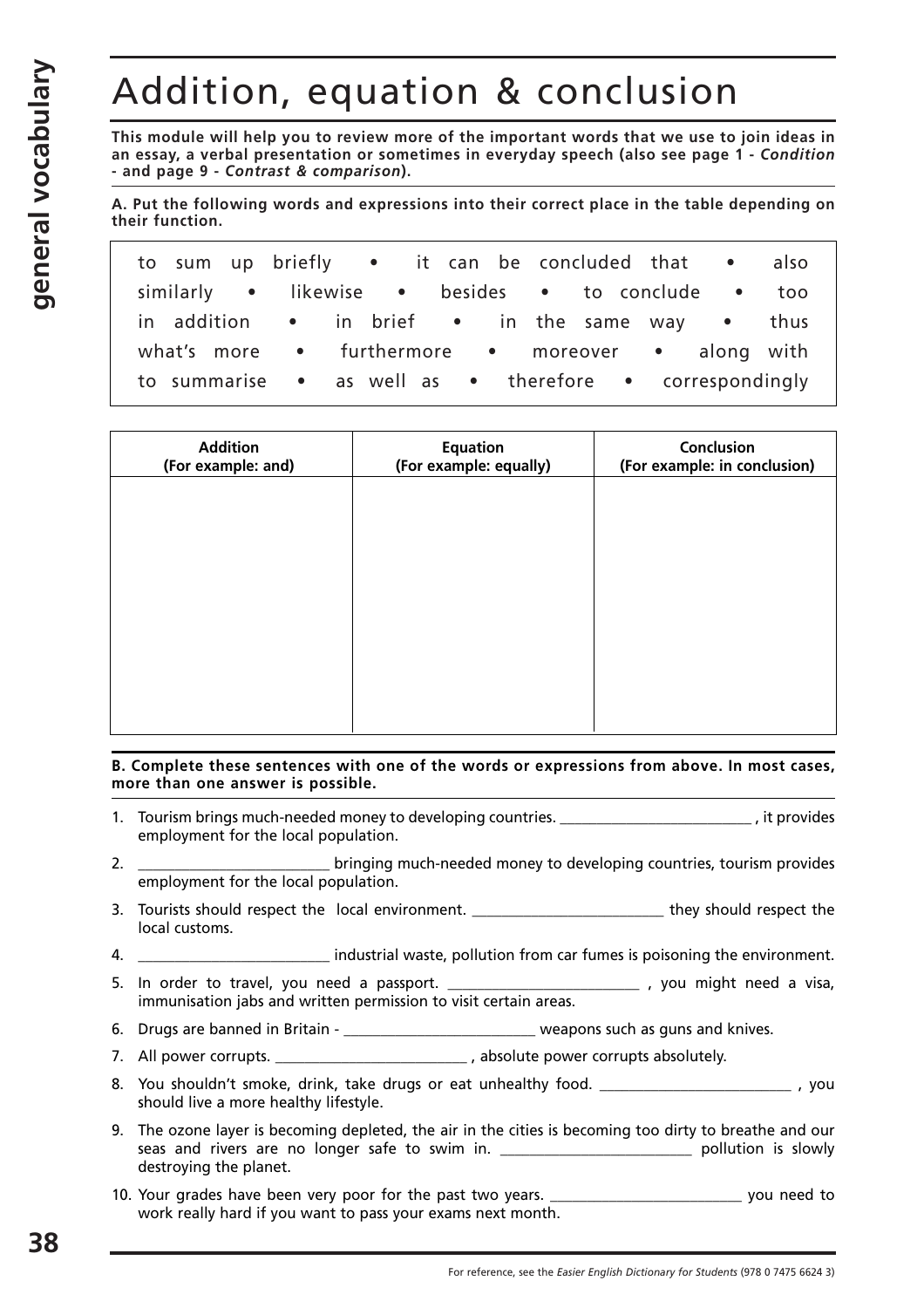# Task commands

**Look at the list of tasks in the first list. In particular, look at the words in** *bold***, which are telling the writer/speaker what he/she must do. Match these words with a suitable definition of the task command in the second list. Two of these definitions can be used more than once.**

|    | 1. Account for the increased use of technology in modern society.                                 |  |
|----|---------------------------------------------------------------------------------------------------|--|
| 2. | Analyse the effects of climactic change around the world.                                         |  |
| 3. | Assess the improvements you have made in your English since you started using this book.          |  |
| 4. | Compare the lifestyles of young people in Britain and young people in your country.               |  |
| 5. | Define the word 'hope'.                                                                           |  |
| 6. | Demonstrate the different features of this computer.                                              |  |
| 7. | Discuss the advantages and disadvantages of growing up in a single-parent family.                 |  |
| 8. | Elaborate on your feelings about capital punishment.                                              |  |
|    | 9. <b>Estimate</b> the costs of setting up a website for the company.                             |  |
|    | 10. Evaluate how useful our class visit to the Bank of England was.                               |  |
|    | 11. <b>Examine</b> the causes of global warming.                                                  |  |
|    | 12. <b>Explain</b> the sudden interest in old-fashioned toys such as yo-yos.                      |  |
|    | 13. Identify the person who attacked you.                                                         |  |
|    | 14. Illustrate the problems the National Health Service is currently facing.                      |  |
|    | 15. Justify your reasons for refusing to help me.                                                 |  |
|    | 16. Outline the history of the motor car in the last fifty years.                                 |  |
|    | 17. Predict the changes that we are going to see in information technology in the next ten years. |  |
|    | 18. Suggest ways in which you can become a more efficient student.                                |  |
|    | 19. Summarise your feelings towards a united Europe.                                              |  |
|    | 20. Trace the development of nuclear technology from its earliest days.                           |  |
|    |                                                                                                   |  |

- A. Describe what you think can be done in order to achieve something.
- B. Tell in advance what you think will happen.
- C. Explain, with real examples, why something has happened or is happening.
- D. Give a brief history of something, in the order in which it happened.
- E. Give the meaning of something.
- F. Talk about something with someone else, or write about it from different viewpoints.
- G. Calculate (but not exactly) the value or cost of something.
- H. Give a broad description of something without giving too much detail.
- I. Explain something closely and scientifically.
- J. Write or talk about the different aspects (e.g., causes, results) of something.
- K. Explain something in more detail than you did previously.
- L. Look at two things side by side to see how they are similar or different.
- M. Explain something in a few main points, without giving too much detail.
- N. Say why something has happened.
- O. Show or prove that something is right or good.
- P. Show how something works, usually by physically operating it so that the other person knows what it does and how it works.
- Q. Give a physical description of somebody.
- R. Calculate the value of something.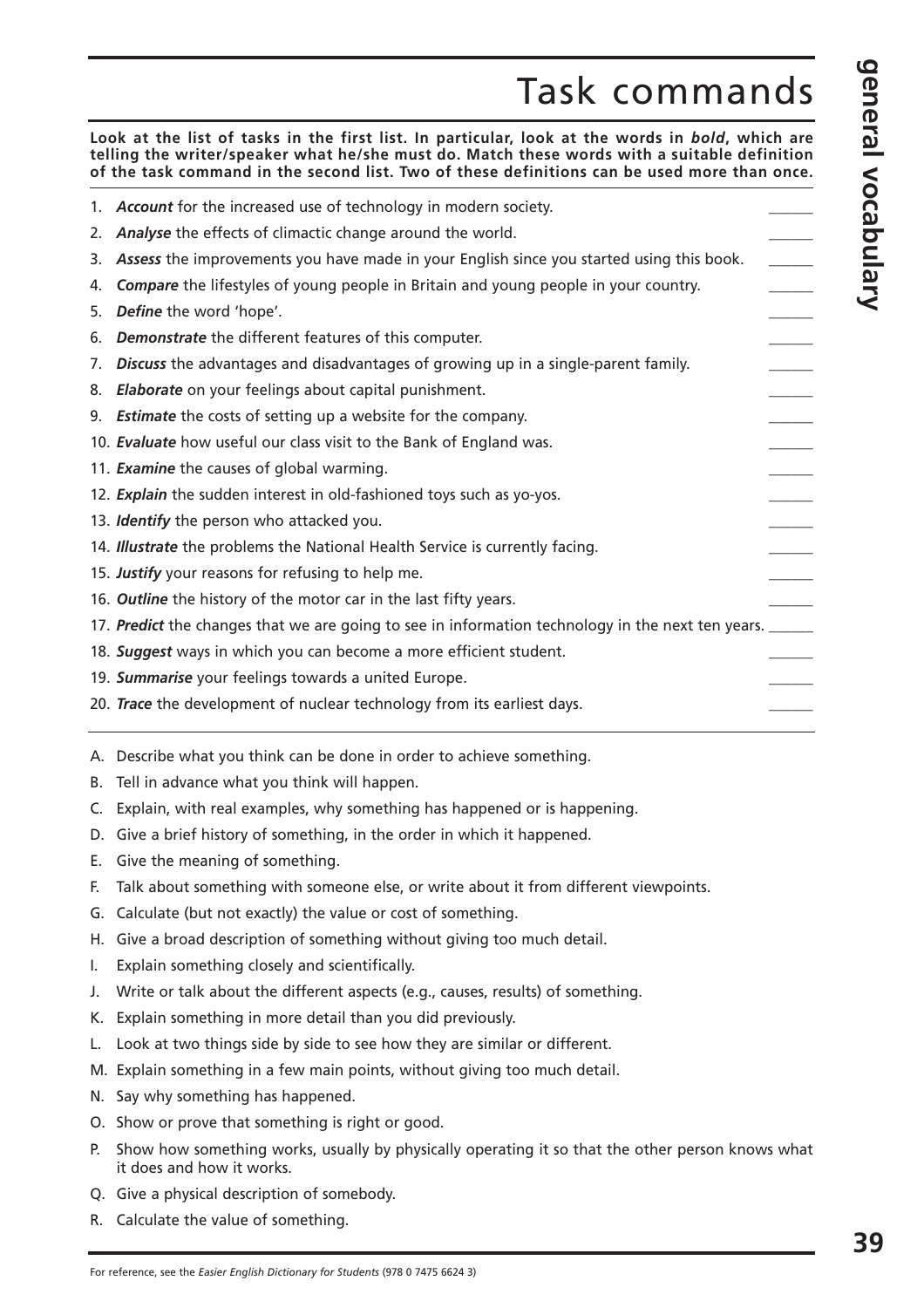## **CONFUSING WORDS**

*Confusing words* **are two or more words which have a similar meaning to each other but are used in a different way.**

**OR**

**Are related to the same topic, but have a different meaning.**

**OR**

**Look similar, but have a different meaning.** 

## **FALSE FRIENDS**

*False friends* **are words in English which have a similar-looking word in another language but which have a different meaning.**

**Complete the following sentences with the appropriate word.**

1. *action / activity*

The police took immediate \_\_\_\_\_\_\_\_\_\_\_\_\_\_\_\_ when they realised the situation was getting out of hand.

Economic **Example 3** stagnated as the recession took hold.

2. *advice / advise*

Can you can best course of action to take? He offered me some excellent \_\_\_\_\_\_\_\_\_\_\_\_\_\_\_\_\_\_ .

3. *affect / effect*

Cuts in spending will have a serious \_\_\_\_\_\_\_\_\_\_\_\_\_\_\_\_\_\_ on the National Health Service. The strike will seriously \_\_\_\_\_\_\_\_\_\_\_\_\_\_\_\_\_\_\_\_\_\_\_\_\_\_\_train services.

## 4. *appreciable / appreciative*

There is an \_\_\_\_\_\_\_\_\_\_\_\_\_\_\_\_\_\_\_\_\_\_ difference between manslaughter and murder. She was very example of our efforts to help.

## 5. *assumption / presumption*

They raised taxes on the \_\_\_\_\_\_\_\_\_\_\_\_\_\_\_\_\_\_\_\_\_\_ that it would help control spending. It's sheer **Example 3** for the government to suggest things have improved since they came to power.

## 6. *avoid / prevent*

Rapid government reforms managed to \_\_\_\_\_\_\_\_\_\_\_\_\_\_\_\_\_\_ a revolution taking place. He's always trying to **Exercise 1** taking a decision if he can help it.

## 7. *beside / besides*

The office is just the railway station.

\_\_\_\_\_\_\_\_\_\_\_\_\_\_\_\_\_\_ their regular daytime job, many people do extra work in the evening.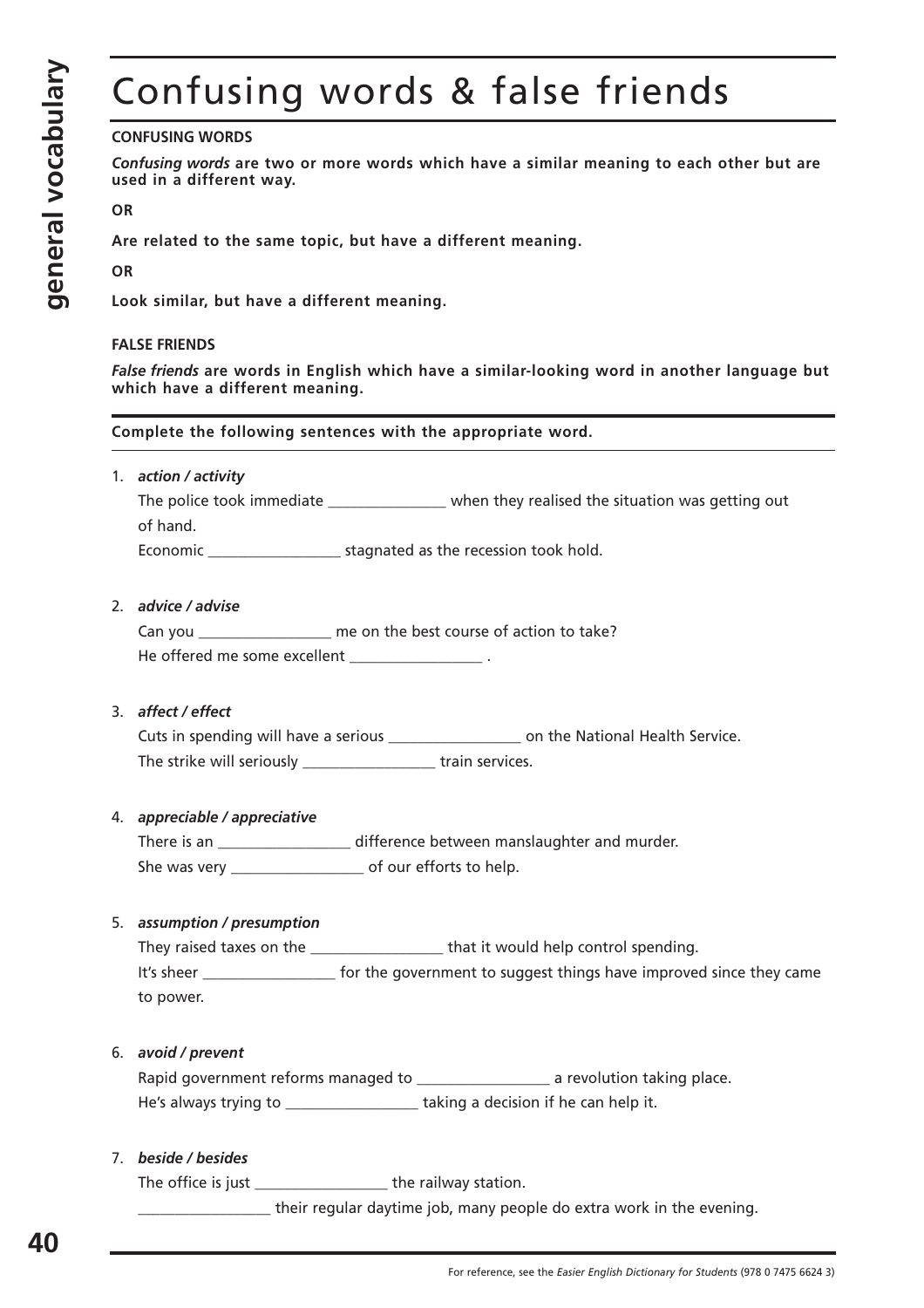## 8. *briefly / shortly*

\_\_\_\_\_\_\_\_\_\_\_\_\_\_\_\_\_\_ before the conflict began, the army pulled down the border posts. The minister spoke about the need for political reform.

## 9. *channel / canal*

The television The television complaint about the programme. The Suez **Example 20** was built in the second half of the nineteenth century.

## 10. *conscientious / conscious*

Most people are \_\_\_\_\_\_\_\_\_\_\_\_\_\_\_\_\_\_ of the need to protect the environment. workers should be rewarded for their hard work.

## 11. *continual / continuous*

A \_\_\_\_\_\_\_\_\_\_\_\_\_\_\_\_\_\_ trade embargo has badly affected the economic infrastructure. The computer has given us \_\_\_\_\_\_\_\_\_\_\_\_\_\_\_\_\_\_\_\_\_ problems ever since we installed it.

## 12. *control / inspect*

Environmental health officers regularly \_\_\_\_\_\_\_\_\_\_\_\_\_\_\_\_\_\_\_\_ kitchens and other food preparation areas. The government plans to \_\_\_\_\_\_\_\_\_\_\_\_\_\_\_\_\_\_\_\_ the price of meat to make sure it doesn't go up too much.

## 13 *criticism(s) / objection(s)*

They didn't raise any \_\_\_\_\_\_\_\_\_\_\_\_\_\_\_\_\_\_ when we insisted on inspecting the figures. The government's plan was met with severe  $\blacksquare$ 

## 14. *damage / injury / harm*

It was a severe \_\_\_\_\_\_\_\_\_\_\_\_\_\_\_\_ which needed immediate hospital treatment.

A lot of \_\_\_\_\_\_\_\_\_\_\_\_\_\_\_\_\_\_ was caused to buildings along the coast during the storm.

There's no \_\_\_\_\_\_\_\_\_\_\_\_\_\_\_\_\_\_\_\_\_\_ in taking a break from your job now and then.

## 15. *discover / invent*

When did he \_\_\_\_\_\_\_\_\_\_\_\_\_\_\_\_\_\_\_\_\_\_\_ the telephone?

Did Alexander Fleming \_\_\_\_\_\_\_\_\_\_\_\_\_\_\_\_\_\_ penicillin?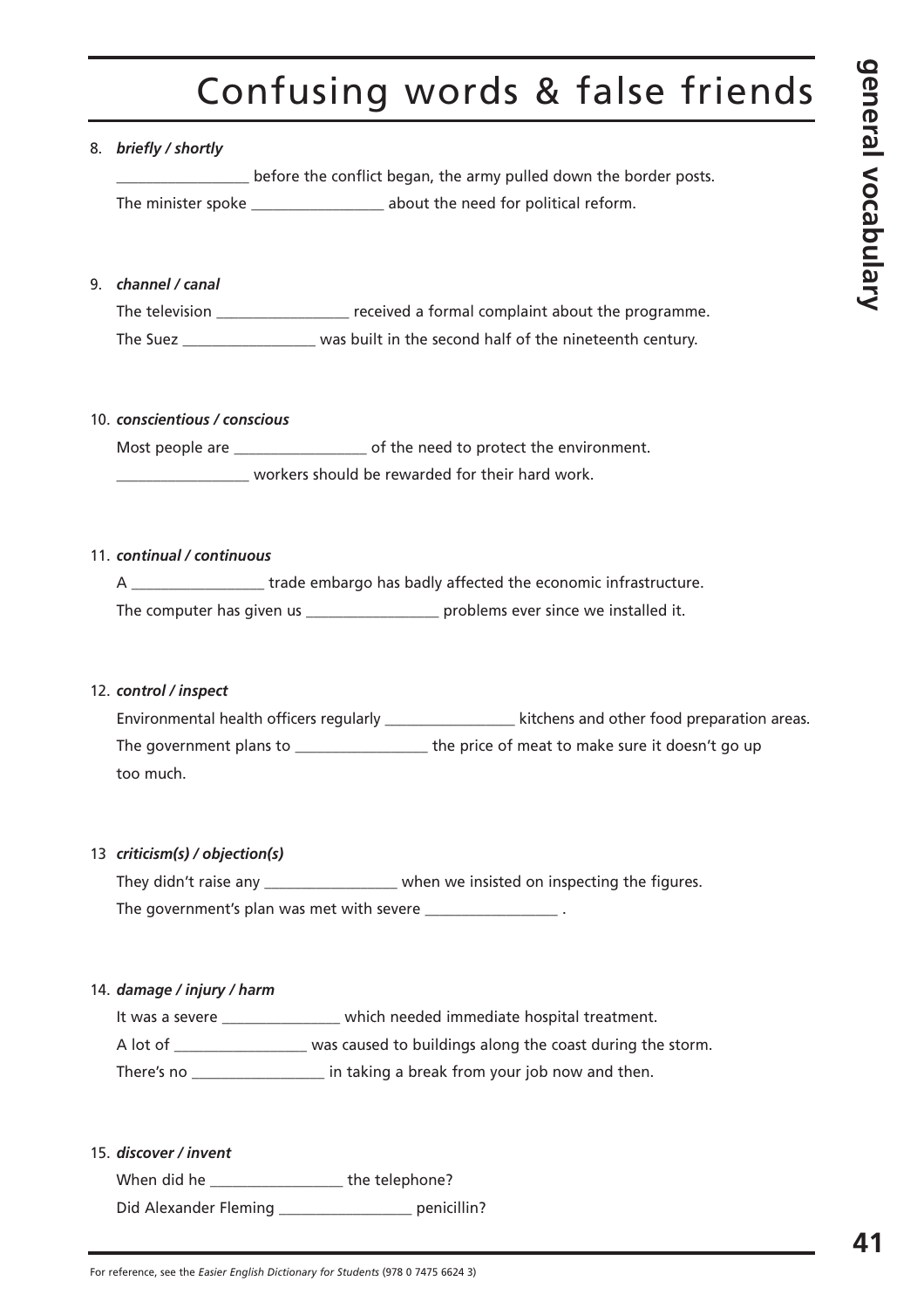## 16. *during / for / while*

Shops were closed \_\_\_\_\_\_\_\_\_\_\_\_\_\_\_\_\_\_\_\_\_\_ the duration of the conflict.

\_\_\_\_\_\_\_\_\_\_\_\_\_\_\_\_\_\_ the transition from a dictatorship to democracy, the country experienced severe strikes and riots.

The bomb went off \_\_\_\_\_\_\_\_\_\_\_\_\_\_\_\_\_\_\_\_\_\_ the President was making his speech.

## 17. *however / moreover*

The plan was good in theory. \_\_\_\_\_\_\_\_\_\_\_\_\_\_\_\_\_\_\_\_\_, in practice it was extremely difficult to implement.

The plan was excellent. \_\_\_\_\_\_\_\_\_\_\_\_\_\_\_\_\_\_\_\_\_\_, it was clear from the beginning that it was going to be a success.

## 18. *inconsiderate / inconsiderable*

An \_\_\_\_\_\_\_\_\_\_\_\_\_\_\_\_\_\_ amount of money was wasted. behaviour makes life unpleasant for everybody.

## 19. *intolerable / intolerant*

I consider his behaviour to be quite \_\_\_\_\_\_\_\_\_\_ The government is \_\_\_\_\_\_\_\_\_\_\_\_\_\_\_\_\_\_\_\_\_\_\_\_\_ of other political parties.

## 20. *job / work*

Everybody has the right to a decent \_\_\_\_\_\_\_\_\_\_\_\_\_\_\_\_\_\_\_\_ with good pay. Following the recession, many people are still looking for \_\_\_\_\_\_\_\_\_\_\_\_\_\_\_

## 21. *lay(s) / lie(s)*

The city of Quito \_\_\_\_\_\_\_\_\_\_\_\_\_\_\_\_\_\_ near the equator. The manager made it clear he intended to \_\_\_\_\_\_\_\_\_\_\_\_\_\_\_\_\_\_ down some strict rules.

## 22. *look at / watch*

We must \_\_\_\_\_\_\_\_\_\_\_\_\_\_\_\_\_\_\_\_\_\_\_\_the situation in Lugumba carefully, and be prepared to act if violence flares again. We need to \_\_\_\_\_\_\_\_\_\_\_\_\_\_\_\_\_\_\_\_\_\_\_\_the problem carefully and decide if there is anything we can do about it.

## 23. *permission / permit*

I'm afraid we can't \_\_\_\_\_\_\_\_\_\_\_\_\_\_\_\_\_\_\_\_ photography in here. They received \_\_\_\_\_\_\_\_\_\_\_\_\_\_\_\_\_\_ to attend the sessions as long as they didn't interrupt.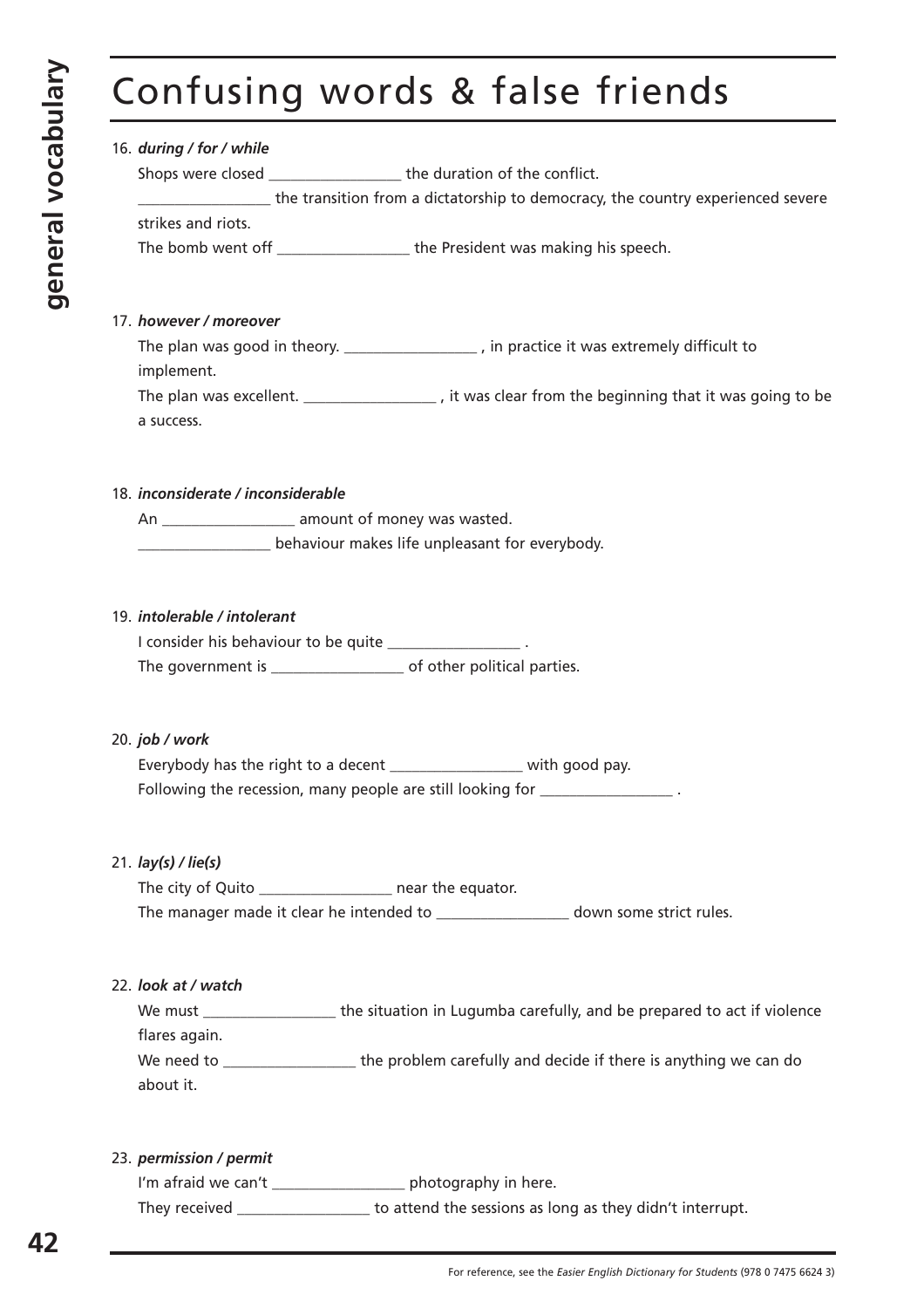## 24. *possibility / chance*

There is always the \_\_\_\_\_\_\_\_\_\_\_\_\_\_\_\_\_\_\_\_\_ that the government will reverse its decision. If we act now, we have a good \_\_\_\_\_\_\_\_\_\_\_\_\_\_\_\_\_\_ of finding a cure for the disease.

## 25. *practise / practice*

It's important to \_\_\_\_\_\_\_\_\_\_\_\_\_\_\_\_\_\_\_\_\_ your English whenever possible. You need more \_\_\_\_\_\_\_\_\_\_\_\_\_\_\_\_\_\_\_\_\_\_ before you take the exam.

## 26. *priceless / worthless*

\_\_\_\_\_\_\_\_\_\_\_\_\_\_\_\_\_\_ paintings by artists like Van Gogh should not be in the hands of private collectors. As inflation spiralled out of control, paper money suddenly became

## 27. *principal(s) / principle(s)*

Many people refuse to eat meat on \_\_\_\_\_\_\_\_\_\_\_\_\_\_ The of the college is an ardent non-smoker. The country's \_\_\_\_\_\_\_\_\_\_\_\_\_\_\_\_\_\_ products are paper and wood. Not many people are familiar with the example of nuclear physics.

## 28. *process / procession*

The \_\_\_\_\_\_\_\_\_\_\_\_\_\_\_\_\_\_\_\_ made its way down the avenue. Applying for a visa can be a long and frustrating **with the same of the same of the same of the same of the same** 

## 29. *raise / rise*

As prices \_\_\_\_\_\_\_\_\_\_\_\_\_\_\_\_\_\_\_\_\_\_, demand usually drops. In response to the current oil shortage, most airlines plan to \_\_\_\_\_\_\_\_\_\_\_\_\_\_\_\_\_\_\_ their fares.

## 30. *respectable / respectful*

The delegates listened in \_\_\_\_\_\_\_\_\_\_\_\_\_\_\_\_\_\_ silence as the chairman spoke. They want to bring up their children in an area which is considered to be \_\_\_\_\_\_\_\_\_\_\_\_\_\_\_\_\_\_\_\_\_\_\_\_\_\_

## 31. *treat / cure*

Hospitals are so understaffed that they find it almost impossible to \_\_\_\_\_\_\_\_\_\_\_\_\_\_\_\_\_\_\_ patients with minor injuries.

They were unable to \_\_\_\_\_\_\_\_\_\_\_\_\_\_\_\_\_\_\_\_\_\_\_\_the disease, and hundreds died as a result.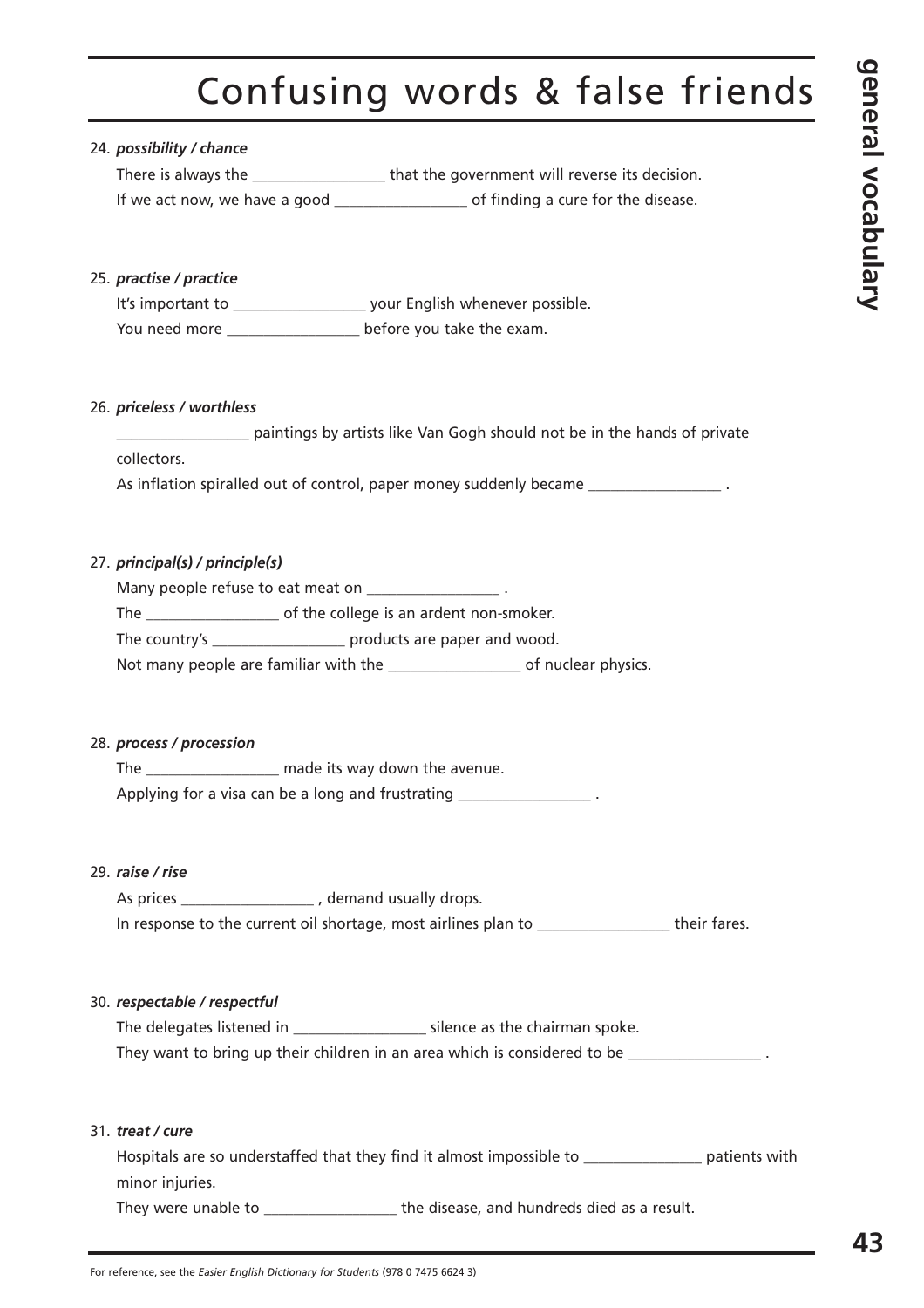# Useful interview expressions

**Below you will see some common expressions that you might find useful in the IELTS speaking test. Put each expression into the correct box according to the function of that expression.**

- May I think about that for a moment?
- 2. In short,...
- 3. What I'm trying to say is...
- 4. To sum up,...
- 5. What are your views on...?
- 6. Would you mind repeating that?
- 7. How can I put this?
- 8. In other words...
- 9. Sorry to butt in...
- 10. Well, as a matter of fact...
- 11. I'm not so sure about that
- 12. Pardon?
- 13. I can't help thinking the same

about...? 15. So in conclusion,...

14. What are your feelings

- 16. I see things rather differently myself
- 17. True enough
- 18. That's right
- 19. I don't entirely agree with you
- 20. Perhaps I should make that clearer by saying...
- 21. How can I best say this?
- 22. Could you repeat what you said?
- 23. I couldn't agree more
- 24. Actually...
- 25. To put it another way...
- 26. That's just what I was thinking
- 27. In brief,...
- 28. Could I just say that...
- 29. Well, my own opinion is that...
- 30. That's my view exactly
- 31. To summarise,...
- 32. What was that?
- 33. I must take issue with you on that
- 34. Let me get this right
- 35. Sorry to interrupt, but....
- 36. I'm afraid I didn't catch that
- 37. What's your opinion?

## **Agreeing with somebody** *Example: Yes, I agree.* **Interrupting** *Example: Excuse me for interrupting.* **Asking somebody for their opinion** *Example: What do you think about...?* **Giving yourself time to think** *Example: (in response to a question) Let me see.* **Disagreeing with somebody** *Example: I'm afraid I disagree.* **Asking for clarification or repetition** *Example: I'm sorry?* **Saying something in another way** *Example: What I mean is.....* **Summing up** *Example: So basically.....*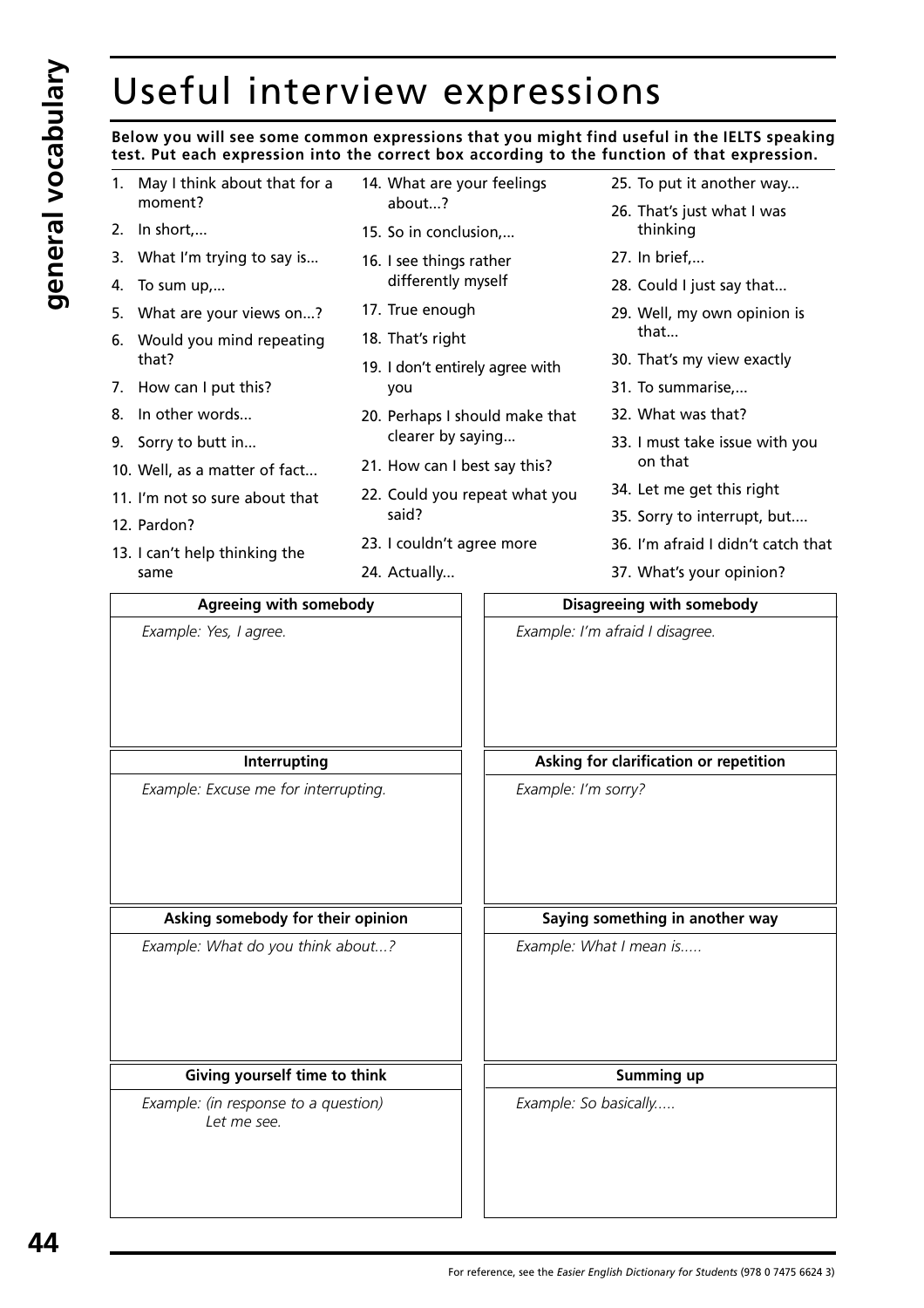**Complete the following phrasal verbs with a preposition(s) or particle(s) from the box. The meaning of the phrasal verb is given in brackets at the end of each sentence.**

| back<br>over                                                                                                                                                                                                                                                                                                                                                                                              | into |     | forward   | of     |
|-----------------------------------------------------------------------------------------------------------------------------------------------------------------------------------------------------------------------------------------------------------------------------------------------------------------------------------------------------------------------------------------------------------|------|-----|-----------|--------|
| down<br>on<br>$\bullet$                                                                                                                                                                                                                                                                                                                                                                                   | to   | up  | $\bullet$ | behind |
| in<br>out                                                                                                                                                                                                                                                                                                                                                                                                 |      | off |           | with   |
| 1. Some parents are criticized for the way they <b>bring</b> _________ their children. (raise)                                                                                                                                                                                                                                                                                                            |      |     |           |        |
| 2. The committee members fell __________ over plans for the new health centre. (argued)                                                                                                                                                                                                                                                                                                                   |      |     |           |        |
| 3. They refused to face $\frac{1}{\sqrt{1-\frac{1}{n}}}\frac{1}{\sqrt{1-\frac{1}{n}}}\frac{1}{\sqrt{1-\frac{1}{n}}}\frac{1}{\sqrt{1-\frac{1}{n}}}\frac{1}{\sqrt{1-\frac{1}{n}}}\frac{1}{\sqrt{1-\frac{1}{n}}}\frac{1}{\sqrt{1-\frac{1}{n}}}\frac{1}{\sqrt{1-\frac{1}{n}}}\frac{1}{\sqrt{1-\frac{1}{n}}}\frac{1}{\sqrt{1-\frac{1}{n}}}\frac{1}{\sqrt{1-\frac{1}{n}}}\frac{1}{\sqrt{1-\frac{1}{n}}}\frac{1$ |      |     |           |        |
| 4. The President decided to call _________ his visit to Europe. (not to go ahead with something)                                                                                                                                                                                                                                                                                                          |      |     |           |        |
| 5. It is only at election time that Members of Parliament count __________ support from their<br>constituents. (rely / depend)                                                                                                                                                                                                                                                                            |      |     |           |        |
| 6. Many developing countries are failing to catch _____________________________their more developed<br>neighbours. (get to the same level)                                                                                                                                                                                                                                                                |      |     |           |        |
| 7. It can take months or even years for political scandals to die _________. (become less strong)                                                                                                                                                                                                                                                                                                         |      |     |           |        |
| 8. An alarming number of students drop ____________ ___________ school early every year. (leave)                                                                                                                                                                                                                                                                                                          |      |     |           |        |
| 9. Major international companies can't figure _________ the popularity of the anti-capitalist movement.<br>(find it hard to understand)                                                                                                                                                                                                                                                                   |      |     |           |        |
| 10. If they examined the issues more closely, they would find _________ the reasons for the changes.<br>(discover)                                                                                                                                                                                                                                                                                        |      |     |           |        |
| 11. As we grow _________ our priorities change. (change from being children to being adults),                                                                                                                                                                                                                                                                                                             |      |     |           |        |
| 12. Students can be quite creative with the reasons they give for not handing _________ their homework.<br>(giving their teachers)                                                                                                                                                                                                                                                                        |      |     |           |        |
| 13. Salaries very rarely keep ____________ ___________ the cost of living. (rise at the same speed as)                                                                                                                                                                                                                                                                                                    |      |     |           |        |
| 14. The latest Avicenna report leaves __________ the reasons for demographic shifts. (does not include)                                                                                                                                                                                                                                                                                                   |      |     |           |        |
| 15. It does point _________ the mistakes made by the agency over the last few years. (show)                                                                                                                                                                                                                                                                                                               |      |     |           |        |
| 16. Before you write your essay, you should look __________ the Party's history. (research)                                                                                                                                                                                                                                                                                                               |      |     |           |        |
| 17. Many employees carried __________ working despite pressure from the unions. (continued)                                                                                                                                                                                                                                                                                                               |      |     |           |        |
| 18. Once people fall _________ with their mortgage payments, they come under extreme financial<br>pressure from their bank. (become late)                                                                                                                                                                                                                                                                 |      |     |           |        |
| 19. The first step to a healthier lifestyle is to cut __________________________ the number of cigarettes you<br>smoke each day. (reduce)                                                                                                                                                                                                                                                                 |      |     |           |        |
| 20. It is becoming more common for people to cut ________ meat from their diet. (stop eating)                                                                                                                                                                                                                                                                                                             |      |     |           |        |
| 21. During the 1990's, a lot of hospitals were taken __________ by private trusts. (become controlled by<br>another organisation)                                                                                                                                                                                                                                                                         |      |     |           |        |
| 22. When computer technology fails us, we have to make do _________ more primitive methods. They're<br>called 'pen and paper'. (use something because there is nothing else available)                                                                                                                                                                                                                    |      |     |           |        |
| 23. In this essay, I'd like to put __________ the arguments in favour of global capitalism. (suggest or state<br>the case for something)                                                                                                                                                                                                                                                                  |      |     |           |        |
| my childhood I remember the many secritices my parents made<br>24 Whon Llook                                                                                                                                                                                                                                                                                                                              |      |     |           |        |

24. When I **look** \_\_\_\_\_\_\_\_\_\_ \_\_\_\_\_\_\_\_\_\_ my childhood, I remember the many sacrifices my parents made for me. *(think about something that happened in the past)*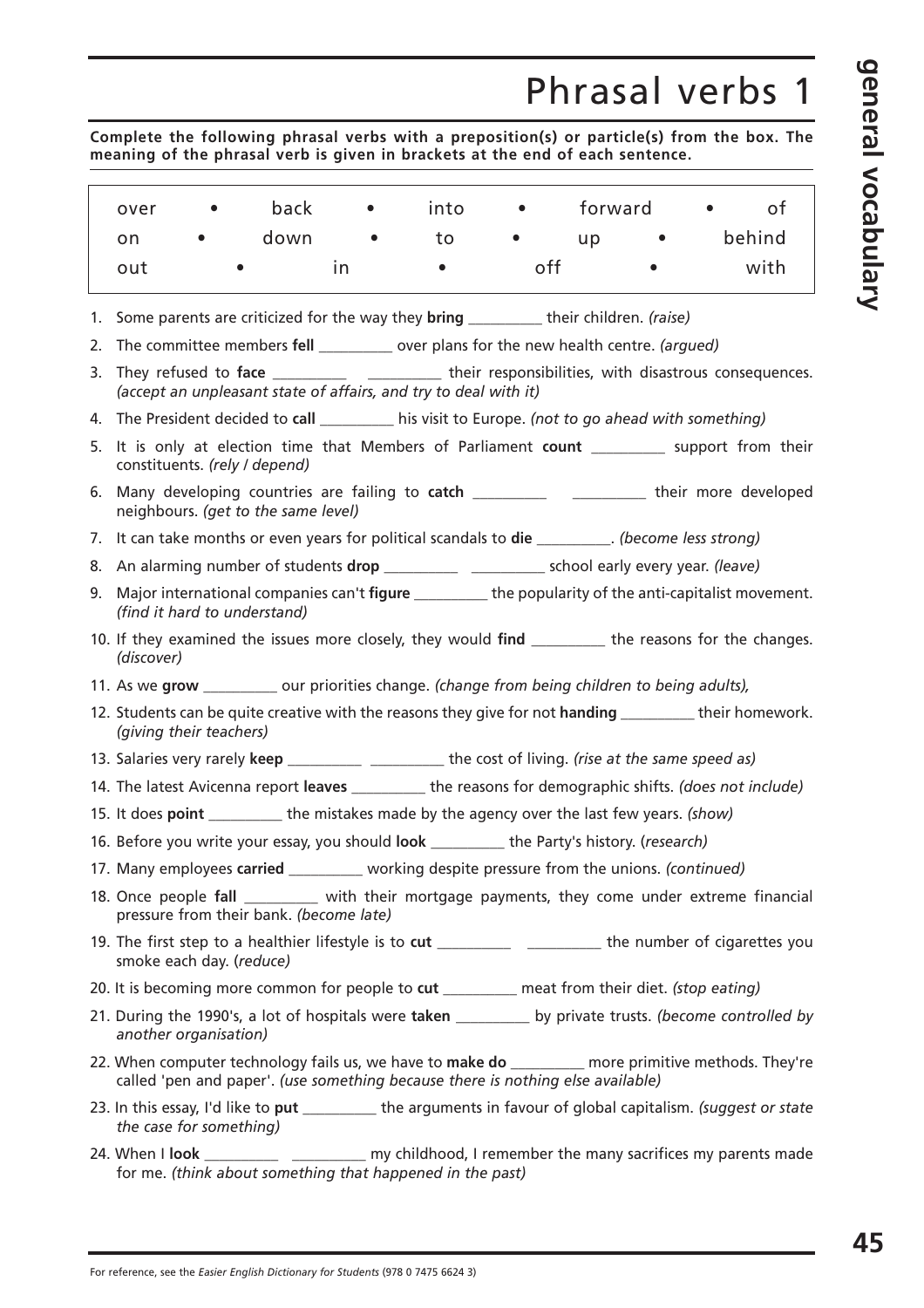**Complete the second sentence in each pair with a phrasal verb from the box so that it has the same meaning as the first sentence. You will need to change the verb form in most of the sentences.**

| break down • carry out • cut back on • cut off • do away with |  |  |
|---------------------------------------------------------------|--|--|
| do up • end up • fall through • hold up • keep on             |  |  |
| let down • let off • pull out of • pull through • show up     |  |  |
| sort out • split up • wear off • wear out • work out          |  |  |

- 1. Peace talks between the two countries collapsed when neither side reached an agreement. Peace talks between the two countries \_\_\_\_\_\_\_\_\_\_\_\_ when neither side reached an agreement.
- 2. I'm trying to calculate if we've sold more this year than last year. I'm trying to \_\_\_\_\_\_\_\_\_\_ if we've sold more this year than last year.
- 3. The effects of the drug disappear after a few hours. The effects of the drug \_\_\_\_\_\_\_\_\_\_\_ after a few hours.
- 4. A lot of people exhaust themselves through overwork. A lot of people themselves through overwork.
- 5. Despite the severity of the disease, many people recover with the help of appropriate drugs. Despite the severity of the disease, many people \_\_\_\_\_\_\_\_\_\_ with the help of appropriate drugs.
- 6. Through careful negotiation, they were able to resolve the problem. Through careful negotiation, they were able to \_\_\_\_\_\_\_\_\_\_ the problem.
- 7. When parents start to live apart, it can be particularly difficult for their children to cope. When parents \_\_\_\_\_\_\_\_\_\_\_\_, it can be particularly difficult for their children to cope.
- 8. At the opening night, only a few audience members came. At the opening night, only a few audience members \_\_\_\_\_
- 9. The Australian partners stopped being a part of the deal at the last moment. The Australian partners \_\_\_\_\_\_\_\_\_\_ the deal at the last moment.
- 10. People celebrate the Chinese New Year by exploding fireworks in the street. People celebrate the Chinese New Year by \_\_\_\_\_\_\_\_\_\_\_ fireworks in the street.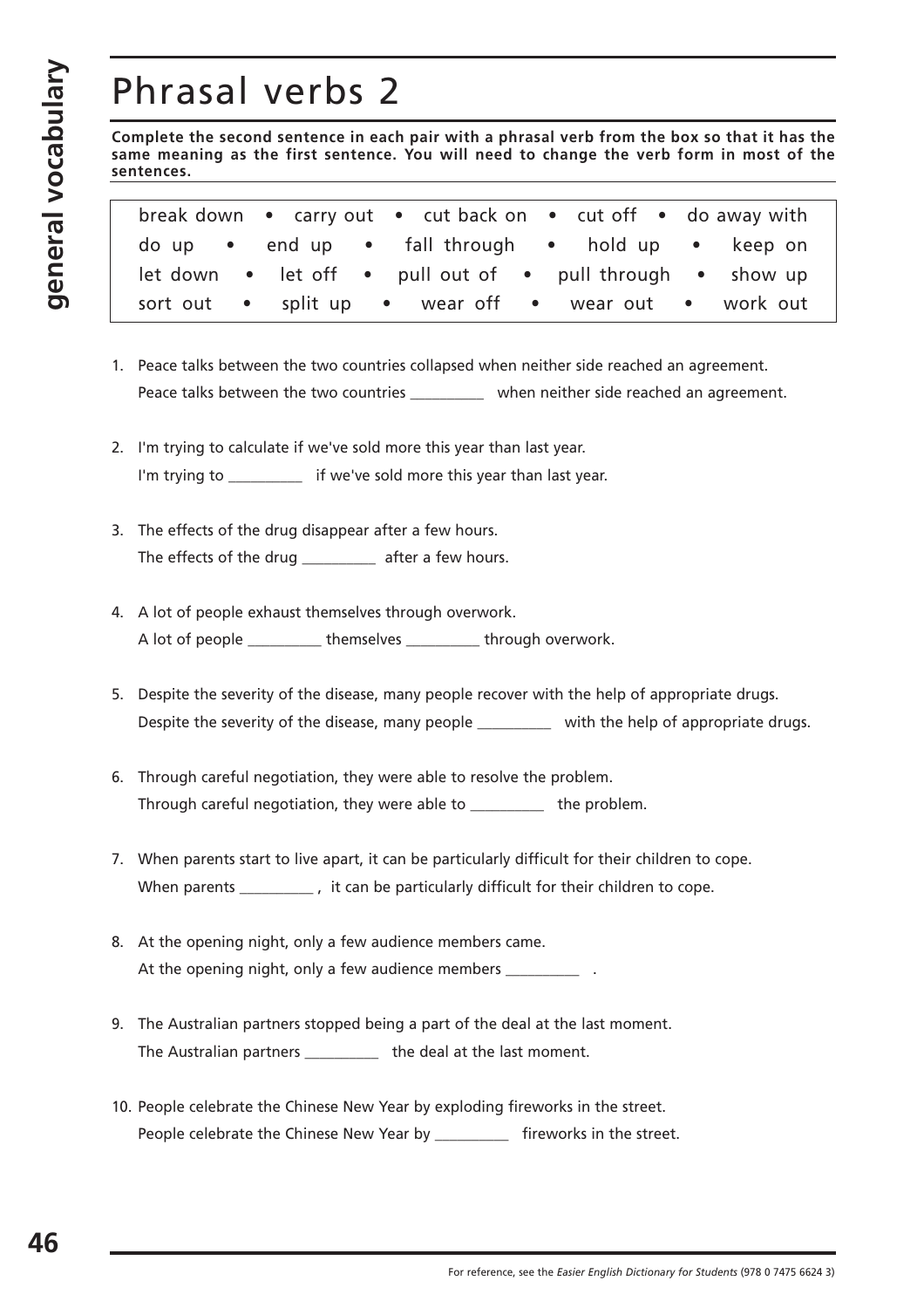| 11. It is pointless relying on people to help you if they don't do as they promised. |  |
|--------------------------------------------------------------------------------------|--|
| It is pointless relying on people to help you if they<br>vou                         |  |

12. New government pension plans mean that many people will continue working well into their seventies.

New government pension plans mean that many people will example working well into their seventies.

- 13. The planned changes were delayed because committee members argued among themselves. The planned changes were example because committee members argued among themselves.
- 14. At the last minute, the plans for the proposed motorway didn't take place. At the last minute, the plans for the proposed motorway  $\equiv$
- 15. During the recession, many workers in the primary sector became jobless. During the recession, many workers in the primary sector \_\_\_\_\_\_\_\_\_\_\_\_ jobless.
- 16. Doctors did some tests on the patients.

Doctors some tests on the patients.

17. Minor economies, such as spending less on staff costs, can often prevent a company sliding into bankruptcy.

Minor economies, such as \_\_\_\_\_\_\_\_\_\_\_\_ staff costs, can often prevent a company sliding into bankruptcy.

- 18. We were accidentally disconnected in the middle of our phone call. We were accidentally \_\_\_\_\_\_\_\_\_\_\_\_ in the middle of our phone call.
- 19. Once the government removed quotas, the market was flooded with cheap foreign imports. Once the government \_\_\_\_\_\_\_\_\_\_\_\_ quotas, the market was flooded with cheap foreign imports.
- 20. It cost almost £8 million to renovate the stadium, by which time the team was in serious financial difficulties.

It cost almost £8 million to \_\_\_\_\_\_\_\_\_\_\_\_ the stadium, by which time the team was in serious financial difficulties.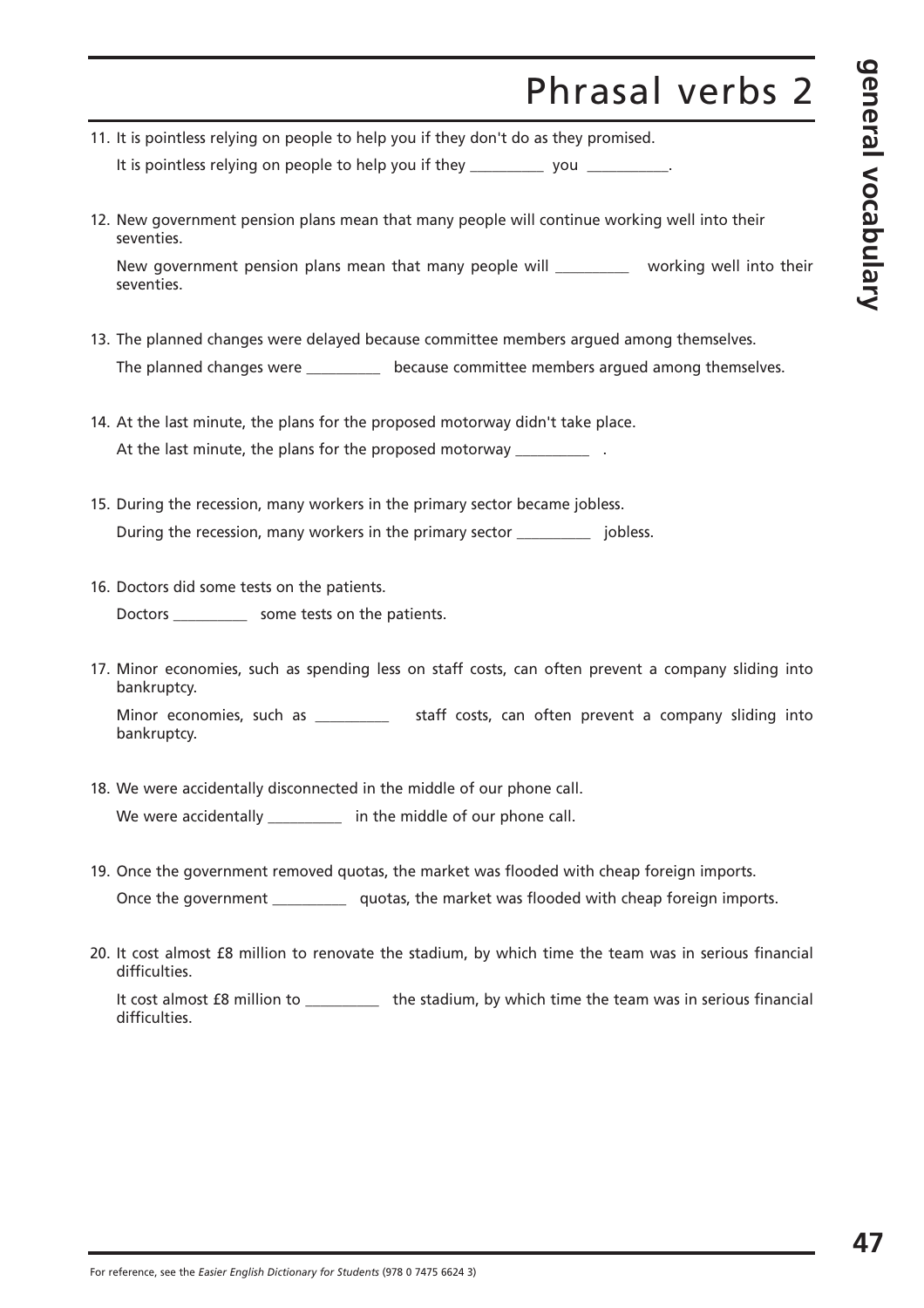**These sentences can all be completed with a phrasal verb using** *come* **or** *get***. In one case, either may be possible. Make sure you use the correct form of the verb in each one.**

- 1. In rural districts, it can be difficult to \_\_\_\_\_\_\_\_\_\_ by without a car.
- 2. Scientists **Exercise across the cure by accident, while studying the health benefits of a rare species** of plant.
- 3. The anti-smoking message is finally \_\_\_\_\_\_\_\_\_\_ through to people.
- 4. Large industries can no longer away with dumping industrial waste in rivers.
- 5. Doctors realised there was going to be a problem when several people in the same village \_\_\_\_\_\_\_ down with suspected food poisoning.
- 6. It can be very difficult to \_\_\_\_\_\_\_\_\_ down to studying for exams when the weather is nice.
- 7. It was only after he \_\_\_\_\_\_\_\_\_\_ into his inheritance after his father died that he was able to expand the company.
- 8. After the revolution, it took almost five years for the country to \_\_\_\_\_\_\_\_\_ round to opening its borders.
- 9. The government up against a lot of opposition from locals when they proposed building an immigration centre near the village.
- 10. Developed countries are usually able to through a period of recession by drawing on financial reserves.
- 11. There was strong resistance to the union when it urged workers to but on strike.
- 12. People who live in close proximity to one another must learn to \_\_\_\_\_\_\_\_\_\_ on with their neighbours.
- 13. Nothing \_\_\_\_\_\_\_\_\_\_ of the company's plans to develop solar-powered vehicles.
- 14. The final bill for the project \_\_\_\_\_\_\_\_\_ to almost £10 million.
- 15. For most poor people, \_\_\_\_\_\_\_\_\_\_\_out of the cycle of poverty can be next to impossible.
- 16. In any dispute with an insurance company, it is usually the consumer who \_\_\_\_\_\_\_\_\_\_ off the worst.
- 17. When supply of a particular product exceeds demand, it is common for the price to \_\_\_\_\_\_\_\_\_\_ down.
- 18. By the time the message \_\_\_\_\_\_\_\_\_\_ through it was too late to evacuate the residents.
- 19. The country never entitled over the effects of the civil war.
- 20. Generally, people are reluctant to break rules, but will try to \_\_\_\_\_ round them somehow.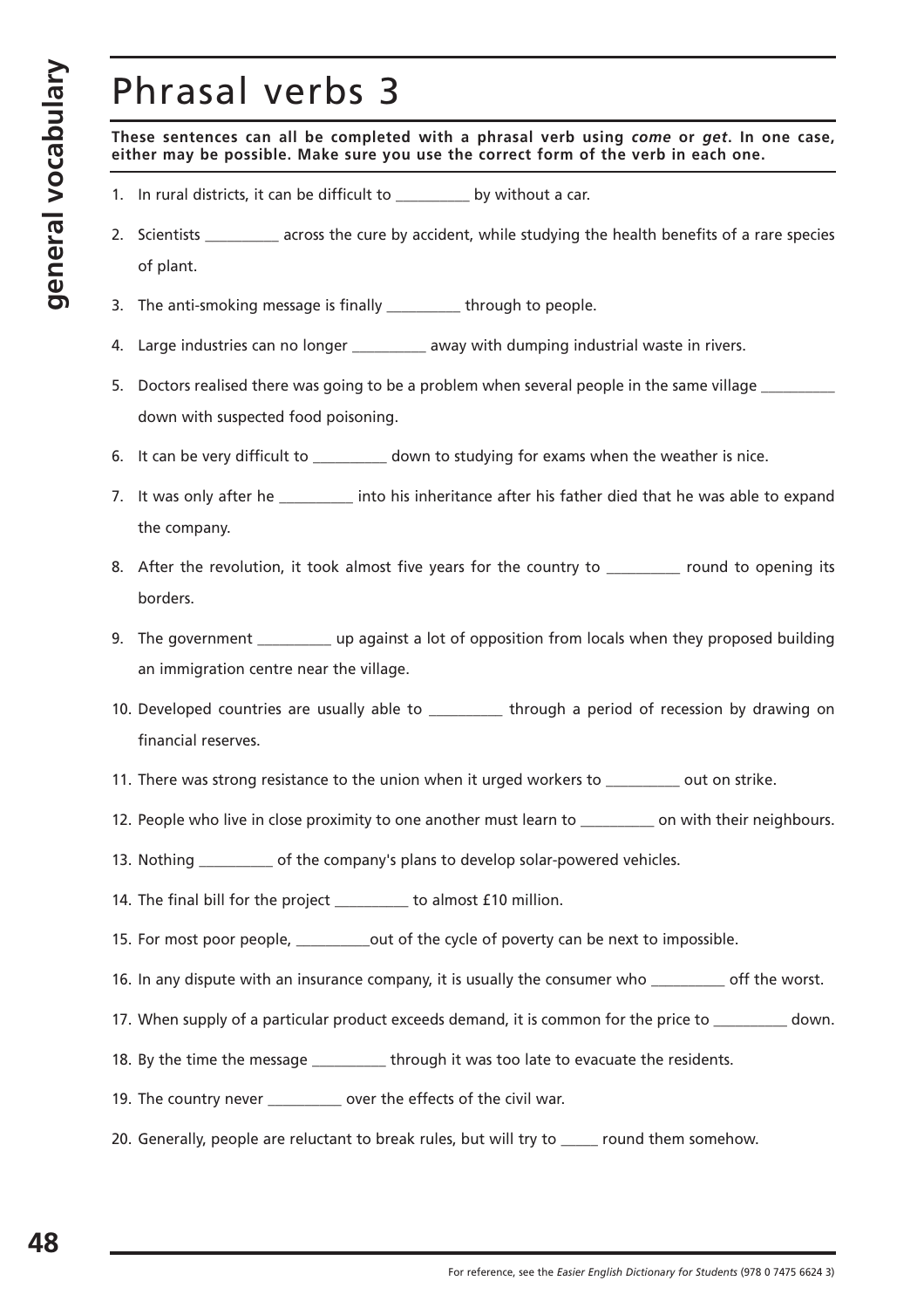**The following sentences all use phrasal verbs with** *give, go* **or** *look***. However, half of them use the wrong phrasal verb. Decide which ones are wrong and replace them with the correct phrasal verb, which you will find in the other sentences.**

- 1. I'd like you to **look after** these figures and tell me if you think the project is possible.
- 2. As ticket prices **go up**, fewer people go to the cinema and prefer to stay at home with a video.
- 3. People who have to **give in** elderly relatives or other dependants should receive financial support.
- 4. The chancellor had decided to stand firm on his decision, but under pressure from protesters, he decided to **go into** and reduce tax on petrol.
- 5. The committee were asked to **look into** the latest crime statistics and try to establish a pattern.
- 6. It is important not to let the fire **go out**, as it's the main source of power.
- 7. Very few children **give off** their end-of-year school exams.
- 8. The threat of severe reprisals meant that many refused to **give** themselves **up** to the police.
- 9. Before entering an agreement, it is essential to **go off** the details very carefully.
- 10. People who want to know how to **go about** starting their own company should talk to a trained adviser.
- 11. Some people tend to **go over** others who are less fortunate purely because of their financial situation.
- 12. There were very few clues to the crime, and police didn't have enough information to **go on**.
- 13. People often **look over** the idea of starting their own company when they realise the risks that are involved.
- 14. Even if you fail the first time, you should **go on** trying.
- 15. After years of decline, government investment is revitalising the area, and things are beginning to **look up**.
- 16. The first step to a healthier lifestyle is to **give up** smoking.
- 17. New legislation lays down strict penalties for factories which **look up** to poisonous fumes.
- 18. We decided not to **go through** with our plans until we had sufficient capital.
- 19. Although children should **look forward** to their parents, many rebel against their values and way of life.
- 20. We asked them for more information, but they refused to **look down** on details.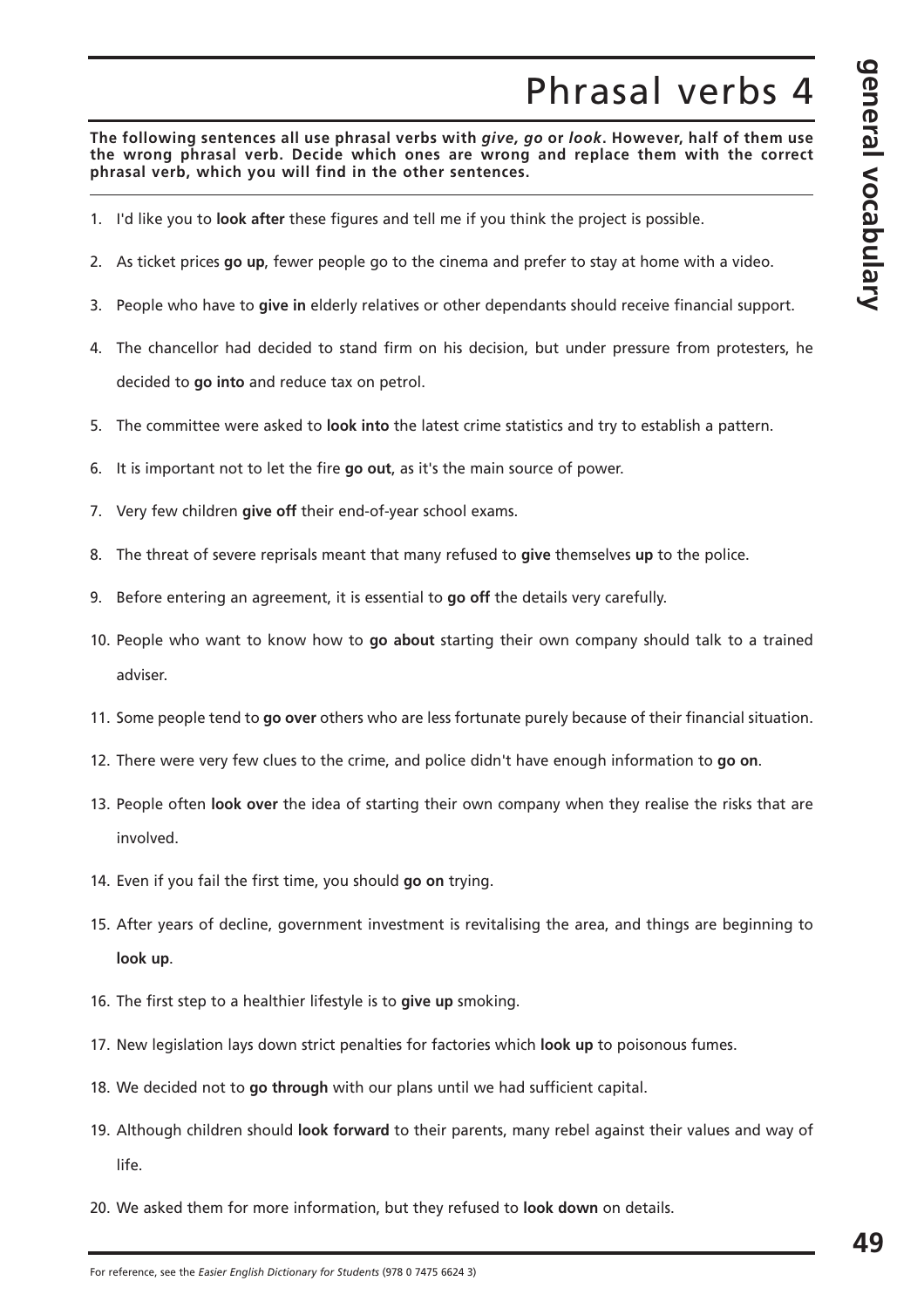**The verbs and particles in the two boxes can be combined to make phrasal verbs, which can then be used to complete the sentences below.**

**Decide which phrasal verbs go into each sentence, and write the answers in the crossword grid. In many cases, you will need to change the form of the verb (eg, past participle, infinitive, third person 's', etc). The meaning of each phrasal verb is in italics at the end of each sentence.** 

**Don't forget that some phrasal verbs need two particles.** 

**The first one has been done as an example.**

| talk put take run turn  |  |  |
|-------------------------|--|--|
| opt stand pick make set |  |  |

| on | off                      | with | for   |
|----|--------------------------|------|-------|
|    | round against down aside |      |       |
| in | out                      | up   | after |

Clues across  $(\rightarrow)$ 

- 1. Accommodation in some cities is so expensive that some people cannot even afford to \_\_\_\_\_ the 8 weeks' deposit that is required. *(to make a deposit)* **Answer = put down**
- 4. They were reluctant to make changes, but we managed to them . *(to persuade somebody)*
- 5. Children often \_\_\_\_\_ one of their parents, either in their mannerisms or in the way they look. *(to resemble)*
- 6. After \_\_\_\_\_ a few unexpected difficulties, they decided to scrap the project. *(to stop because something is in the way)*
- 8. They were of the apartment by their landlord when they could no longer afford the rent, and ended up living on the street. *(to be forced to leave)*
- 11. When I was at school, some teachers unfairly entilleright who avoided sport because they prefered more creative interests and pastimes. *(to choose someone to attack or criticize)*
- 12. Although many companies offer their employees a pension programme, many decide to \_\_\_\_\_ of the programme and make their own arrangements. *(to decide not to take part in something)*
- 16. A lot of applicants expressed an interest in the job, but only a handful \_\_\_\_\_ for the interview. *(to arrive for a meeting, appointment, etc)*
- 19. Air pollution can \_\_\_\_\_ asthma and other chest diseases in those most vulnerable. *(to start)*
- 20. People who use credit cards unwisely can easily \_\_\_\_\_ debts of thousands of pounds every month. *(to make debts go up quickly)*
- 21. By the time he was 18, he had \_\_\_\_\_ his mind that he wanted to be famous. *(to decide on something)*

## Clues down  $(\downarrow)$

- 1. It's often a good idea to \_\_\_\_\_ some money for a 'rainy day'. *(to save money)*
- 2. Technology is moving at such a fast pace it is no longer possible to \_\_\_\_\_ all the latest developments. *(to understand or assimilate information)*
- 3. Nobody was \_\_\_\_\_ by the government's false figures on unemployment. *(to be fooled or tricked)*
- 5. He \_\_\_\_\_ the job that was offered to him, even though he was desperate for the money. *(to refuse something which is offered)*
- 7. Most people will \_\_\_\_\_ a stressful job if the money is good enough. *(to tolerate something which is not very pleasant)*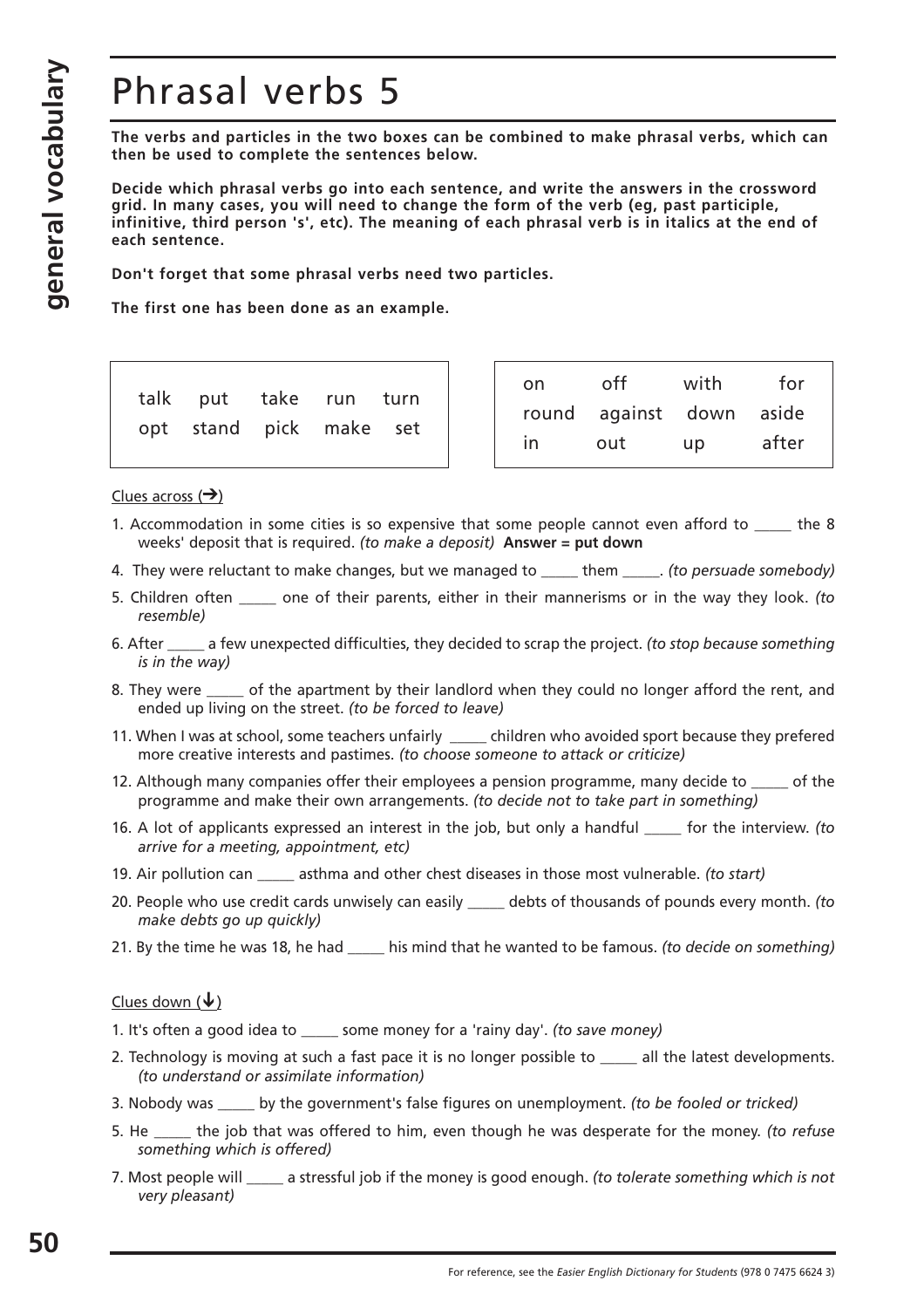- 9. He was unable to make the speech, so I was asked to \_\_\_\_\_ and make it on his behalf. *(to take the place of someone - often also used with 'for')*
- 10. A lot of people are \_\_\_\_\_ the idea of working for themselves because of the lack of a regular salary. *(to be discouraged from doing something, usually because of a potentially negative outcome)*
- 13. Once bad weather \_\_\_\_\_, people tend to stay at home rather than go out. *(to start and become permanent)*
- 14. Doctors amd medical experts were unable to \_\_\_\_ why some people survived the virus and others didn't. *(to understand or know the reason for something)*
- 15. She \_\_\_\_\_ a story about ghosts in the cellar to stop us going down there, but of course we didn't believe her. *(to invent a story)*
- 17. At the age of 38 he \_\_\_\_\_ the post of President, but lacked sufficient experience to be taken seriously. *(to apply for a job in politics, competing against other people for the same job)*
- 18. Despite massive promotion by the tourist board. it took a long time for tourism to equain after the terrorist attacks. *(to improve, to get better)*

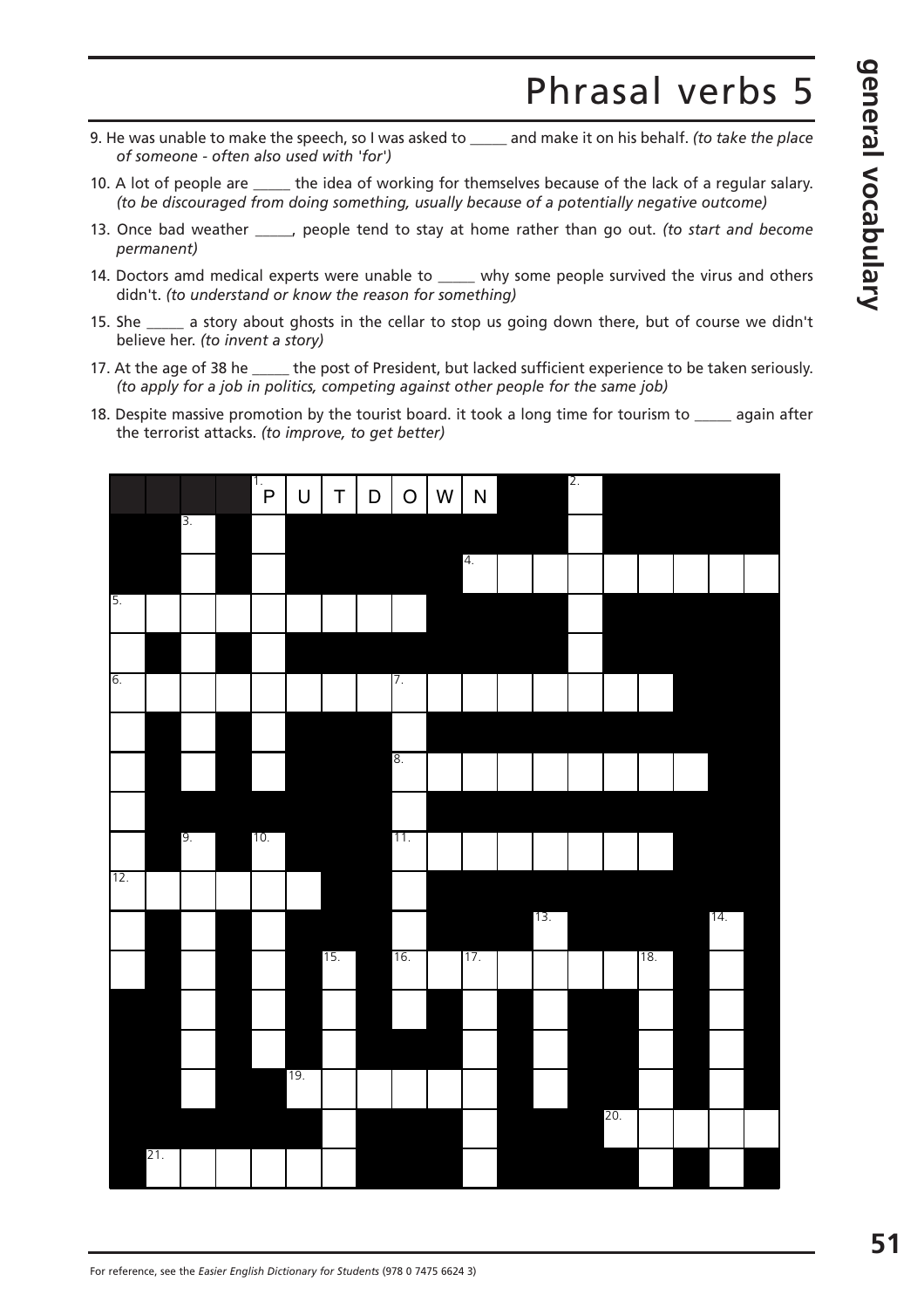# Spelling

**A. There are several words in this passage which are spelt incorrectly. Can you find and correct them?**

Apart from condemming tobacco companies and rising the price of cigarettes, the goverment's anti-smoking campain has failed to have any long-term affects, and the only people bennefitting from it are the Inland Revenue departement. Meanwhile, persistant smokers are being denied treatment by the NHS.

|    | These words are spelt incorrectly | These are the correct spellings |
|----|-----------------------------------|---------------------------------|
| 1. |                                   |                                 |
| 2. |                                   |                                 |
| 3. |                                   |                                 |
| 4. |                                   |                                 |
| 5. |                                   |                                 |
| 6. |                                   |                                 |
| 7. |                                   |                                 |
| 8. |                                   |                                 |

## **B. Instructions as above.**

It is argueable whether good pronounciation is more important than good grammer and vocabulery. Consientious students balance their aquisition of these skills, hopeing to acheive both fluency and accuracey. Teachers should encourage there students to practice all the relevant language skills.

|    | These words are spelt incorrectly | These are the correct spellings |
|----|-----------------------------------|---------------------------------|
| 1. |                                   |                                 |
| 2. |                                   |                                 |
| 3. |                                   |                                 |
| 4. |                                   |                                 |
| 5. |                                   |                                 |
| 6. |                                   |                                 |
| 7. |                                   |                                 |
| 8. |                                   |                                 |
| 9. |                                   |                                 |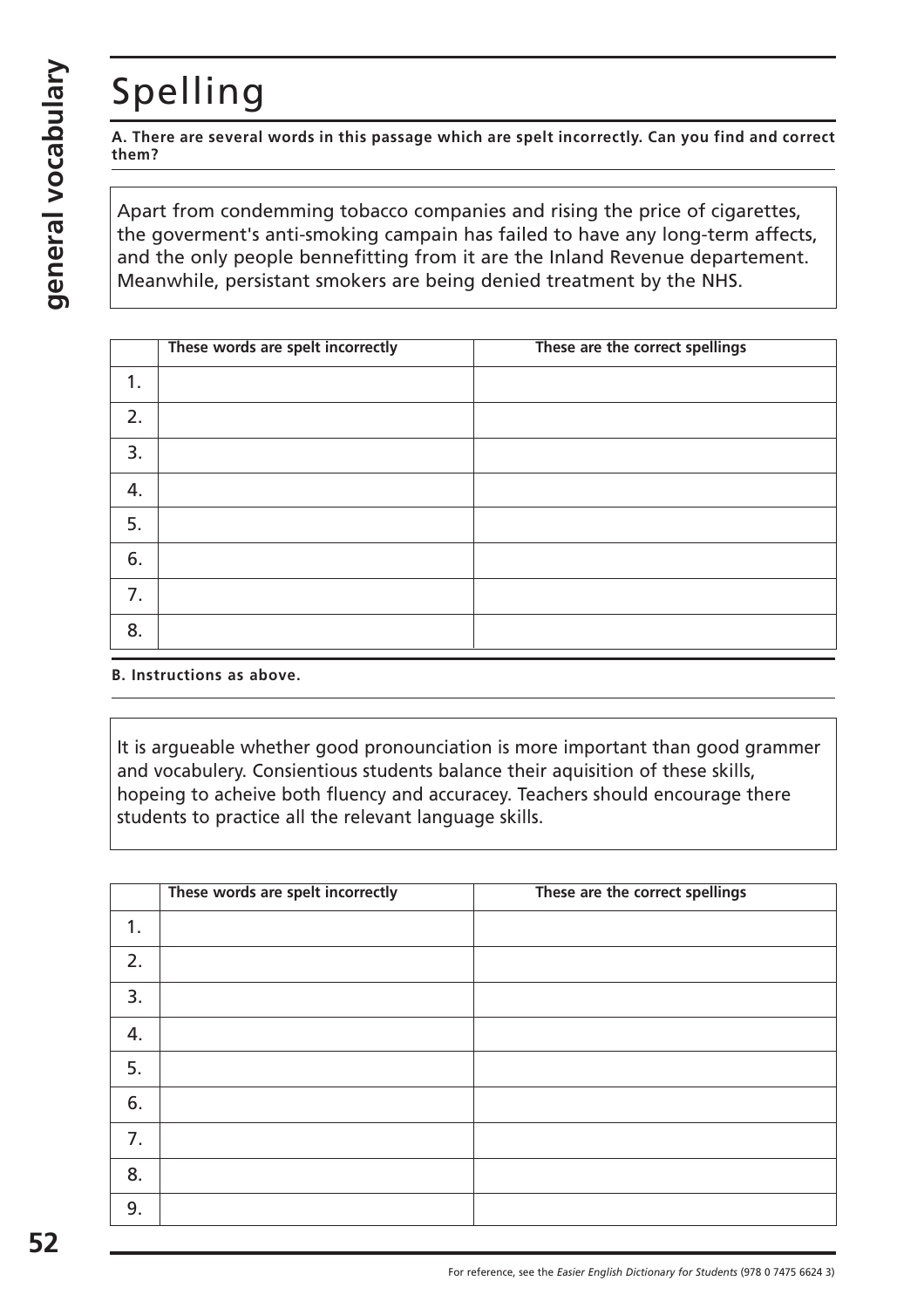# Spelling

## **C. Instructions as per previous page**

It is becomming increasingly difficcult for many to find decent acommodation in London at a price they can afford. To put it simpley, most people just don't have the neccesary funds. Organiseations such as Home Front can offer advise, but it widely agreed that the situation is no longer managable. The fact that city councils are building cheap, tempory housing for lower-paid profesionals is the only official acknowledgment of this problem.

|     | These words are spelt incorrectly | These are the correct spellings |
|-----|-----------------------------------|---------------------------------|
| 1.  |                                   |                                 |
| 2.  |                                   |                                 |
| 3.  |                                   |                                 |
| 4.  |                                   |                                 |
| 5.  |                                   |                                 |
| 6.  |                                   |                                 |
| 7.  |                                   |                                 |
| 8.  |                                   |                                 |
| 9.  |                                   |                                 |
| 10. |                                   |                                 |
| 11. |                                   |                                 |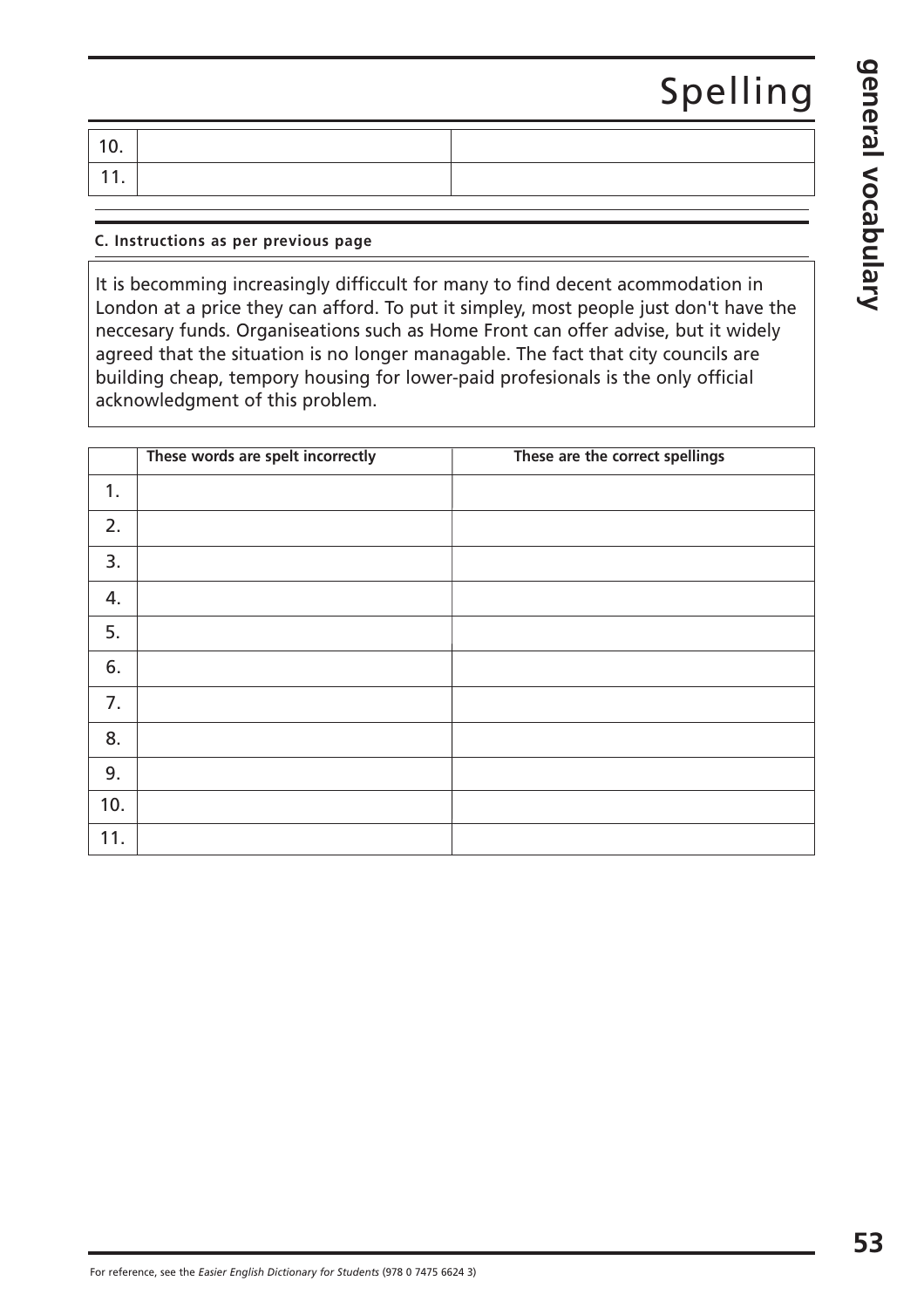# Education

| A, B or C.                                                          |                                                                               | A. Look at the sentences below and fill in the gaps using the appropriate word from                               |  |
|---------------------------------------------------------------------|-------------------------------------------------------------------------------|-------------------------------------------------------------------------------------------------------------------|--|
| A. resit                                                            | <b>B.</b> remake                                                              | 1. He didn't get a good grade the first time he did his IELTS exam, so decided to ______________ it.<br>C. repair |  |
| A. aged                                                             | <b>B.</b> mature                                                              | 2. People who attend university later in life are often called _____________ students.<br>C. old                  |  |
| Education.                                                          |                                                                               | 3. Although she had left school and was working, she went to evening classes at the local College of              |  |
| A. Upper                                                            | <b>B.</b> Further                                                             | C. Higher                                                                                                         |  |
| Edinburgh University.                                               |                                                                               | 4. After he left school, he decided to go on to _______________ education and applied for a place at              |  |
| A. further B. upper                                                 |                                                                               | C. higher                                                                                                         |  |
|                                                                     |                                                                               | 5. He received a local government ______________ to help him pay for his course.                                  |  |
| A. fee                                                              | <b>B.</b> fare                                                                | C. grant                                                                                                          |  |
|                                                                     | 6. Education helps us to acquire knowledge and learn new ______________.      |                                                                                                                   |  |
| A. skills                                                           | <b>B.</b> powers<br><b>C.</b> abilities                                       |                                                                                                                   |  |
| a _______________ degree later in life.                             |                                                                               | 7. Although she already had a first degree from university, she decided that she wanted to work towards           |  |
| A. further                                                          | <b>B.</b> senior                                                              | C. higher                                                                                                         |  |
|                                                                     | 8. We should make the best of every _____________ to learn.                   |                                                                                                                   |  |
| A. chance                                                           | B. opportunity C. availability                                                |                                                                                                                   |  |
|                                                                     |                                                                               |                                                                                                                   |  |
|                                                                     | 9. Nowadays, ________________ education is promoted a lot in schools.         |                                                                                                                   |  |
| A. body B. health                                                   |                                                                               | C. vitality                                                                                                       |  |
|                                                                     |                                                                               | 10. A large number of parents are dissatisfied with the ________________ education system, and put their          |  |
| children into private schools instead.<br>A. government B. national |                                                                               | C. state                                                                                                          |  |
| assessment instead.                                                 |                                                                               | 11. Because so many students find exams stressful, some colleges offer a system of                                |  |
| A. continual                                                        | <b>B.</b> continuous                                                          | C. continuing                                                                                                     |  |
|                                                                     | 12. He has read a lot of books and _____________________ a lot of knowledge.  |                                                                                                                   |  |
| A. acquired                                                         | B. won                                                                        | C. achieved                                                                                                       |  |
|                                                                     |                                                                               | B. Complete sentences 1-11 with a suitable word or expression from the box.                                       |  |
|                                                                     |                                                                               | primary • numeracy • graduate • evening class • course                                                            |  |
|                                                                     |                                                                               | discipline • literacy • day release • kindergarten • enrol                                                        |  |
|                                                                     |                                                                               | secondary • skills • pass • correspondence • qualifications • degree                                              |  |
|                                                                     |                                                                               | 1. When Michael was three, he started going to a _______________________________                                  |  |
|                                                                     | 2. At the age of five, he entered ________________________________ education. |                                                                                                                   |  |
| learned<br>3. He<br>basic                                           |                                                                               | as                                                                                                                |  |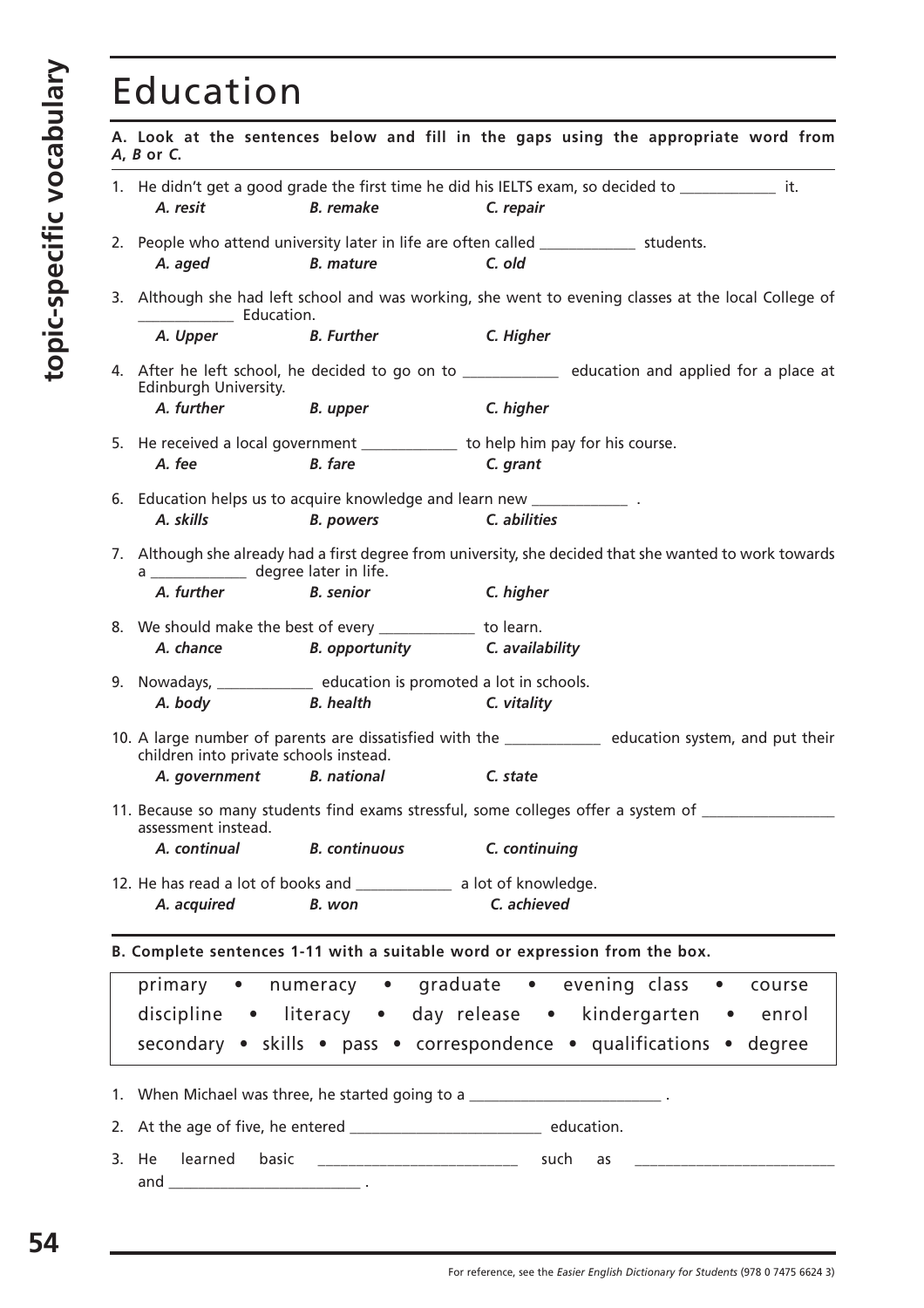# Education

4. After he turned eleven he began to attend \_\_\_\_\_\_\_\_\_\_\_\_\_\_\_\_\_\_\_\_\_\_\_\_\_\_\_\_\_\_\_\_\_\_\_ school.

- 5. Although he was lazy and lacked sufficient \_\_\_\_\_\_\_\_\_\_\_\_\_\_\_\_\_\_\_\_\_\_\_\_\_\_\_, he was able to dentified a strategies of the strategies of the strategies of the strategies of the strategies of the strategies of the strategies of the strategies of the strategies of the strategies of the strategies of the strategies o
- 6. When he was eighteen he found a college which offered a \_\_\_\_\_\_\_\_\_\_\_\_\_\_\_\_\_\_\_\_\_\_\_ in Art and Design.
- 7. He was able to \_\_\_\_\_\_\_\_\_\_\_\_\_\_\_\_\_\_\_\_\_\_\_\_\_\_\_\_\_\_\_ for the course a few days before his nineteenth birthday.
- 8. He worked hard and three years later was able to \_\_\_\_\_\_\_\_\_\_\_\_\_\_\_\_\_\_\_\_\_\_\_\_\_\_\_\_ with a \_\_\_\_\_\_\_\_\_\_\_\_\_\_\_\_\_\_\_\_\_\_\_\_\_\_ in Art and Design.
- 9. After that he followed a \_\_\_\_\_\_\_\_\_\_\_\_\_\_\_\_\_\_\_\_\_\_\_\_\_\_\_\_\_\_\_\_\_ course in photography from a college in the USA using the Internet.
- 10. The \_\_\_\_\_\_\_\_\_\_\_\_\_\_\_\_\_\_\_\_\_\_\_\_\_\_ he gained impressed an advertising company he wanted to work for.
- 11. Although he is now working, he has decided to attend an \_\_\_\_\_\_\_\_\_\_\_\_\_\_\_\_\_\_\_\_\_\_\_\_\_\_\_\_\_\_ after work, although he was disappointed that his boss didn't offer him \_\_\_\_\_\_\_\_\_\_\_\_\_\_\_\_\_\_\_\_\_\_

## **C. Now read this essay and complete the gaps with one of the words or expressions from Tasks A and B. You may need to change the form of some of the words.**

## *'You are never too old to learn'. Do you agree with this statement?*

| Education is a long process that not only provides us with basic (1) _______________________________ such as |  |
|--------------------------------------------------------------------------------------------------------------|--|
|                                                                                                              |  |
|                                                                                                              |  |
|                                                                                                              |  |
|                                                                                                              |  |
|                                                                                                              |  |
|                                                                                                              |  |
| that we can fit in and work with those around us. And of course (11)                                         |  |
| education helps us to understand how we can stay fit and healthy.                                            |  |

For most people, this process ends when they are in their mid-to-late teens. For others, however, it is the beginning of a lifetime of learning. After they finish school, many progress to (12)\_\_\_\_\_\_\_\_\_\_\_\_\_\_\_\_\_\_\_\_\_\_\_\_\_\_ education where they will learn more useful skills such as computer literacy or basic business management. Others will (13)\_\_\_\_\_\_\_\_\_\_\_\_\_\_\_\_\_\_\_\_\_\_\_\_\_\_\_\_\_\_\_\_\_\_\_ on a programme of (14)\_\_\_\_\_\_\_\_\_\_\_\_\_\_\_\_\_\_\_\_\_\_\_\_\_\_ education at a university where, with hard work, they will have the opportunity to (15)\_\_\_\_\_\_\_\_\_\_\_\_\_\_\_\_\_\_\_\_\_\_\_\_\_\_ after three or four years with a well-earned (16)\_\_\_\_\_\_\_\_\_\_\_\_\_\_\_\_\_\_\_\_\_\_\_\_\_\_ . After that, they may work for a while before opting to study for a (17)\_\_\_\_\_\_\_\_\_\_\_\_\_\_\_\_\_\_\_\_\_\_\_\_\_\_ degree - an MA, for example, or a PhD. Alternatively, they may choose to attend an (18)\_\_\_\_\_\_\_\_\_\_\_\_\_\_\_\_\_\_\_\_\_\_\_\_\_\_ after work or, if they have a sympathetic employer, obtain (19)\_\_\_\_\_\_\_\_\_\_\_\_\_\_\_\_\_\_\_\_\_\_\_\_\_\_ so that they can study during the week. And if they live a long way from a college or university, they might follow a (20)\_\_\_\_\_\_\_\_\_\_\_\_\_\_\_\_\_\_\_\_\_\_\_\_\_\_\_\_\_\_\_ course using mail and the Internet. In fact, it is largely due to the proliferation of computers that many people who have not been near a school for many years, have started to study again and can proudly class themselves as (21)\_\_\_\_\_\_\_\_\_\_\_\_\_\_\_\_\_\_\_\_\_\_\_\_\_\_ students.

We live in a fascinating and constantly changing world, and we must continually learn and acquire new knowledge if we are to adapt and keep up with changing events. Our schooldays are just the beginning of this process, and we should make the best of every (22) \_\_\_\_\_\_\_\_\_\_\_\_\_\_\_\_\_\_\_\_\_\_\_\_\_\_ to develop ourselves, whether we are eighteen or eighty. You are, indeed, never too old to learn.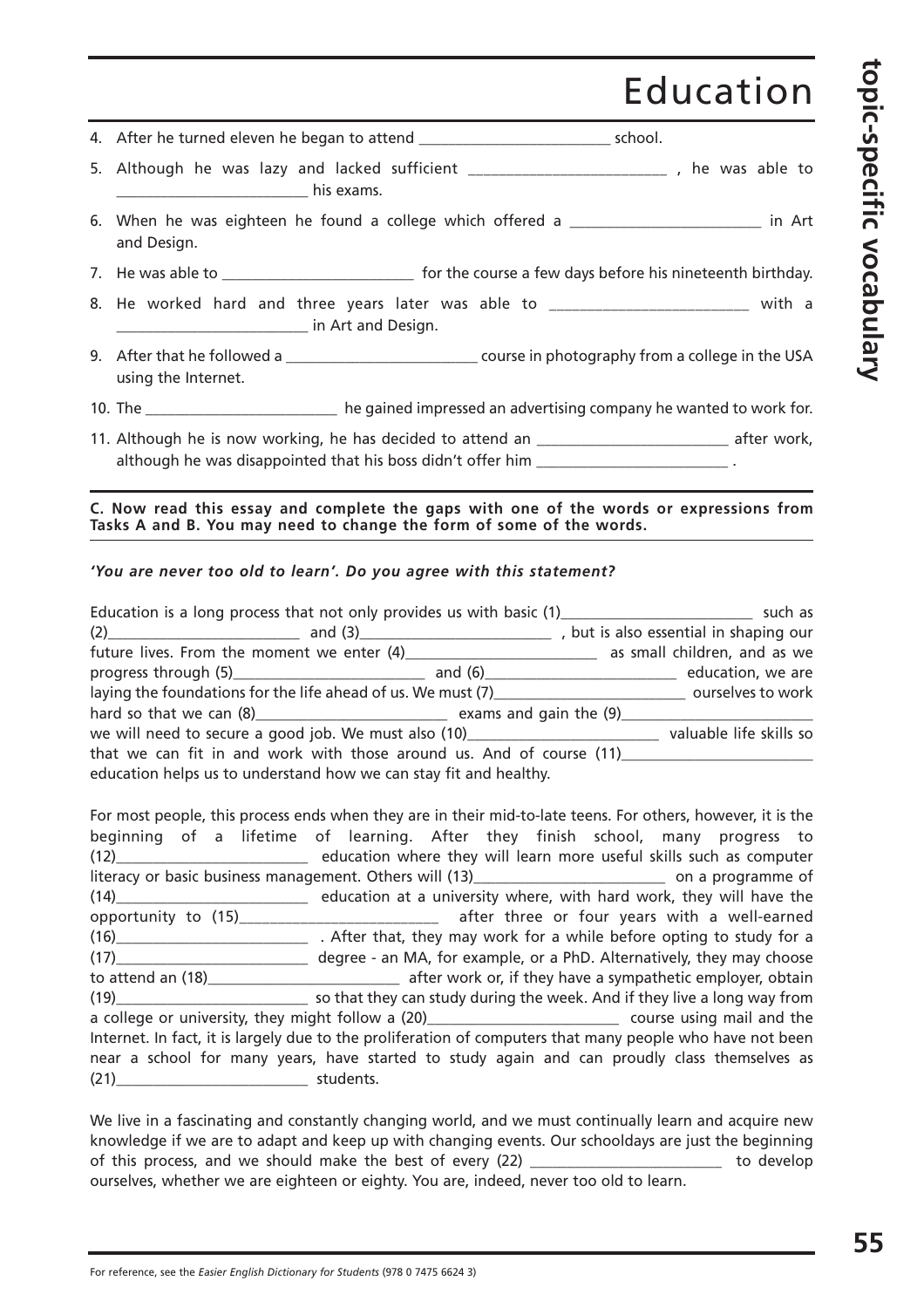# The media

**A. Match the words and expressions in box A with a suitable definition in box B.**

## **Box A.**

- **1.** current affairs **2.** reporters **3.** journalists **4.** tabloids **5.** broadsheets **6.** coverage **7.** information overload **8.** broadcasts
- **9.** web **10.** website **11.** download **12.** the Internet **13.** log on

## **Box B.**

- A. large-format newspapers
- B. small-format newspapers
- C. people who write for newspapers or periodicals
- D. the amount of space or time given to an event in newspapers or on television
- E. the political situation as it is now
- F. radio or television programmes
- G. to enter a password and start to access a computer system
- H. journalists who write reports of events for a newspaper, periodical or television programme
- I. the millions of pages and sites which display text and images within the Internet
- J. to transfer pages from a web site onto your own computer
- K. the international network linking millions of computers
- L. a modern expression referring to the inability of a human to process everything he or she hears and sees
- M. a collection of related pages on the World Wide Web created by a company, organisation or individual

## **B. Complete this extract from a television interview with an appropriate word or expression from the box.**

| entertainment • invasion of privacy • exploiting • libel • censorship      |              |  |  |                        |
|----------------------------------------------------------------------------|--------------|--|--|------------------------|
| information • readership • media tycoon • paparazzi • freedom of the press |              |  |  |                        |
| unscrupulous                                                               | qutter press |  |  | •chequebook journalism |

- **Interviewer:** Welcome to today's programme. Today we will be discussing the 1\_\_\_\_\_\_\_\_\_\_\_\_\_\_\_\_\_\_\_\_\_\_\_\_\_\_ , and asking the question: Should we allow newspapers and television channels to print or say whatever they like? In the studio I have television personality Timothy Blake and 2 The Rupert Poubelle, multimillionaire owner of the Daily Views newspaper. Timothy, let's start with you.
- **T.B.:** Thank you. In my opinion, it's time the government imposed stricter 3\_\_\_\_\_\_\_\_\_\_\_\_\_\_\_\_\_\_\_\_\_\_\_\_\_\_ of the press in order to prevent 4\_\_\_\_\_\_\_\_\_\_\_\_\_\_\_\_\_\_\_\_\_\_\_\_\_\_ journalists and reporters from making money by 5\_\_\_\_\_\_\_\_\_\_\_\_\_\_\_\_\_\_\_\_\_\_\_\_\_\_ people. I have often accused Mr Poubelle's organisation of 6\_\_\_\_\_\_\_\_\_\_\_\_\_\_\_\_\_\_\_\_\_\_\_\_\_\_ - nowadays I can't even sunbathe in my garden without being photographed by his hordes of 7\_\_\_\_\_\_\_\_\_\_\_\_\_\_\_\_\_\_\_\_\_\_\_\_\_\_\_\_. They're like vultures. And everything they print about me is lies, complete rubbish.
- **Interviewer:** But isn't it true that the media provides us with valuable 8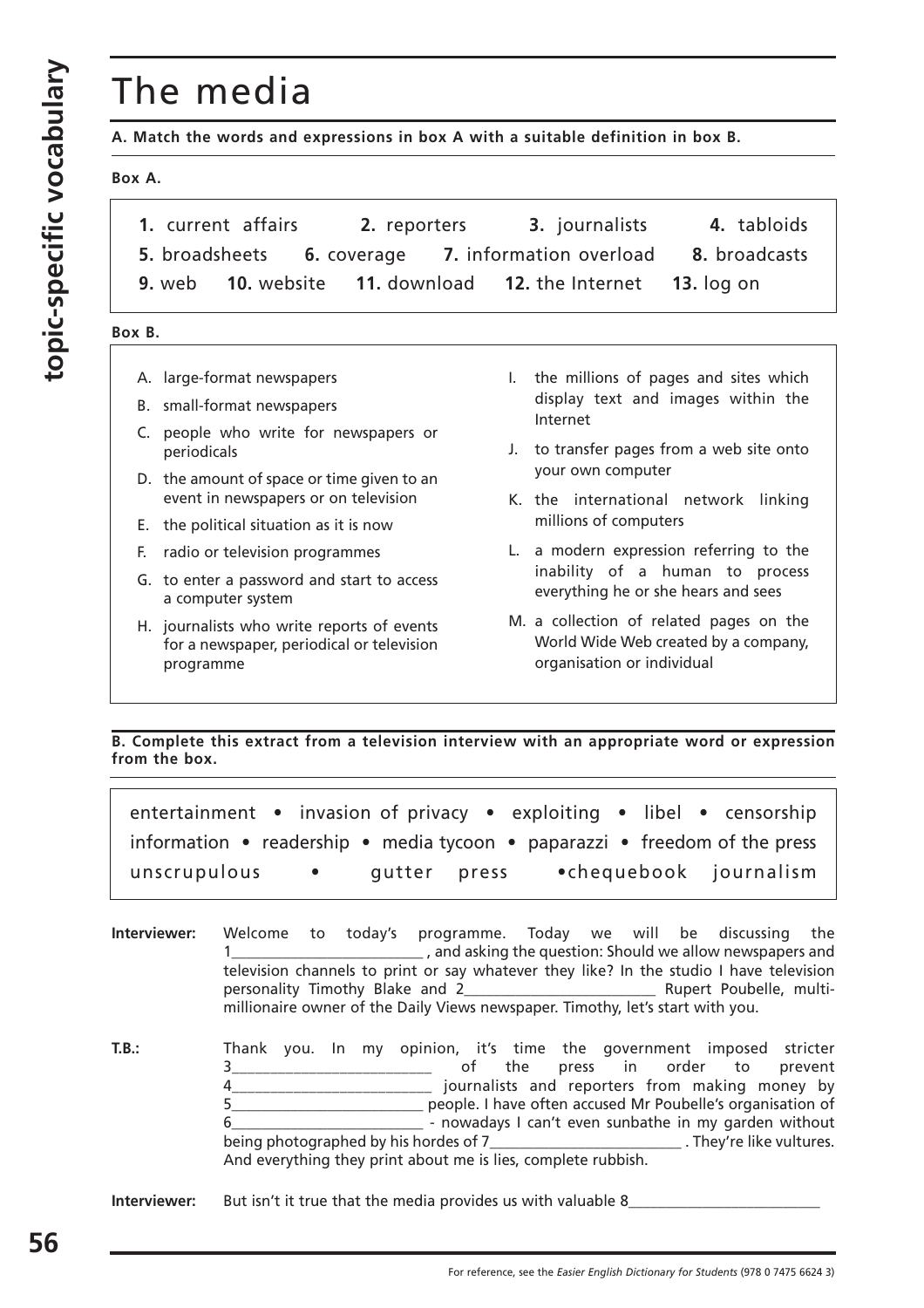# The media

and 9 and sensorship would deprive us of much of this? Rupert?

- **R.P.:** Of course. Mr. Blake's accusations are unfounded, as are the accusations of 10\_\_\_\_\_\_\_\_\_\_\_\_\_\_\_\_\_\_\_\_\_\_\_\_\_\_ we have received, but I can safely say that my journalists never pay people money to create stories. We are simply reporting the truth. Of course, if Mr. Blake wants to sue us for 11\_\_\_\_\_\_\_\_\_\_\_\_\_\_\_\_\_\_\_\_\_\_\_\_\_\_\_\_\_, he is very welcome to try. But he would be depriving our 12\_\_\_\_\_\_\_\_\_\_\_\_\_\_\_\_\_\_\_\_\_\_\_\_\_\_ - all eight million of them - of the things they want…
- **T.B.:** You're talking rubbish, as usual, like the pathetic 13\_\_\_\_\_\_\_\_\_\_\_\_\_\_\_\_\_\_\_\_\_\_\_\_\_\_ you own and use to fill your pockets with dirty money.

**R.P.:** Now look here, mate…

**C. Now read this essay and complete the gaps with one of the words or expressions from Tasks A and B. You may need to change the form of some of the words.**

*'The media plays a valuable role in keeping us informed and entertained. However, many people believe it has too much power and freedom.' Discuss your views on this, giving examples and presenting a balanced argument both in favour of, and against, the power and freedom of the media.*

Barely a hundred years ago, if we wanted to stay informed about what was going on in the world, we had to rely on word of mouth or, at best, newspapers. But because communication technology was very basic, the news we received was often days or weeks old.

We still have newspapers, of course, but they have changed almost beyond recognition. Whether we choose to read the 1\_\_\_\_\_\_\_\_\_\_\_\_\_\_\_\_\_\_\_\_\_\_\_\_\_\_ , with their quality 2\_\_\_\_\_\_\_\_\_\_\_\_\_\_\_\_\_\_\_\_\_\_\_\_\_\_ of news and other 3\_\_\_\_\_\_\_\_\_\_\_\_\_\_\_\_\_\_\_\_\_\_\_\_\_\_ by top 4\_\_\_\_\_\_\_\_\_\_\_\_\_\_\_\_\_\_\_\_\_\_\_\_\_\_ and articles by acclaimed 5\_\_\_\_\_\_\_\_\_\_\_\_\_\_\_\_\_\_\_\_\_\_\_\_\_\_ , or if we prefer the popular 6\_\_\_\_\_\_\_\_\_\_\_\_\_\_\_\_\_\_\_\_\_\_\_\_\_\_ , with their lively gossip and colourful stories, we are exposed to a wealth of information barely conceivable at the beginning of the last century.

We also have television and radio. News 7\_\_\_\_\_\_\_\_\_\_\_\_\_\_\_\_\_\_\_\_\_\_\_\_\_\_ let us know about world events practically as they happen, while sitcoms, chat shows and documentaries, etc. keep us entertained and informed. And there is also the 8 and the state of the 8 and there is also the 8 and the metal of the 10 and the metal of the 10 and the metal of the 10 and the metal of the 10 and the 10 and the 10 and the 10 and the 10 a millions of 9\_\_\_\_\_\_\_\_\_\_\_\_\_\_\_\_\_\_\_\_\_\_\_\_\_\_ around the world which we can then onto our own computers.

However, these forms of 11\_\_\_\_\_\_\_\_\_\_\_\_\_\_\_\_\_\_\_\_\_\_\_\_\_\_ and 12\_\_\_\_\_\_\_\_\_\_\_\_\_\_\_\_\_\_\_\_\_\_\_\_\_\_ (or 'infotainment' as they are now sometimes collectively called) have their negative side. Famous personalities frequently accuse the 13\_\_\_\_\_\_\_\_\_\_\_\_\_\_\_\_\_\_\_\_\_\_\_\_\_\_ (and sometimes even respectable papers) of 14\_\_\_\_\_\_\_\_\_\_\_\_\_\_\_\_\_\_\_\_\_\_\_\_\_\_ by the 15\_\_\_\_\_\_\_\_\_\_\_\_\_\_\_\_\_\_\_\_\_\_\_\_\_\_ who are determined to get a story at any cost. Newspapers are often accused of 16\_\_\_\_\_\_\_\_\_\_\_\_\_\_\_\_\_\_\_\_\_\_\_\_\_\_ by angry politicians who dislike reading lies about themselves, and there are frequent accusations of 17\_\_\_\_\_\_\_\_\_\_\_\_\_\_\_\_\_\_\_\_\_\_\_\_\_\_ , with 18\_\_\_\_\_\_\_\_\_\_\_\_\_\_\_\_\_\_\_\_\_\_\_\_\_\_ reporters paying people to create stories for their newspapers or television programmes. Of course, it is not just the papers which are to blame. Sex and violence are increasing on the television. Undesirable people fill the 19\_\_\_\_\_\_\_\_\_\_\_\_\_\_\_\_\_\_\_\_\_\_\_\_\_\_ with equally undesirable material which can be accessed by anyone with a home computer. And the fear of 20 Theorem 20 The prevents many from 21\_\_\_\_\_\_\_\_\_\_\_\_\_\_\_\_\_\_\_\_\_\_\_\_\_\_ to the Internet.

Many argue that the government should impose stricter 22\_\_\_\_\_\_\_\_\_\_\_\_\_\_\_\_\_\_\_\_\_\_\_\_\_ to prevent such things happening. But others argue that 23\_\_\_\_\_\_\_\_\_\_\_\_\_\_\_\_\_\_\_\_\_\_\_\_\_\_\_\_\_ is the keystone of a free country. Personally, I take the view that while the media may occasionally abuse its position of power, the benefits greatly outweigh the disadvantages. Our lives would be much emptier without the wealth of information available to us today, and we are better people as a result.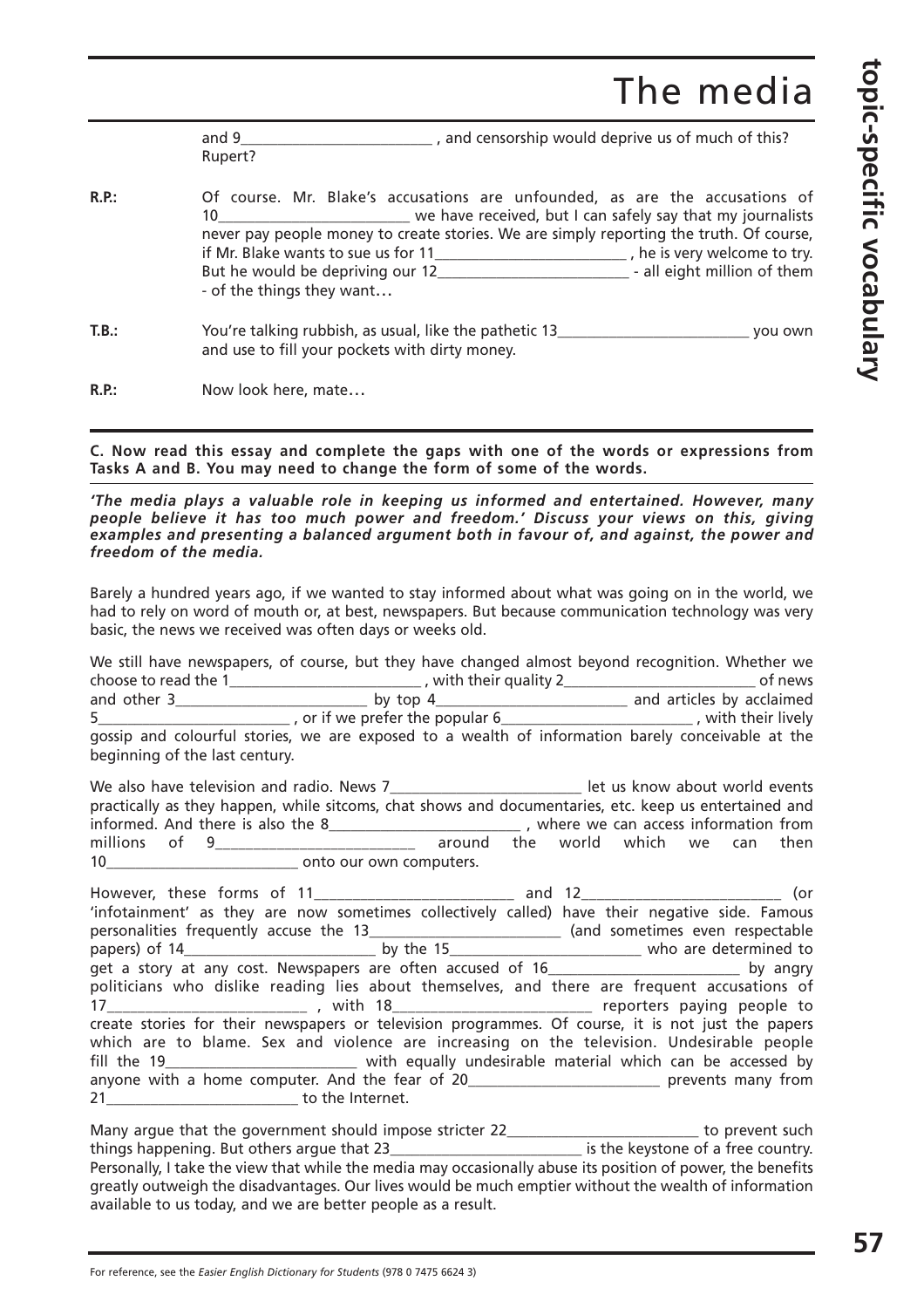# topic-specific vocabulary **topic-specific vocabulary**

# Work

| A. How would you generally feel, happy $\mathbb{G}$ or unhappy $\mathbb{G}$ , if you were in the following<br>situations? Use the words in bold to help you decide. |  |
|---------------------------------------------------------------------------------------------------------------------------------------------------------------------|--|
| $\left(\ddot{\sim}\right)$<br>1. The company you work for is well-known for its <i>job security.</i> $\circled{C}$                                                  |  |
| $(\ddot{\sim})$<br>$\mathbf{C}$<br>2. You were suddenly made redundant.                                                                                             |  |
| $(\ddot{\sim})$<br>$\odot$<br>3. You received a <i>promotion.</i>                                                                                                   |  |
| $\ddot{\odot}$<br>$\mathbf{C}$<br>4. You were given an <i>increment</i> .                                                                                           |  |
| $\odot$<br>- ලා<br>5. You worked <i>unsociable hours.</i>                                                                                                           |  |
| $(\ddot{\sim})$<br>$\odot$<br>6. You had a steady job.                                                                                                              |  |
| $(\ddot{\sim})$<br>$\odot$<br>7. You had adverse working conditions.                                                                                                |  |
| $\left(\ddot{\cdot}\right)$<br>( <u>ت</u><br>8. You suddenly found yourself unemployed.                                                                             |  |
| $(\ddot{\sim})$<br>$\mathbf{C}$<br>9. You took time off work because of repetitive strain injury.                                                                   |  |
| $\odot$<br>$\odot$<br>10. The office where you work has sick building syndrome.                                                                                     |  |
| $(\ddot{\sim})$<br>11. You receive regular <i>perks</i> as part of your job. $\circled{C}$                                                                          |  |
| $(\ddot{\sim})$<br>$\left(\mathbb{C}\right)$<br>12. Somebody called you a workaholic.                                                                               |  |
| $\left(\ddot{\cdot}\right)$<br>$\odot$<br>13. Your company doesn't give you many incentives.                                                                        |  |
| $(\dot{\gamma})$<br>14. Your boss announces that there is going to be some <i>downsizing</i> of the workforce.                                                      |  |
| 15. Your work didn't offer much job satisfaction.                                                                                                                   |  |
| $\ddot{\odot}$<br>$\odot$<br>16. Your company has a generous <i>incentive scheme.</i>                                                                               |  |
| $\left(\ddot{\sim}\right)$<br>$\odot$<br>17. You receive a commission for the work you have done.                                                                   |  |
| $(\ddot{\sim})$<br>$\odot$<br>18. You receive support from a <i>union</i> .                                                                                         |  |
| $(\ddot{\sim})$<br>$\mathbf{C}$<br>19. You were under stress.                                                                                                       |  |
| $\odot$<br>20. You were forced to resign.                                                                                                                           |  |
| $(\ddot{\circ})$<br>$\odot$<br>21. You received a cut in your salary.                                                                                               |  |
| $\left(\!\!\left.\text{\small{C}}\right)\!\!\right)$<br>22. Your company gave you sickness benefit.                                                                 |  |
| $(\ddot{\circ})$<br>23. You found your job very demanding.                                                                                                          |  |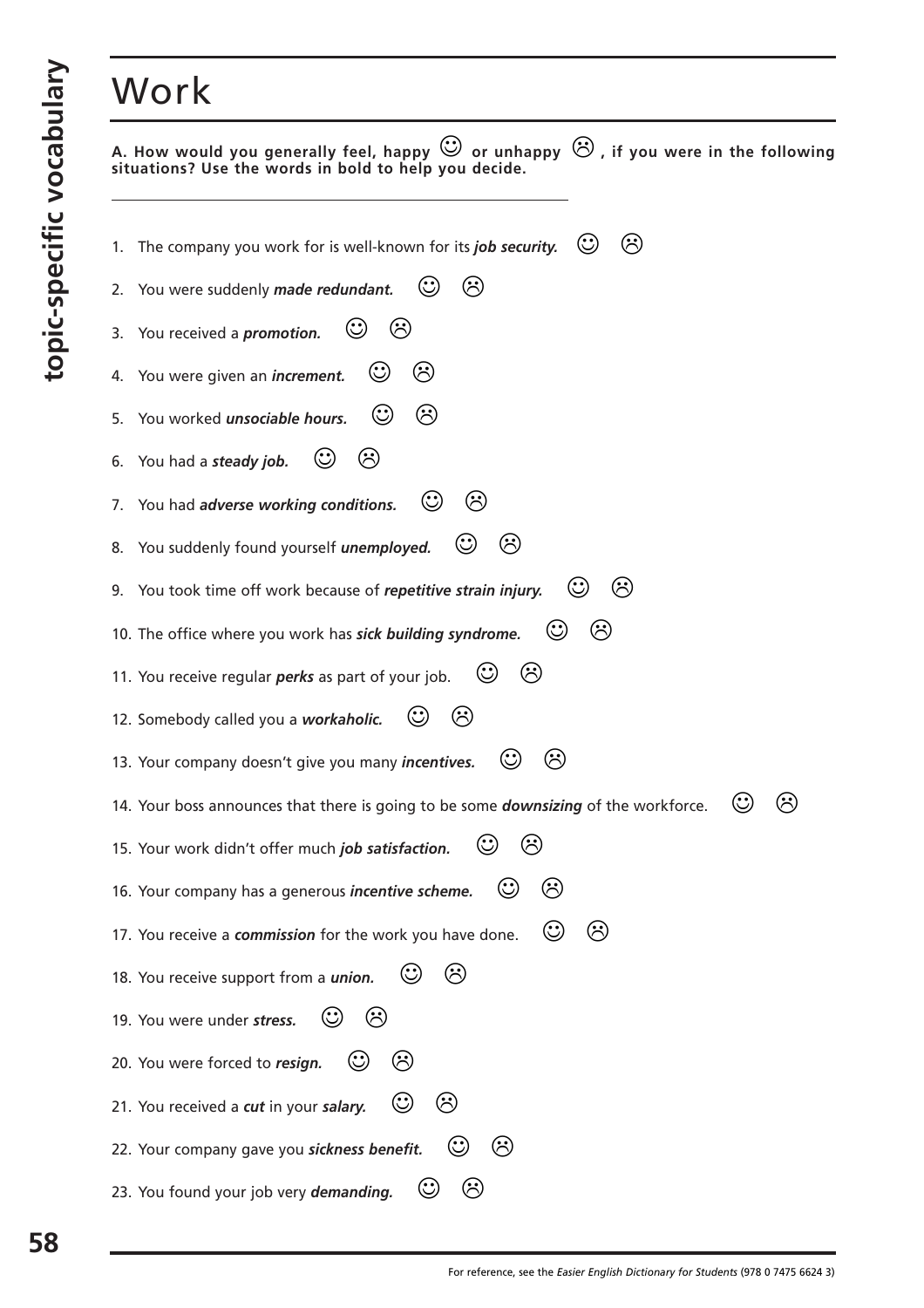# Work

## **B. Match sentences 1-6 in box A with one of the sentences A-F in box B. Use the words in bold to help you.**

## **Box A.**

- 1. Samantha is the assistant manager of a bank and she works from 8.30 to 5.30 every day.
- 2. Tracy works on the production line of a factory which makes cars. She uses a machine to spray paint onto the finished car parts.
- 3. Jane works for herself. She is a photographer. She works every day for about eight or nine hours.
- 4. Jeanette is a cleaner for a company in Birmingham, but she only works there for about three or four hours a day.
- 5. Claire has a powerful job in the personnel office of a large multinational company. She is responsible for employing new people and getting rid of those that the company doesn't want to employ any more.
- 6. Marie works in the finance department of an international college in Oxford.

## **Box B.**

- A. She is a *semi-skilled blue-collar worker* in a *manufacturing industry*.
- B. She is a *self-employed* and works *full-time.* She likes to describe herself as *freelance*.
- C. She is responsible for *hiring and firing.*
- D. She calculates the *wages, salaries, pension contributions* and *medical insurance contributions* of all the staff.
- E. She is a *full-time white-collar worker* in a *service industry.*
- F. She is an *unskilled part-time employee*.

*Don't forget to keep a record of the words and expressions that you have learnt, review your notes from time to time and try to use new vocabulary items whenever possible.*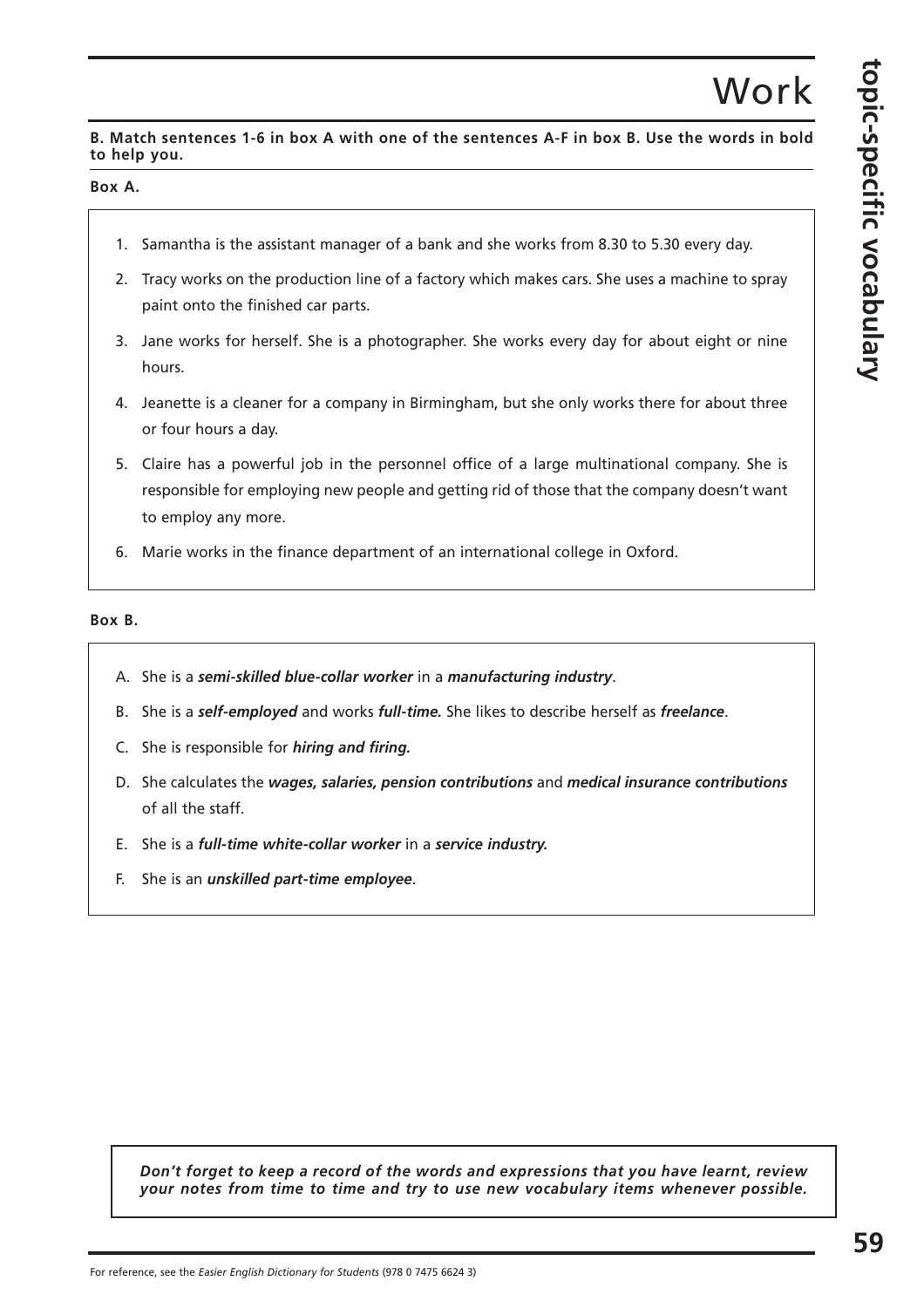# Work

**C. Now read this essay and complete the gaps with one of the words or expressions from Tasks A and B. You may need to change the form of some of the words.**

*'Some people live to work, and others work to live. In most cases, this depends on the job they have and the conditions under which they are employed. In your opinion, what are the elements that make a job worthwhile?'*

In answering this question, I would like to look first at the elements that combine to make a job undesirable. By avoiding such factors, potential 1\_\_\_\_\_\_\_\_\_\_\_\_\_\_\_\_\_\_\_\_\_\_\_\_\_\_\_\_ are more likely to find a job that is more worthwhile, and by doing so, hope to achieve happiness in their work.

|                                                                                                                                                                                                                                                                                                                     | First of all, it doesn't matter if you are an 2_____________________________ worker cleaning the floor, a   |
|---------------------------------------------------------------------------------------------------------------------------------------------------------------------------------------------------------------------------------------------------------------------------------------------------------------------|-------------------------------------------------------------------------------------------------------------|
| $\frac{1}{2}$ $\frac{1}{2}$ $\frac{1}{2}$ $\frac{1}{2}$ $\frac{1}{2}$ $\frac{1}{2}$ $\frac{1}{2}$ $\frac{1}{2}$ $\frac{1}{2}$ $\frac{1}{2}$ $\frac{1}{2}$ $\frac{1}{2}$ $\frac{1}{2}$ $\frac{1}{2}$ $\frac{1}{2}$ $\frac{1}{2}$ $\frac{1}{2}$ $\frac{1}{2}$ $\frac{1}{2}$ $\frac{1}{2}$ $\frac{1}{2}$ $\frac{1}{2}$ | worker on a production line in one of the                                                                   |
|                                                                                                                                                                                                                                                                                                                     |                                                                                                             |
|                                                                                                                                                                                                                                                                                                                     | other 7____________________________: if you lack 8_______________________________, with the knowledge that  |
|                                                                                                                                                                                                                                                                                                                     | you might lose your job at any time, you will never feel happy. Everybody would like a                      |
|                                                                                                                                                                                                                                                                                                                     | 9_________________________________ in which he or she is guaranteed work. Nowadays, however, companies have |
|                                                                                                                                                                                                                                                                                                                     |                                                                                                             |
| others on a weekly basis. Such companies are not popular with their workers.                                                                                                                                                                                                                                        |                                                                                                             |

|                             | The same can be said of a job in which you are put under a lot of 12<br>and                         |
|-----------------------------|-----------------------------------------------------------------------------------------------------|
| worry, a job which is so 13 | that it takes over your life, a job where you work                                                  |
| 14                          | and so never get to see your family or friends, or a physical job in which                          |
|                             | you do the same thing every day and end up with the industrial disease that is always in the papers |
| nowadays - 15               |                                                                                                     |

|  |  |  |  |  |  |  |  |  |  | With all these negative factors, it would be difficult to believe that there are any elements that make a |  |
|--|--|--|--|--|--|--|--|--|--|-----------------------------------------------------------------------------------------------------------|--|
|  |  |  |  |  |  |  |  |  |  | job worthwhile. Money is, of course, the prime motivator, and everybody wants a good                      |  |
|  |  |  |  |  |  |  |  |  |  |                                                                                                           |  |
|  |  |  |  |  |  |  |  |  |  | of being given a better position in a company, is a motivating factor. Likewise,                          |  |
|  |  |  |  |  |  |  |  |  |  | 18 March 2012 Such as a free lunch or a company car, an 19                                                |  |
|  |  |  |  |  |  |  |  |  |  | scheme to make you work hard such as a regular 20                                                         |  |
|  |  |  |  |  |  |  |  |  |  | in case you fall ill and a company 22__________                                                           |  |
|  |  |  |  |  |  |  |  |  |  |                                                                                                           |  |

scheme so that you have some money when you retire all combine to make a job worthwhile.

Unfortunately, it is not always easy to find all of these. There is, however, an alternative. Forget the office and the factory floor and become 23\_\_\_\_\_\_\_\_\_\_\_\_\_\_\_\_\_\_\_\_\_\_\_\_\_\_ and work for yourself. Your future may not be secure, but at least you will be happy.

*Don't forget to keep a record of the words and expressions that you have learnt, review your notes from time to time and try to use new vocabulary items whenever possible.*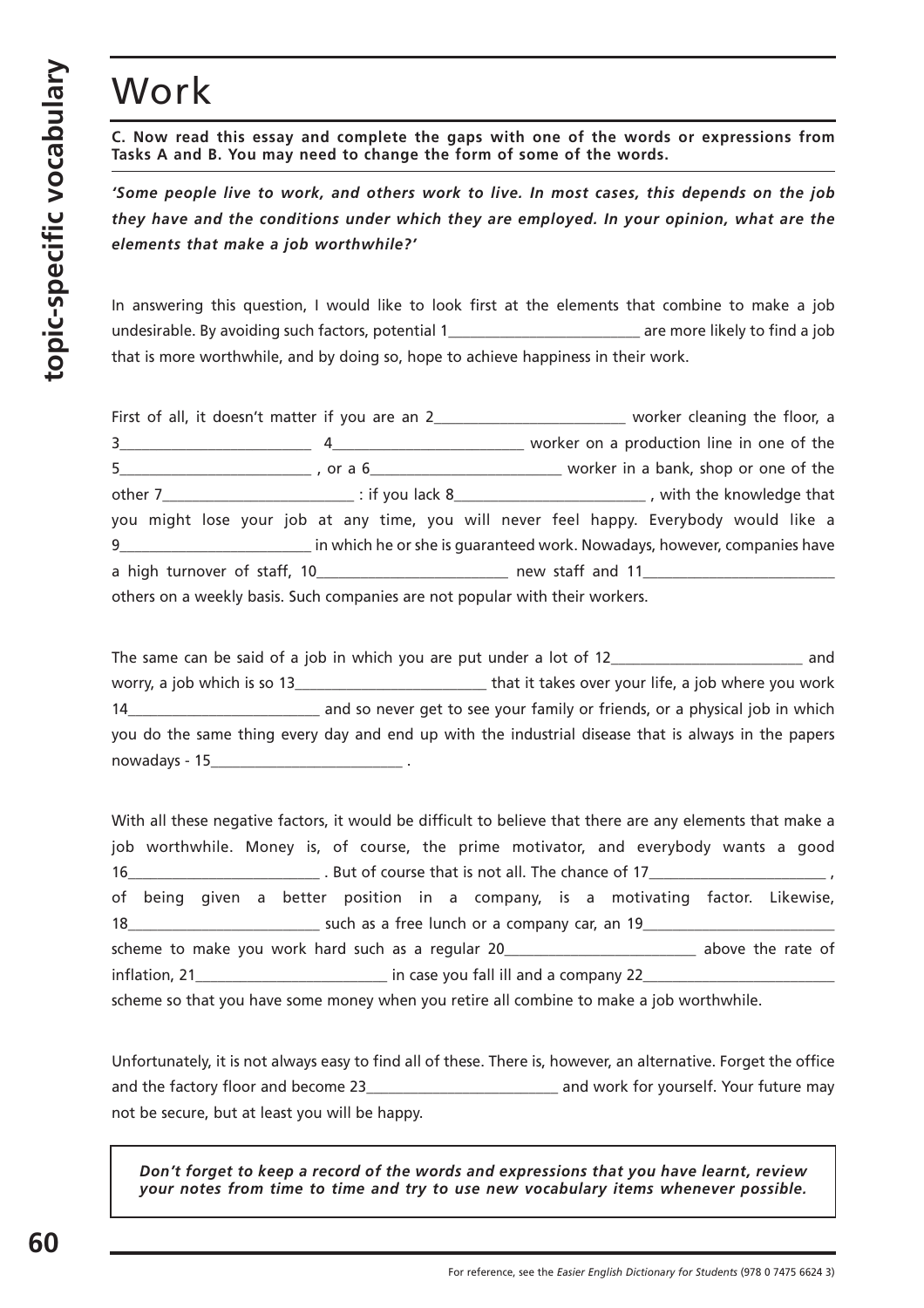# Money & finance

## **A. Use a dictionary to find the differences between the words and expressions in** *bold* **in the following groups.**

| 1. make a profit & make a loss                        | 11. a bank and a building society                    |  |  |  |  |  |
|-------------------------------------------------------|------------------------------------------------------|--|--|--|--|--|
| 2. extravagant & frugal / economical                  | 12. a discount & a refund                            |  |  |  |  |  |
| 3. a current account & a deposit account              | 13. something which was a <b>bargain</b> , something |  |  |  |  |  |
| 4. a loan & a mortgage                                | which was <b>overpriced</b> and something which      |  |  |  |  |  |
| 5. to <i>deposit</i> money & to <i>withdraw money</i> | was exorbitant                                       |  |  |  |  |  |
| 6. a wage & a salary                                  | 14. worthless & priceless                            |  |  |  |  |  |
| 7. broke & bankrupt                                   | 15. save money and invest money                      |  |  |  |  |  |
| 8. shares, stocks, and dividends                      | 16. <i>inflation</i> and <i>deflation</i>            |  |  |  |  |  |
| 9. income tax & excise duty                           | 17. <i>income</i> and expenditure                    |  |  |  |  |  |
| 10, to credit & to debit                              | 18. to lend and to borrow                            |  |  |  |  |  |

**B. Match the sentences in column A with the sentences in column B. Use the words in** *bold* **to help you.**

|    | Column A                                                                                  |           | Column B                                                               |  |  |  |  |  |  |  |
|----|-------------------------------------------------------------------------------------------|-----------|------------------------------------------------------------------------|--|--|--|--|--|--|--|
|    | 1. The managing director believes the company<br>should start producing pocket computers. |           | A. I'm really looking forward to spending my<br>pension.               |  |  |  |  |  |  |  |
|    | 2. I always put my money in a building society and<br>not in a bank.                      | <b>B.</b> | The cost of living seems to go up every day.                           |  |  |  |  |  |  |  |
|    | 3. I can't afford to buy a new car right now.                                             |           | C. Of course, it's always so difficult to economise.                   |  |  |  |  |  |  |  |
|    | I don't have enough money.                                                                |           | D. Shops all over the country are making huge                          |  |  |  |  |  |  |  |
|    | 4. I find Christmas a very expensive time.                                                |           | reductions on just about everything.                                   |  |  |  |  |  |  |  |
|    | 5. I came into a lot of money recently when my<br>uncle died.                             | Е.        | I always seem to run up a huge overdraft at the<br>bank.               |  |  |  |  |  |  |  |
|    | 6. Look at this cheque that came in the post this<br>morning from the Inland Revenue.     | E.        | Of course, the potential global <i>market</i> for them<br>is enormous. |  |  |  |  |  |  |  |
|    | 7. I've been spending too much recently.                                                  |           | G. Fortunately I receive unemployment benefit.                         |  |  |  |  |  |  |  |
| 8. | In my country, there are a lot of very poor<br>people and only a few rich ones.           |           | H. There is a very uneven distribution of wealth.                      |  |  |  |  |  |  |  |
|    | 9. I lost my job last month.                                                              | I.        | The <i>interest</i> they pay me is much higher.                        |  |  |  |  |  |  |  |
|    | 10. I retire next month.                                                                  | J.        | It's the first time I've <i>inherited</i> something.                   |  |  |  |  |  |  |  |
|    | 11. Prices are rising quickly everywhere.                                                 |           | K. It seems to be some kind of tax rebate.                             |  |  |  |  |  |  |  |
|    | 12. The January sales start tomorrow.                                                     | L.        | Maybe I should consider getting one on credit.                         |  |  |  |  |  |  |  |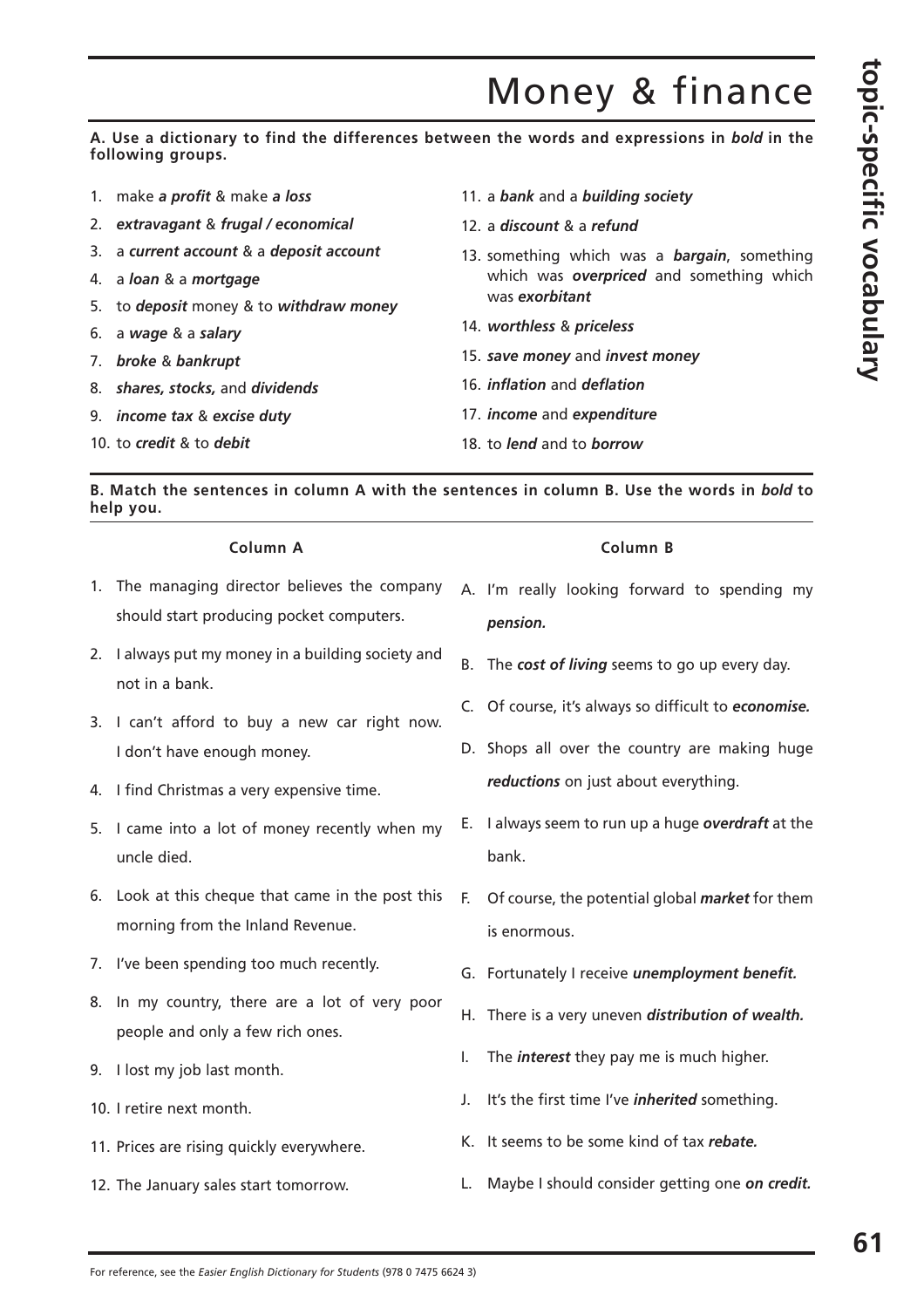# Money & finance

**C. Now read this passage and complete the gaps with one of the words or expressions from Tasks A and B. You may need to change the form of some of the words.**

## *'Financial advice from a father to a son'*

In the play 'Hamlet' by William Shakespeare, a father gives his son some financial advice. 'Neither a borrower nor a lender be', he says. He is trying to tell his son that he should never 1\_\_\_\_\_\_\_\_\_\_\_\_\_\_\_\_\_\_\_\_\_\_\_\_\_\_ money from anyone because it will make it difficult for him to manage his finances. Likewise he should never give a financial 2\_\_\_\_\_\_\_\_\_\_\_\_\_\_\_\_\_\_\_\_\_\_\_\_\_\_ to a friend because he will probably never see the money again, and will probably lose his friend as well.

The play was written over four hundred years ago, but today many parents would give similar advice to their children. Imagine the conversation they would have now:

**Son:** Right dad, I'm off to university now.

**Father:** All right son, but let me give you some sound financial advice before you go.

**Son:** Oh come on dad.....

- **Father:** Now listen, this is important. The first thing you should do is to make sure you balance your 3\_\_\_\_\_\_\_\_\_\_\_\_\_\_\_\_\_\_\_\_\_\_\_\_\_\_\_\_ - the money you receive from me - and your 4\_\_\_\_\_\_\_\_\_\_\_\_\_\_\_\_\_\_\_\_\_\_\_\_\_\_ - the money you spend. If you spend too much, you will end up with an 5\_\_\_\_\_\_\_\_\_\_\_\_\_\_\_\_\_\_\_\_\_\_\_\_\_\_ at the bank. Don't expect me to pay it for you.
- **Son:** But it's so difficult. Things are so expensive, and the 6\_\_\_\_\_\_\_\_\_\_\_\_\_\_\_\_\_\_\_\_\_\_\_\_\_\_ goes up all the time. 7\_\_\_\_\_\_\_\_\_\_\_\_\_\_\_\_\_\_\_\_\_\_\_\_\_\_ is running at about 10%.
- **Father:** I know, but you should try to 8\_\_\_\_\_\_\_\_\_\_\_\_\_\_\_\_\_\_\_\_\_\_\_\_\_\_ . Avoid expensive shops and restaurants. Also, put your money in a good 9\_\_\_\_\_\_\_\_\_\_\_\_\_\_\_\_\_\_\_\_\_\_\_\_\_\_ . They offer a much higher rate of 10\_\_\_\_\_\_\_\_\_\_\_\_\_\_\_\_\_\_\_\_\_\_\_\_\_\_\_\_\_\_\_ than banks. Also, avoid buying things  $11$

#### **Son:** Why?

**Father:** Because shops charge you an 12\_\_\_\_\_\_\_\_\_\_\_\_\_\_\_\_\_\_\_\_\_\_\_\_\_\_ amount of money to buy things over a period of time. It's much better to 13\_\_\_\_\_\_\_\_\_\_\_\_\_\_\_\_\_\_\_\_\_\_\_\_\_\_ a little bit of money each week so that when you see something you want, you can buy it outright. Try to wait for the sales, when shops offer huge 14\_\_\_\_\_\_\_\_\_\_\_\_\_\_\_\_\_\_\_\_\_\_\_\_\_\_ and you can pick up a 15\_\_\_\_\_\_\_\_\_\_\_\_\_\_\_\_\_\_\_\_\_\_\_\_\_\_ . And try to get a 16\_\_\_\_\_\_\_\_\_\_\_\_\_\_\_\_\_\_\_\_\_\_\_\_\_\_ .

**Son:** How do I do that?

- **Father:** Easy. When you buy something, ask the shop if they'll lower the price by, say, 10%. Next, when you eventually get a job and are earning a good salary, try to 17\_\_\_\_\_\_\_\_\_\_\_\_\_\_\_\_\_\_\_\_\_\_\_\_\_\_ the money in a good company. Buy 18\_\_\_\_\_\_\_\_\_\_\_\_\_\_\_\_\_\_\_\_\_\_\_\_\_\_\_\_\_ in government organisations or 19\_\_\_\_\_\_\_\_\_\_\_\_\_\_\_\_\_\_\_\_\_\_\_\_\_\_ in private companies.
- **Son:** OK dad, I've heard enough.

**Father:** One final piece of advice, son.

**Son:** What's that dad?

**Father:** To thine own self be true.

**Son:** You what?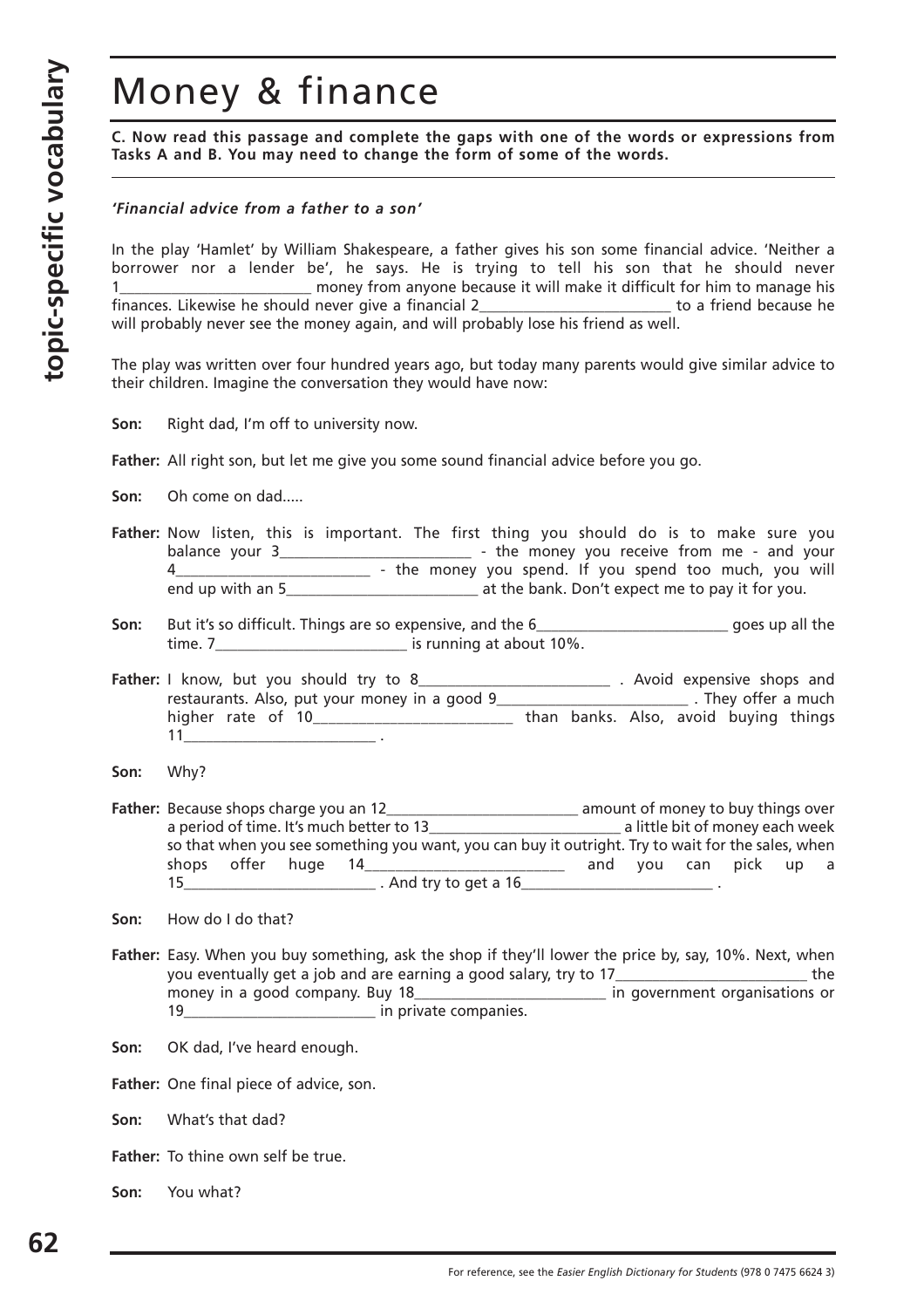# **Politics**

**A. Look at the sentences 1-12 and rearrange the letters in** *bold* **to make a word connected with politics. (The first and last letters of each word are underlined. A dictionary definition is included to help you.) Then put the words into the grid below. If you do it correctly, you will find a word in the bold vertical strip which means 'rule of a country by one person'.**

- 1. We live in a *meyoadcrc. (A country governed by freely elected representatives of the people)*
- 2. Scotland is aiming for *ndnpniedceee* in the next few years. *(Freedom)*
- 3. A *aidtdenac* for the Labour Party called at our house last week. *(A person who is standing for election)*
- 4. The military junta abolished the constitution and set up a *ioaialrtttan* régime. (*Having total power and not allowing any opposition or personal freedom)*
- 5. An *huiatoitaarrn* government is not necessarily a bad thing. *(Controlling people strictly)*
- 6. The Prime Minister has appointed a group of *octthraecns* to run the government. *(A person with particular skills brought in to run a country or an organisation)*
- 7. The Conservative Party lost the election and is now in *opsionotip. (The party or group which opposes the government)*
- 8. France is a *picubrel,* with a president and prime minister. *(A system of government which is governed by elected representatives headed by an elected or nominated president)*
- 9. Governments often impose strict economic *ontincsas* on countries which abuse their power. *(Restrictions on trade with a country in order to try to influence its political development)*
- 10. The American Congress is formed of the *eoHus* of Representatives and the Senate. *(Part of a parliament)*
- 11. Her socialist *oildgyoe* led her to join the party. *(A theory of life based not on religious belief, but on political or economic philosophy)*
- 12. *liarPatmen* has passed a law forbidding the sale of cigarettes to children. *(A group of elected representatives who vote the laws of a country)*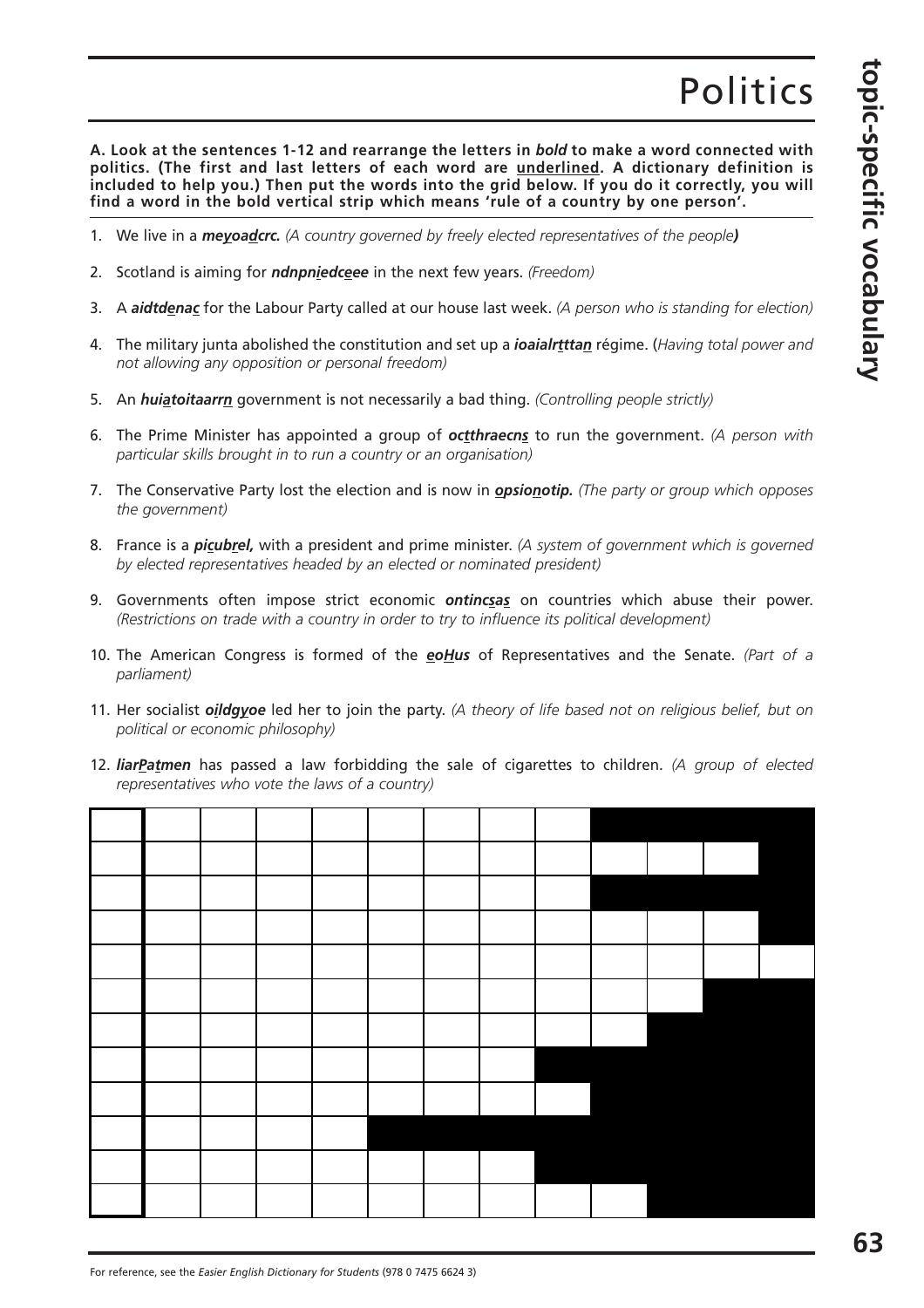# Politics

**B. Look at these sentences and decide if they are TRUE or FALSE. Use a dictionary to help you.**

- 1. A *monarchy* is a system of government with an elected king or queen.
- 2. A *politician* is a person who works for the king or queen.
- 3. A *statesman* or *stateswoman* is an important religious leader or representative of a country.
- 4. A cabinet is a *committee* formed of the most important members of a government.
- 5. A *president* is the head of a republic.
- 6. A *ministry* is a person who works for the government.
- 7. A *constituency* is an area of a country which elects a Member of Parliament.
- 8. A *policy* is a government which is controlled by the police.
- 9. A *referendum* is the process of choosing by voting.

10. An *election* is a vote where all the people of a country are asked to vote on a single question.

**C. Now look at this extract from a current affairs radio programme and complete the gaps with one of the words or expressions from Tasks A and B. In some cases, more than one answer may be possible. You may need to change the form of some of the words.**

Good evening, and welcome to today's edition of 'Today in Government'

|                                                                                                      | of Parliament today following an |                   |
|------------------------------------------------------------------------------------------------------|----------------------------------|-------------------|
| unprecedented walkout by the Prime Minister and other members of his 2                               |                                  | during            |
| a speech by the leader of the 3____________________________. Criticising their 4____________________ |                                  | on law and        |
| order, the Prime Minister called his opposite number a 'strict 5                                     |                                  | who wants to take |
| away the freedom of the individual and turn the country from a freedom-loving 6                      |                                  |                   |
| run by one man.'<br>to a 7                                                                           |                                  |                   |

It's almost time for the people of Britain to vote again and it is now only one month until the 8\_\_\_\_\_\_\_\_\_\_\_\_\_\_\_\_\_\_\_\_\_\_\_\_\_\_\_\_\_\_\_. All over the country, 9\_\_\_\_\_\_\_\_\_\_\_\_\_\_\_\_\_\_\_\_\_\_\_\_\_ from all the major parties are knocking on doors asking people to vote for them. We conducted a recent survey to find out who people will be voting for. Surprisingly, many support the Workers' Union Party for their policy of turning the country from a 10 country from a 10 country from a 10 of getting rid of the Queen in favour of an elected president.

Members of Parliament have called for a 12\_\_\_\_\_\_\_\_\_\_\_\_\_\_\_\_\_\_\_\_\_\_\_ so that the people of Britain can decide whether or not the country joins the 'One Europe' organisation. This follows a survey in the town of Woolhampstead, the Prime Minister's own 13

The Ministry of Education was accused by the press today of employing too many 14 \_\_\_\_\_\_\_\_\_\_\_\_\_\_\_\_\_\_\_ . Chris Smith, editor of the Daily News, defended his attack. 'It's no good having a department full of computer experts if they are unable to run our schools properly', he said.

Michael Yates, a senior statesman for Britain at the European Commission, has called for EU member states to impose strict economic 15 and the government of Boland. This follows alleged human rights abuses on tribesmen in the north of the country who are demanding 16\_\_\_\_\_\_\_\_\_\_\_\_\_\_\_\_\_\_\_\_ . Their leader, Asagai Walumbe, called on countries around the world to help them in their struggle for freedom.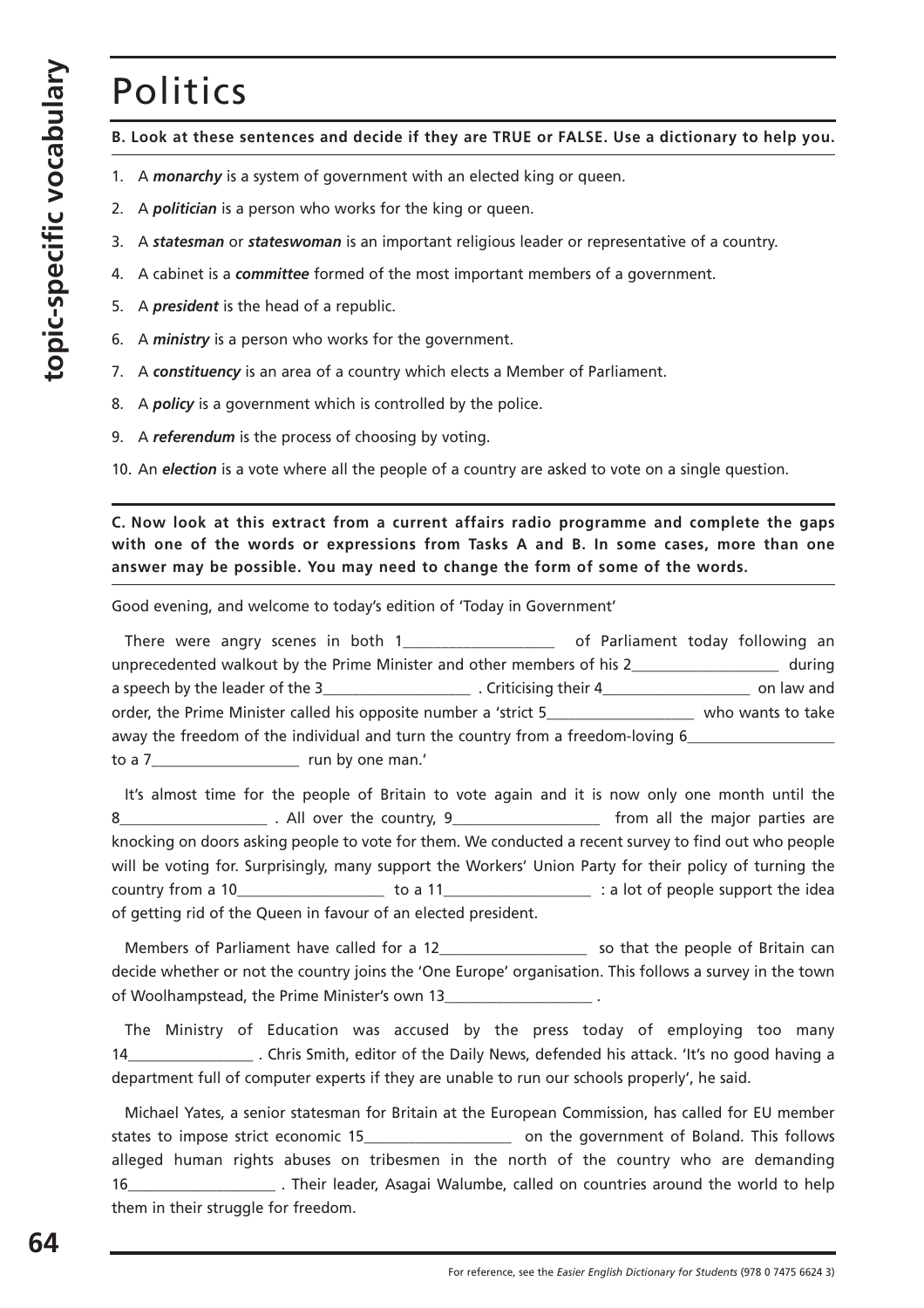# The environment

## **A. Match the first part of each sentence in the left-hand column with its second part in the right-hand column. Use the words in** *bold* **to help you. Check that each sentence you put together is grammatically correct.**

- 1. Some modern agricultural methods have been heavily criticized,...
- 2. If you wear a fur coat in public....
- 3. It is illegal to kill pandas, tigers...
- 4. If we don't do more to protect pandas,...
- 5. A lot of British people are interested in unusual animals,...
- 6. National parks in Kenya are currently recruiting experts...
- 7. In an attempt to preserve forests around the country...
- 8. We would like to carry out more scientific study into rainforests...
- 9. I don't like zoos because I think...
- 10. I saw a fascinating documentary about the way animals live in Venezuela and thought...
- 11. In order to increase the birth rate, the Chinese government has spent a lot of money...
- 12. Hunters have killed so many animals that...
- (A) ...in many countries *poaching* is considered more serious than drug smuggling.
- (B) ...and *rare breeds* parks are very popular with many.
- (C) ...in *wildlife management.*
- (D) ...the government's *conservation programme* has been very successful.
- (E) ...they'll soon be *extinct.*
- (F) ...with *battery farming* in particular receiving a lot of condemnation.
- (G) ...it was fascinating to observe their *natural behaviour.*
- (H) ...on a successful panda *breeding* programme.
- (I) ...keeping animals in *captivity* is cruel.
- (J) ...or any other *endangered species.*
- (K) ...but it is often difficult to get people to fund the *research.*
- (L) ...you risk coming under attack from *animal rights activists.*

**B. Replace the expressions in** *bold* **with a word or expression from the box which has the same meaning.**

| unleaded petrol • fossil fuels • recycle (things) • organic      |
|------------------------------------------------------------------|
| genetically modified • greenhouse • rain forest • global warming |
| erosion • contaminated • environmentalists • emissions           |
| biodegradable packaging • acid rain • Green Belt • ecosystem     |

- 1. In Britain, building is restricted or completely banned in the *area of farming land or woods and parks which surrounds a town.*
- 2. Many companies are developing *boxes, cartons and cans which can easily be decomposed by organisms such as bacteria, or by sunlight, sea, water, etc.*
- 3. The burning of some fuels creates *carbon dioxide, carbon monoxide, sulphur dioxide, methane and other* gases which rise into the atmosphere.
- 4. Farmers have cleared hectares of *thick wooded land in tropical regions where the precipitation is very high.*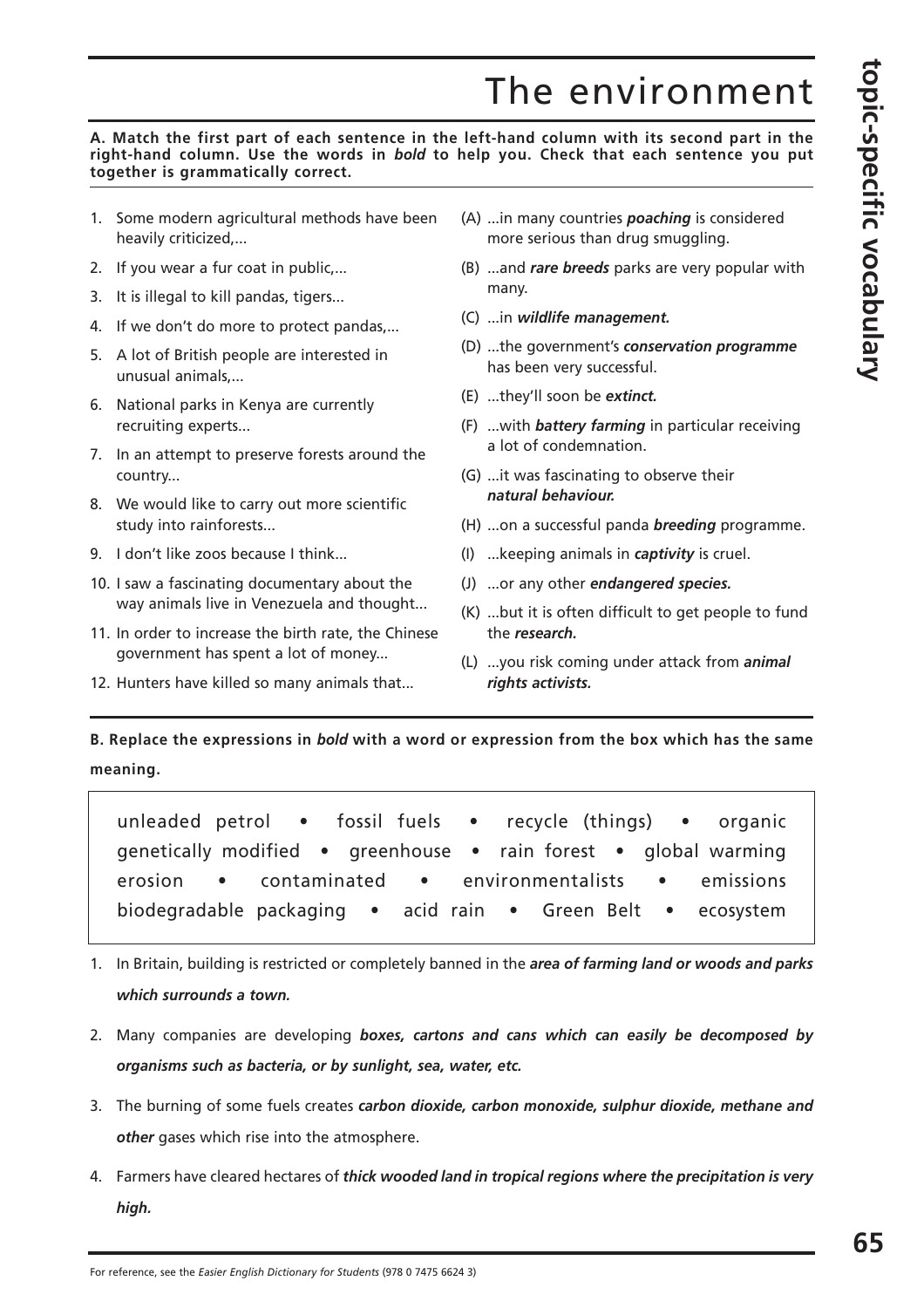# The environment

- 5. Planting trees provides some protection from the *gradual wearing away* of soil.
- 6. We should all try to *process waste material so that it can be used again.*
- 7. These potatoes are *cultivated naturally, without using any chemical fertilisers or pesticides.*
- 8. This bread is made from wheat which has been *altered at a molecular level so as to change certain characteristics which can be inherited.*
- 9. More and more cars are built to use *fuel which has been made without lead additives.*
- 10. *Polluted precipitation which kills trees* falls a long distance away from the source of the pollution.
- 11. Human beings have had a devastating effect on the *living things, both large and small,* in many parts of the world.
- 12. The *gases and other substances* which come from factories using oil, coal and other *fuels which are the remains of plants and animals* can cause serious damage to the environment.
- 13. Don't drink that water! It's been *made dirty by something being added to it.*
- 14. Friends of the Earth, Greenpeace and other *people concerned with protecting the environment are holding a forum in London next month.*
- 15. The heating up of the earth's atmosphere by pollution is threatening life as we know it.

**C. Now look at this essay and complete the gaps with one of the words or expressions from Tasks A and B. In some cases, more than one answer may be possible. You may need to change the form of some of the words.**

*'Environmental degradation is a major world problem. What causes this problem, and what can we do to prevent it?'*

| There is no doubt that the environment is in trouble. Factories burn 1____                                     |  |  |  |  |  |  |  |  |  |  |  |  |
|----------------------------------------------------------------------------------------------------------------|--|--|--|--|--|--|--|--|--|--|--|--|
|                                                                                                                |  |  |  |  |  |  |  |  |  |  |  |  |
|                                                                                                                |  |  |  |  |  |  |  |  |  |  |  |  |
| which threatens to melt the polar ice cap. Meanwhile farmers clear huge areas of                               |  |  |  |  |  |  |  |  |  |  |  |  |
|                                                                                                                |  |  |  |  |  |  |  |  |  |  |  |  |
|                                                                                                                |  |  |  |  |  |  |  |  |  |  |  |  |
| waste that it is no longer safe to go swimming. Cars pump out poisonous 7                                      |  |  |  |  |  |  |  |  |  |  |  |  |
|                                                                                                                |  |  |  |  |  |  |  |  |  |  |  |  |
| of animals, including whales, elephants and other 9 [11] [12] In fact, all around us, all                      |  |  |  |  |  |  |  |  |  |  |  |  |
| living things large and small which comprise our finely balanced 10_________________________________ are being |  |  |  |  |  |  |  |  |  |  |  |  |
| systematically destroyed by human greed and thoughtlessness.                                                   |  |  |  |  |  |  |  |  |  |  |  |  |

There is a lot we can all do, however, to help prevent this. The easiest thing, of course, is to 11\_\_\_\_\_\_\_\_\_\_\_\_\_\_\_\_\_\_\_\_\_\_\_\_\_\_ waste material such as paper and glass so that we can use it again. We should also check that the things we buy from supermarkets are packaged in 12\_\_\_\_\_\_\_\_\_\_\_\_\_\_\_\_\_\_\_\_\_\_\_\_\_\_ packaging which decomposes easily. At the same time, we should make a conscious effort to avoid foods which are 13\_\_\_\_\_\_\_\_\_\_\_\_\_\_\_\_\_\_\_\_\_\_\_\_\_ (at least until someone proves that they are safe both for us and for the environment). If you are truly committed to protecting the environment, of course, you should only buy 14 fruit and vegetables, safe in the knowledge that they have been naturally cultivated. Finally, of course, we should buy a small car that uses 15\_\_\_\_\_\_\_\_\_\_\_\_\_\_\_\_\_\_\_\_\_\_\_\_\_\_ which is less harmful to the environment or, even better, make more use of public transport.

The serious 16\_\_\_\_\_\_\_\_\_\_\_\_\_\_\_\_\_\_\_\_\_\_\_\_\_\_ , however, do much more. They are aware of the global issues involved and will actively involve themselves in 17\_\_\_\_ are kept safe for future generations. They will oppose activities which are harmful to animals, such as 18\_\_\_\_\_\_\_\_\_\_\_\_\_\_\_\_\_\_\_\_\_\_\_\_\_\_ . And they will campaign to keep the 19\_\_\_\_\_\_\_\_\_\_\_\_\_\_\_\_\_\_\_\_\_\_\_\_\_\_ around our towns and cities free from new building.

We cannot all be as committed as them, but we can at least do our own little bit at grass roots level. We, as humans, have inherited the earth, but that doesn't mean we can do whatever we like with it.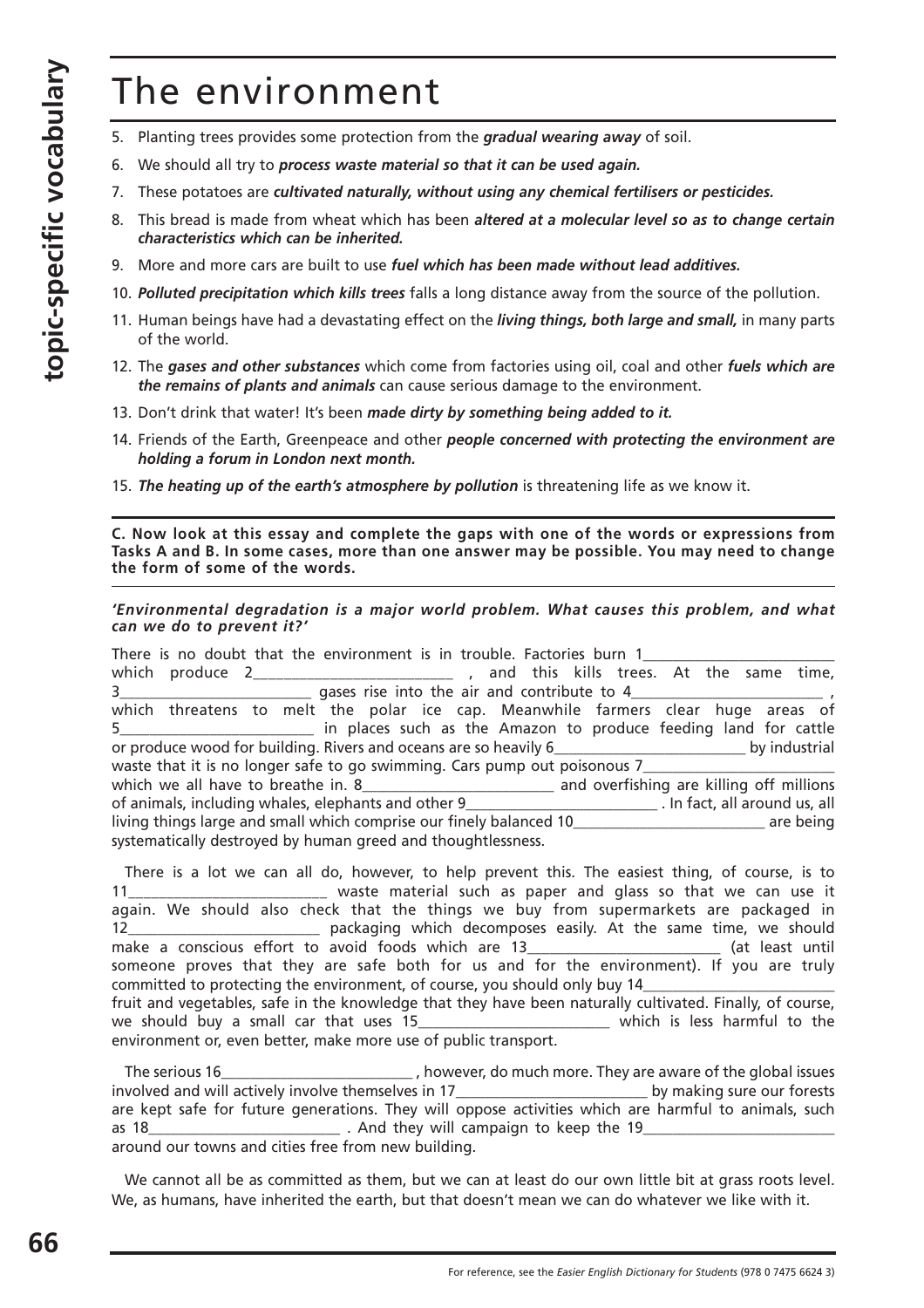# Healthcare

### **A. Match the sentence in the left-hand column with a sentence in the right-hand column. Use the words in** *bold* **to help you.**

### *PROBLEMS*

- 1. Mrs Brady has suffered from terrible *rheumatism* for years.
- 2. More women than men are affected by *arthritis.*
- 3. Air conditioning units are often responsible for spreading *infections* around an office.
- 4. Cardiovascular disease is becoming more common in Britain.
- 5. Too much exposure to the sun can cause skin *cancer.*
- 6. It is important not to eat too much food with a high *cholesterol* content.
- 7. Too many people these days live a *sedentary lifestyle.*
- 8. People in positions of responsibility often have *stress-related* illnesses.
- 9. Premature babies are *vulnerable* to illnesses.
- 10. The National Health Service is suffering from *cutbacks* and *underfunding.*
- 11. The AIDS *virus* is *incurable.*
- (A) Illnesses which affect the c*irculation* of blood are particularly common with people who are overweight.
- (B) This is deposited on the walls of the *arteries* and can block them.
- (C) They can easily be spread from one person to another.
- (D) Pains or stiffness in the *joints* or *muscles* can be very difficult to live with.
- (E) They don't get enough exercise.
- (F) Their *immune system* is not properly developed and can be easily hurt.
- (G) The painful *inflammation* of a joint may require *surgery.*
- (H) The government has reduced its expenditure in this area.
- (I) But there are drugs which can slow down its cell-destroying properties.
- (J) Once the body's *cells* start growing abnormally, a cure can be difficult to find.
- (K) The pressures of a high-powered job can cause nervous *strain,* which may require drugs.

**B. Replace the words or expressions in bold with a word or expression from the box which has the same meaning.**

### *CURES*

| protein • holistic medicine • a diet • minerals • vitamins |  |
|------------------------------------------------------------|--|
| therapeutic • traditional medicines • welfare state        |  |
| surgeon • active • consultant • conventional medicine      |  |

- 1. If you suffer from a bad back, a massage may be *able to cure or relieve the disorder*.
- 2. One of the secrets of remaining in good health is to choose *food to eat* that is high in fibre and low in fat.
- 3. Most people, when they are ill, rely on *modern pills and tablets* to cure them.
- 4. Some *old-fashioned cures for illnesses,* such as herbal tablets and remedies, are becoming increasingly popular.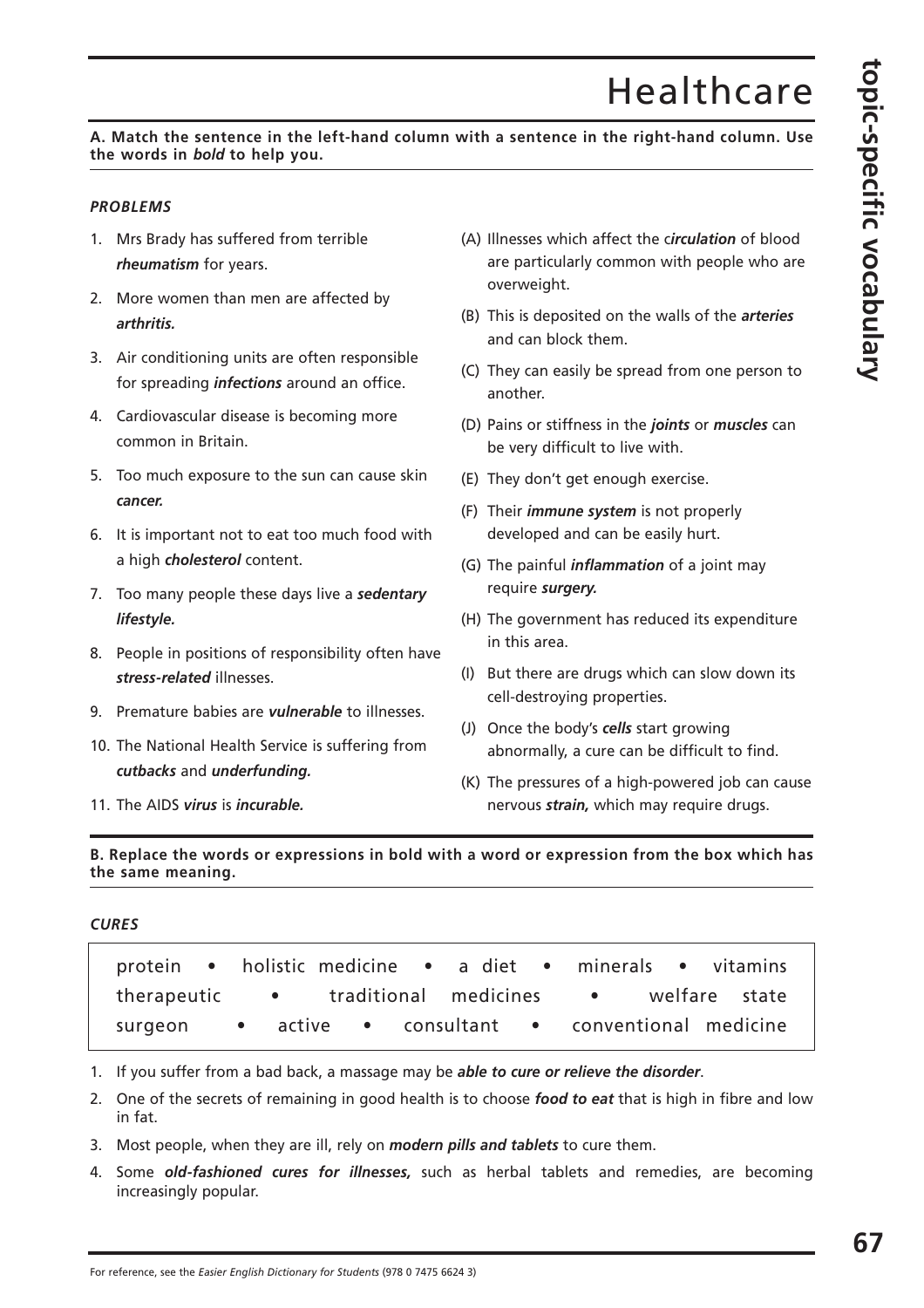# Healthcare

- 5. Many people are turning to *treatments which involve the whole person, including their mental health, rather than just dealing with the symptoms of the illness.*
- 6. Doctors sometimes refer their patients to a *medical specialist attached to a hospital.*
- 7. It takes many years of training to become a *doctor specializing in surgery.*
- 8. Meat, eggs and nuts are rich sources of *a compound which is an essential part of living cells, and which is essential to keep the human body working properly.*
- 9. On his holiday, he had to take *essential substances which are not synthesized by the body but are found in food and are needed for growth and health,* because the food he ate lacked the B and C groups.
- 10. Calcium and zinc are two of the most important *substances found in food.*
- 11. Most doctors recommend an *energetic* lifestyle, with plenty of exercise.
- 12. British people enjoy free healthcare thanks to the *large amount of money which is spent to make sure they have adequate health services.*

**C. Now look at this extract from a magazine article and complete the gaps with one of the words or expressions from Tasks A and B. In some cases, more than one answer may be possible. You may need to change the form of some of the words.**

### *A cure for the future in the past?*

For over fifty years, the people of Britain have relied on the 1\_\_\_\_\_\_\_\_\_\_\_\_\_\_\_\_\_\_\_\_ to make sure they have adequate health services. But now the National Health Service is sick. Government 2\_

and 3 are forcing hospitals to close, and waiting lists for treatment are getting longer. Under such circumstances, it is no surprise that more people are turning to private (but expensive) healthcare.

For some, however, there are alternatives. They are turning their back on modern pills, tablets and other 4\_\_\_\_\_\_\_\_\_\_\_\_\_\_\_\_\_\_\_ . It seems paradoxical, but in an age of microchips and high technology, 5 the old-fashioned cures that our grandparents relied on) is making a comeback. Consider these case studies:

Maude is 76 and has been suffering from 6 and the state of almost ten years. "The inflammation in my joints was almost unbearable, and my doctor referred me to a 7 and metal on at the London Hospital. I was told that I needed 8\_\_\_\_\_\_\_\_\_\_\_\_\_\_\_\_\_\_\_\_, but would need to wait for at least two years before I could have the operation. In desperation, I started having massage sessions. To my surprise, these were very 9 The very contact the very state of the very didn't cure the disorder, they did relieve it to some extent".

Ron is 46. His high-powered city job was responsible for a series of 10\_\_\_\_\_\_\_\_\_\_\_\_\_\_\_\_\_\_\_\_\_\_\_ illnesses, and the drugs he took did little to relieve the nervous strain. "I read about treatments which involve the whole person rather than the individual symptoms, but I had always been sceptical about 11\_\_\_\_\_\_\_\_\_\_\_\_\_\_\_\_\_\_\_ . However, my friend recommended a dietician who advised me that part of my problem was 12\_\_\_\_\_\_\_\_\_\_\_\_\_\_\_\_\_\_\_-related. Basically, the foods I was eating were contributing to my disorder. She gave me a list of foods that would provide the right 13\_\_\_\_\_\_\_\_\_\_\_\_\_\_\_\_\_\_\_ and 14\_\_\_\_\_\_\_\_\_\_\_\_\_\_\_\_\_\_\_ to keep me in good health. At the same time, she recommended a more 15\_\_\_\_\_\_\_\_\_\_\_\_\_\_\_\_\_\_\_ lifestyle - running, swimming, that kind of thing. I'm a bit of a couch potato, and the 16\_\_\_\_\_\_\_\_\_\_\_\_\_\_\_\_\_\_\_ lifestyle I had lived was compounding the problem. Now I feel great!"

So is there still a place in our lives for modern medicine? While it is true that some infections and viruses may be prevented by resorting to alternative medicine, more serious illnesses such as 17\_\_\_\_\_\_\_\_\_\_\_\_\_\_\_\_\_\_\_ need more drastic measures. We do need our health service at these times, and we shouldn't stop investing in its future. But we mustn't forget that for some common illnesses, the cure may lie in the past.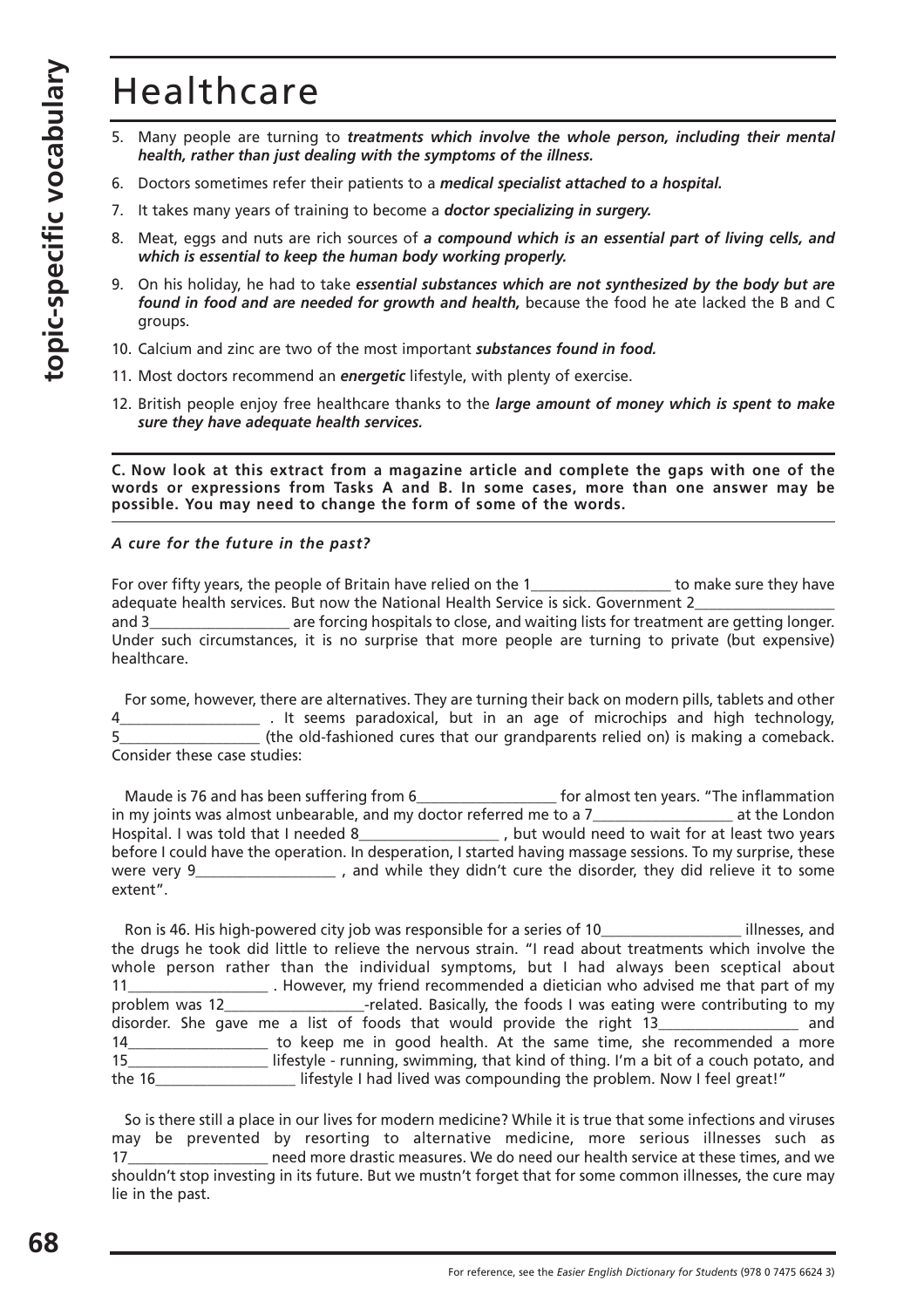### **A. Look at the following sentences and decide if they are true or false. If they are false, explain why.**

- 1. A *travel agency* is the same as a *tour operator.*
- 2. A *package tour* is a holiday in which the price includes flights, transfers to and from the airport and accommodation.
- 3. An *all-inclusive* holiday is a holiday in which the price includes flights, transfers, accommodation, food and drink.
- 4. When passengers *embark,* they get *off* an aeroplane or ship.
- 5. When passengers *disembark,* they get *on* an aeroplane or ship.
- 6. The first thing you do when you go to an airport is go to the *check-in*.
- 7. The first thing you do when you arrive at your hotel is *check in.*
- 8. The opposite of a *package tourist* is an *independent traveller.*
- 9. *Mass tourism* can have a negative effect on the environment.
- 10. *Eco-tourism* is tourism which has a negative effect on the environment.
- 11. The words *trip, excursion, journey* and *voyage* all have the same meaning.
- 12. It is always necessary to have a *visa* when you visit a different country.
- 13. A flight from London to Paris could be described as a *long-haul* flight.
- 14. Flying *economy class* is more expensive than flying *business class*.
- 15. A Canadian citizen flying to Japan will have to fill in an *immigration card* before he arrives.

#### **B. Complete sentences 1-11 with a suitable word or expression from the box.**

| deported                                              | $\bullet$ . The set of $\bullet$ | expatriates | $\bullet$ |                                         | internally displaced |
|-------------------------------------------------------|----------------------------------|-------------|-----------|-----------------------------------------|----------------------|
| repatriated • immigration • UNHCR • persona non grata |                                  |             |           |                                         |                      |
| economic migrants                                     |                                  |             |           | • culture shock • emigration • refugees |                      |

- 1. At the beginning of the war, thousands of the section of the over the border to the next country.
- 2. Since the civil war began, almost a million people have been forced to move to another part of the country. These **Example 20** bersons are now without food or shelter.
- 3. Nineteenth-century governments encouraged the state of the colonies.
- 4. The government is encouraging \_\_\_\_\_\_\_\_\_\_\_\_\_\_\_\_\_\_\_\_ because of the shortage of workers in key industries.
- 5. Going from California to live with hill tribes in India was something of a
- 6. Thousands of British \_\_\_\_\_\_\_\_\_\_\_\_\_\_\_\_\_\_\_\_ live in Singapore, where many of them have high-powered jobs.
- 7. The \_\_\_\_\_\_\_\_\_\_\_\_\_ is under a lot of pressure owing to the huge number of displaced persons around the world.
- 8. He was **Example 20** From the country when his visa expired.
- 9. Because he had a criminal record, the government didn't want him to enter the country, declared him **Example 20** and asked him to leave immediately.
- 10. After the economy collapsed in the east, thousands of Theoreul and the hope headed west in the hope of finding a good job.
- 11. He didn't want to be  $\qquad \qquad$  , but nevertheless was put on a plane back home.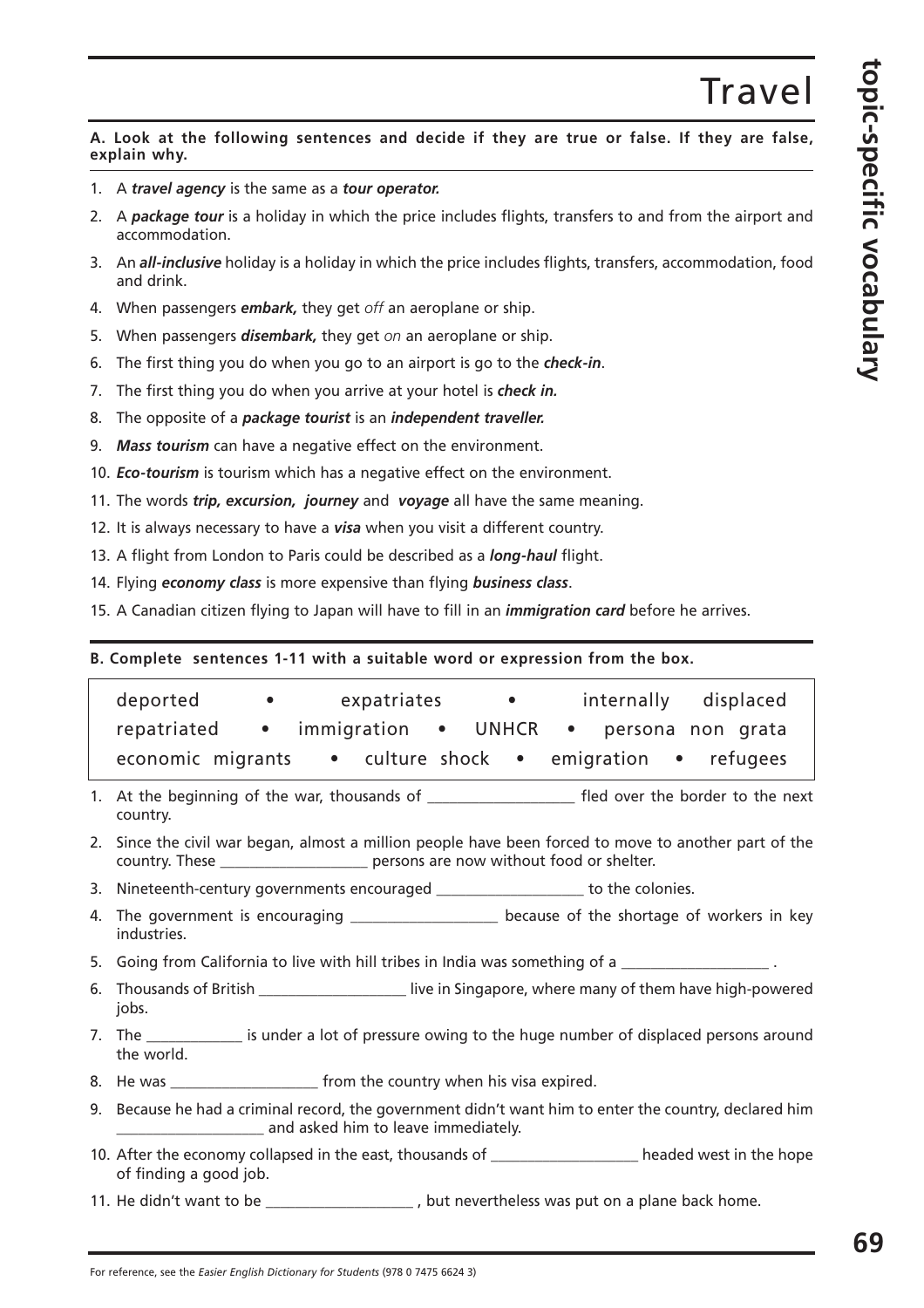# **Travel**

**C. Now look at this essay and complete the gaps with one of the words or expressions from Tasks A and B. In some cases, more than one answer may be possible. You may need to change the form of some of the words.**

### *Travel: the other side of the coin*

Most of us have, at some point in our lives, experienced the joys of travel. We go to the 1\_\_\_\_\_\_\_\_\_\_\_\_\_\_\_\_\_\_\_\_\_\_\_\_\_\_ to pick up our brochures. We book a two-week 2\_\_\_\_\_\_\_\_\_\_\_\_\_\_\_\_\_\_\_\_\_\_\_\_\_\_\_ with flights and accommodation included (or if we are 3\_\_\_\_\_\_\_\_\_\_\_\_\_\_\_\_\_\_\_\_\_\_\_\_\_\_ , we make our own way to the country and travel around from place to place with a rucksack on our back). We make sure we have all the right currency, our passport and any  $\frac{1}{2}$  that are necessary to get us into the country. We go to the airport and 5<sup>orc</sup> by the strap ourselves into our tiny 6\_\_\_\_\_\_\_\_\_\_\_\_\_\_\_\_\_\_\_\_\_\_\_\_\_\_\_\_\_ aircraft seats and a few hours later we 7\_\_\_\_\_\_\_\_\_\_\_\_\_\_\_\_\_\_\_\_\_\_\_\_\_\_\_\_\_ from the aircraft, strange new sights, smells and sounds greeting us. Nowadays, it seems, the whole world goes on holiday at once: the age of 8\_\_\_\_\_\_\_\_\_\_\_\_\_\_\_\_\_\_\_\_\_\_\_\_\_\_ is in full swing!

| But for the great majority of people around the world, travel for them is done in the face of great         |                                                 |
|-------------------------------------------------------------------------------------------------------------|-------------------------------------------------|
| adversity and hardship. They never get to indulge in an 9______________________________ holiday in a luxury |                                                 |
| hotel with all meals and drinks included. They never get to explore the lush Amazon rain forest or the      |                                                 |
|                                                                                                             | holiday. For them, travel is a matter of        |
| life and death. I refer, of course, to all the 11_______________________________ escaping from their own    |                                                 |
| countries, or the 12___________________________, moved from one part of their country to another by an      |                                                 |
| uncaring government, or 13                                                                                  | forced to find a job and seek a living wherever |
| they can.                                                                                                   |                                                 |

Can you imagine anything worse than the misery these people must face? Let's not confuse them with those 14\_\_\_\_\_\_\_\_\_\_\_\_\_\_\_\_\_\_\_\_\_\_\_\_\_\_\_\_\_, who choose to live in another country and often have nice houses and high salaries. These people are simply desperate to survive. As well as losing their homes because of war or famine or other natural disasters, they must come to terms with their new environment: for many, the 15\_\_\_\_\_\_\_\_\_\_\_\_\_\_\_\_\_\_\_\_\_\_\_\_\_\_\_\_\_\_\_\_\_\_ can be too great. And while many countries with an open policy on 16 holds and the will welcome them in with open arms, others will simply turn them away. These people become 17\_\_\_\_\_\_\_\_\_\_\_\_\_\_\_\_\_\_\_\_\_\_\_\_\_\_\_\_\_\_\_\_, unwanted and unwelcome. Even if they manage to get into a country, they will often be 18\_\_\_\_\_\_\_\_\_\_\_\_\_\_\_\_\_\_\_\_\_\_\_\_\_\_ or repatriated. Their future is uncertain.

Something to think about, perhaps, the next time you are 19\_\_\_\_\_\_\_\_\_\_\_\_\_\_\_\_\_\_\_\_\_\_\_\_\_\_\_ to your fivestar hotel by a palm-fringed beach or sitting in a coach on an 20 Theorem 20 Theorem 20 castle in the countryside.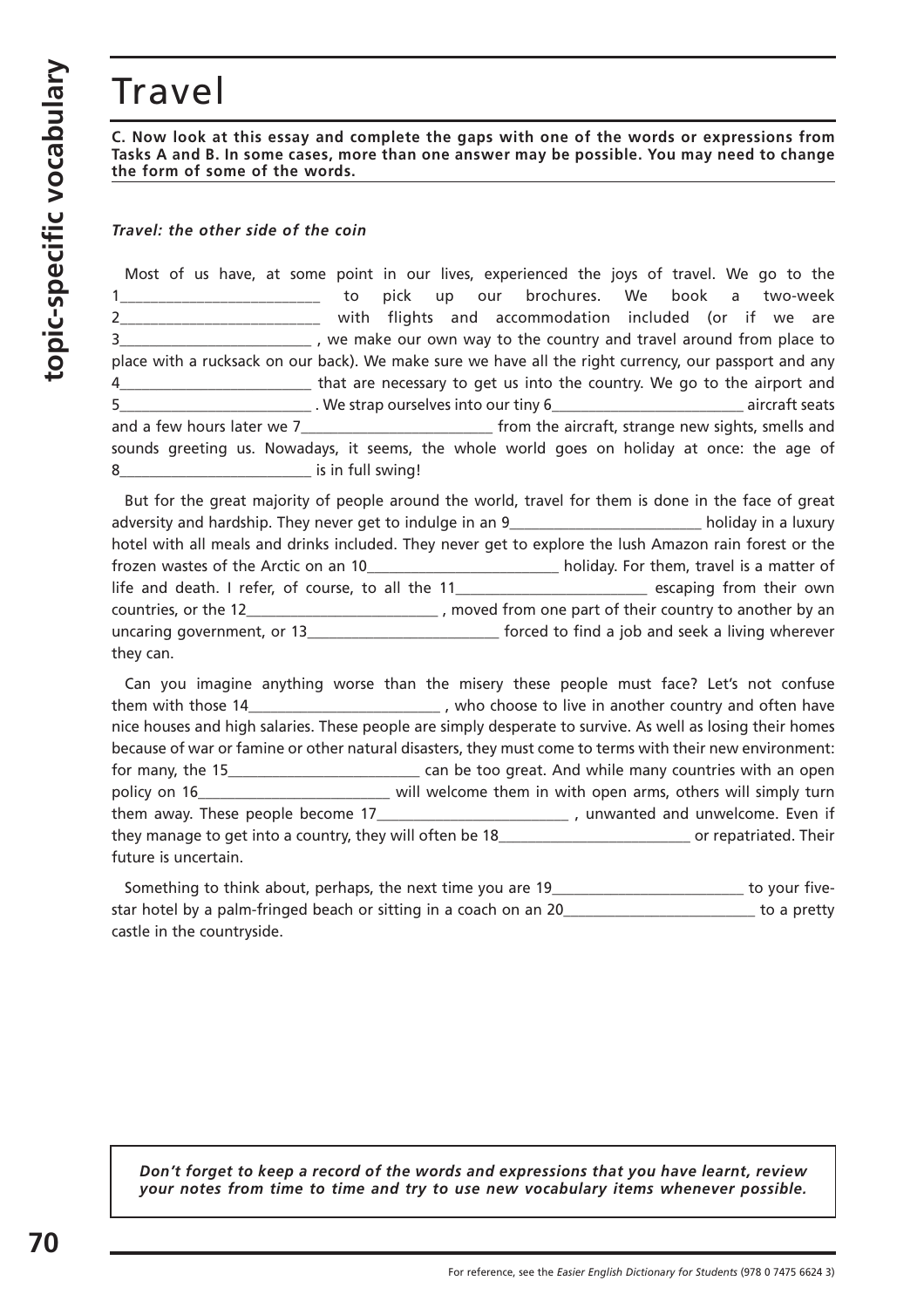# Crime & the law

|  |  | A. Match the words and expressions in the box with their correct definition 1-9. |  |  |  |  |
|--|--|----------------------------------------------------------------------------------|--|--|--|--|
|  |  |                                                                                  |  |  |  |  |

| law-abiding |                  | solicitor   |  | defendant | <b>lurv</b> |
|-------------|------------------|-------------|--|-----------|-------------|
| offender    | $\bullet$ victim | • barrister |  | • judge   | witness     |

- 1. A person appointed to make legal decisions in a court of law.
- 2. A group of twelve citizens who are sworn to decide whether someone is guilty or innocent on the basis of evidence given in a court of law.
- 3. A person who sees something happen or is present when something happens.
- 4. A person who is accused of doing something illegal.
- 5. A person who is attacked or who is in an accident.
- 6. A qualified lawyer who gives advice to members of the public and acts for them in legal matters.
- 7. A person who commits an offence against the law.
- 8. A lawyer who can present a case in court.
- 9. An expression used to describe someone who obeys the law.

**B. The following groups of sentences describe the legal process which follows a crime. However, with the exception of the first sentence, the sentences in each group are in the wrong order. Put them into the correct order, using the key words in bold to help you. Some of these words appear in Task A.** 

### **Part 1**

- A. One night, Jim Smith *committed* a serious crime. *= Sentence 1*
- B. Jim asked the officer for a *solicitor* to help him.
- C. At the same time, the police arranged for a *barrister* to *prosecute* him.
- D. They took him to the police station and formally *charged* him with the crime.
- E. When the *trial* began and he appeared in *court* for the first time, he *pleaded* his *innocence.*
- F. The next morning the police *arrested* him.

### **Part 2**

- A. His barrister also said he was *innocent* and asked the court to *acquit* him. *= Sentence 1*
- B. While he was in prison, he applied for *parole.*
- C. As a result, the judge *sentenced* him to two years in prison.
- D. He was *released* after 18 months.
- E. However, there were several *witnesses,* and the *evidence* against him was overwhelming.
- F. Having all the *proof* they needed, the *jury* returned a *guilty verdict.*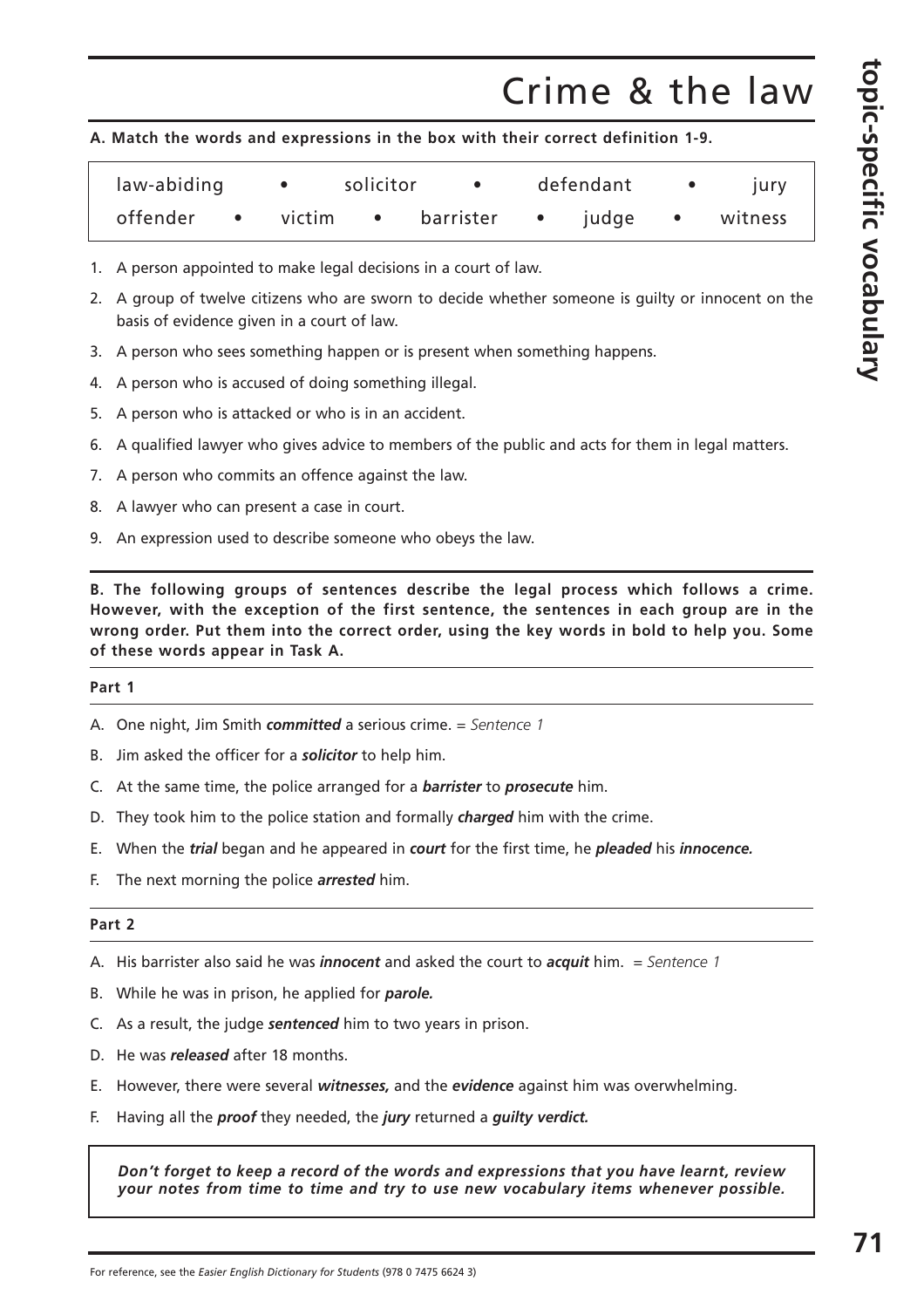# Crime & the law

### **Part 3**

- A. Unfortunately, prison failed to *rehabilitate* him and after his *release* he continued with his *misdeeds,* attacking an old woman in the street. *= Sentence 1*
- B. Jim promised to *reform* and the pensioner withdrew her call for more severe *retribution.*
- C. With this in mind, instead of passing a *custodial sentence,* he *fined* him a lot of money and ordered him to do *community service.*
- D. He was *re-arrested* and returned to court.
- E. His new *victim,* a pensioner, thought that the judge was being too *lenient* on Jim and called for the reinstatement of *corporal punishment* and *capital punishment!*
- F. At his second trial the judge agreed that prison was not a *deterrent* for Jim.

**C. Now look at this extract from a politician's speech and complete the gaps with one of the words or expressions from Tasks A and B. In some cases, more than one answer may be possible. You may need to change the form of some of the words.**

|                  |                                                                                                                                                                                                                                                                                   | Are you worried about crime? I am. We read it every day in the papers. A terrible crime has been |
|------------------|-----------------------------------------------------------------------------------------------------------------------------------------------------------------------------------------------------------------------------------------------------------------------------------|--------------------------------------------------------------------------------------------------|
|                  | the police have $2$ [100] $\frac{1}{2}$ [100] $\frac{1}{2}$ [100] $\frac{1}{2}$ [100] $\frac{1}{2}$ [100] $\frac{1}{2}$ [100] $\frac{1}{2}$ [100] $\frac{1}{2}$ [100] $\frac{1}{2}$ [100] $\frac{1}{2}$ [100] $\frac{1}{2}$ [100] $\frac{1}{2}$ [100] $\frac{1}{2}$ [100] $\frac$ | someone, he has appeared in                                                                      |
|                  |                                                                                                                                                                                                                                                                                   |                                                                                                  |
| been found 5     |                                                                                                                                                                                                                                                                                   | of his crime and he has been 6<br>to:                                                            |
|                  |                                                                                                                                                                                                                                                                                   | ten years in prison. We are all very relieved that the criminal is being punished for his        |
|                  | , and $8 \pm 1$                                                                                                                                                                                                                                                                   | citizens like you and me can sleep more                                                          |
| safely at night. |                                                                                                                                                                                                                                                                                   |                                                                                                  |

But what happens next? We all hope, don't we, that the prisoner will benefit from society's 9\_\_\_\_\_\_\_\_\_\_\_\_\_\_\_\_\_\_\_\_\_\_\_\_\_\_ , that a spell in prison will 10\_\_\_\_\_\_\_\_\_\_\_\_\_\_\_\_\_\_\_\_\_\_\_\_\_\_ him and make him a better person. We all hope that he will 11\_\_\_\_\_\_\_\_\_\_\_\_\_\_\_\_\_\_\_\_\_\_\_\_\_\_ and become like us. We all hope that when he is eventually 12\_\_\_\_\_\_\_\_\_\_\_\_\_\_\_\_\_\_\_\_\_\_\_\_\_\_ and let loose on the streets, he will be a good character, the threat of another spell in jail being a suitable 13\_\_\_\_\_\_\_\_\_\_\_\_\_\_\_\_\_\_\_\_\_\_\_\_\_\_ which will stop him from breaking the law again. Oh yes.

But let's face it. The reality is usually very different. The prisoner may be released on 14\_\_\_\_\_\_\_\_\_\_\_\_\_\_\_\_\_\_\_\_\_\_\_\_\_\_ , before the end of his sentence. He will try to re-enter society. But then he often becomes a 15\_\_\_\_\_\_\_\_\_\_\_\_\_\_\_\_\_\_\_\_\_\_\_\_\_\_ himself, unable to find work and rejected by society. It isn't long before he's back in prison again.

So what alternatives are there, I hear you say. What can we do to the 16\_\_\_\_\_\_\_\_\_\_\_\_\_\_\_\_\_\_\_\_\_\_\_\_\_\_ to make sure he doesn't commit another crime? There are alternatives to prison, of course, such as 17\_\_\_\_\_\_\_\_\_\_\_\_\_\_\_\_\_\_\_\_\_\_\_\_\_\_ in which he will provide a service to those around him. Or he can pay a large 18\_\_\_\_\_\_\_\_\_\_\_\_\_\_\_\_\_\_\_\_\_\_\_\_\_\_ . Alternatively, we could establish a more severe system of punishment, including 19\_\_\_\_\_\_\_\_\_\_\_\_\_\_\_\_\_\_\_\_\_\_\_\_\_\_ and 20\_\_\_\_\_\_\_\_\_\_\_\_\_\_\_\_\_\_\_\_\_\_\_\_\_\_ , but we like to consider ourselves civilised, and the idea of beating or executing someone is repellent to us. Oh yes.

The answer, of course, is far simpler. We need to be tough not on the criminal, but on the cause of the crime. We should spend less of the taxpayer's money funding the 21\_\_\_\_\_\_\_\_\_\_\_\_\_\_\_\_\_\_\_\_\_\_\_\_\_\_ and 22\_\_\_\_\_\_\_\_\_\_\_\_\_\_\_\_\_\_\_\_\_\_\_\_\_\_ and all the other people who work for the legal system, and put the money instead into supporting deprived areas which are the breeding grounds for crime. We in the ConLab Party believe that everybody needs a good chance in life, and this is a good step forward. Vote for us now!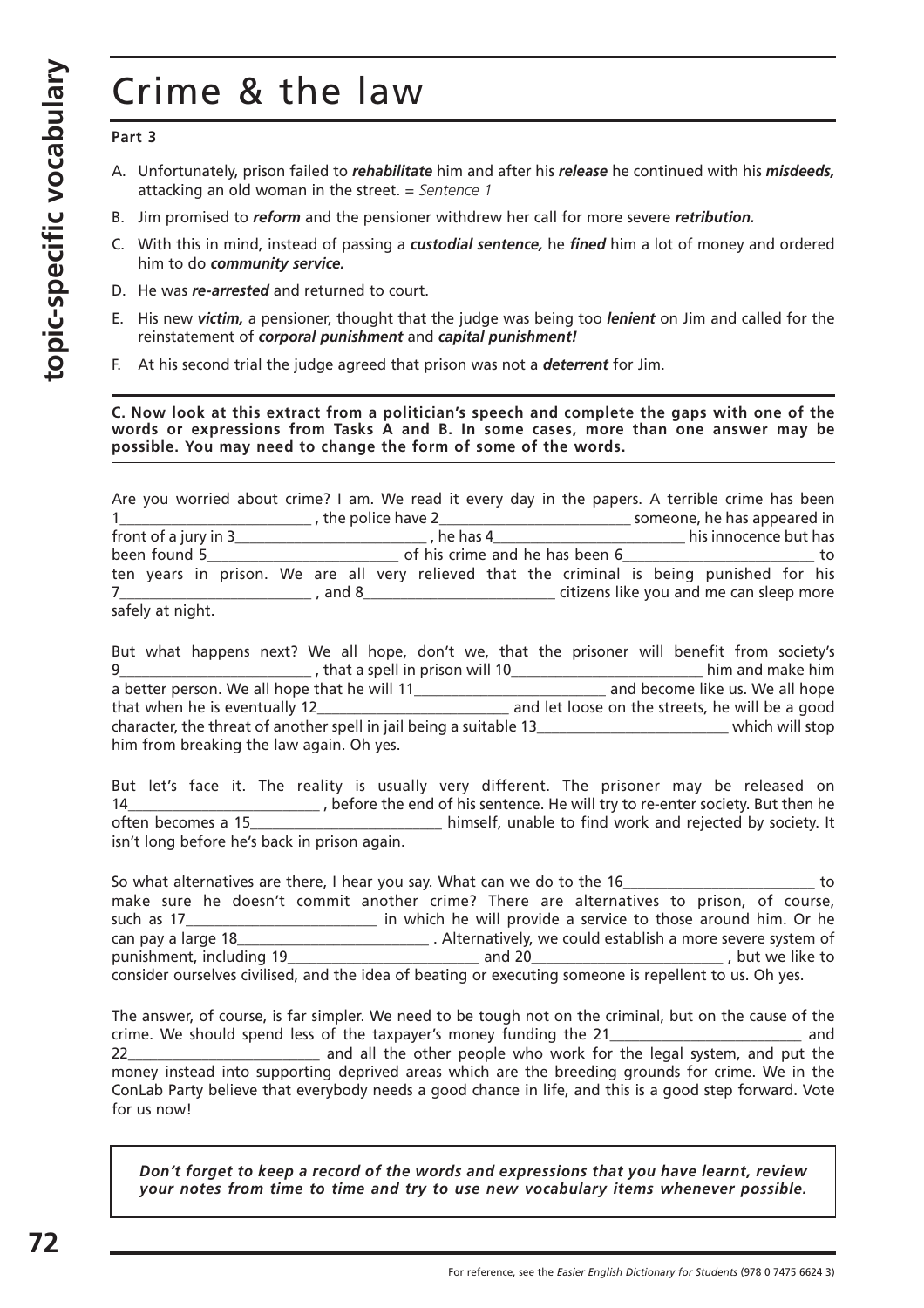## Social tensions

**A. Match each newspaper headline in the box with the first line of its accompanying story below. Use the underlined words and expressions to help you.**

- **A.** *ILLEGAL ALIENS* **TO BE EXPELLED**
- **B.** *ETHNIC MINORITIES* **'LIVING BELOW** *POVERTY* **LEVEL'**
- **C.** *HOMELESS SQUATTERS* **EVICTED**
- **D.** *INSTITUTIONAL RACISM* **STILL A PROBLEM**
- **E.** *INTERNALLY DISPLACED* **IN NEW** *GENOCIDE* **HORROR**
- **F.** *EXTREMISTS* **ACCUSED OF INCITING** *RACIAL HATRED*
- **G.** *UNREST, RIOTS* **AND** *ANARCHY* **CONTINUE**
- **H.** *REBELS* **VICTORIOUS IN LATEST** *POWER STRUGGLE*
- **I.** *DISCRIMINATION* **AND** *EXPLOITATION* **A MAJOR PROBLEM IN BRITISH INDUSTRY**
- **J.** *DISSIDENTS* **ASK AUSTRALIAN GOVERNMENT FOR** *POLITICAL ASYLUM*
- 1. Officers from the Thames Valley Police Force raided a house in Kidlington earlier this morning and forcibly removed a family who had been staying there illegally since they lost their home in August.
- 2. Almost 50% of factory workers in national companies claim they have received bad treatment or have been taken advantage of because of their class, religion, race , language, colour or sex, it has been revealed.
- 3. The UN has accused the government of Zarislavia of further atrocities committed in the west of the country, where hundreds of migrants are reported to have been killed by security forces.
- 4. Opponents of the government in Yugaria have asked to stay in Sydney because the political situation in their own country is making it unsafe for them to return.
- 5. The police have once again been accused of discriminating against minority groups, despite their reassurances earlier this year that they had reformed their practices.
- 6. Neo-Nazi groups in Paris were today condemned for inciting violence against non-whites in the centre of the city.
- 7. A shocking survey has revealed that almost 30% of Asian and African racial groups living in London are suffering financial hardship.
- 8. Following further devaluation of the Malovian dollar, violence has once again erupted on the streets of the capital.
- 9. Groups fighting against the government of George Malikes in Livatia have succeeded in capturing and occupying the parliament building.
- 10. The Government has ordered the immediate deportation of over 200 immigrants who entered the country without passports or visas last year.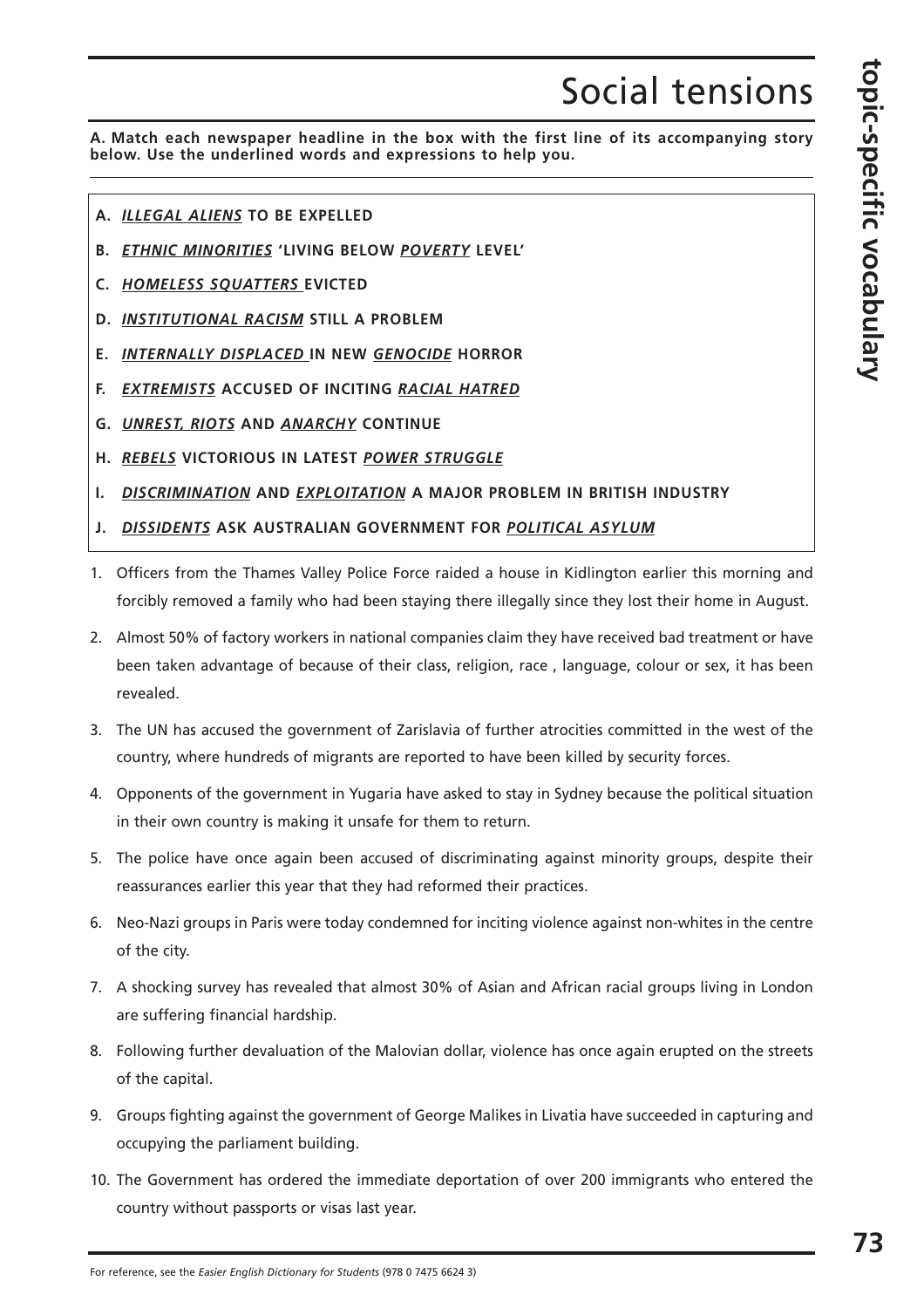# Social tensions

**B. Match the words and expressions in the first box with a word or expression in the second box which is either the closest in meaning or which is normally associated with it. Some of these also appear in Task A.**

| ethnic cleansing • prejudice • civil rights • harassment                                                                                  |  |  |  |  |  |  |  |
|-------------------------------------------------------------------------------------------------------------------------------------------|--|--|--|--|--|--|--|
| rebel • picket line • poverty-stricken • refugee • outcast                                                                                |  |  |  |  |  |  |  |
|                                                                                                                                           |  |  |  |  |  |  |  |
| reject (noun) • non-conformist • blackleg • human rights • destitute<br>discrimination • displaced person • intimidation • racial purging |  |  |  |  |  |  |  |

**C. Now look at this news programme and complete the gaps with one of the words or expressions from Tasks A and B. In some cases, more than one answer may be possible. You may need to change the form of some of the words.**

Good evening. Here is the news.

Neo-Nazis and other 1 and the state of the been held responsible for a wave of 2\_\_\_\_\_\_\_\_\_\_\_\_\_\_\_\_\_\_\_\_\_\_\_\_\_\_ in the Bratilovan Republic. The United Nations estimates that over 20,000 people have been murdered there in the last six months. 3\_\_\_\_\_\_\_\_\_\_\_\_\_\_\_\_\_\_\_\_\_\_\_\_\_\_ who have escaped from the country have asked the British government to grant them 4 and the state of the state of the state of the state of the state of the state of the state of the state of the state of the state of the state of the stat fear for their safety if they have to return.

The government are to deport 500 5\_\_\_\_\_\_\_\_\_\_\_\_\_\_\_\_\_\_\_\_\_\_\_\_\_\_ whose visas have expired. Angry members of the opposition have accused the government of 6\_\_\_\_\_\_\_\_\_\_\_\_\_\_\_\_\_\_\_\_\_\_\_\_\_\_ , as most of the deportees are of African origin. Meanwhile, the police have been accused of 7\_\_\_\_\_\_\_\_\_\_\_\_\_\_\_\_\_\_\_\_\_\_\_\_\_\_ , after Asian families in Bradford complained they had been pestered and worried by officers following a series of robberies in the city.

8\_\_\_\_\_\_\_\_\_\_\_\_\_\_\_\_\_\_\_\_\_\_\_\_\_\_ leaders in the USA have held a demonstration in Washington against the death penalty. They have called for a total abolition of capital punishment, claiming that it is contrary to basic 9\_\_\_\_\_\_\_\_\_\_\_\_\_\_\_\_\_\_\_\_\_\_\_\_\_\_ principles outlined in the United Nations Declaration of Human Rights.

10\_\_\_\_\_\_\_\_\_\_\_\_\_\_\_\_\_\_\_\_\_\_\_\_\_\_ fighting the government of President Stanislow have taken control of the television station in the centre of the capital. This follows a long-standing 11 between Mr Stanislow and the principal opposition party which has seriously weakened his power.

A spokesman for the 12\_\_\_\_\_\_\_\_\_\_\_\_\_\_\_\_\_\_\_\_\_\_\_\_\_\_ community in London has presented a petition to the government asking them to provide housing for everyone. He argues that the government's refusal to raise the minimum wage rate has resulted in thousands living in 13\_\_\_\_\_\_\_\_\_\_\_\_\_\_\_\_\_\_\_\_\_\_\_\_\_\_\_\_\_\_\_, with not enough money to pay for somewhere to live. Meanwhile, the Metropolitan Police evicted several 14\_\_\_\_\_\_\_\_\_\_\_\_\_\_\_\_\_\_\_\_\_\_\_\_\_\_ who took over a house in the city centre last week and refused to leave until the government took positive action.

A recent survey reveals that at least 30% of public companies have been accused of 15\_\_\_\_\_\_\_\_\_\_\_\_\_\_\_\_\_\_\_\_\_\_\_\_\_\_ and 16\_\_\_\_\_\_\_\_\_\_\_\_\_\_\_\_\_\_\_\_\_\_\_\_\_\_ in the past year. The main offender is Anglo-Amalgamated Telecommunications, a Bristol-based company. Their employees, many of them Asian women, claim they have received bad treatment or been taken advantage of by the company.

And finally, the Cardiff police are preparing for angry scenes at the Welsh International Computers factory tomorrow when 17\_\_\_\_\_\_\_\_\_\_\_\_\_\_\_\_\_\_\_\_\_\_\_\_\_\_ , anxious to return to work after six months on strike, will attempt to break through the picket line. A senior officer has expressed his concern that there will be 18\_\_\_\_\_\_\_\_\_\_\_\_\_\_\_\_\_\_\_\_\_\_\_\_\_\_ and people will get hurt as a result.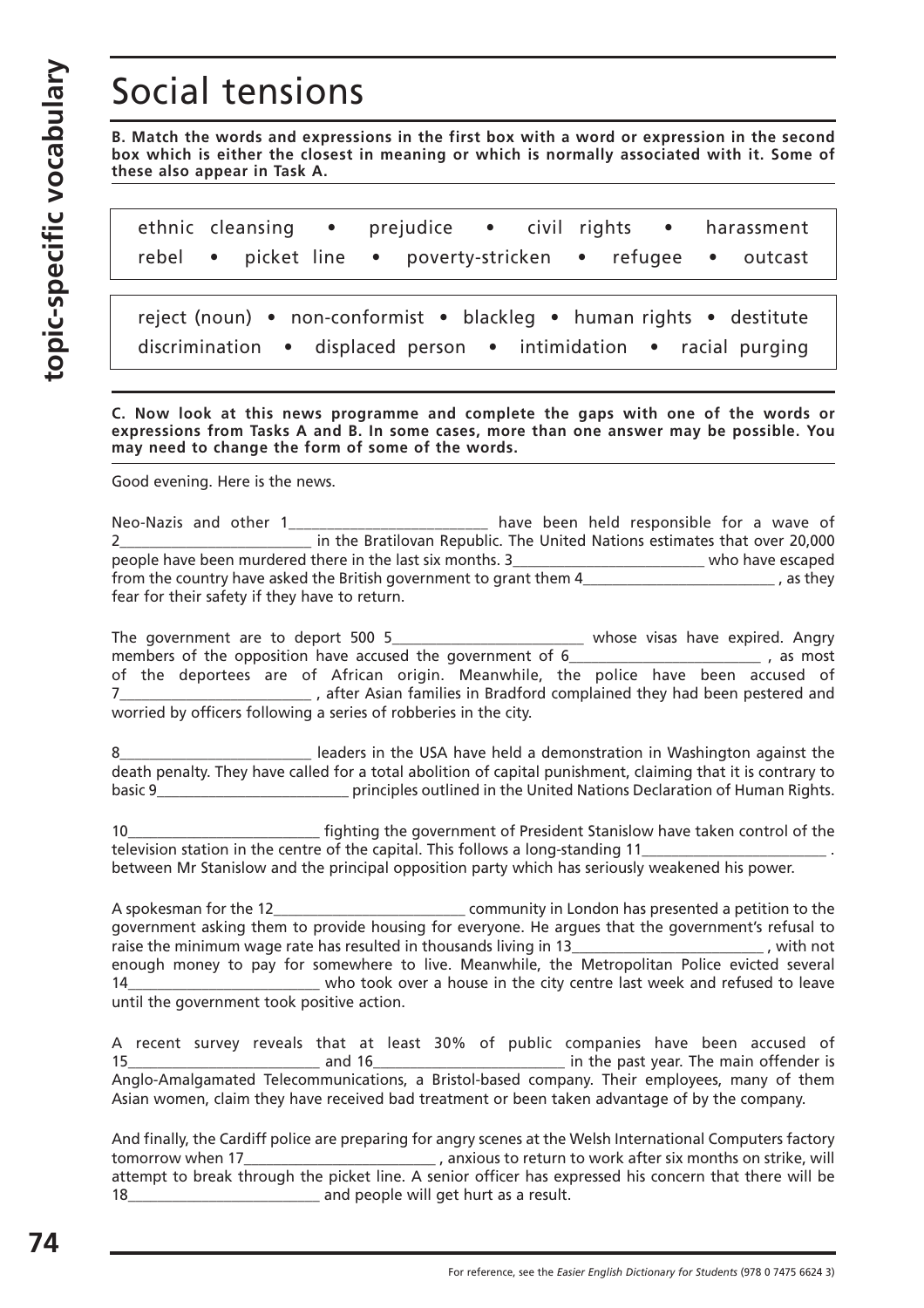# Science & technology

**A. Replace the words and expressions in bold in sentences 1 - 18 with a word or expression from the box.**

| analysed • genetic engineering • breakthrough • molecular biology |
|-------------------------------------------------------------------|
| a technophobe • safeguards • development • cybernetics • invented |
| nuclear engineering • combined • life expectancy • discovered     |
| a technophile • innovations • react • an experiment • research    |

- 1. The company is carrying out *scientific study* to find a cure for Aids.
- 2. The *planning and production* of the new computer system will take some time.
- 3. Modern home entertainment systems and other *modern inventions* are changing everyone's lives.
- 4. Some elements *change their chemical composition* when mixed with water.
- 5. The scientists have *created* a new machine to automate the process.
- 6. Who was the person who *found* penicillin?
- 7. When the food was *examined closely and scientifically,* it was found to contain bacteria.
- 8. Rain *joined together* with CO<sub>2</sub> gases produces acid rain.
- 9. Ron is *terrified of modern technology.*
- 10. Geoff is *very interested in modern technology.*
- 11. *Protection* against accidents in this laboratory are minimal.
- 12. Scientists conducted *a scientific test* to see how people react to different smells.
- 13. Brian is studying *the techniques used to change the genetic composition of a cell so as to change certain characteristics which can be inherited.*
- 14. Sarah is studying *the things which form the structure of living matter.*
- 15. Christine is studying *how information is communicated in machines and electronic devices in comparison with how it is communicated in the brain and nervous system.*
- 16. Neil is studying *the different ways of extracting and controlling energy from atomic particles.*
- 17. There has been a *sudden success* in the search for a cure for cancer.
- 18. *The number of years a person is likely to live* has increased a great deal thanks to modern medicine and technology.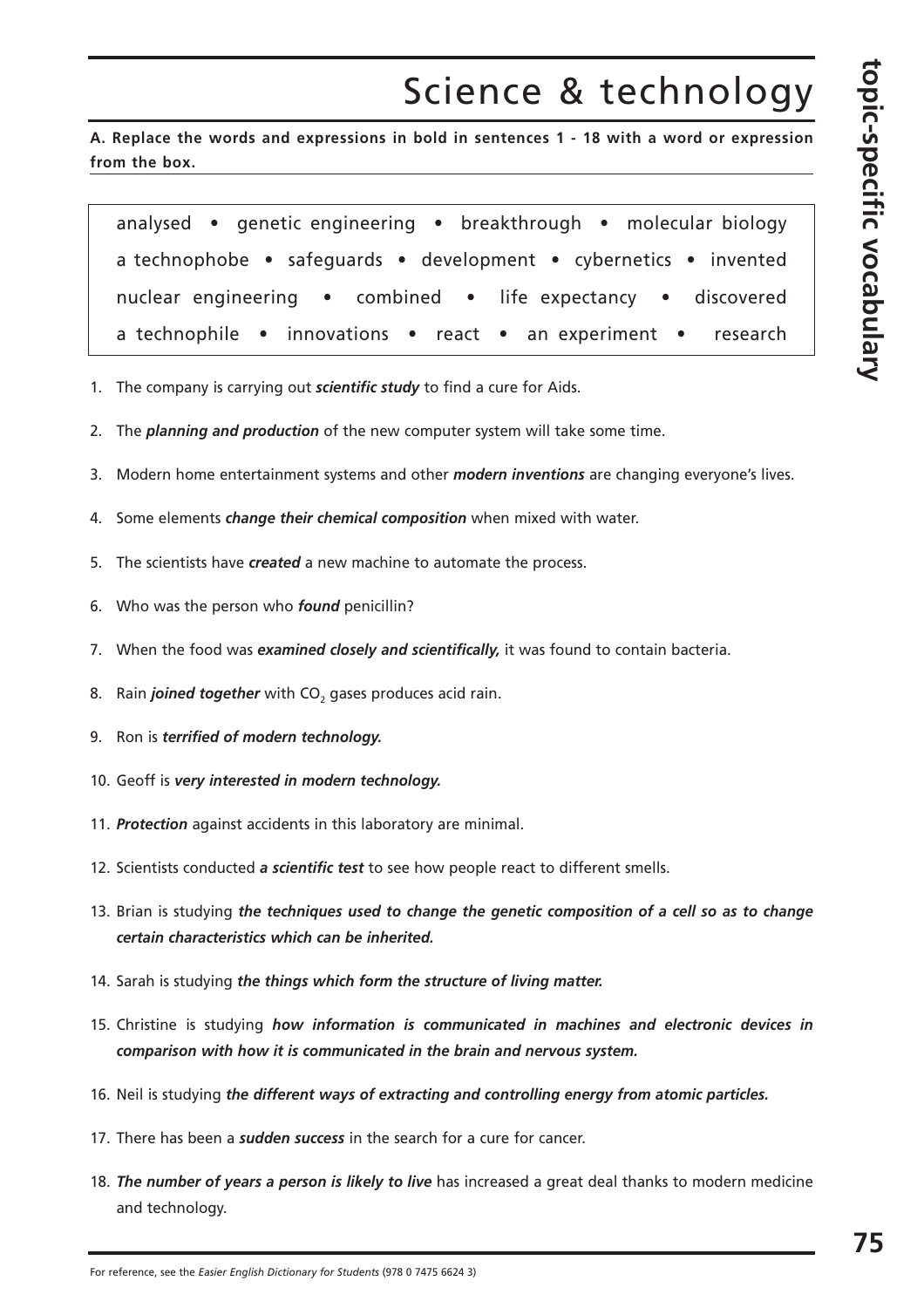# Science & technology

**B. Read this description of a computer. Unfortunately, the person who is describing it is not very familiar with computer terminology and cannot remember all the words. Help them by using the appropriate word or expression in the box to give a more scientific definition of their words in bold.**

| log on • keyboard • load / install • virus • e-mail • download |  |
|----------------------------------------------------------------|--|
| hardware • crashed • software • Internet • scanner • mouse     |  |
| base unit / disk drive • website • printer • monitor           |  |

OK, here's my new computer. As you can see, there are five main parts. Now, the l**arge box with the slots and sliding disk carrier** (1) \_\_\_\_\_\_\_\_\_\_\_\_\_\_\_\_ is the most important part. It carries all the **stuff that makes the computer work** (2)\_\_\_\_\_\_\_\_\_\_\_\_\_\_\_. You can also **put in** (3)\_\_\_\_\_\_\_\_\_\_\_\_\_\_\_ your own games and other **things** (4)\_\_\_\_\_\_\_\_\_\_\_\_\_\_\_. Next to it there is the **thing that looks like a small television** (5)\_\_\_\_\_\_\_\_\_\_\_\_\_\_\_ so that you can see what the computer is doing. To the right of that, there is the **machine that lets you make black and white or colour copies of the documents that you create on the computer** (6)\_\_\_\_\_\_\_\_\_\_\_\_\_\_\_. You can control the computer by using the **rectangular flat thing with all the letters and numbers on** (7)\_\_\_\_\_\_\_\_\_\_\_\_\_\_\_ or the **funny little object with the long lead which you can move across your desk** (8)\_\_\_\_\_\_\_\_\_\_\_\_\_\_\_. The large flat thing to the left of the computer is the **machine you can use to make copies of your photographs onto the computer, a bit like a photocopier** (9)\_\_\_\_\_\_\_\_\_\_\_\_\_\_\_.

It's a very useful machine, of course. Once you **get it up and running** (10)\_\_\_\_\_\_\_\_\_\_ you can do lots of things on it. You can create documents, play games or get information from the **fantastic thing that links computers from around the world** (11)\_\_\_\_\_\_\_\_\_\_\_\_\_\_\_. A lot of companies and organizations have their own **special computer page** (12)\_\_\_\_\_\_\_\_\_\_\_\_\_\_\_ which you can look at, and you can **transfer** (13)\_\_\_\_\_\_\_\_\_\_\_\_\_\_\_ the information to your own computer files. Or, if you like, you can send messages to other people by using **a special electronic letter-sending facility**  $(14)$ 

Unfortunately, I can't let you use it as it **stopped working** (15)\_\_\_\_\_\_\_\_\_\_\_\_\_\_\_ last night. It's probably got a **technical fault, usually created on purpose, that affects computer files and folders**  $(16)$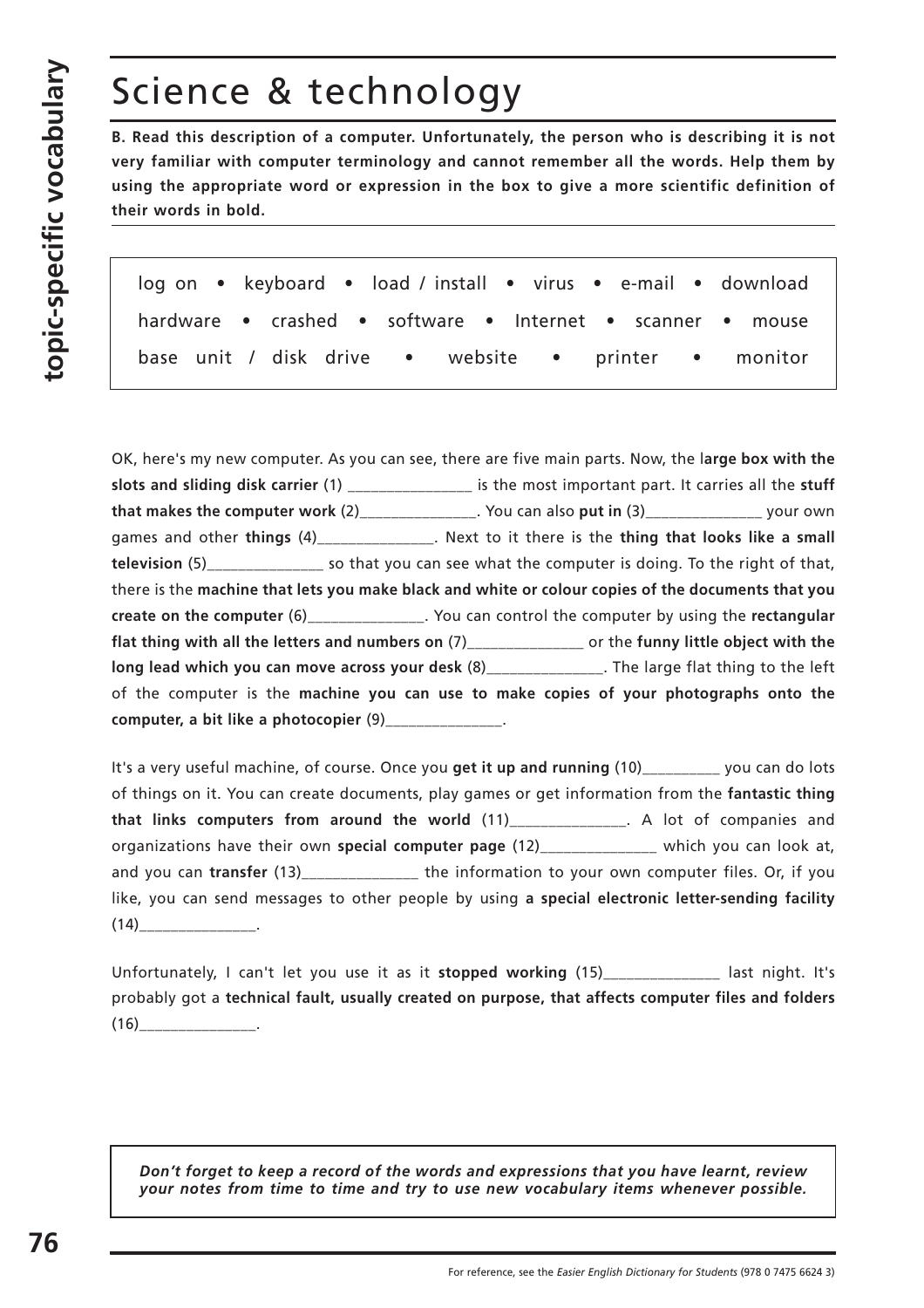# Science & technology

#### **C. Now look at this essay and fill in the gaps with one of the words or expressions from Tasks A and B. In some cases, more than one answer may be possible. You may need to change some of the word forms.**

Technology has come a long way in the last fifty years, and our lives have become better as a result. Or have they?

The second half of the twentieth century saw more changes than in the previous two hundred years. Penicillin has already been 1 and 1 and used to treat infections; there have been many remarkable advances in medicine that have helped to increase our average 2\_\_\_\_\_\_\_\_\_\_\_\_\_\_\_\_\_\_\_\_\_\_\_\_\_\_ way beyond that of our ancestors. Incredible 3\_\_\_\_\_\_\_\_\_\_\_\_\_\_\_\_\_\_\_\_\_\_\_\_\_\_ such as television have changed the way we spend our leisure hours. Perhaps the most important 4\_\_\_\_\_\_\_\_\_\_\_\_\_\_\_\_\_\_\_\_\_\_\_\_\_\_ , however, has been the microchip. Nobody could have imagined, when it was first 5\_\_\_\_\_\_\_\_\_\_\_\_\_\_\_\_\_\_\_\_\_\_\_\_\_\_\_, that within a matter of years, this tiny piece of silicon and circuitry would be found in almost every household object from the kettle to the video recorder. And nobody could have predicted the sudden proliferation of computers that would completely change our lives, allowing us to access information from the other side of the world via the 6 or send messages around the world by 7\_\_\_\_\_\_\_\_\_\_\_\_\_\_\_\_\_\_\_\_\_\_\_\_\_\_\_\_\_\_ at the touch of a button. Meanwhile, 8 and the state of information technology is making it easier and cheaper for us to talk to friends and relations around the world. Good news for 9\_\_\_\_\_\_\_\_\_\_\_\_\_\_\_\_\_\_\_\_\_\_\_\_\_\_ who love modern technology, bad news for the 10\_\_\_\_\_\_\_\_\_\_\_\_\_\_\_\_\_\_\_\_\_\_\_\_\_\_ who would prefer to hide from these modern miracles. But everything has a price. The development of 11\_\_\_\_\_\_\_\_\_\_\_\_\_\_\_\_\_\_\_\_\_\_\_\_\_\_\_\_\_\_led to mass automation

in factories, which in turn led to millions losing their jobs. The genius of Einstein led to the horrors of the atomic bomb and the dangerous uncertainties of 12\_\_\_\_\_\_\_\_\_\_\_\_\_\_\_\_\_\_\_\_\_\_\_\_\_\_ (we hear of accidents and mishaps at nuclear power stations around the world, where 13 Theorem and mishaps at nuclear power stations around the world, where 13 accidents were inadequate). The relatively new science of 14\_\_\_\_\_\_\_\_\_\_\_\_\_\_\_\_\_\_\_\_\_\_\_\_\_\_ has been seen as a major step forward, but putting modified foods onto the market before scientists had properly 15 **15** Them was perhaps one of the most irresponsible decisions of the 1990s. Meanwhile, pharmaceutical companies continue to 16\_\_\_\_\_\_\_\_\_\_\_\_\_\_\_\_\_\_\_\_\_\_\_\_\_\_\_\_\_\_ on animals, a move that many consider to be cruel and unnecessary.

Of course we all rely on modern science and technology to improve our lives. However, we need to make sure that we can control it before it controls us.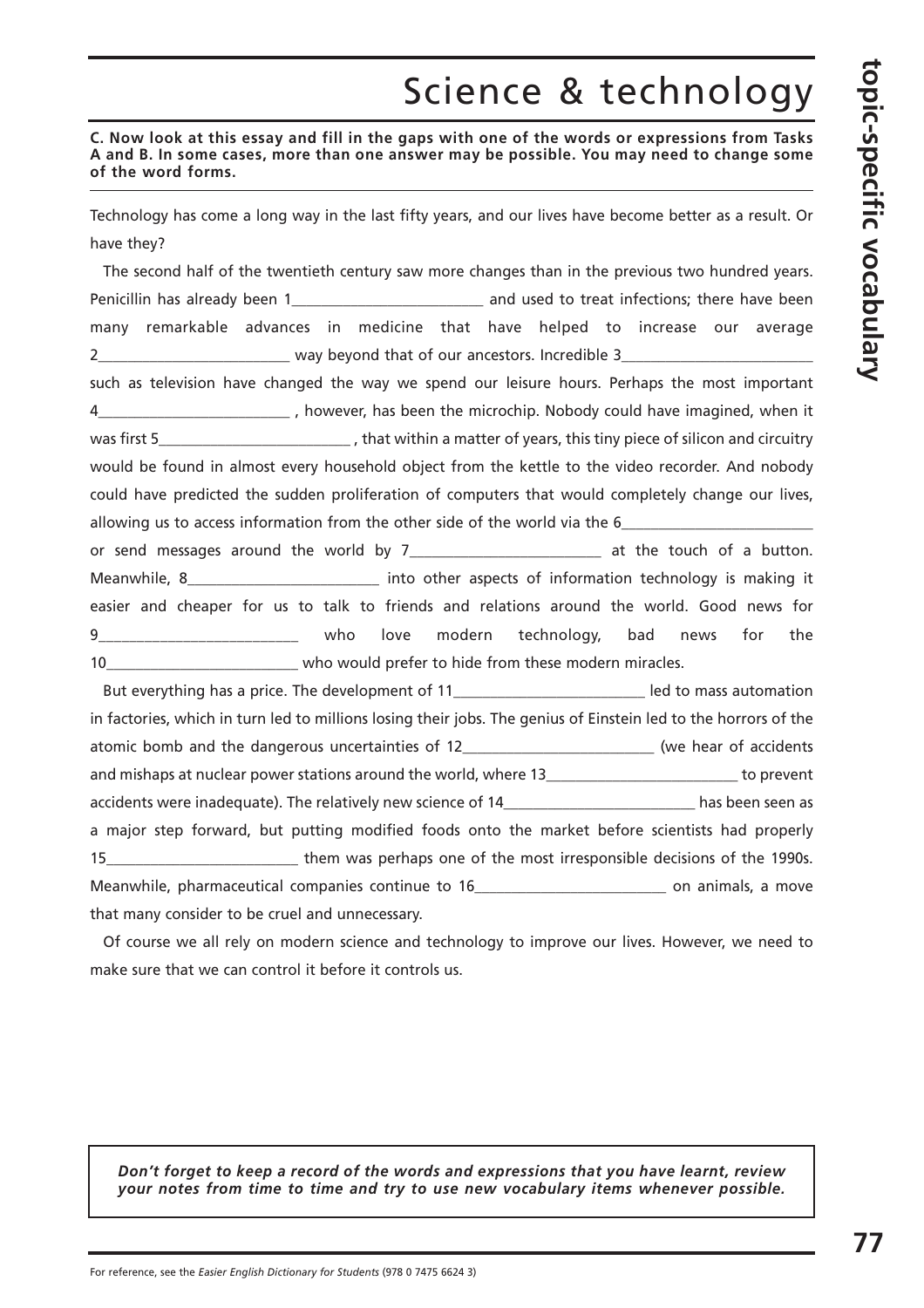# Food & diet

|   | A. Find words in the box below which have the same meaning as the dictionary definitions 1-<br>11. A sample sentence with the word removed has been given to you.                            |              |             |              |   |                                                                                                                                                       |              |   |   |              |              |    |                                                                                                                                                                                                              |                                                                                                          |
|---|----------------------------------------------------------------------------------------------------------------------------------------------------------------------------------------------|--------------|-------------|--------------|---|-------------------------------------------------------------------------------------------------------------------------------------------------------|--------------|---|---|--------------|--------------|----|--------------------------------------------------------------------------------------------------------------------------------------------------------------------------------------------------------------|----------------------------------------------------------------------------------------------------------|
|   | 1. Units of measurement of energy in food.<br>(Example: She's counting ____________________ to try and lose weight)                                                                          |              |             |              |   |                                                                                                                                                       |              |   |   |              |              |    |                                                                                                                                                                                                              |                                                                                                          |
|   | 2. A compound which is an essential part of living cells, one of the elements in food which you need to<br>keep the human body working properly.                                             |              |             |              |   |                                                                                                                                                       |              |   |   |              |              |    |                                                                                                                                                                                                              |                                                                                                          |
|   | 3. A chemical substance containing carbon, hydrogen and oxygen.<br>(Example: Bread, potatoes and rice are good sources of _________________________)                                         |              |             |              |   |                                                                                                                                                       |              |   |   |              |              |    |                                                                                                                                                                                                              |                                                                                                          |
|   | 4. A white substance from plants or animals which can be used for cooking.                                                                                                                   |              |             |              |   |                                                                                                                                                       |              |   |   |              |              |    |                                                                                                                                                                                                              |                                                                                                          |
|   |                                                                                                                                                                                              |              |             |              |   | 5. Matter in food which cannot be digested and passes out of the body.                                                                                |              |   |   |              |              |    | (Example: A diet that doesn't contain enough _______________________ can cause intestinal problems)                                                                                                          |                                                                                                          |
|   |                                                                                                                                                                                              | all cells.   |             |              |   | arteries, causing them to become blocked)                                                                                                             |              |   |   |              |              |    | (Example: If you eat too much ____________________, it can be deposited on the walls of                                                                                                                      | 6. A fatty substance found in fats and oils, also produced by the liver and forming an essential part of |
|   |                                                                                                                                                                                              | and growth.  |             |              |   |                                                                                                                                                       |              |   |   |              |              |    | 7. Essential substance which is not synthesised by the body but is found in food and is needed for health<br>(Example: He doesn't eat enough fruit and suffers from __________________________ C deficiency) |                                                                                                          |
|   |                                                                                                                                                                                              |              |             |              |   | 8. Substance which is found in food, but which can also be dug out of the earth.<br>(Example: What is the ______________________ content of spinach?) |              |   |   |              |              |    |                                                                                                                                                                                                              |                                                                                                          |
|   |                                                                                                                                                                                              |              |             |              |   | 9. Too heavy, often as a result of eating too much.<br>(Example: The doctor says I'm ____________________ and must go on a diet)                      |              |   |   |              |              |    |                                                                                                                                                                                                              |                                                                                                          |
|   | 10. The result of not having enough to eat, or the result of eating too much of the wrong sort of food.<br>(Example: Many of the children in the refugee camp were ________________________) |              |             |              |   |                                                                                                                                                       |              |   |   |              |              |    |                                                                                                                                                                                                              |                                                                                                          |
|   | 11. Receiving food.<br>(Example: We are developing a scheme to improve ________________________________<br>in the poorer areas)                                                              |              |             |              |   |                                                                                                                                                       |              |   |   |              |              |    |                                                                                                                                                                                                              |                                                                                                          |
| W |                                                                                                                                                                                              | E            | $\mathsf C$ | $\mathsf{R}$ | T | Y                                                                                                                                                     | U            | н | F | $\mathsf{V}$ | F            | н  | E                                                                                                                                                                                                            | N                                                                                                        |
| M |                                                                                                                                                                                              | $\mathsf{C}$ | A           | R            | B | $\mathbf O$                                                                                                                                           | н            | Y | D | R            | $\mathsf{A}$ | T. | E                                                                                                                                                                                                            | $\mathsf S$                                                                                              |
| Y |                                                                                                                                                                                              | $\mathsf{S}$ | L           | $\mathsf{C}$ | E | A                                                                                                                                                     | $\mathsf{C}$ | Z | Q | W            | T            | E  | R                                                                                                                                                                                                            | T                                                                                                        |
| U |                                                                                                                                                                                              | L            | $\mathbf 0$ | н            | E | R                                                                                                                                                     | $\mathsf{V}$ | Z | X | C            | $\mathsf{V}$ | B  | N                                                                                                                                                                                                            | M                                                                                                        |
| A |                                                                                                                                                                                              | P            | $\mathsf R$ | O            | T | E                                                                                                                                                     |              | N | A | D            | F            | G  | н                                                                                                                                                                                                            | J                                                                                                        |

**K L I L NUT R I T I O NM C V E E B N A Z X C VB NM L K S S J H MI NE RA L B MN B T V C I L K J HG F D U Y T E WE N R T Y UI O P F I B R E A E Q WE DG T X H E D O V E R WE I GH T B C MA L N O U R I S HE D Y Q WE G S T C V T W R D WT**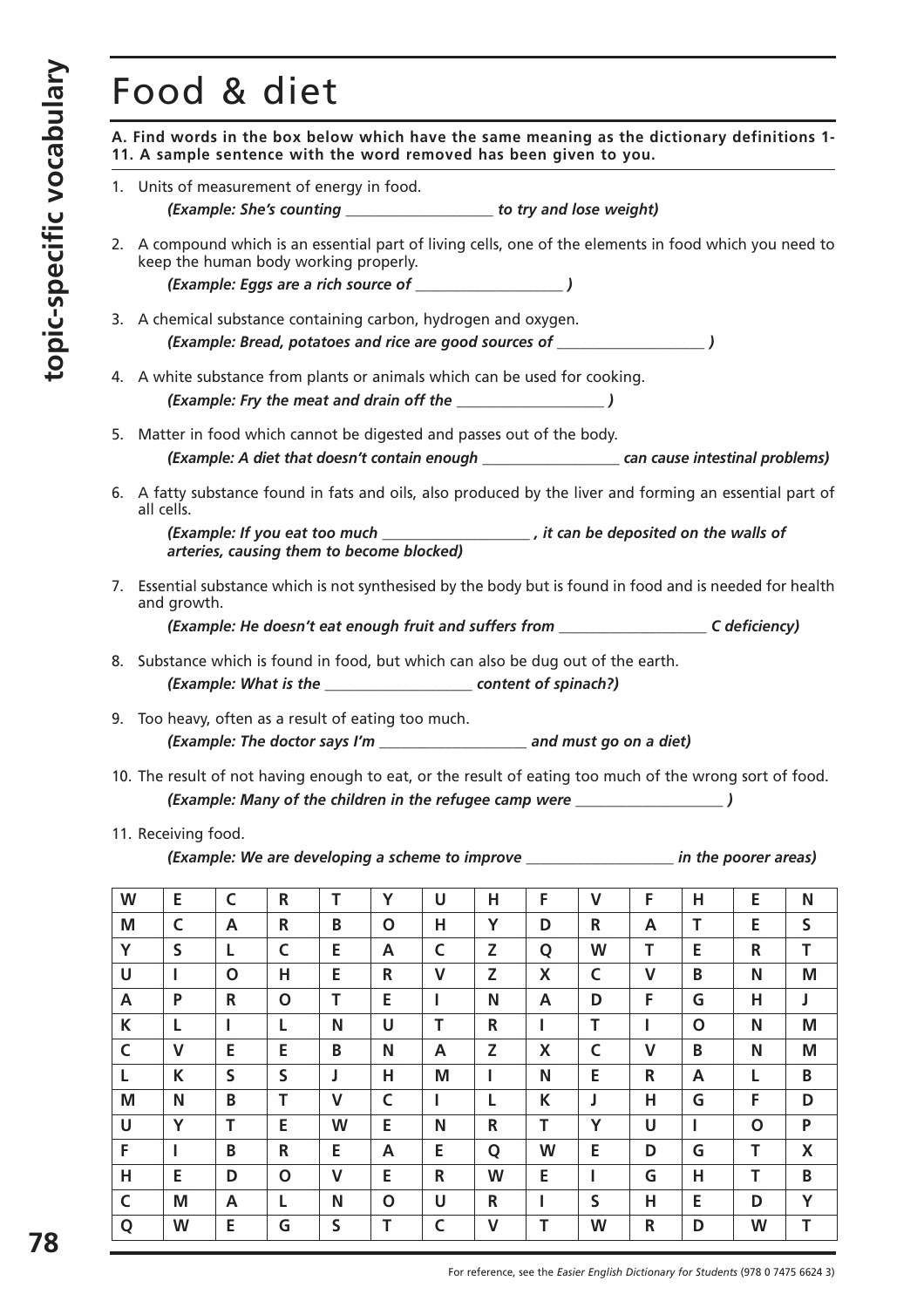## Food & diet

### **B. Match sentences 1-10 with a second sentence A-J. Use the key words in** *bold* **to help you.**

- 1. A lot of people are *allergic* to nuts.
- 2. Many people do not trust *genetically modified* foods.
- 3. *Organic* vegetables are more expensive but are better for you.
- 4. We refuse to eat *battery chickens*.
- 5. We prefer to eat *free range* meats.
- 6. The *harvest* has been very bad this year.
- 7. Following the floods in Mozambique, there was a terrible *scarcity* of food.
- 8. There has been an outbreak of *salmonella, listeria* and other *food poisoning* in Perth.
- 9. Too many people don't eat a *balanced diet.*
- 10. *Fast food* is very popular.
- A. This is because they are cultivated naturally, without using any chemical fertilisers or pesticides.
- B. There wasn't enough to feed everyone affected by the disaster.
- C. They are not sure that altering the composition of cells to change certain characteristics is safe.
- D. It's good to know that the animals were given enough space to express their natural behaviour.
- E. Terrible weather conditions have prevented the crops from ripening and reduced the yield.
- F. A lot of people are in hospital as a result.
- G. Unfortunately, a diet of burgers, pizzas and fried chicken is not very healthy.
- H. They physically react very badly.
- I. This is because they spend their life confined in a small cage.
- J. They don't consume sufficient quantities of the different food groups.

### **C. Now complete this article with one of the words or expressions from Tasks A and B. In some cases, more than one answer may be possible. You may need to change some of the word forms.**

|                                                                                      |                                                                                                       |  |  | _, but scientific tests have shown us that burgers and                         |  |  |  |
|--------------------------------------------------------------------------------------|-------------------------------------------------------------------------------------------------------|--|--|--------------------------------------------------------------------------------|--|--|--|
| pizzas can lack essential 2_______________                                           |                                                                                                       |  |  | and 3 ________________________ which are essential for health                  |  |  |  |
| and growth, while simultaneously containing large amounts of 4___________________    |                                                                                                       |  |  | and                                                                            |  |  |  |
| 5 <sub>5</sub>                                                                       |                                                                                                       |  |  | which can result in obesity and heart problems. Many children end up suffering |  |  |  |
| from 6                                                                               |                                                                                                       |  |  | since they eat too much of the wrong sort of food. In fact, in many areas of   |  |  |  |
|                                                                                      | the developed world, a lot of children show similar symptoms to those in poorer developing countries, |  |  |                                                                                |  |  |  |
|                                                                                      |                                                                                                       |  |  |                                                                                |  |  |  |
| of natural disasters which ruin crops and in some cases totally destroy the annual 8 |                                                                                                       |  |  |                                                                                |  |  |  |

Dieticians tell us that we must eat a 9\_\_\_\_\_\_\_\_\_\_\_\_\_\_\_\_\_\_\_\_\_\_\_\_\_, as it is essential we consume sufficient quantities of the different food groups. They tell us that we should all eat more 10\_\_\_\_\_\_\_\_ which cannot be digested by the body, and fewer foods which are high in 11\_\_\_\_\_\_\_\_\_\_\_\_\_\_\_\_\_\_\_\_\_\_\_, as this can block the walls of arteries and lead to heart problems. This is good advice, of course, but our lifestyles often make this difficult. Many of the ready-prepared foods we buy from supermarkets are high in 12\_\_\_\_\_\_\_\_\_\_\_\_\_\_\_\_\_\_\_\_ , giving us more energy than we actually need. 13\_\_\_\_\_\_\_\_\_\_\_\_\_\_\_\_\_\_\_\_ foods are appearing on our supermarket shelves, even though nobody is really sure if altering the composition of food cells is safe. We have the option, of course, of buying 14\_\_\_\_\_\_\_\_\_\_\_\_\_\_\_\_\_\_\_\_ foods, but naturallycultivated fruits and vegetables are expensive. And to make matters worse, we are continually hearing about outbreaks of 15\_\_\_\_\_\_\_\_\_\_\_\_\_\_\_\_\_\_\_\_\_\_\_\_\_\_\_ and 16\_\_\_\_\_\_\_\_\_\_\_\_\_\_\_\_\_\_\_\_\_\_\_\_\_ which put us off eating certain foods, as nobody wants to spend time in hospital suffering from 17\_\_\_\_\_\_\_\_\_\_\_\_\_\_

A few things to watch out for next time you go shopping. If you have the time and the money, that is!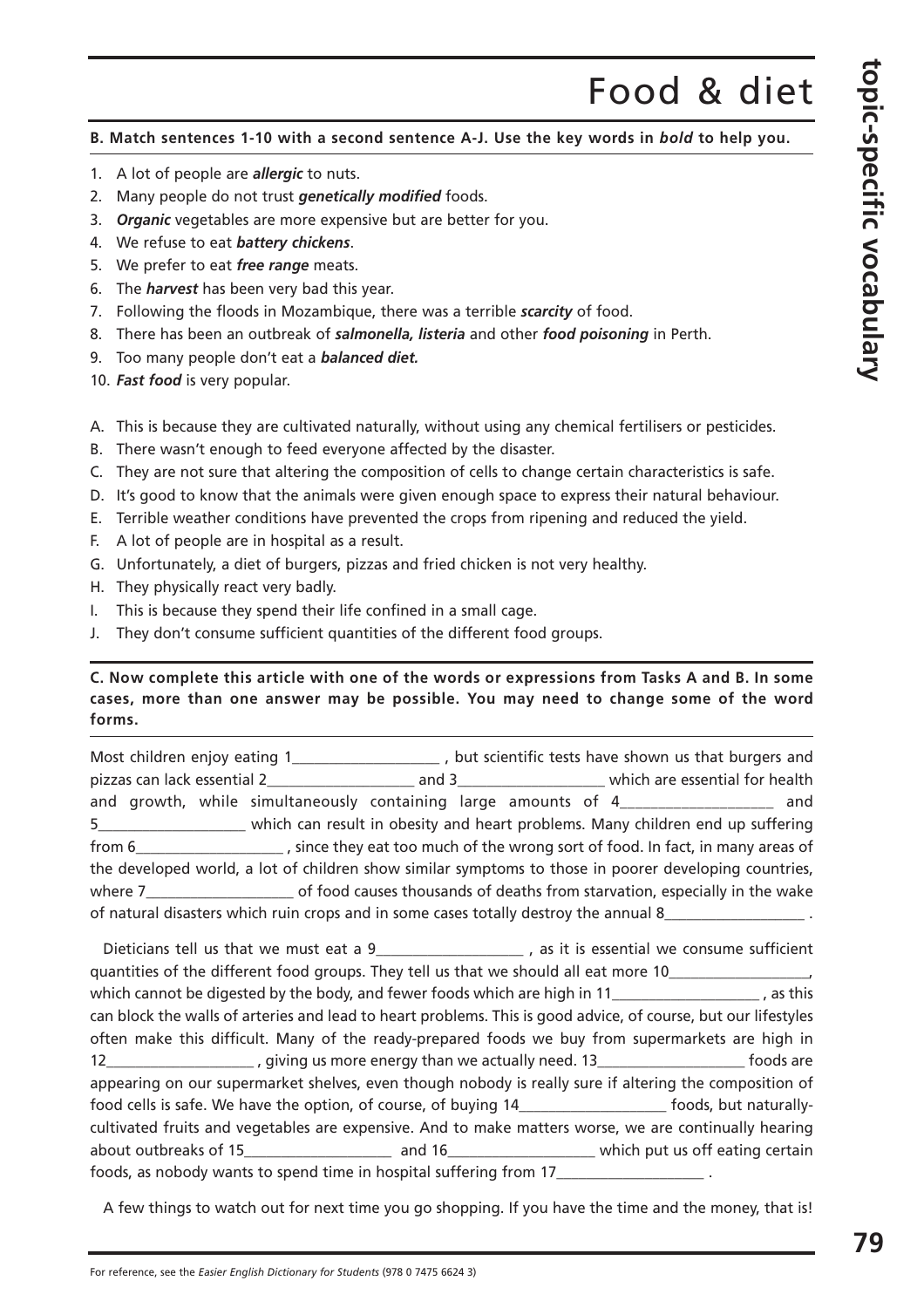|     |                                                                                                                            | Children & the family                                                                                                               |                                                                                                     |  |  |  |  |  |
|-----|----------------------------------------------------------------------------------------------------------------------------|-------------------------------------------------------------------------------------------------------------------------------------|-----------------------------------------------------------------------------------------------------|--|--|--|--|--|
|     |                                                                                                                            |                                                                                                                                     | A. Complete these sentences with an appropriate word or expression from A, B or C.                  |  |  |  |  |  |
|     | 1. Mr and Mrs Smith live at home with their two children. They are a typical example of a modern<br><b>EXECUTE:</b> family |                                                                                                                                     |                                                                                                     |  |  |  |  |  |
|     |                                                                                                                            | A. extended B. nuclear B. C. compact                                                                                                |                                                                                                     |  |  |  |  |  |
|     |                                                                                                                            |                                                                                                                                     | 2. Mr and Mrs Popatlal live at home with their aged parents, children and grandchildren. They are a |  |  |  |  |  |
|     |                                                                                                                            | A. nuclear B. enlarged C. extended                                                                                                  |                                                                                                     |  |  |  |  |  |
|     |                                                                                                                            |                                                                                                                                     | 3. Mrs Jones lives on her own and has to look after her two children. There are a lot of            |  |  |  |  |  |
|     |                                                                                                                            | A. single-parent B. mother-only C. mono-parent                                                                                      |                                                                                                     |  |  |  |  |  |
|     |                                                                                                                            | 4. Some parents need to ______________________their children more strictly                                                          |                                                                                                     |  |  |  |  |  |
|     |                                                                                                                            | A. bring down B. bring about C. bring up                                                                                            |                                                                                                     |  |  |  |  |  |
|     |                                                                                                                            |                                                                                                                                     |                                                                                                     |  |  |  |  |  |
|     |                                                                                                                            | 5. When I was a child, I had a very turbulent __________________________________<br>A. upbringing B. upraising C. uplifting         |                                                                                                     |  |  |  |  |  |
|     |                                                                                                                            |                                                                                                                                     |                                                                                                     |  |  |  |  |  |
|     |                                                                                                                            |                                                                                                                                     |                                                                                                     |  |  |  |  |  |
|     |                                                                                                                            | A. divorced B. divided C. diverged                                                                                                  |                                                                                                     |  |  |  |  |  |
|     |                                                                                                                            |                                                                                                                                     | 7. Many men believe that _____________________ is the responsibility of a woman                     |  |  |  |  |  |
|     |                                                                                                                            | A. childhelp B. childcare C. childaid                                                                                               |                                                                                                     |  |  |  |  |  |
|     |                                                                                                                            |                                                                                                                                     |                                                                                                     |  |  |  |  |  |
|     |                                                                                                                            | 8. _________________________ is a particularly difficult time of life for a child<br>A. convalescence B. adolescence C. convergence |                                                                                                     |  |  |  |  |  |
|     |                                                                                                                            |                                                                                                                                     |                                                                                                     |  |  |  |  |  |
|     |                                                                                                                            |                                                                                                                                     | 9. A person's behaviour can sometimes be traced back to his/her ________________                    |  |  |  |  |  |
|     |                                                                                                                            | A. creative years B. formulating years C. formative years                                                                           |                                                                                                     |  |  |  |  |  |
|     |                                                                                                                            |                                                                                                                                     | 10. The country has seen a sharp drop in the _____________________ in the last few years            |  |  |  |  |  |
|     |                                                                                                                            |                                                                                                                                     | A. birth rate and B. baby rate and C. born rate                                                     |  |  |  |  |  |
|     |                                                                                                                            | 11. She has five ________________________ who rely on her to look after them                                                        |                                                                                                     |  |  |  |  |  |
|     | A. dependants                                                                                                              | <b>B.</b> dependers                                                                                                                 | C. dependents                                                                                       |  |  |  |  |  |
|     |                                                                                                                            |                                                                                                                                     |                                                                                                     |  |  |  |  |  |
| 12. | under the age of seventeen                                                                                                 |                                                                                                                                     | is on the rise, with over 20% of serious crimes being committed by children                         |  |  |  |  |  |
|     | A. junior crime                                                                                                            | B. juvenile delinguency C. minor crime                                                                                              |                                                                                                     |  |  |  |  |  |

**B. Match sentences 1-12 with a second sentence A-M. Use the key words and expressions in bold to help you.** 

- 1. Mr and Mrs White are very **authoritarian** parents.
- 2. Mr. Bowles is considered to be too **lenient**.
- 3. Mr and Mrs Harris lead **separate lives**.
- 4. Billy is a **well-adjusted** kid.
- 5. The Mannings are not very **responsible** parents.
- 6. My parents are **separated**.
- 7. Parents must look after their children, but they shouldn't be **over-protective**.
- 8. Professor Maynard has made a study of the **cognitive processes** of young children.
- 9. I'm afraid my youngest child is **running wild**.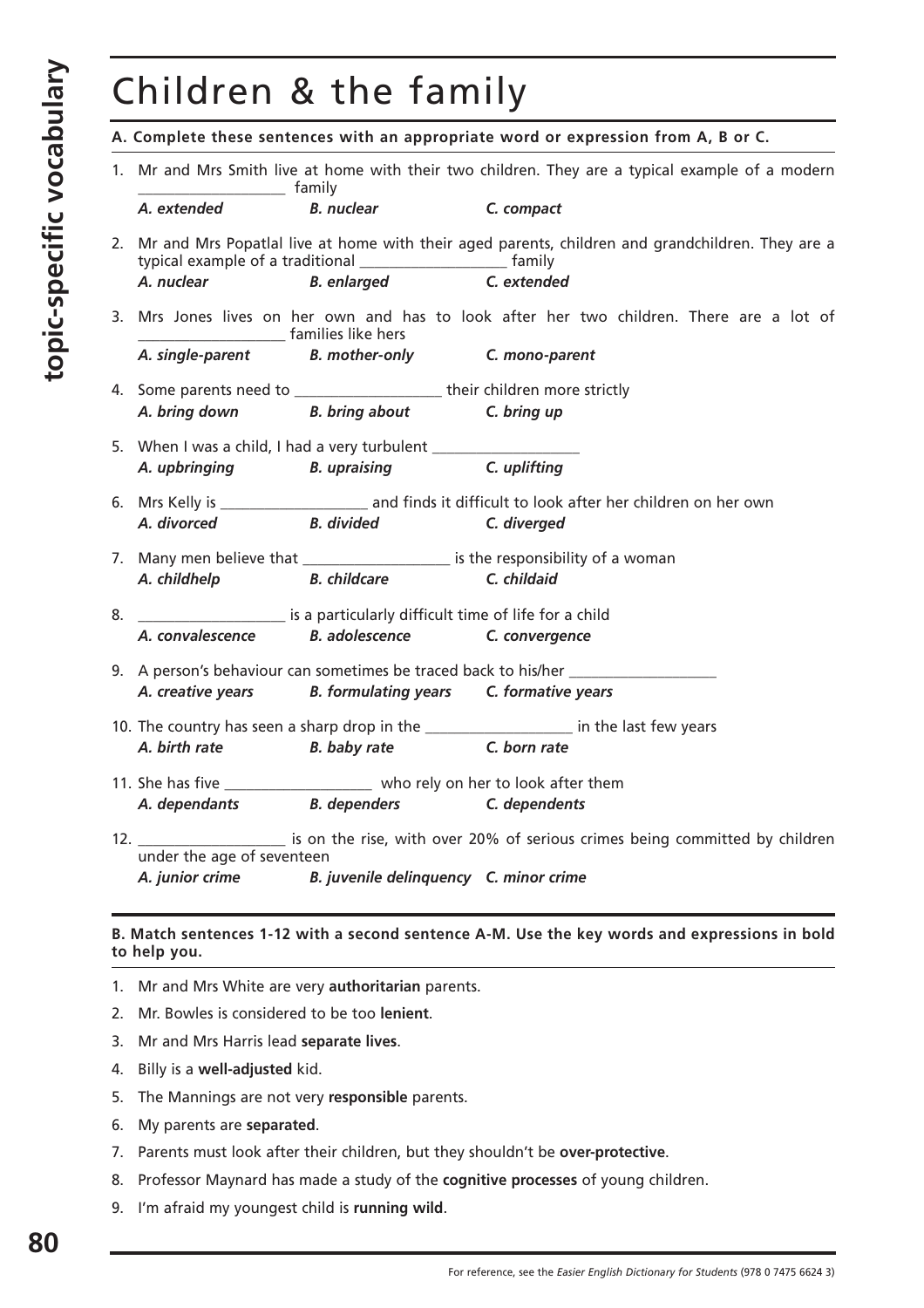# Children & the family

- 10. She looks quite different from all her **siblings**.
- 11. There are several **different and distinct stages of development** in a child's life.
- 12. Tony was raised by a **foster family** when his own parents died.
- A. They don't look after their children very well.
- B. He is fascinated by the way they learn new things.
- C. He very rarely punishes his children.
- D. I live with my mother and visit my father at weekends.
- E. He never listens to a word I say, and is always playing truant from school.
- F. Brothers and sisters usually bear some resemblance to one another.
- G. Although they are married and live together, they rarely speak to each other.
- H. They are very strict with their children.
- I. Of all of these, the teenage years are the most difficult.
- J. Children need the freedom to get out and experience the world around them.
- K. He's happy at home and is doing well at school.
- L. My families take in children who are not their own.

## **C. Now read this case study and fill in the gaps with one of the words or expressions from Tasks A and B. In some cases, more than one answer may be possible. You may need to change some of the word forms.**

|         |  |  | Bob's problems began during his 1_________________________ years. His parents got                           |  |  |
|---------|--|--|-------------------------------------------------------------------------------------------------------------|--|--|
|         |  |  |                                                                                                             |  |  |
|         |  |  |                                                                                                             |  |  |
|         |  |  |                                                                                                             |  |  |
|         |  |  |                                                                                                             |  |  |
|         |  |  |                                                                                                             |  |  |
|         |  |  |                                                                                                             |  |  |
|         |  |  |                                                                                                             |  |  |
|         |  |  |                                                                                                             |  |  |
|         |  |  | properly. The foster father objected to this, pointing out that Bob's 11__________________________- his two |  |  |
|         |  |  |                                                                                                             |  |  |
| school. |  |  |                                                                                                             |  |  |

This has raised some interesting questions about the modern family system. While it is true that parents should not be too 13\_\_\_\_\_\_\_\_\_\_\_\_\_\_\_\_\_\_\_\_\_\_\_ with children by letting them do what they want when they want, or be too 14 comes by sheltering them from the realities of life, it is also true that they should not be too strict. It has also highlighted the disadvantages of the modern 15 15 15 15 15 15 15 16 family where the child has only its mother and father to rely on (or the 16 \_\_\_\_\_\_\_\_\_\_\_\_\_\_\_\_\_\_\_ family, in which the mother or father has to struggle particularly hard to support their 17\_\_\_\_\_\_\_\_\_\_\_\_\_\_\_\_\_\_\_\_\_\_\_ ). In fact, many believe that we should return to traditional family values and the 18\_\_\_\_\_\_\_\_\_\_\_\_\_\_\_\_\_\_\_\_\_\_\_ family: extensive research has shown that children from these families are generally better behaved and have a better chance of success in later life.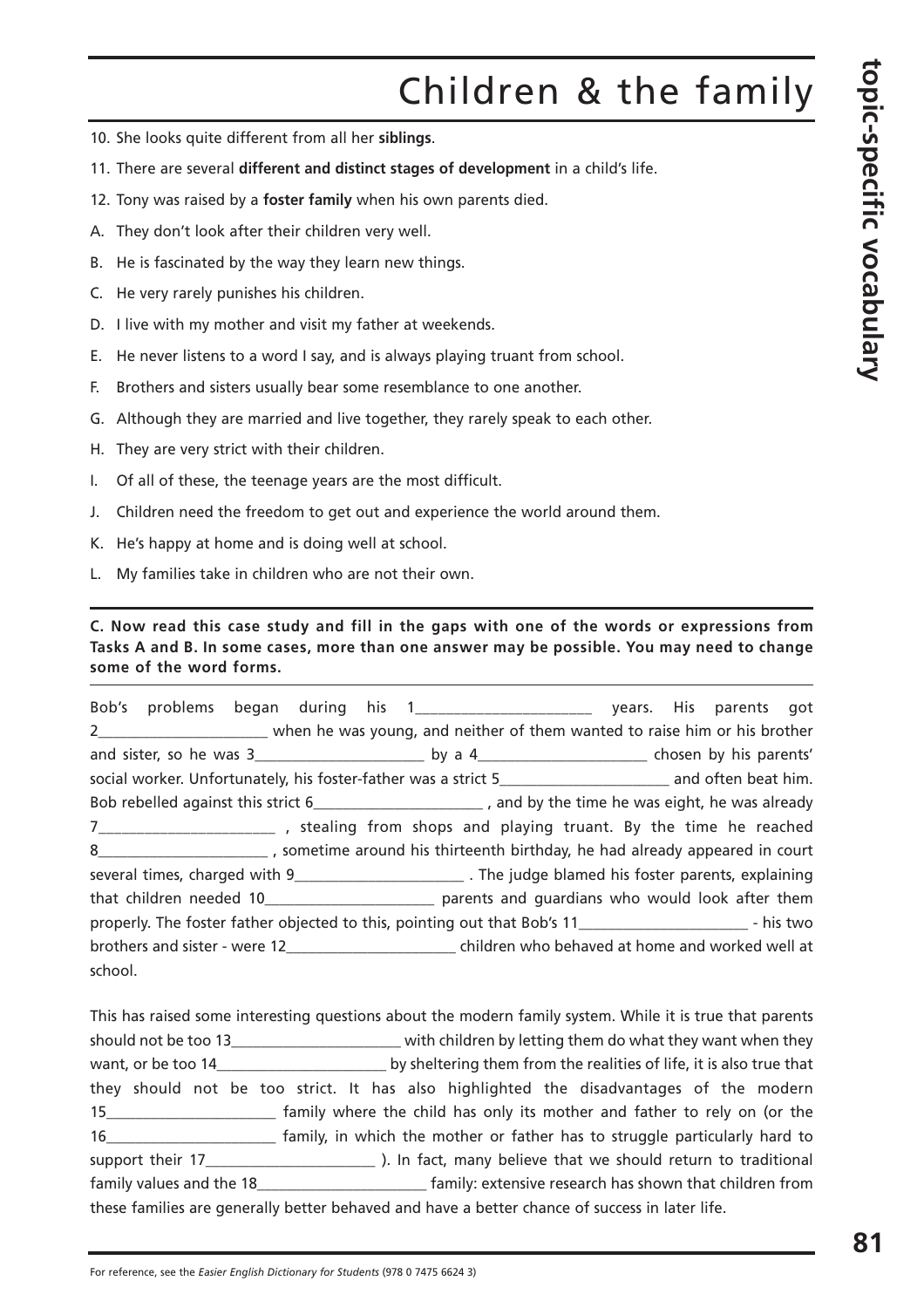# On the road

**A. Choose the most suitable explanation or interpretation, A or B, for the following sentences. Use the words in** *bold* **to help you.**

- 1. People enjoy the *mobility* that owning a car gives them.
	- *A. People enjoy being able to travel easily from one place to another.*
	- *B. People enjoy being able to drive very fast.*
- 2. What's your *destination*?
	- *A. Where have you come from?*
	- *B. Where are you going to?*
- 3. *Congestion* in the city centre has increased dramatically.
	- *A. It is now easier to drive around the city centre than it was before.*
	- *B. It is now more difficult to drive around the city centre than it was before.*
- 4. The local council wants to reduce the risks to *pedestrians.*
	- *A. The local council wants to make it safer for people to walk along the street.*
	- *B. The local council wants to make it safer for drivers and their passengers.*
- 5. Lead-free petrol reduces the risk of *pollution*.
	- *A. Lead-free petrol does not make the environment as dirty as conventional petrol.*
	- *B. Cars fuelled by lead-free pollution are safer to drive.*
- 6. *Traffic-calming* measures are becoming increasingly common throughout the country. *A. People have to drive more slowly because of the increased number of police in villages and towns.*

*B. People have to drive more carefully through towns and villages because of specially-built obstacles in the road.*

- 7. The centre of Camford has been designated a *traffic-free zone.*
	- *A. You cannot take your car into the centre of Camford.*
	- *B. You can park your car for free in the centre of Camford.*
- 8. Container lorries and other large vehicles *dominate* our roads.
	- *A. There are a lot of large vehicles on the roads.*
	- *B. There aren't many large vehicles on the roads.*
- 9. Young drivers have a higher *accident risk* than older drivers.
	- *A. Young drivers are more likely than older drivers to be involved in a crash.*
	- *B. Young drivers are less likely than older drivers to be involved in a crash.*
- 10. Public transport is heavily *subsidised* in most areas.

*A. The government has made public transport cheaper to use by giving money to bus and train companies.*

*B. The government has made public transport more expensive to use by increasing the price of road tax.*

- 11. The junction of London Road and Holly Street is an accident *black spot.*
	- *A. A lot of traffic accidents happen here.*
	- *B. Not many accidents happen here.*
- 12. The city council needs to adopt an effective *transport strategy* within the next five years.
	- *A. The city council needs to find a better way for people to get into, around and out of the city.*
	- *B. The city council needs to encourage more drivers to bring their cars into the city.*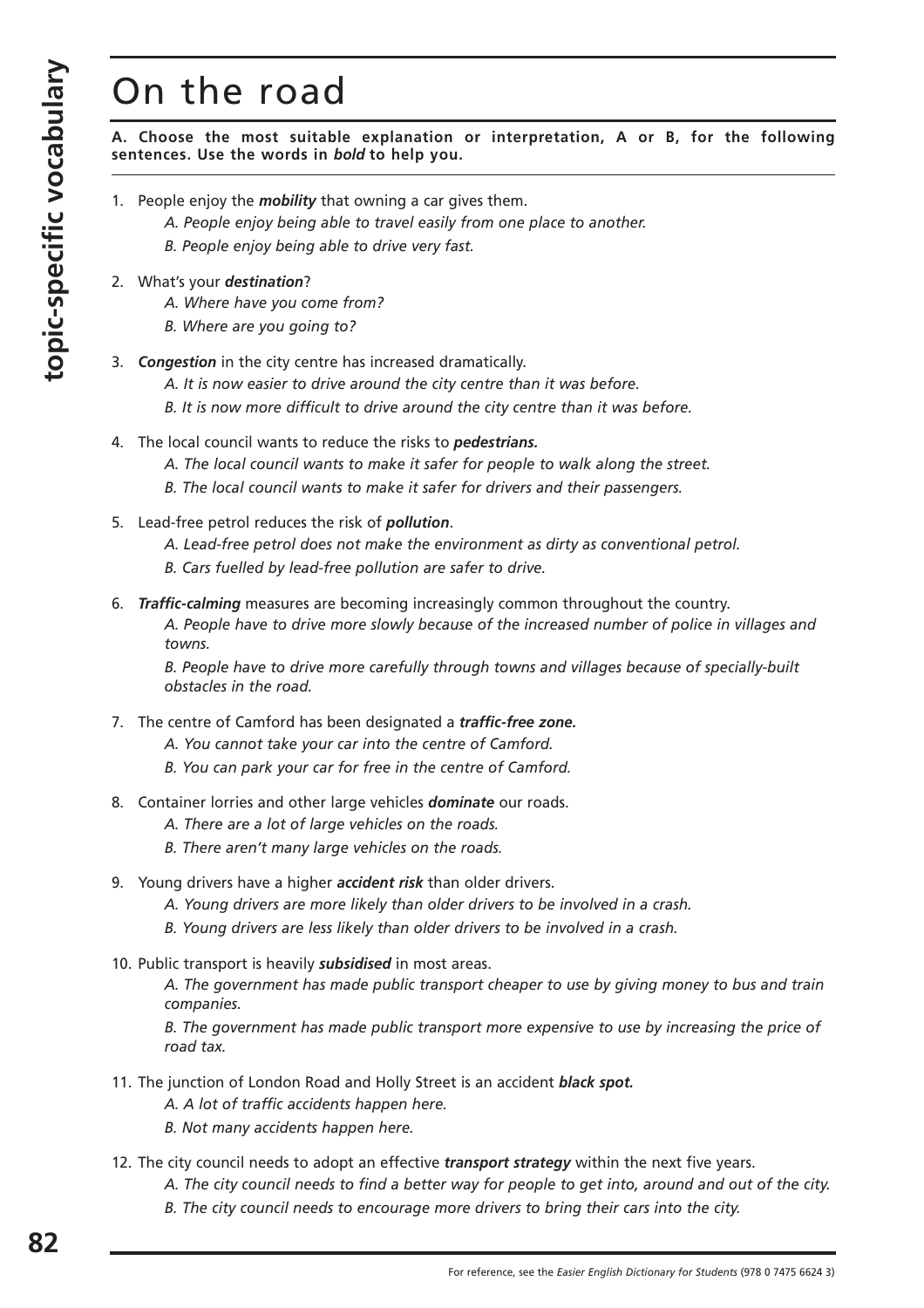# On the road

#### **B. Look at sentences 1-10 and decide what has, or hasn't, happened (sentences A-J). Use the words in** *bold* **to help you.**

- 1. Ambulance driver to policeman: 'The *pedestrian's injuries* are very severe and he has to go to hospital.'
- 2. Judge to driver: '*Drink-driving* is a serious offence and I therefore ban you from driving for a year'.
- 3. Driving instructor to student driver: 'Stop! That's a *pedestrian crossing*!'
- 4. Examiner to student driver: 'You don't know enough about *the Highway Code* yet to pass your theory test.'
- 5. Policeman to driver: 'Do you realise you were *speeding* back there, sir?'
- 6. Driver to a friend: 'I can't believe it! He gave me a heavy *fine* and six points on my licence.'
- 7. Police officer to radio interviewer: '*Joyriding* has increased by almost 50% and I am urging everyone to think twice before they get involved in this stupid activity.'
- 8. Television news presenter: 'So far this year there have been 27 *fatalities* on Oxfordshire's roads.'
- 9. City council officer to journalist: 'As part of our new transport strategy, we are going to construct *cycle lanes* in and around the city.'
- 10. City council officer to journalist: 'The *"Park and Ride"* scheme has been very successful over the last year'.
- A. Somebody is unfamiliar with the government publication containing the rules for people travelling on roads.
- B. More people have been leaving their cars in designated areas outside a city and catching a bus into the city centre.
- C. A lot of cars have been stolen, mainly by young people who want some excitement.
- D. A person walking in the street has been hit and badly hurt by a vehicle.
- E. Somebody has decided to make it safer to use bicycles.
- F. Somebody has almost driven through a red light and hit a person walking across the road.
- G. Somebody has had to pay money because of a driving offence.
- H. Somebody has consumed an illegal amount of alcohol before driving their car.
- I. A lot of people have been killed in traffic-related accidents.
- J. Somebody has been driving too fast.

**C. Now read this article and fill in the gaps with one of the words or expressions from Tasks A and B. In some cases, more than one answer may be possible. You may need to change some of the word forms.**

|                                                                                                            | and 2 |  | on Britain's roads are increasing from year       |
|------------------------------------------------------------------------------------------------------------|-------|--|---------------------------------------------------|
| to year: last year, 2,827 people were killed and almost 300,000 hurt in traffic-related accidents. Most of |       |  |                                                   |
| these were caused by drivers 3                                                                             |       |  | in built-up areas, where many seem to disregard   |
| the 30mph limit, or 4                                                                                      |       |  | especially around Christmas, when more alcohol is |
| consumed than at any other time. In many cases, it is 5                                                    |       |  | who are the victims,                              |
| knocked down as they are walking across the street at 6                                                    |       |  | by drivers who seem                               |
| to have forgotten that the rules of the 7                                                                  |       |  | order you to stop at red lights.                  |

| But these innocent victims, together with the help of the police and local councils, are fighting back. In                                          |                                                                  |
|-----------------------------------------------------------------------------------------------------------------------------------------------------|------------------------------------------------------------------|
|                                                                                                                                                     |                                                                  |
|                                                                                                                                                     | for pedestrians and cyclists, the city                           |
| council has recently implemented its new 11___________________________, which has improved the flow of                                              |                                                                  |
|                                                                                                                                                     |                                                                  |
|                                                                                                                                                     |                                                                  |
| reduce the number of cars in the city, as office workers and shoppers leave their cars outside the city and                                         |                                                                  |
| bus in instead. Cornmarket Street, the main shopping thoroughfare, has been designated a                                                            |                                                                  |
| $\begin{tabular}{c} 14 & \begin{tabular}{@{}c@{}} \quad \quad & \quad & \quad \\ \quad \quad & \quad & \quad \\ \hline \end{tabular} \end{tabular}$ | _________, closed to all vehicles during the day. There are more |
|                                                                                                                                                     |                                                                  |
| students and residents who rely on bicycles to get around. And 16______________________________ public                                              |                                                                  |
| transport has helped to keep down the cost of using buses. Meanwhile, the police and the courts are                                                 |                                                                  |
| coming down hard on drivers who misuse the roads, handing down large 17                                                                             |                                                                  |
| on selfish, inconsiderate drivers who believe it is their right to 18                                                                               | the roads.                                                       |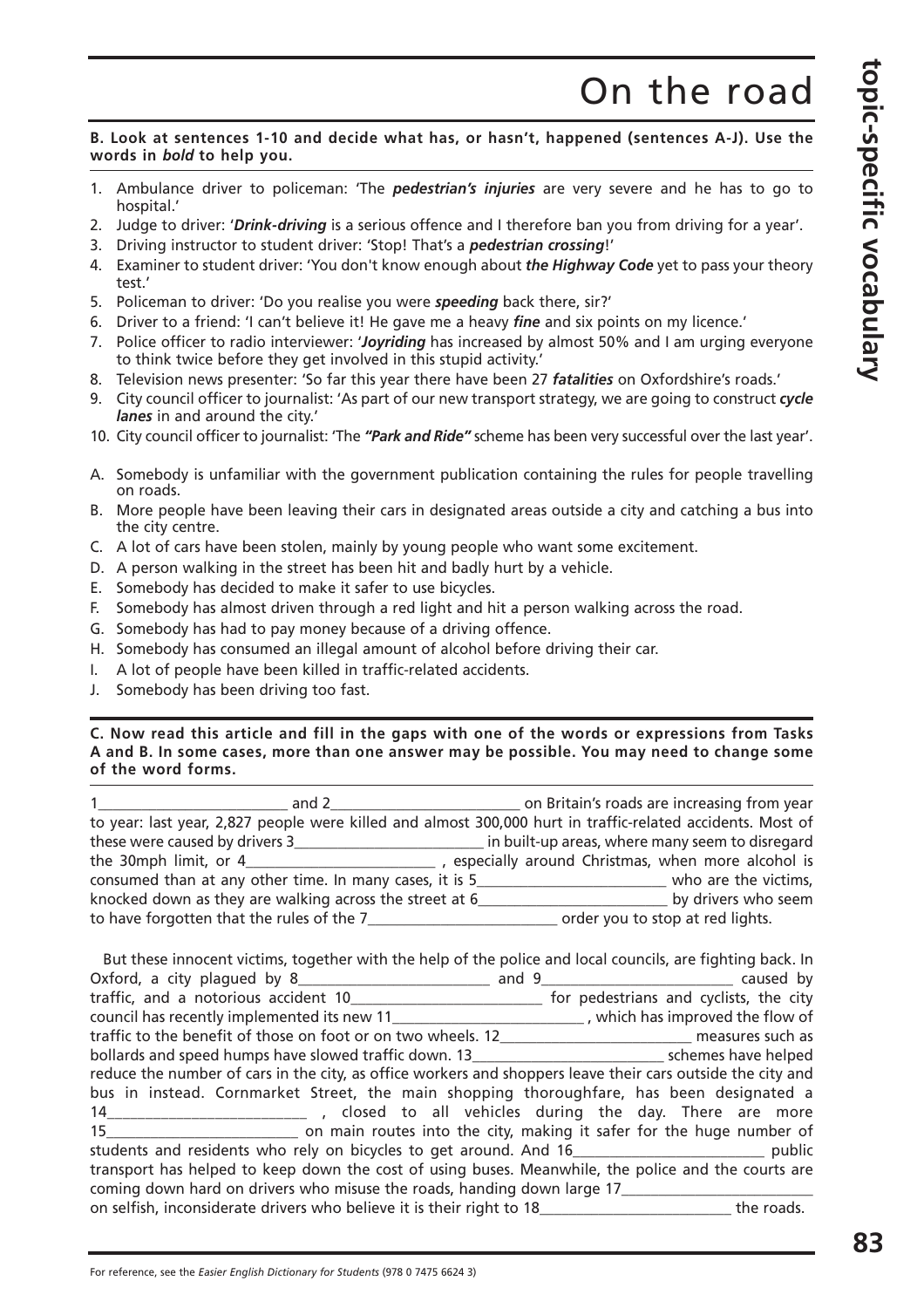## The arts

**A. Look at sentences 1-10, which are all extracts from art reviews, and decide what is being talked about in each one. Choose the most appropriate answer from the box. There are some which are not needed.** 

## **Performing arts**

```
a modern dance piece • a concert • a play • an opera • a film • a ballet
```
### **Literature**

```
poetry • a biography • drama • a novel • a collection of short stories
```
### **Fine / Visual Arts**

```
abstract art • a landscape • photography • a portrait • a still life • a
sculpture
```
- 1. Mimi Latouche is getting a little too old for this kind of thing, and as I watched her pirouette across the stage in a tutu two sizes too small, she reminded me not so much of a swan as a rather ungainly crow.
- 2. The scenery was wonderful. The costumes were marvellous. The cast were incredible. I wish I could say the same about the script. The playwright should be shot.
- 3. In his new book on Ernest Hemingway, acclaimed writer Michael Norris has brought the great man to life in a way nobody else could.
- 4. Move over Michelangelo! You have a rival. Vittorio Manelleto's marble pieces embody the human form in a way that has not been achieved in over five hundred years.
- 5. I had to study the picture for almost two minutes before I realised who it was. It was none other than our Queen. I doubt she would have been amused.
- 6. There are no great tenors in Britain. That is until now. Brian Clack's performance in La Traviatta sent shudders down my spine. What a man! What a voice! What a size!
- 7. Herbert von Caravan has been conducting now for almost forty years, and his final appearance yesterday was greeted with remarkable applause from both musicians and members of the audience.
- 8. 'Stone Angel' is an hilarious tale about the fall and rise of an opera singer. I picked it up and didn't put it down until I had finished. A fantastic book.
- 9. Dylan Thomas showed remarkable eloquence, and this latest compilation of some of his finest prose will surely be a bestseller.
- 10. Bruschetta's studies of dead animals might not be to everyone's taste, but it is impossible to deny his skill in representing inanimate objects like these on canvas.
- 11. He usually works in black and white, and in my opinion that's the medium he should stick to. His colour shots are too static and are heavily over-filtered, the strong lighting washes out any subtlety, and much of it is out of focus.
- 12. Shot entirely on location in Iran, this is perhaps the director's finest hour. A stunning setting, fine performances from the leads, and a cast of thousands of extras make this a truly visual feast.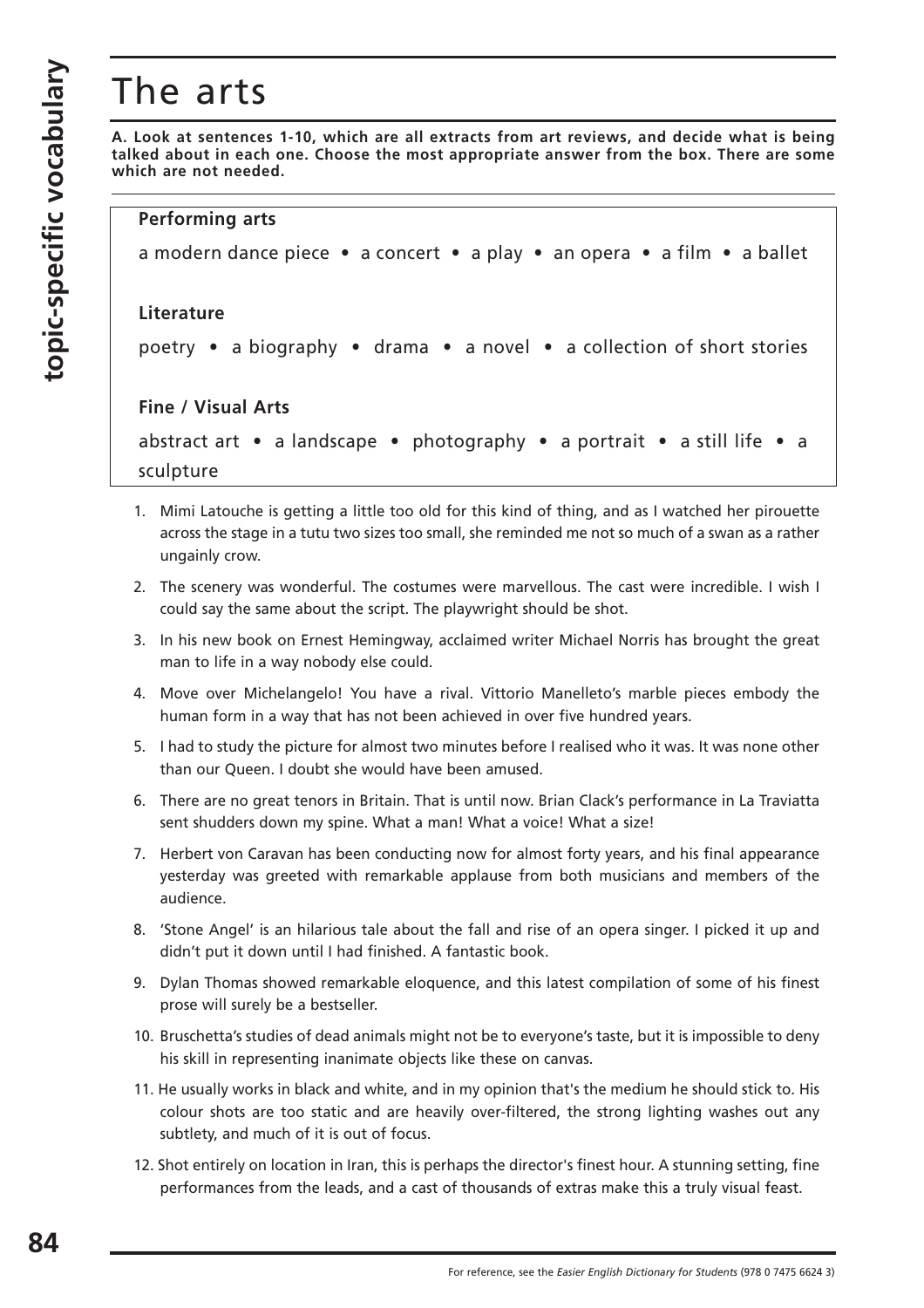| The arts |
|----------|
|----------|

|                                |                                               | B. Complete these sentences with an appropriate word or expression from A, B or C.                             |
|--------------------------------|-----------------------------------------------|----------------------------------------------------------------------------------------------------------------|
|                                |                                               |                                                                                                                |
| A. perform                     | B. performing C. performance                  |                                                                                                                |
|                                |                                               | 2. Camford University Press have just released a collection of Shakespeare's _________________________________ |
| A. works                       | <b>B.</b> workers                             | C. workings                                                                                                    |
|                                | which contains a CD-Rom of their latest show. |                                                                                                                |
| A. edit                        | <b>B.</b> edition                             | C. editor                                                                                                      |
|                                |                                               |                                                                                                                |
| A. reviews                     | <b>B.</b> previews <b>C.</b> revisions        |                                                                                                                |
|                                |                                               |                                                                                                                |
| A. exhibitionist B. exhibit    |                                               | C. exhibition                                                                                                  |
|                                |                                               | 6. The British National Orchestra is delighted with the government's promise of a £500,000                     |
| A. subsidiary                  | B. subsidy                                    | C. subpoena                                                                                                    |
|                                |                                               | 7. Tickets have already sold out for the first day's showing of Tom Cartmill's paintings at the National       |
| A. Galleon                     | <b>B.</b> Galley                              | C. Gallery                                                                                                     |
|                                |                                               | 8. Ernest Hemingway was one of the twentieth century's most famous ___________________________.                |
| A. novels                      | <b>B.</b> novelties                           | C. novelists                                                                                                   |
| 9. The French<br>world of art. |                                               | of the nineteenth century had a profound influence on the                                                      |
| A. impressions                 | <b>B.</b> impressionists                      | C. impressionisms                                                                                              |
|                                |                                               | 10. Oldhaven Press are going to _________________________________ my new book!                                 |
| A. publish                     | <b>B.</b> publisher                           | C. publication                                                                                                 |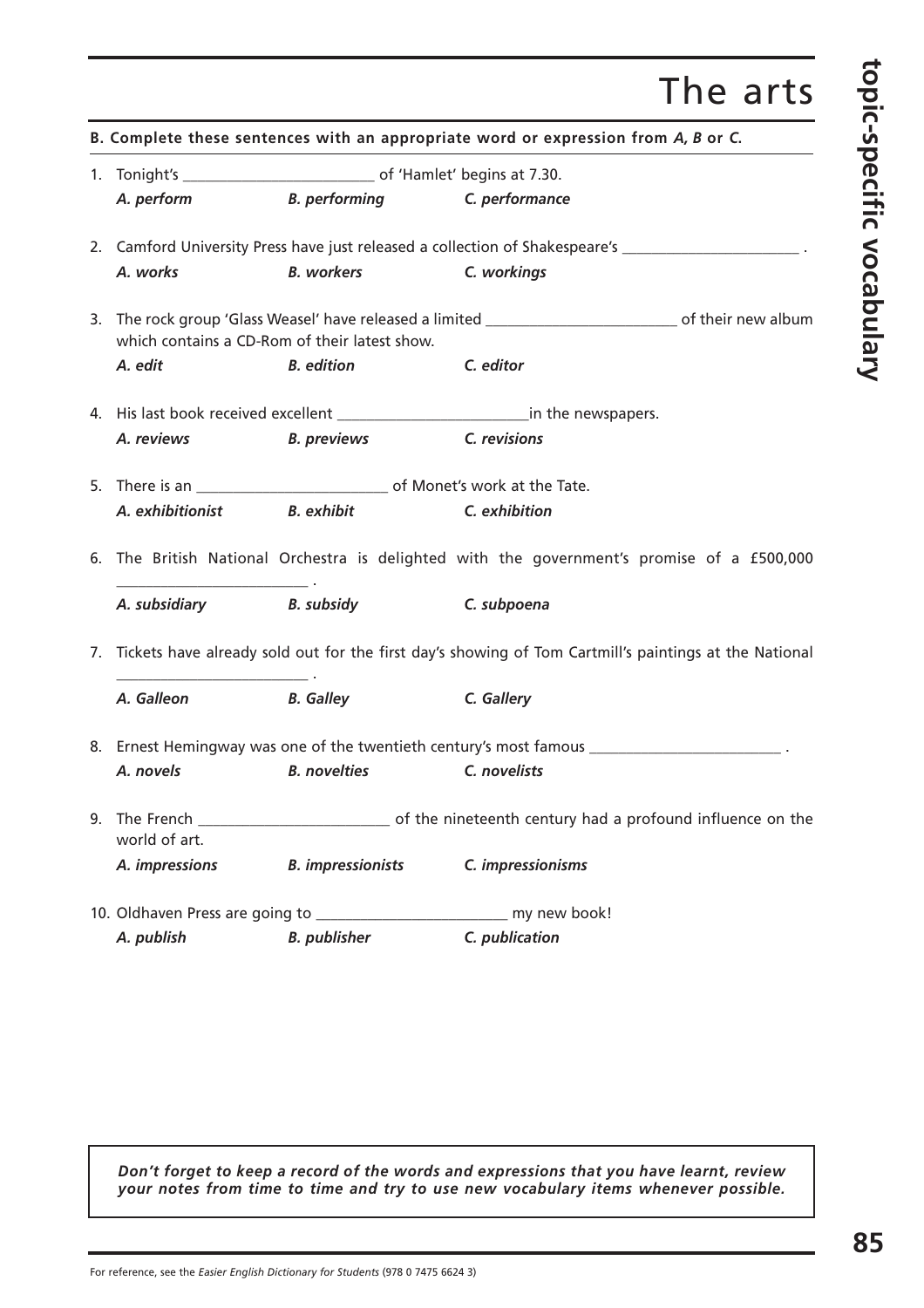## The arts

**C. Now look at this extract from a radio programme and fill in the gaps with one of the words or expressions from Tasks A and B. In some cases, more than one answer may be possible. You may need to change some of the word forms.**

Hello, and welcome to today's edition of 'But is it Art?'

Now, I don't usually enjoy 1\_\_\_\_\_\_\_\_\_\_\_\_\_\_\_\_\_\_\_\_\_\_\_\_\_\_\_\_\_\_\_\_ - all those pirouettes and pas de deux's and dying swans usually send me to sleep, but last night's 2\_\_\_\_\_\_\_\_\_\_\_\_\_\_\_\_\_\_\_\_\_\_\_\_\_\_ of 'Sleeping Beauty' at Nureyev Hall had me on the edge of my seat. And I'm not the only one: rave 3\_\_\_\_\_\_\_\_\_\_\_\_\_\_\_\_\_\_\_\_\_\_\_\_\_\_ in the national press praised the excellent choreography and the incredible stage set. It's on again tonight, but you'll have to move fast if you want a ticket!

The current 4 and the surface of Monetto's paintings at the Wheatley 5\_\_\_\_\_\_\_\_\_\_\_\_\_\_\_\_\_\_\_\_\_\_\_\_\_\_ has been a disappointment. The pictures themselves are excellent, especially the great artist's 6\_\_\_\_\_\_\_\_\_\_\_\_\_\_\_\_\_\_\_\_\_\_\_\_\_\_ of film stars, and of course his stunning 7\_\_\_\_\_\_\_\_\_\_\_\_\_\_\_\_\_\_\_\_\_\_\_\_\_\_ of a vase of daffodils, but the lighting inside the room was terrible. I would have thought that, having received a government 8\_\_\_\_\_\_\_\_\_\_\_\_\_\_\_\_\_\_\_\_\_\_\_\_\_\_\_\_\_\_\_\_ of almost £100,000, the Wheatley Arts Council could have invested it in some good lights.

Fans of the great twentieth-century 9\_\_\_\_\_\_\_\_\_\_\_\_\_\_\_\_\_\_\_\_\_\_\_\_\_\_\_\_\_George Orwell will be delighted to hear that Swansong Press are going to release a collection of his greatest 10\_\_\_\_\_\_\_\_\_\_\_\_\_\_\_\_\_\_\_\_\_\_\_\_\_ , which will of course include 'Animal Farm' and 'Nineteen Eighty Four'. Also included are some rare short stories which were not 11 Theory of the state which after his death. Look out for the book, which will be in the shops from the end of the month.

On the subject of books, a new 12\_\_\_\_\_\_\_\_\_\_\_\_\_\_\_\_\_\_\_\_\_\_\_\_\_\_ of the life of conductor Charles Worsenmost is due to be released in January. Worsenmost conducted his last 13\_\_\_\_\_\_\_\_\_\_\_\_\_\_\_\_\_\_\_\_\_\_\_\_\_\_ in 1998 after a long and eventful career. This is highly recommended for anyone who is remotely interested in classical music.

Have you ever wanted to be an 14\_\_\_\_\_\_\_\_\_\_\_\_\_\_\_\_\_\_\_\_\_\_\_\_\_\_\_\_ singer? Well, now's your chance! The National Music Company are looking for tenors and sopranos to audition for a new production of Mozart's 'Marriage of Figaro'. If you're interested, we'll give you the number to call at the end of the programme.

Potential Michelangelo's and Henry Moore's can try their hand at 15\_\_\_\_\_\_\_\_\_\_\_\_\_\_\_\_\_\_\_\_\_\_\_\_\_\_ this weekend. The Gleneagles Museum is holding a series of workshops which will give you the chance to chip away at a lump of stone to produce a piece of three-dimensional art. There's no need to book - just turn up at the door on Saturday at nine o'clock.

And now here's that number I promised you...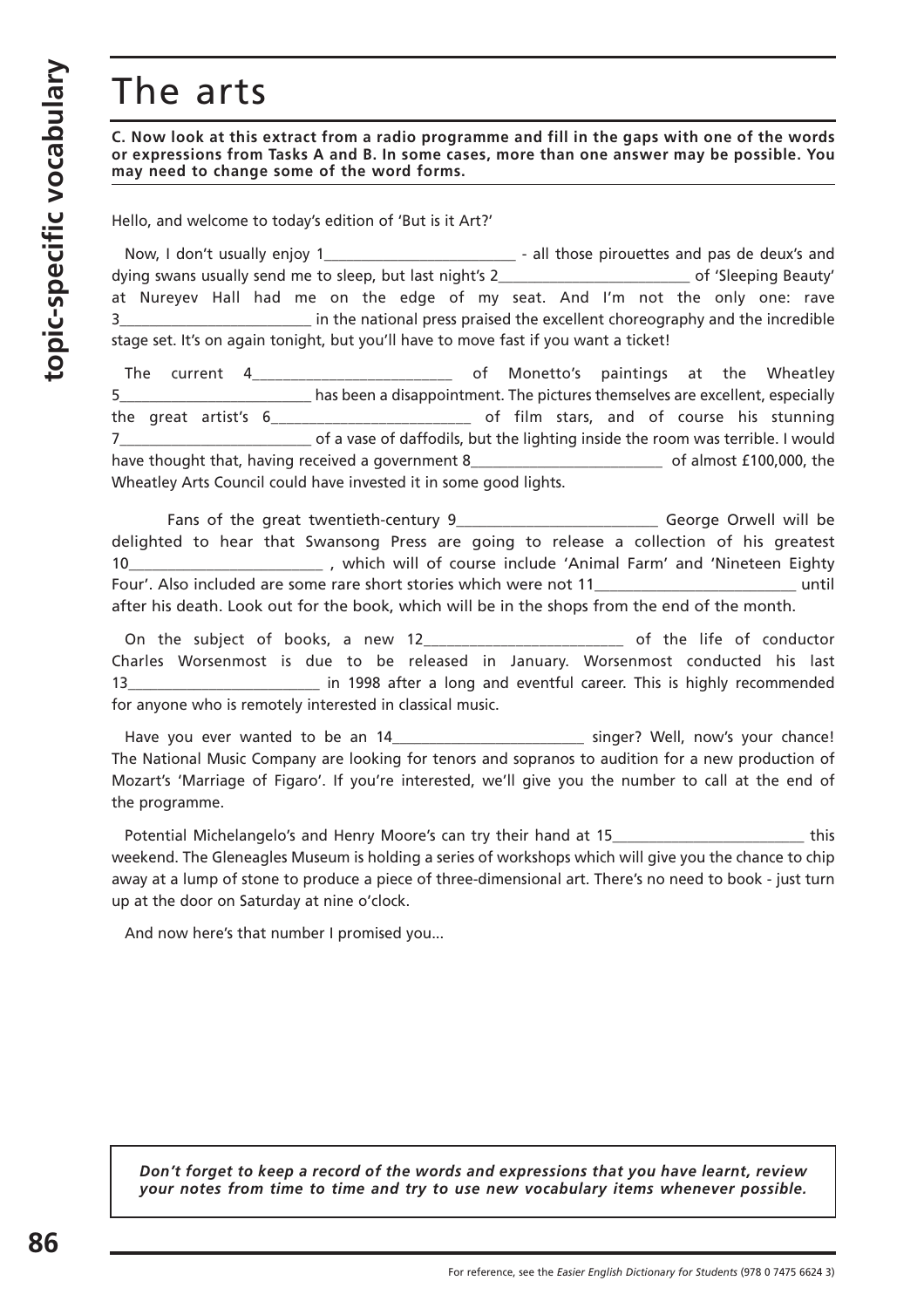# Town & country

### **A. Match the sentences in the left-hand column with the most appropriate sentence in the right-hand column. Use the words in bold to help you.**

| 1. London is a truly cosmopolitan city.                |    | A. Drug abuse is also a big problem.                                                               |
|--------------------------------------------------------|----|----------------------------------------------------------------------------------------------------|
| 2. A modern <i>metropolis</i> needs a good integrated  |    | B. Shops, libraries, hospitals and entertainment<br>complexes are just a few of them.              |
| transport system.                                      |    | C. Chief among these are concerts and                                                              |
| 3. London suffers a lot from traffic congestion.       |    | exhibitions.                                                                                       |
| 4. Poverty in the inner-city areas can breed<br>crime. |    | D. In particular, I enjoy the atmosphere that is<br>unique to the city.                            |
|                                                        |    | E. Prices in London are particularly exorbitant.                                                   |
| 5. Cities around the world have seen a huge            | Е. | Without them, they are unable to function                                                          |
| population explosion.                                  |    | properly as cities.                                                                                |
| 6. Birmingham has plenty of amenities.                 |    | G. It is especially bad during the rush hour, when<br>thousands of commuters try to enter or leave |
| 7. A lot of people visit Paris for its cultural        |    | the city.                                                                                          |
| events.                                                |    | H. Stress-related illnesses are very common in                                                     |
| 8. Cities in poorer countries often lack basic         |    | cities like New York.                                                                              |
| infrastructures.                                       | L. | Nowadays there are more city dwellers than<br>ever before.                                         |
| 9. The pressures of modern city life can be            |    | J. Everywhere you go there are building sites,                                                     |
| difficult to deal with.                                |    | pedestrian precincts, blocks of flats and                                                          |
| 10. The cost of living in some places can be very      |    | housing estates spreading into<br>the<br>countryside.                                              |
| high.                                                  |    | K. They like to feel that they can do something                                                    |
| 11. A lot of people appreciate the anonymity of        |    | without everybody knowing about it.                                                                |
| living in a large city.                                |    | L. Most people use buses and the underground<br>to get to the banks and offices where they         |
| 12. I love the <i>urban lifestyle</i> I lead.          |    | work.                                                                                              |
| 13. In Singapore, private cars are banned from the     |    | M. Unfortunately, this is something that most<br>large capital cities lack.                        |
| Central Business District at peak periods.             |    | N. It's a <i>melting pot</i> for people from all parts of                                          |
| 14. Urban sprawl is prevalent in most cities.          |    | the world.                                                                                         |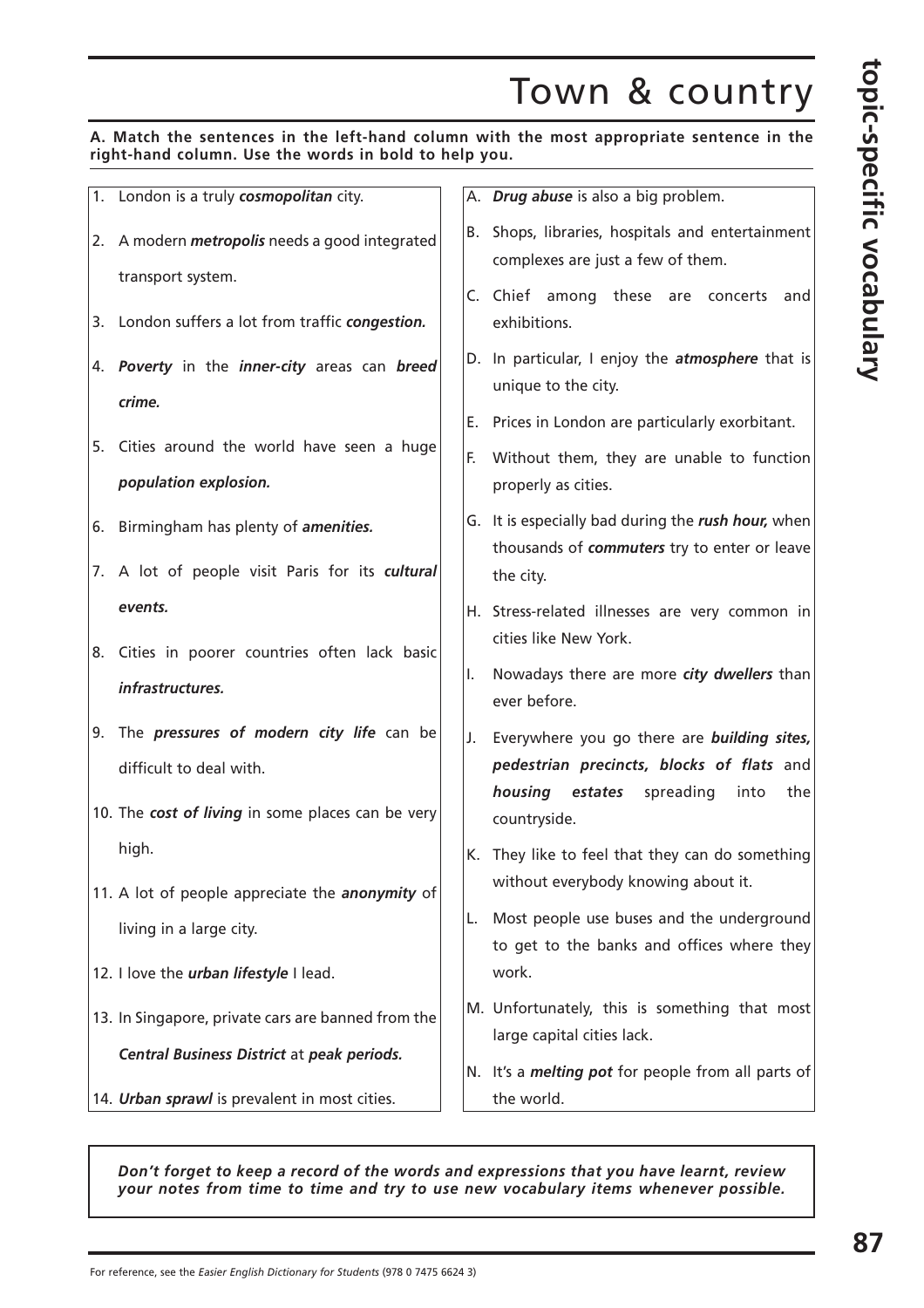# Town & country

**B. Match the sentences in the left-hand column with an appropriate response in the righthand column. Use the words in** *bold* **to help you.**

- 1. I enjoy a *rural* lifestyle.
- 2. There isn't much *pollution* if you live outside a town.
- 3. There is a lot of *productive land* in this area.
- 4. In recent years, there has been a lot of *migration* from the towns to the cities.
- 5. The government has promised to leave the green belt alone.
- 6. There has been a huge reduction in the amount of *arable land* over the last twenty years.
- 7. My uncle's farm covers almost 800 *hectares.*
- 8. What are the main *crops* grown in this area?
- A. Really? So why are we seeing so much *construction* in the countryside around London?
- B. I'm not so sure. All those *pesticides* and *chemical fertilisers* that farmers use nowadays can't be good for the *environment.*
- C. That's probably because we import more food from abroad.
- D. Mostly *wheat, oats* and *barley.*
- E. Really? How much is that in *acres*?
- F. I'm not surprised. With such terrible *prospects* within towns, *depopulation* is inevitable.
- G. Well I can't see much evidence of *cultivation.*
- H. Really? I always find there's nothing to do in the countryside.

**C. Now read this article and fill in the gaps with one of the words or expressions from Tasks A and B. In some cases, more than one answer may be possible. You may need to change some of the word forms.**

| London, Paris and New York, Singapore is a 2______________________________ city, with people from different   | of almost three million people. Like |
|---------------------------------------------------------------------------------------------------------------|--------------------------------------|
| parts of the world living and working together. I enjoyed the 3_________________________ lifestyle I led      |                                      |
| there, and made the most of the superb 4__________________________, ranging from the excellent shops to       |                                      |
| some of the best restaurants in the world. In the evenings and at weekends there were always                  |                                      |
| 5__________________________; with such diverse attractions as classical western music, an exhibition of       |                                      |
| Malay art or a Chinese opera in the street, it was difficult to get bored. Perhaps most impressive, however,  |                                      |
| was the remarkable transport 6______________________________, with excellent roads, a swift and efficient bus |                                      |
| service and a state-of-the-art underground system which could whisk 7______________________________ from the  |                                      |
| suburbs straight into the heart of the city (this was particularly important, as the government banned        |                                      |
| private cars from entering the 8__________________________ during the morning and afternoon                   |                                      |
| 9 ____________________________ in order to reduce 10 ____________________________ on the roads and            |                                      |
| 11 <b>I</b> from the exhausts).                                                                               |                                      |

|                                                      |  |  |  |  | Of course, living in a city like this has its disadvantages as well. For a start, the |  |  |                                 |  |
|------------------------------------------------------|--|--|--|--|---------------------------------------------------------------------------------------|--|--|---------------------------------|--|
|                                                      |  |  |  |  | can be very high - renting an apartment, for example, is very expensive. And          |  |  |                                 |  |
| as the city is expanding, there are a lot of 13      |  |  |  |  |                                                                                       |  |  | where new apartments are        |  |
| continually being built to deal with the 14          |  |  |  |  |                                                                                       |  |  | which is a direct result of the |  |
| government encouraging people to have more children. |  |  |  |  |                                                                                       |  |  |                                 |  |

Fortunately, Singapore doesn't suffer from problems that are common in many cities such as 15 15 The section of the result of the government imposing very severe penalties in the section of the result of the government imposing very severe penalties on anyone bringing narcotics into the country, so it is safe to walk the streets at night. In fact, the housing estates there are probably the safest and most orderly in the world 16\_ housing estates there are probably the safest and most orderly in the world.

Singapore wouldn't be ideal for everyone, however, especially if you come from the countryside and are used to a 17 Table 11 and the strike. The traditional villages that were once common have disappeared as the residents there realised there were no 18 and the residents and moved into new government housing in the city. Nowadays, there is very little 19\_\_\_\_\_\_\_\_\_\_\_\_\_\_\_\_\_\_\_\_\_\_\_\_\_ around the city, which means that Singapore imports almost all of its food. And despite a 'green' approach to city planning, the 20\_\_\_\_\_\_\_\_\_\_\_\_\_\_\_\_\_\_\_\_\_\_\_\_\_ which has eaten into the countryside has had a detrimental effect on the 21\_\_\_\_\_\_\_\_\_\_\_\_\_\_\_\_\_\_\_\_\_\_\_\_\_\_\_\_\_\_\_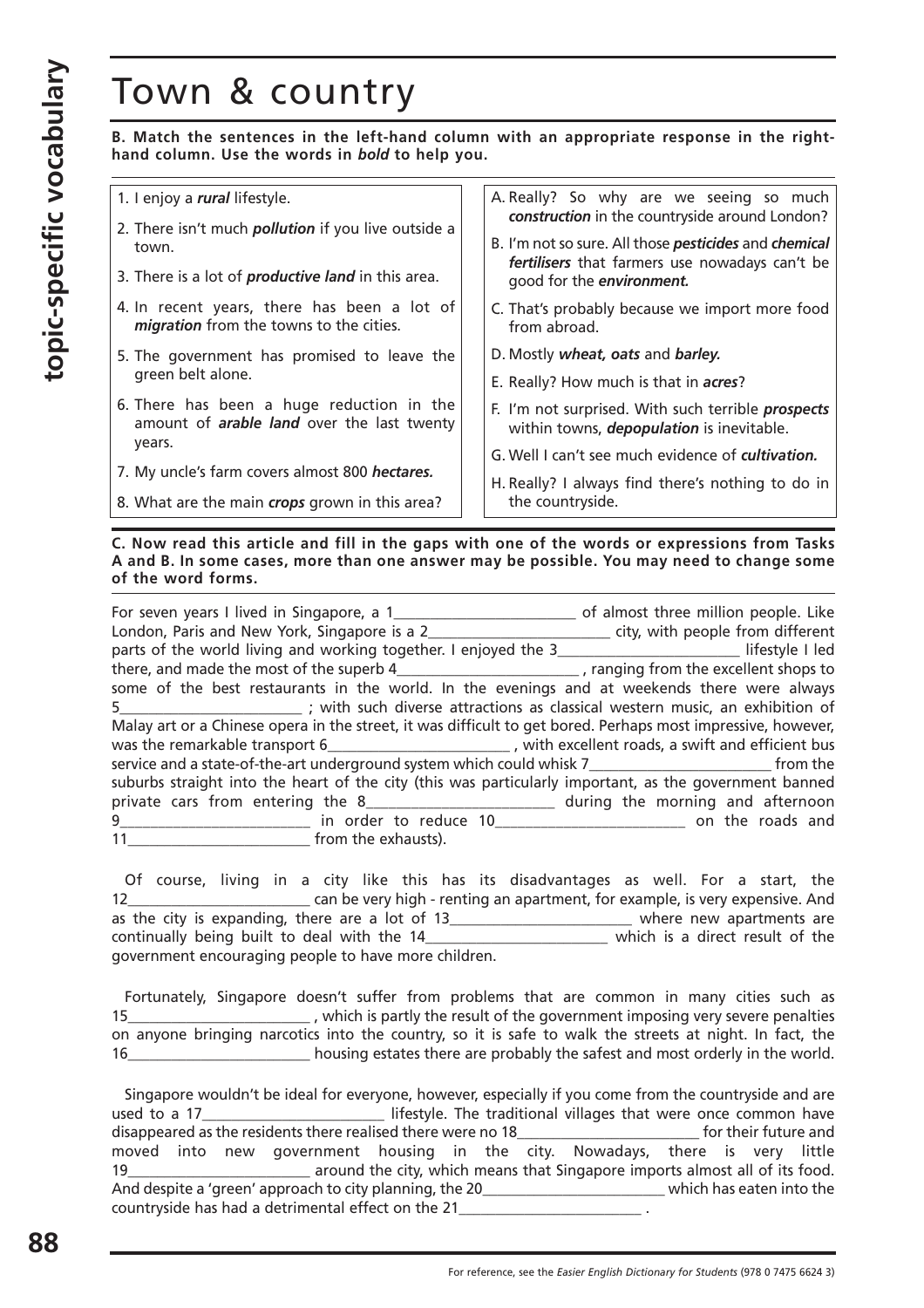## Architecture

**A. Put the words in the box into their appropriate category in the table beneath. Some words can go into more than one category.** 

modernist • reinforced concrete • practical • post-modern • standardised skyscraper • well-designed • porch • façade • traditional • walls an eyesore • timber • elegant • stone • steel • functional • ugly glass • concrete • low-rise apartments • high-tech • controversial high-rise apartments • pleasing geometric forms • art deco multi-storey car park • international style • energy-efficient • foundations

*Building materials (6 words / expressions)* *Aesthetic perception (how we feel about a building) (6 words / expressions)*

*Types of building (4 words / expressions)* *Architectural style (6 words / expressions)*

*Parts of a building (4 words / expressions)*

*Features (that make the building easy to live or work in) (4 words / expressions)*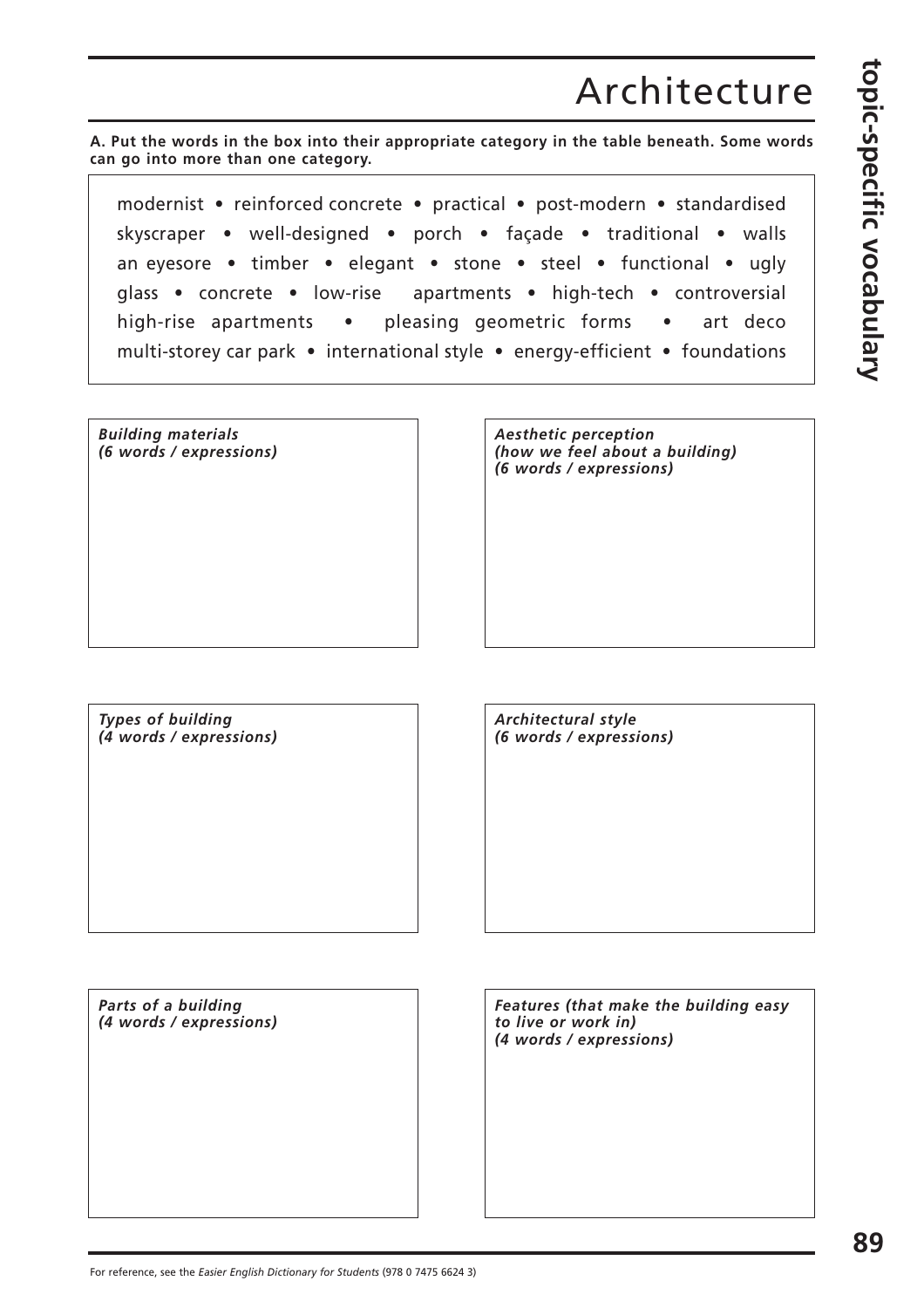# Architecture

| A. destabilized              | <b>B.</b> derelict                                  | C. defunct                                                                                                  |
|------------------------------|-----------------------------------------------------|-------------------------------------------------------------------------------------------------------------|
|                              |                                                     | 2. She lives on a large housing __________________________ near the centre of the city.                     |
| A. estate                    | B. state                                            | C. estuary                                                                                                  |
|                              |                                                     | 3. There are several run-down districts inside the city where the housing is in a bad state, although most  |
| A. slumps                    | <b>B.</b> scrums                                    | C. slums                                                                                                    |
|                              |                                                     | 4. The city council are going to __________________________the old church and built a new one in its place. |
| A. demobilize                | B. demote                                           | C. demolish                                                                                                 |
| illegal to destroy it.       |                                                     |                                                                                                             |
|                              | A. preservation B. preservative C. presentable      |                                                                                                             |
|                              |                                                     | 6. Sir Richard Rogers is the _____________________________ who designed the Lloyds building in London.      |
| A. architect B. architecture |                                                     | C. architectural                                                                                            |
|                              |                                                     | 7. Some of the problems in our _____________________________ are drug-related.                              |
|                              | A. inter-cities B. internal cities C. inner cities  |                                                                                                             |
|                              | so that people have something to do in the evening. |                                                                                                             |
| A. sociable                  | <b>B.</b> socialist                                 | C. social                                                                                                   |
|                              |                                                     |                                                                                                             |
| A. renovate                  | <b>B.</b> remonstrate                               | C. reiterate                                                                                                |
| from your local council.     |                                                     | 10. If you want to add an extension to your house, you will need ______________________ permission          |
| A. planning                  | <b>B.</b> construction                              | C. plotting                                                                                                 |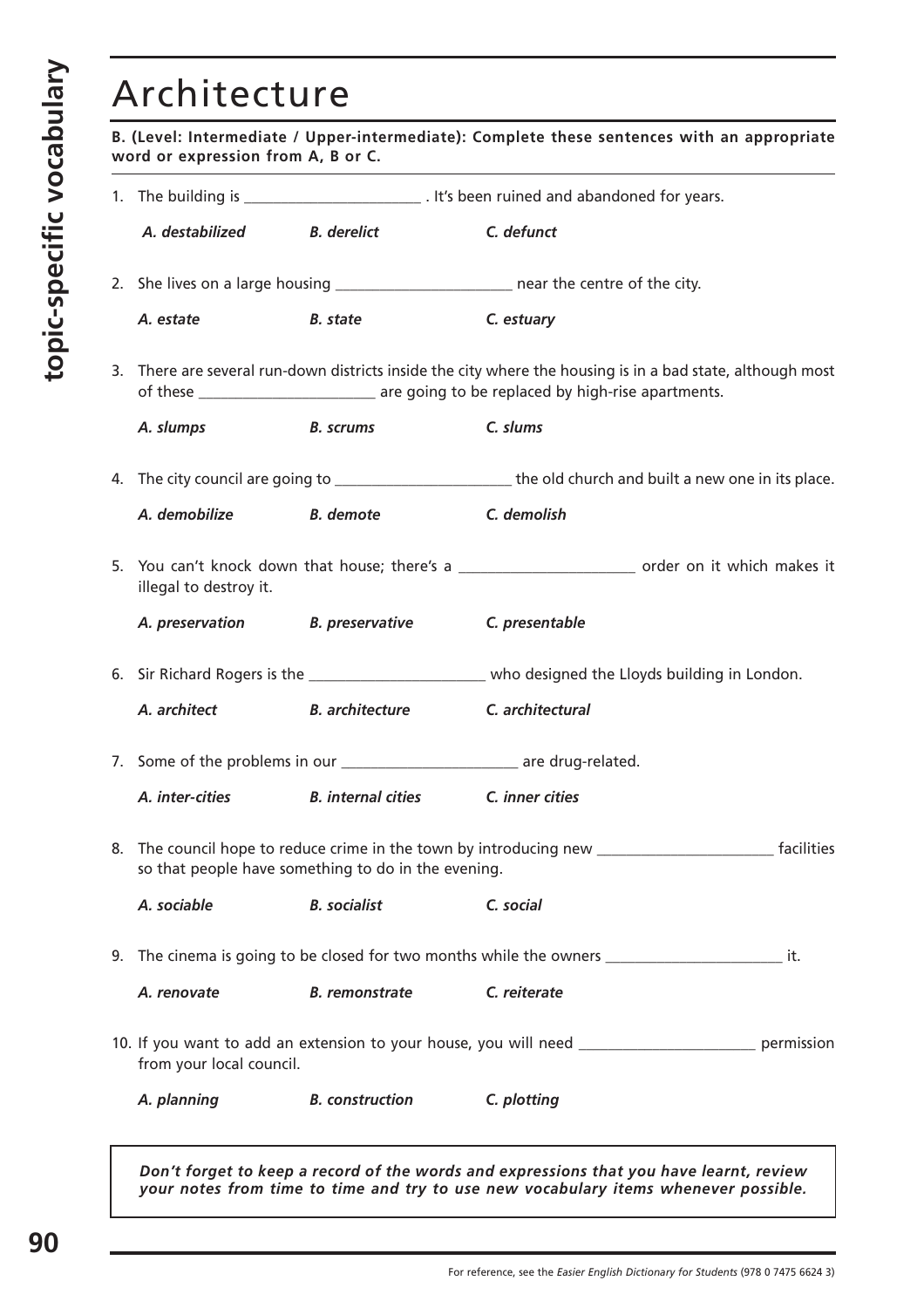## Architecture

**C. Now look at this report and fill in the gaps with one of the words or expressions from Tasks A and B. In some cases, more than one answer may be possible. You may need to change some of the word forms.**

### *Report from the director of the West Twyford Town Planning Committee*

The last year has been a busy one for the West Twyford Town Planning Committee. Outlined below are a few of the areas we have concentrated on.

- 1. Applications for 1\_\_\_\_\_\_\_\_\_\_\_\_\_\_\_\_\_\_\_\_\_\_\_\_ permission from home owners who want to develop their properties have increased by 50%. However, many of these homes are historic buildings and have 2\_\_\_\_\_\_\_\_\_\_\_\_\_\_\_\_\_\_\_\_\_\_\_\_ orders which prevent them from being altered externally. At present, we can only allow owners to 3\_\_\_\_\_\_\_\_\_\_\_\_\_\_\_\_\_\_\_\_\_\_\_\_ the inside of their homes (including installing central heating and improved wall insulation).
- 2. Last summer we invited several 4\_\_\_\_\_\_\_\_\_\_\_\_\_\_\_\_\_\_\_\_\_\_\_\_\_\_ to design plans for the new council offices on Peach Street. We eventually chose Barnard, Jackson and Willis, a local company. It was generally agreed that their design, which included a grey tinted 5 6\_\_\_\_\_\_\_\_\_\_\_\_\_\_\_\_\_\_\_\_\_\_\_\_ at the front of the building, was the most aesthetically pleasing. They are currently in the process of laying the 7\_\_\_\_\_\_\_\_\_\_\_\_\_\_\_\_\_\_\_\_\_\_\_\_ for the new building, which we understand is taking some time as the land must be drained first.
- 3. In response to a lot of complaints about the lack of 8\_\_\_\_\_\_\_\_\_\_\_\_\_\_\_\_\_\_\_\_\_\_\_\_ facilities in the town, it was agreed at last month's meeting that funds should be set aside for the construction of a new sports centre and youth club.
- 4. Several 9\_\_\_\_\_\_\_\_\_\_\_\_\_\_\_\_\_\_\_\_\_\_\_\_ buildings which have been ruined and abandoned for over five years are to be knocked down. In their place, a new housing 10\_\_\_\_\_\_\_\_\_\_\_\_\_\_\_\_\_\_\_\_\_\_\_\_\_\_ will be built. This will provide twenty new homes within the next two years.
- 5. Everybody agrees that the new shops on the High Street are 11\_\_\_\_\_\_\_\_\_\_\_\_\_\_\_\_\_\_\_\_\_\_\_\_ . It is certainly true that they are very ugly and out of keeping with the other buildings on the street. In future, we must ensure that all new buildings are built in a 12\_\_\_\_\_\_\_\_\_\_\_\_\_\_\_\_\_\_\_\_\_\_\_\_\_\_\_\_\_\_ style so that they fit in with the older buildings around them.
- 6. There has been an increased crime rate in the 13 and the state of the town. We plan to demolish these run-down areas within the next eight years and re-house the residents in new 14 apartments in the Berkely Heath district.
- 7. In an attempt to help the environment, we are going to make the town hall more 15\_\_\_\_\_\_\_\_\_\_\_\_\_\_\_\_\_\_\_\_\_\_\_\_ . Windows will be double-glazed, walls and ceilings will be insulated and we will replace the current central heating system.

My next report will be in two months' time. Anybody wishing to discuss these issues can contact me on extension 287.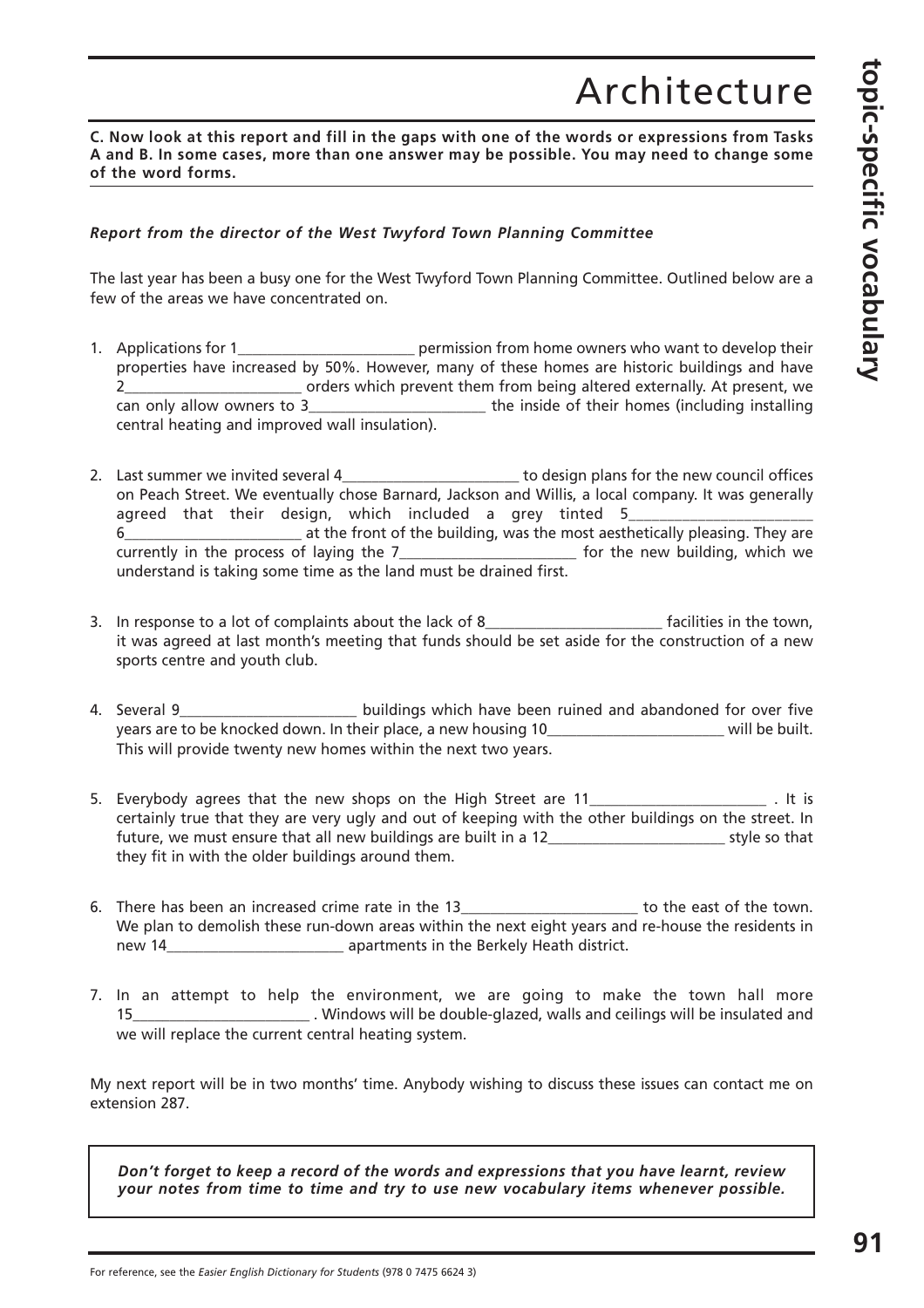## Men & women

**A. Look at the words and expressions in** *bold* **in the following sentences and decide if we generally consider them to have a positive connotation or a negative connotation.**

- 1. At the interview, the manager was impressed by her *astute* comments.
- 2. In the *power struggle* between men and women, neither side will win.
- 3. After the takeover, the staff hoped that things would improve, but the new manager was just as *ruthless* as the man he replaced.
- 4. Some men believe that women are the *weaker sex* and should leave real work to men.
- 5. Our boss is a *male chauvinist* and believes that women should get less money than men for the same job.
- 6. John doesn't consider women to be very intelligent. To him, they are just *sex objects*.
- 7. Our company is *male-dominated*; all the top management positions are occupied by men.
- 8. Maureen is a *versatile* worker. She is able to do a number of different jobs, often at the same time.
- 9. He holds *egalitarian* views and believes that everybody should be treated equally.
- 10. The new management has taken steps to ensure *equality* in the office; from now on, everyone will receive the same money regardless of their sex or age.
- 11. *Militant feminists* have thrown paint at a well-known television personality in order to stress their views.

| <b>POSITIVE</b> | <b>NEGATIVE</b> |
|-----------------|-----------------|
|                 |                 |
|                 |                 |
|                 |                 |
|                 |                 |
|                 |                 |
|                 |                 |
|                 |                 |
|                 |                 |
|                 |                 |
|                 |                 |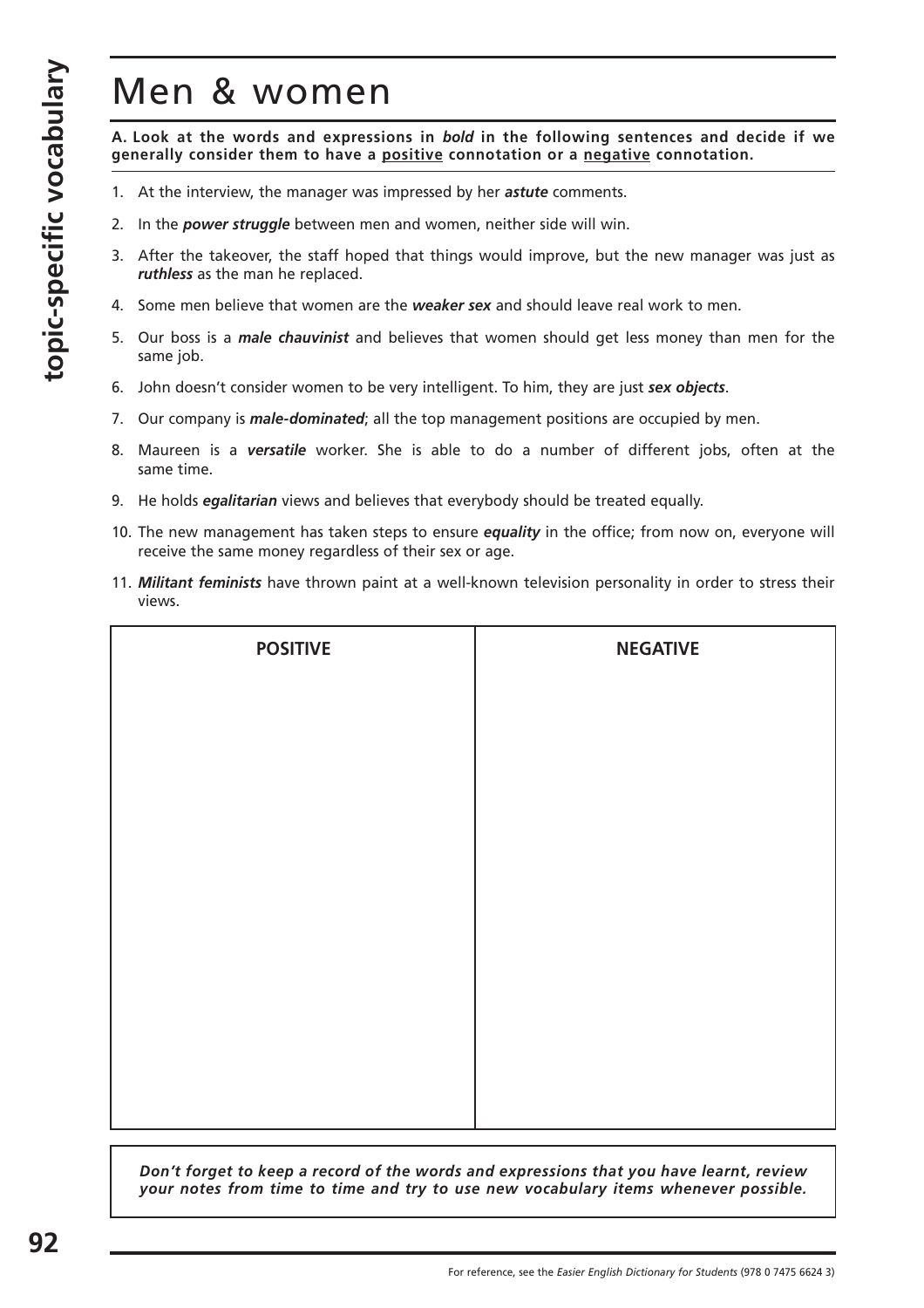## Men & women

**B. Use the words and expressions in the box to complete the conversation below.**

|  | gender roles • child-rearing •                                   |  | male counterparts |  |
|--|------------------------------------------------------------------|--|-------------------|--|
|  | breadwinner • stereotypes • household management • role division |  |                   |  |
|  | battle of the sexes • Sex Discrimination Act • social convention |  |                   |  |

- Chris: Cleaning and cooking are a woman's job. After all, men are no good at 1. \_\_\_\_\_\_\_\_\_\_\_\_\_\_\_\_\_\_\_\_ .
- Terry: What rubbish! Thank goodness the 2. The section of exists to prevent men from taking advantage of women.

Chris: Well, let's face it, in the workplace women never do as well as their  $\sim$  3.

- Terry: And I suppose you think that women are only good for changing babies' nappies and other tedious aspects of 4. \_\_\_\_\_\_\_\_\_\_\_\_\_\_\_\_\_\_\_\_ .
- Chris: No, but I do believe that in a modern household there should be a clearly-defined 5. \_\_\_\_\_\_\_\_\_\_\_\_\_\_\_\_\_\_\_\_ . Men are good at DIY, for example. Most women aren't. And I'll always believe that it's the man who should be the 6. \_\_\_\_\_\_\_\_\_\_\_\_\_\_\_\_\_\_\_\_ , providing food and shelter for his family.
- Terry: Well, all I can say is that I'm glad your ideas of 7. \_\_\_\_\_\_\_\_\_\_\_\_\_\_\_\_\_\_\_\_ are not shared by most people.
- Chris: Nonsense! A lot of people believe in traditional 8. \_\_\_\_\_\_\_\_\_\_\_\_\_\_\_\_\_\_; the man goes out to work, the woman stays at home. It's as simple as that.
- Terry: Men at work and women at home? Come on dear, those are such typical 9. With people like you around, the 10. \_\_\_\_\_\_\_\_\_\_\_\_\_\_\_\_\_\_\_\_\_\_\_ will always continue.

Chris: Oh, shut up dad.

Terry: Sorry Christine, but it's an issue I feel strongly about.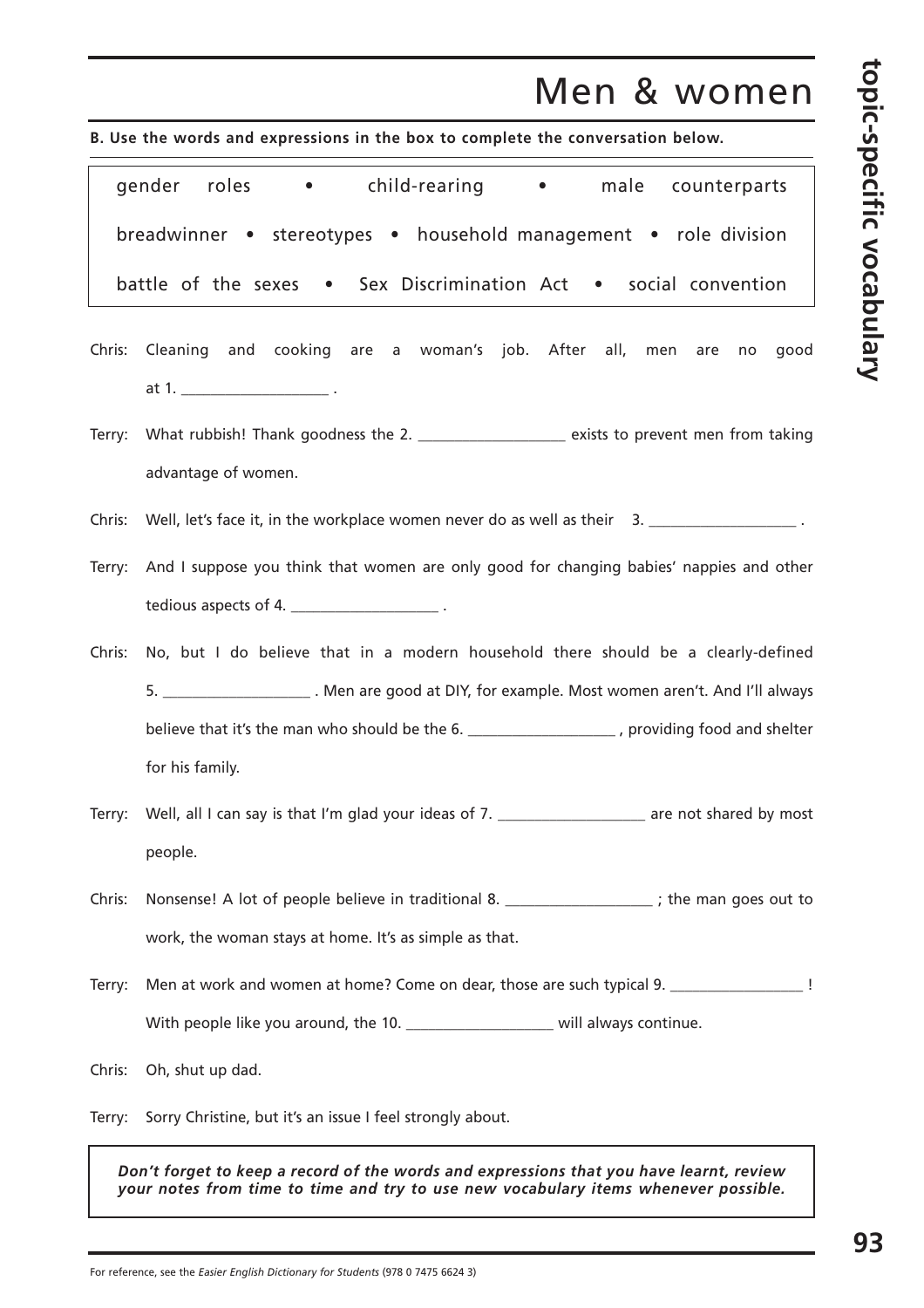## Men & Women

**C. Now read this essay and complete the gaps with one of the words or expressions from Tasks A and B.**

## *'Men and women are, and always will be, different in the way they behave and are treated'. Do you agree with this statement?*

A totally (1)\_\_\_\_\_\_\_\_\_\_\_\_\_\_\_\_\_\_\_\_\_\_\_\_\_\_society, in which sexual (2)\_\_\_\_\_\_\_\_\_\_\_\_\_\_\_\_\_\_\_\_\_\_\_\_\_\_between men and women is the norm, is still a long way off. This is certainly the case if you watch television, where men are often portrayed as the (3)\_\_\_\_\_\_\_\_\_\_\_\_\_\_\_\_\_\_\_\_\_\_\_\_\_\_\_\_, bringing money home to the wife, who is usually depicted as the (4)\_\_\_\_\_\_\_\_\_\_\_\_\_\_\_\_\_\_\_\_\_\_\_\_\_\_\_\_\_\_\_, prone to extreme emotions and temper tantrums. But is this really the case? Is it still fair to create (5) example the such as this? After all, as more women go out to work and more men stay at home to look after the house and the kids, it is quite clear that so-called (6)\_\_\_\_\_\_\_\_\_\_\_\_\_\_\_\_\_\_\_\_\_\_\_\_\_\_are merging and disappearing.

Take the office workplace as an example. For years, businesses and companies were (7) \_\_\_\_\_\_\_\_\_\_\_\_\_\_\_\_\_\_\_\_\_\_\_ - the directors, managers and businessmen were always men, the secretaries and personal assistants always female. This was probably because men have traditionally been seen as more (8)\_\_\_\_\_\_\_\_\_\_\_\_\_\_\_\_\_\_\_\_\_\_\_\_\_\_ , more able to deal with the cut-and-thrust of business. But now women are proving that they can be equally tough, while simultaneously being more (9) The same caring. In fact, in many ways, women are more (10)\_\_\_\_\_\_\_\_\_\_\_\_\_\_\_\_\_\_\_\_\_\_\_\_\_\_ than men, a vital aspect of modern business where you are expected to do more than just one job. And thanks to the (11)\_\_\_\_\_\_\_\_\_\_\_\_\_\_\_\_\_\_\_\_\_\_\_\_\_\_\_\_\_, women are paid the same as men. It would appear that, in many cases, the (12)\_\_\_\_\_\_\_\_\_\_\_\_\_\_\_\_\_\_\_\_\_\_\_\_\_\_is a dying breed.

At home, too, there is less evidence of  $(13)$ \_\_\_\_\_\_\_\_\_\_\_\_\_\_\_\_\_\_\_\_\_\_\_\_\_\_\_\_\_\_\_\_\_. It is no longer the woman who does all the cooking and cleaning and  $(14)$ \_\_\_\_\_\_\_\_\_\_\_\_\_\_\_\_\_\_\_\_\_\_\_\_\_\_\_ . Such (15)\_\_\_\_\_\_\_\_\_\_\_\_\_\_\_\_\_\_\_\_\_\_\_\_\_\_ is now often shared equally. (16)\_\_\_\_\_\_\_\_\_\_\_\_\_\_\_\_\_\_\_\_\_\_\_\_\_\_ no longer requires the woman to stay indoors all day while the man stays out until all hours. Whether this is due to the struggle by the (17)\_\_\_\_\_\_\_\_\_\_\_\_\_\_\_\_\_\_\_\_\_\_\_\_\_\_ in the 1960s and 1970s, or whether it is due to a natural shift in attitudes is unclear.

What is clear, however, is that women no longer feel they need to be regarded as (18)\_\_\_\_\_\_\_\_\_\_\_\_\_\_\_\_\_\_\_\_\_\_\_\_\_\_ , the underdogs in a (19)\_\_\_\_\_\_\_\_\_\_\_\_\_\_\_\_\_\_\_\_\_\_\_\_\_\_with their  $(20)$ . The fact, many believe that in the  $(21)$  and the set of it is the  $(21)$  and  $(20)$ . women who have come out on top.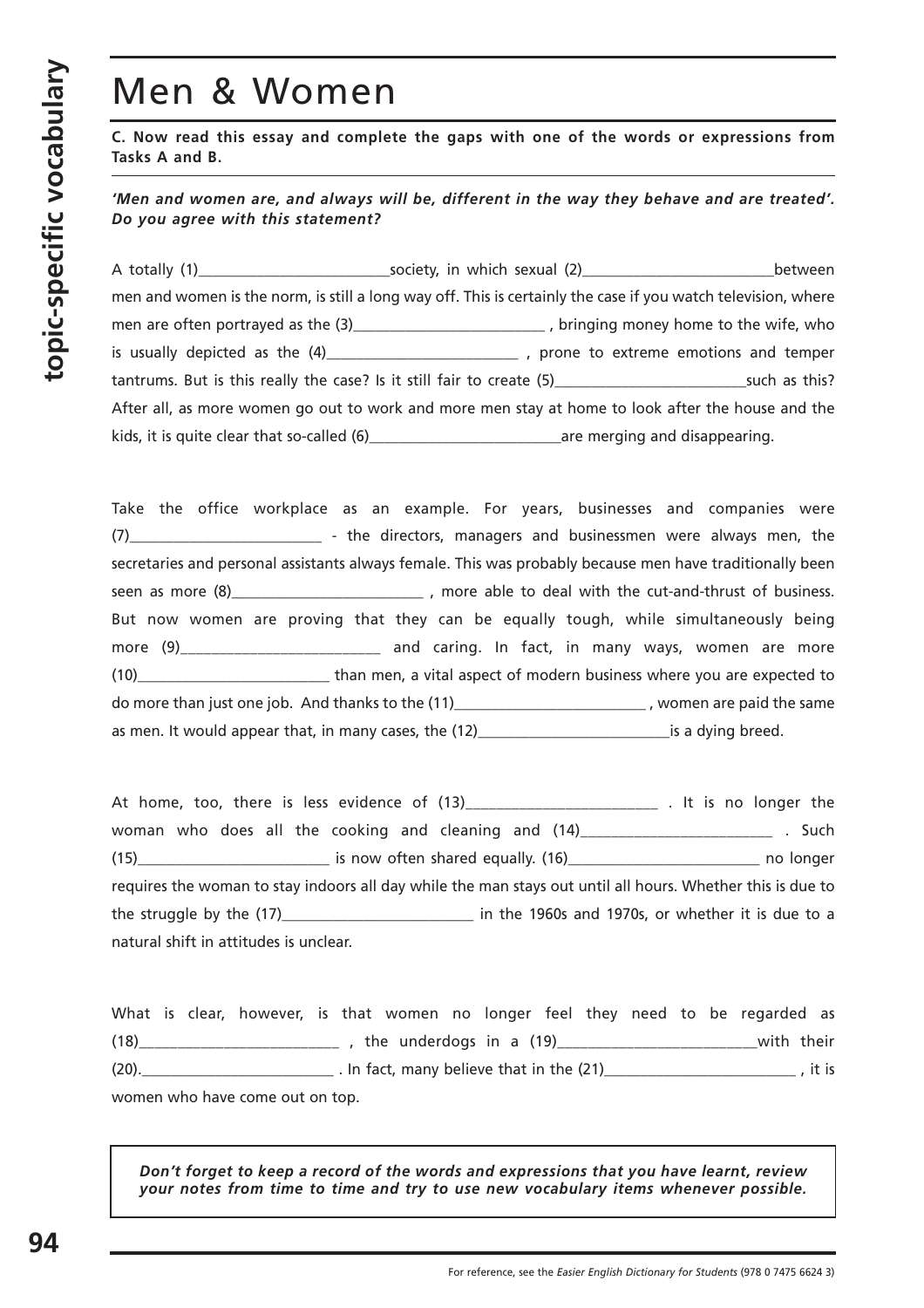# Geography

**A. Put the words in each line in the box in order according to their size (the smallest first, the largest last). In each list there is one word that does not belong with the others.**

|                 | 1. forest $\bullet$ tree $\bullet$ copse $\bullet$   |                           | beach • wood |      |
|-----------------|------------------------------------------------------|---------------------------|--------------|------|
| 2. $road \cdot$ |                                                      | peak • footpath • track • |              | lane |
|                 | 3 mountain . hillock . shore . hill . mountain range |                           |              |      |
|                 | 4. gorge • plain • waterfall • hollow • valley       |                           |              |      |
|                 | 5. gulf $\bullet$ ridge $\bullet$ inlet $\bullet$    |                           | bay •        | cove |
| 6. cliff        | • brook • river • estuary • stream                   |                           |              |      |
|                 | 7. city • continent • tributary • county • country   |                           |              |      |
|                 | 8. pond • puddle • ocean • sea • cape • lake         |                           |              |      |

**Can you think of any examples of the following in your country?**

| Forest         |  |
|----------------|--|
| Mountain       |  |
| Mountain range |  |
| Valley         |  |
| Gorge          |  |
| Plain          |  |
| Gulf           |  |
| River          |  |
| Estuary        |  |
| Sea            |  |
| Lake           |  |

**B. Put the words and expressions in the box into their correct category in the tables on the next page. Some can be included in more than one category.** 

| depopulation • mountainous • urban sprawl • fertile • ridge • cliff   |
|-----------------------------------------------------------------------|
| densely populated • coast • under-developed • summit • industrialised |
| peninsula • shore • vegetation • glacier • beach • plateau            |
| irrigation • conurbation • cape • source • coastline • tributary      |
| waterfall • mouth • peak • overcrowding • highlands                   |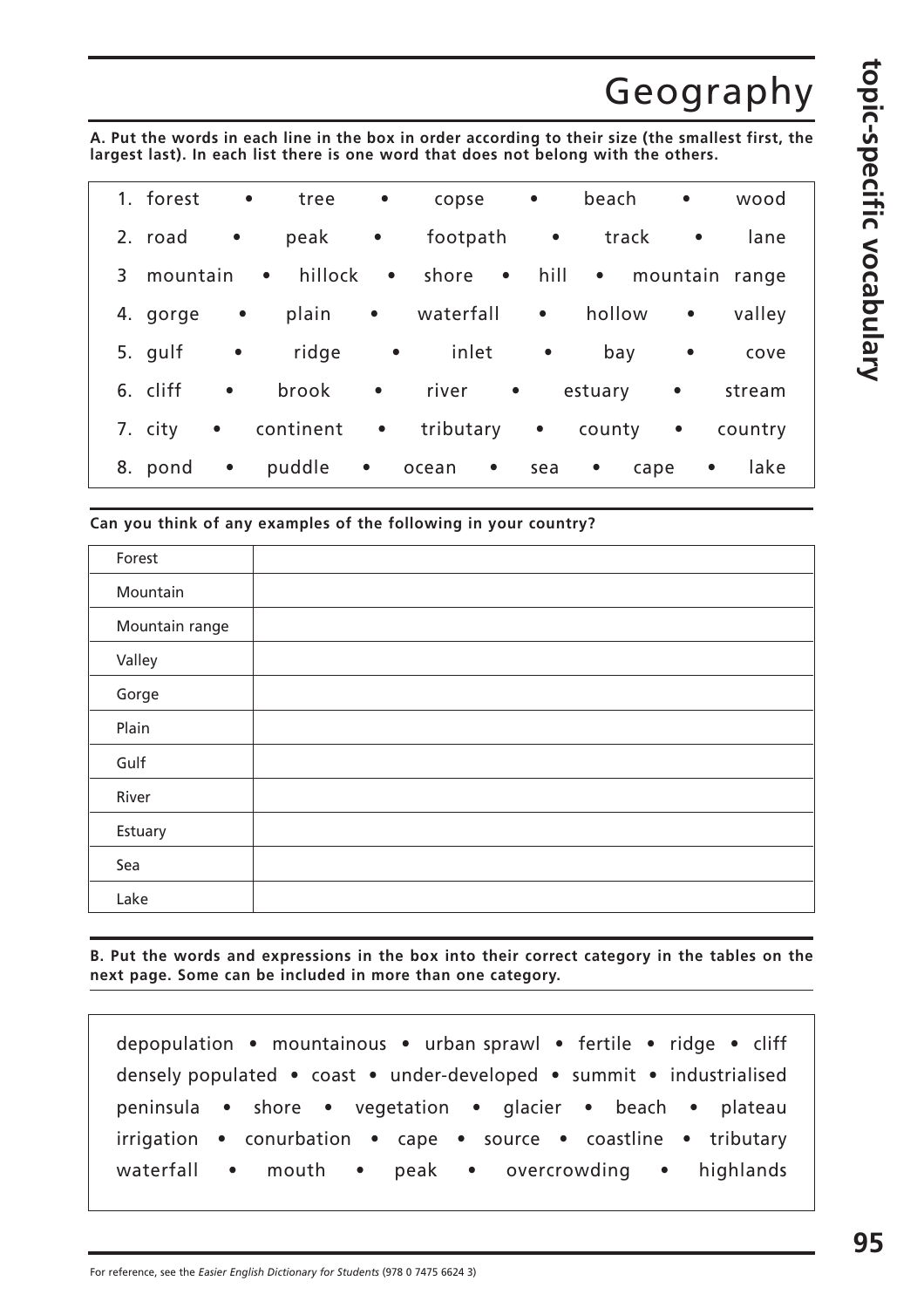| Geographical features associated with<br>water and the sea | Geographical features associated with<br>land, hills and mountains |
|------------------------------------------------------------|--------------------------------------------------------------------|
| Words associated with agriculture and<br>rural land        | Words associated with towns and cities                             |
|                                                            |                                                                    |

We began our journey in the capital, Trinifuegos, a 1\_\_\_\_\_\_\_\_\_\_\_\_\_\_\_\_\_\_\_\_\_\_\_\_\_\_\_\_ conurbation of almost ten million. It is not a pretty place; heavily 2\_\_\_\_\_\_\_\_\_\_\_\_\_\_\_\_\_\_\_\_\_\_\_\_\_\_\_\_\_, with huge factories belching out black fumes, and miles of 3\_\_\_\_\_\_\_\_\_\_\_\_\_\_\_\_\_\_\_\_\_\_\_\_\_ as housing estates and shopping centres spread out from the 4\_\_\_\_\_\_\_\_\_\_\_\_\_\_\_\_\_\_\_\_\_\_\_\_\_ centre for miles. It was a relief to leave.

|                                   | As soon as we got into the countryside, things improved considerably. The climate is dry and it is difficult |
|-----------------------------------|--------------------------------------------------------------------------------------------------------------|
| to grow anything, but thanks to 5 | , which helps bring water in from the Rio                                                                    |
| Cauto (the huge river with its 6_ | high up in the snow-covered                                                                                  |
|                                   |                                                                                                              |
|                                   | enough to grow the sugar cane on which much of the economy is based. We saw few people, however,             |
|                                   | as many have moved to the towns and cities to look for more profitable work. It is largely due to this rural |
| 9                                 | that the sugar-cane industry is suffering.                                                                   |

| Further south and we entered the Holguin 10 |                                                                                                      | with mountains rising high                       |
|---------------------------------------------|------------------------------------------------------------------------------------------------------|--------------------------------------------------|
|                                             | above us on both sides. The land here drops sharply to the sea and the slow-moving waters of the Rio |                                                  |
| Cauto give way to 11                        |                                                                                                      | which tumble over cliffs, and small, fast-moving |
| 12                                          | which are not even wide enough to take a boat. At this point, the road we                            |                                                  |
| were travelling along became a 13           |                                                                                                      | which was only just wide enough for our          |
| vehicle, and then an unpaved 14             |                                                                                                      | which almost shook the vehicle to pieces.        |

| And then suddenly, the Pacific 15              |                    | was in front of us. Our destination was the  |
|------------------------------------------------|--------------------|----------------------------------------------|
| town of Santiago de Gibara, built on a 16      |                    | sticking out into the blue waters. The       |
| countryside here undulates gently, with low 17 |                    | covered in rich tropical jungle.             |
| The open 18                                    | surrounding the 19 | of the Rio Cauto as                          |
| it reaches the ocean is rich and 20            |                    | , ideal for growing the tobacco plants which |
| need a lot of warm, damp soil.                 |                    |                                              |

That night I lay in my cheap hotel, listening to the waves gently lapping the 21 and when I eventually fell asleep, I dreamt of the people who had first inhabited this 22\_\_\_\_\_\_\_\_\_\_\_\_\_\_\_\_\_\_\_\_\_\_\_\_\_ almost two thousand years before.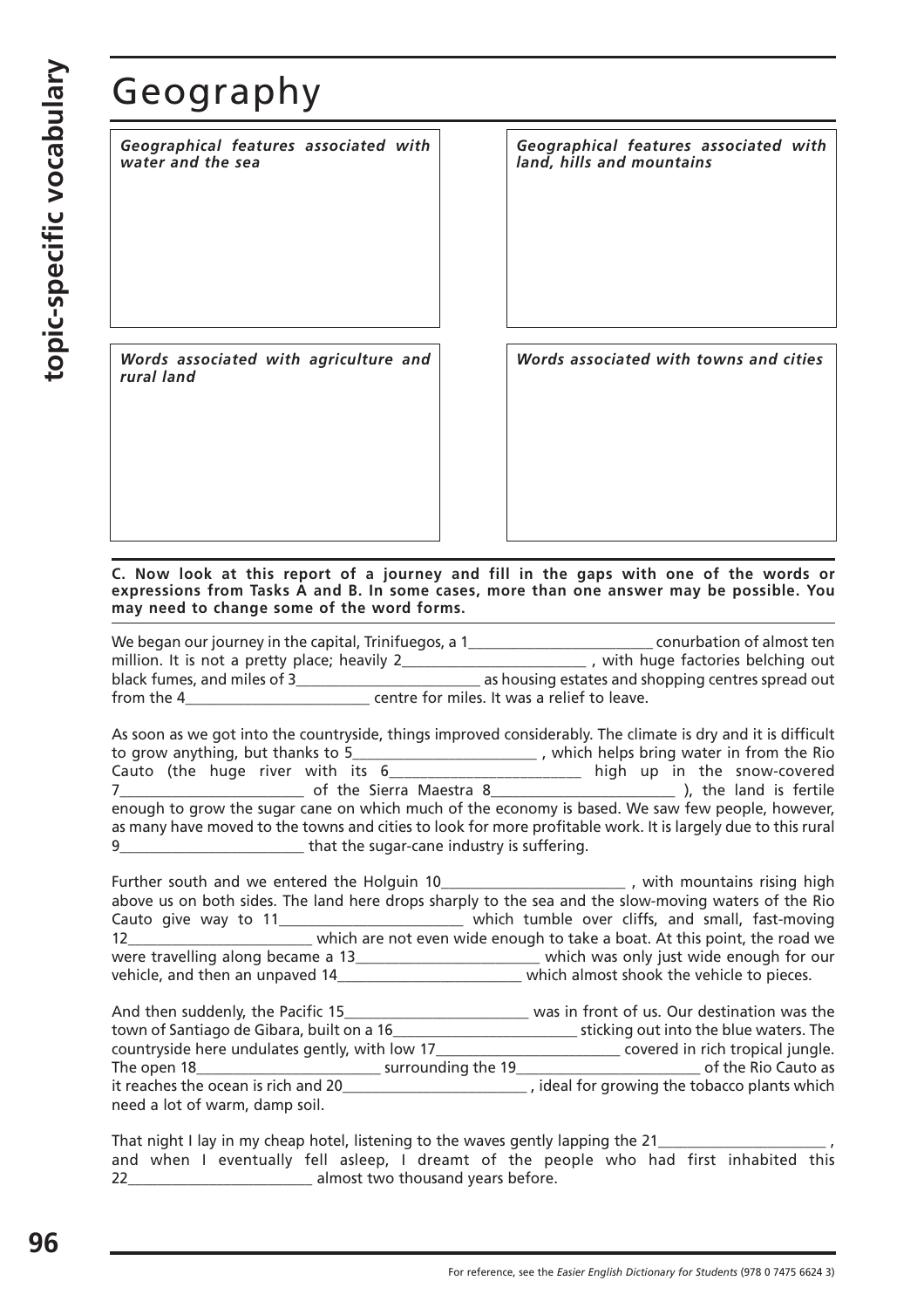# Business & industry

**A. Look at sentences 1-16, and replace the words and expressions in** *bold* **with a word or expression in the box which has an opposite meaning.**

unskilled labourers • employees / workers / staff • credit • exports • loss demand for • bust / recession • shop floor • state-owned industries private • expenditure • lending • net • take on • retail • white-collar

- 1. We have a limited *supply of* computer base units.
- 2. Last year, our company made a huge *profit*.
- 3. Our gross profits are up by almost 150% on last year.
- 4. Banks across the country are reporting a sharp drop in **borrowing**.
- 5. The company will *debit* your bank account with £528 each month.
- 6. The *wholesale* market has experienced a downturn since the recession began.
- 7. The government is encouraging short-term investors to put their money into the *public* sector.
- 8. *Private enterprises* are under a lot of financial pressure.
- 9. **Skilled workers** are demanding a 15% pay rise.
- 10. If this continues, we will have to *lay off* members of staff.
- 11. *Blue-collar* workers across the country are demanding improved working conditions.
- 12. He works for a company which *imports* camera equipment.
- 13. A lot of people have benefited from the recent *boom* in the electrical industry.
- 14. The *management* refuse to compromise on the quality of their products.
- 15. Overall *revenue* is down by almost 15%.
- 16. A fight broke out in the *boardroom* over terms and conditions of employment. (Note: you will have to change the preposition *in* to on)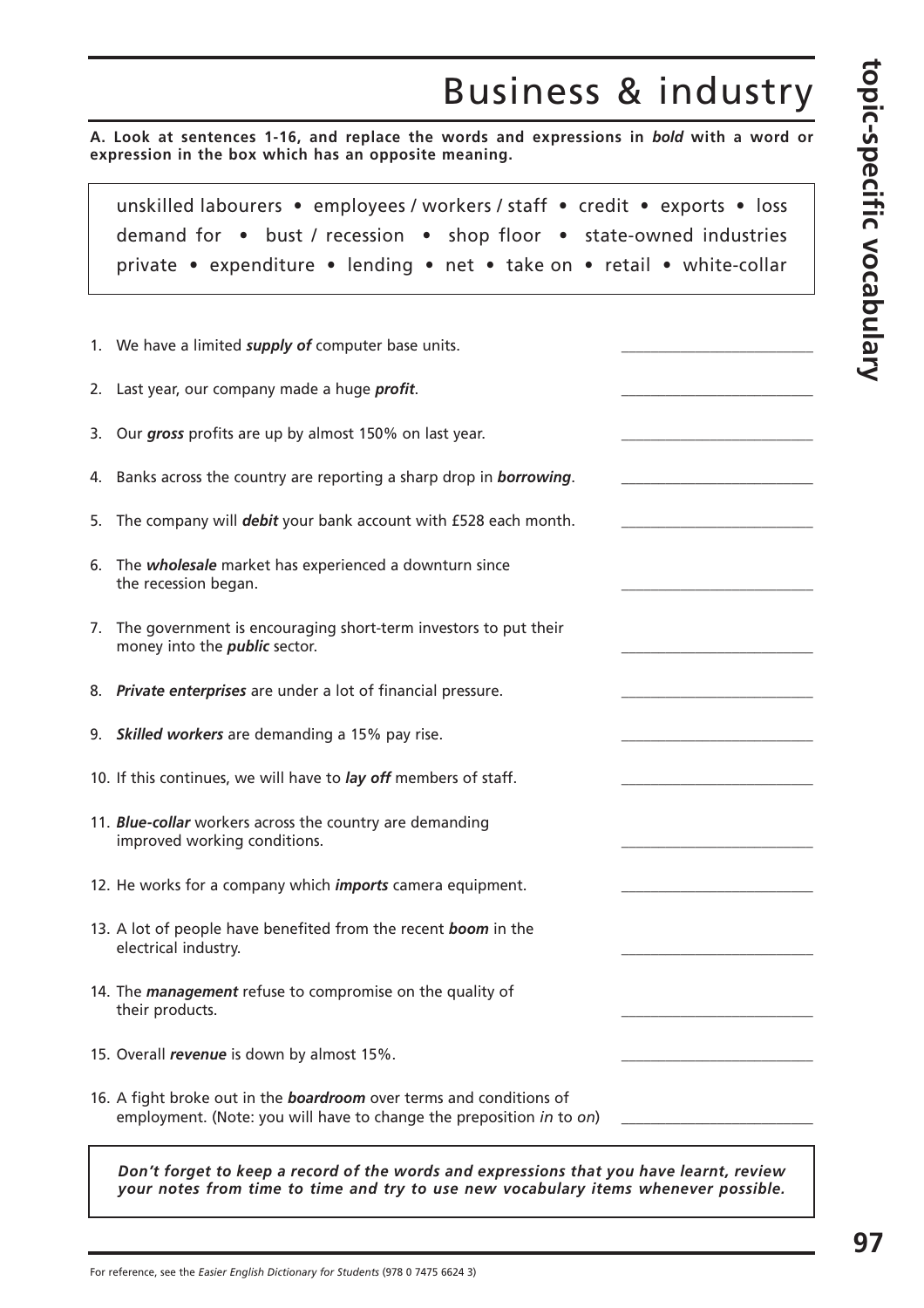## Business & industry

**B. Match the words and expressions in the first box with a dictionary definition from the list A - Q below.** 

| 1. automation          | 7. interest rates           | 13. output         |
|------------------------|-----------------------------|--------------------|
| 2. unemployment        | 8. primary industries       | 14. income tax     |
| 3. inflation           | 9. secondary industries     | <b>15. VAT</b>     |
| 4. balance of payments | 10. service industries      | 16. deficit        |
| 5. taxation            | 11. nationalised industries | 17. key industries |
| 6. GNP                 | 12. monopoly                |                    |

- A. The percentage charged for borrowing money. *(The Bank of England has raised \_\_\_\_\_\_\_\_\_\_\_\_\_\_\_\_\_\_\_\_\_\_\_\_\_\_ .)*
- B. Industries involved in the manufacture of goods. *( \_\_\_\_\_\_\_\_\_\_\_\_\_\_\_\_\_\_\_\_\_\_\_\_\_\_ rely on the ready supply of raw materials.)*
- C. The value of goods and services paid for in a country, including income earned in other countries. (*Last year's \_\_\_\_\_\_\_\_\_\_\_\_\_\_\_\_\_\_\_\_\_\_\_\_\_\_ was close to £25 billion.)*
- D. The amount which a firm, machine or person produces. *(The factory has doubled its \_\_\_\_\_\_\_\_\_\_\_\_\_\_\_\_\_\_\_\_\_\_\_\_\_\_ in the last six months.)*
- E. Industries involved in the production of raw materials. *(Coal mining is an important \_\_\_\_\_\_\_\_\_\_\_\_\_\_\_\_\_\_\_\_\_\_\_\_\_\_ .)*
- F Installing machinery in place of workers *( \_\_\_\_\_\_\_\_\_\_\_\_\_\_\_\_\_\_\_\_\_\_\_\_\_\_ can be a mixed blessing machines usually tend to be out of order when you need them most.)*
- G. Industries which do not make products but offer a service such as banking, insurance and transport. *( \_\_\_\_\_\_\_\_\_\_\_\_\_\_\_\_\_\_\_\_\_\_\_\_\_\_ have become more important in the last decade.)*
- H. The difference in value between a country's imports and exports. *(The government is trying to reduce the \_\_\_\_\_\_\_\_\_\_\_\_\_\_\_\_\_\_\_\_\_\_\_\_\_\_ deficit.)*
- I. The amount by which expenditure is more than receipts in a firm's or country's accounts. *(The company announced a two million pound \_\_\_\_\_\_\_\_\_\_\_\_\_\_\_\_\_\_\_\_\_\_\_\_\_\_ .)*
- J. A system where one person or company supplies all of a product in one area without any competition. *(The state has a \_\_\_\_\_\_\_\_\_\_\_\_\_\_\_\_\_\_\_\_\_\_\_\_\_\_ of the tobacco trade.)*
- K. Industries which were once privately owned, but now belong to the state. *(Workers in \_\_\_\_\_\_\_\_\_\_\_\_\_\_\_\_\_\_\_\_\_\_\_\_\_\_ are to get a 3% pay rise.)*
- L. Lack of work. *(The figures for \_\_\_\_\_\_\_\_\_\_\_\_\_\_\_\_\_\_\_\_\_\_\_\_\_\_ are rising.)*
- M. The action of imposing taxes. *(Money raised by \_\_\_\_\_\_\_\_\_\_\_\_\_\_\_\_\_\_\_\_\_\_\_\_\_\_ pays for all government services.)*
- N. The most important industries in a country. *(Oil is a dimergerical separation which is essential to the country's economy.)*
- O. A state in an economy where prices and wages are rising to keep pace with each other. *(The government is trying to keep \_\_\_\_\_\_\_\_\_\_\_\_\_\_\_\_\_\_\_\_\_\_\_\_\_\_ down below 3%.)*
- P. A tax on money earned as wages or salary. (She pays \_\_\_\_\_\_\_\_\_\_\_\_\_\_\_\_\_\_\_\_\_\_\_\_\_\_\_\_\_\_\_ at the lowest rate.)
- Q. A tax imposed as a percentage of the invoice value of goods or services. An indirect tax. *( \_\_\_\_\_\_\_\_\_\_\_\_\_\_\_\_\_\_\_\_\_\_\_\_\_\_ in Britain currently runs at 17.5%.)*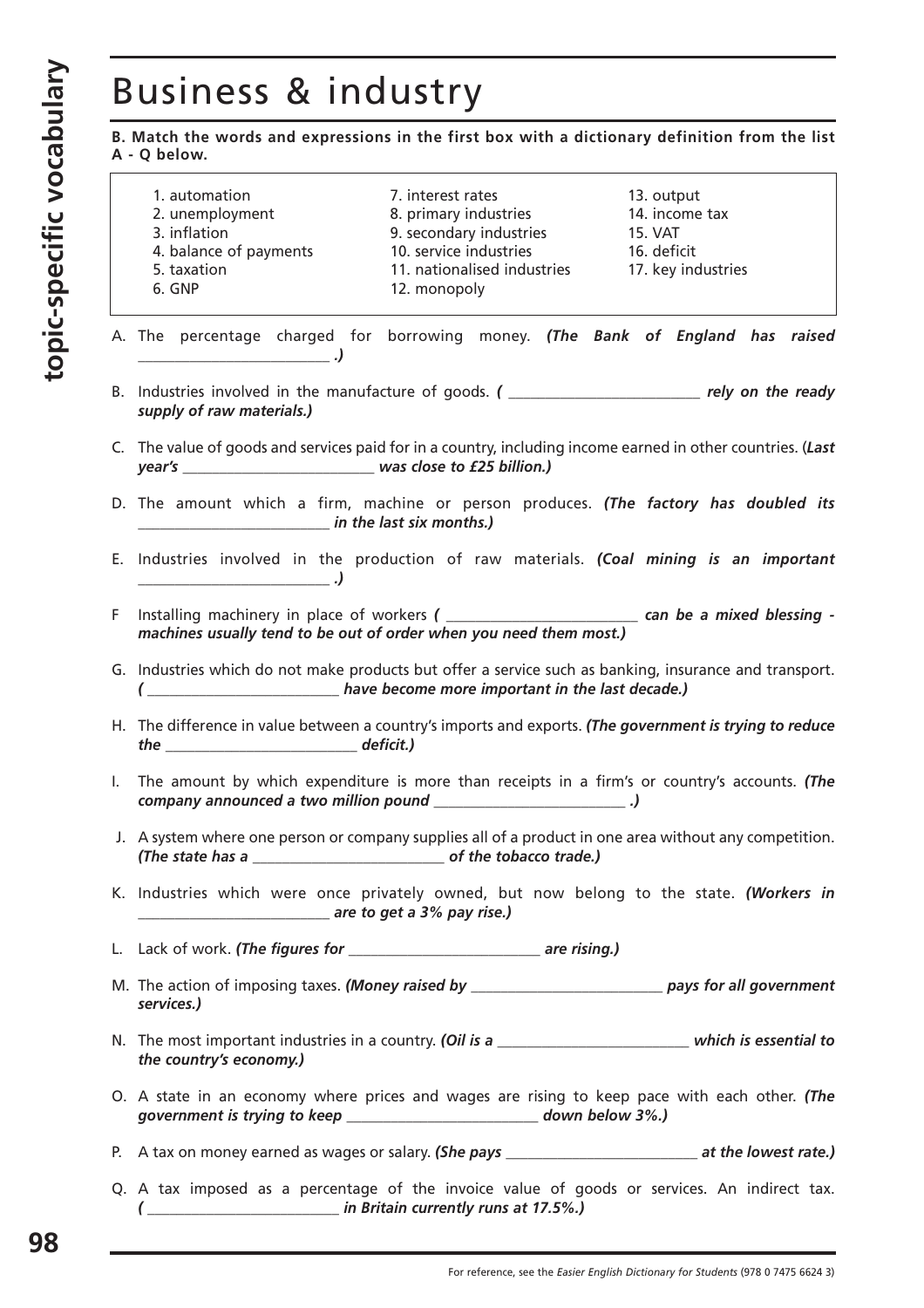# Business & industry

**C. Now look at this extract from a business programme and fill in the gaps with one of the words or expressions from Tasks A and B. In some cases, more than one answer may be possible. You may need to change some of the word forms.**

1\_\_\_\_\_\_\_\_\_\_\_\_\_\_\_\_\_\_\_\_\_\_\_\_\_\_\_\_\_\_\_\_\_\_\_\_ rates are to rise by a further half a percent next month, putting further pressure on homeowners paying mortgages. It will also discourage people from 2\_\_\_\_\_\_\_\_\_\_\_\_\_\_\_\_\_\_\_\_\_\_\_\_\_\_\_\_\_\_\_\_\_\_\_\_ money from the high street banks, who are already under a lot of pressure. Last year, the National Bank was forced to 3\_\_\_\_\_\_\_\_\_\_\_\_\_\_\_\_\_\_\_\_\_\_\_\_\_\_\_\_\_\_\_\_\_\_\_\_ 2,000 members of staff across the country, adding to the country's rapidly rising rate of 4\_\_\_\_\_\_\_\_\_\_\_\_\_\_\_\_\_\_\_\_\_\_\_\_\_\_\_\_\_\_\_\_\_\_\_\_ .

5\_\_\_\_\_\_\_\_\_\_\_\_\_\_\_\_\_\_\_\_\_\_\_\_\_\_\_\_\_\_\_\_\_\_\_\_ rose in the last year by almost 6%, despite the government's pledge to keep price and wage rises no higher than 3%. This has had a negative impact on 6\_\_\_\_\_\_\_\_\_\_\_\_\_\_\_\_\_\_\_\_\_\_\_\_\_\_\_\_\_\_\_\_\_\_\_\_ , since the strong pound coupled with rising prices has made it almost impossible for foreign companies to buy British goods and services. Especially affected are the 7\_\_\_\_\_\_\_\_\_\_\_\_\_\_\_\_\_\_\_\_\_\_\_\_\_\_\_\_\_\_\_\_\_\_\_\_ producing pharmaceuticals and chemicals.

| 8                                                                                            | workers in 9 |                                        | industries |  |
|----------------------------------------------------------------------------------------------|--------------|----------------------------------------|------------|--|
| across the country are demanding higher 10                                                   |              | . Unions and workers                   |            |  |
|                                                                                              |              | chiefs for an eight percent rise. This |            |  |
| follows the announcement that the government want more investors to put their money into the |              |                                        |            |  |
| 12                                                                                           | sector.      |                                        |            |  |

13 and the same of the set of the computers has finally overtaken the 13 14\_\_\_\_\_\_\_\_\_\_\_\_\_\_\_\_\_\_\_\_\_\_\_\_\_\_\_\_\_\_\_\_\_\_\_\_ , making it once again a seller's market. There is now a twoweek waiting list to receive a new computer. This has pushed prices up by almost a third.

Bradford Aerospace Technologies, where overall 15\_\_\_\_\_\_\_\_\_\_\_\_\_\_\_\_\_\_\_\_\_\_\_\_\_\_\_\_\_\_\_\_\_\_\_\_ for sales of aircraft parts has dropped by almost 10% in the last quarter, will shortly become a 16\_\_\_\_\_\_\_\_\_\_\_\_\_\_\_\_\_\_\_\_\_\_\_\_\_\_\_\_\_\_\_\_\_\_\_\_ industry in a final desperate attempt to keep it open. The government has promised it will keep on the current workforce.

Bad news too for Ranger Cars, who this week announced a 17\_\_\_\_\_\_\_\_\_\_\_\_\_\_\_\_\_\_\_\_\_\_\_\_\_\_\_\_\_\_\_\_\_\_\_\_ of almost five million pounds. A spokesman for the company blamed high labour costs and the reluctance by union leaders to approve increased 18\_\_\_\_\_\_\_\_\_\_\_\_\_\_\_\_\_\_\_\_\_\_\_\_\_\_\_\_\_\_\_\_\_\_\_\_ at the firm's factories. They insist that the installation of new machinery will lead to redundancies.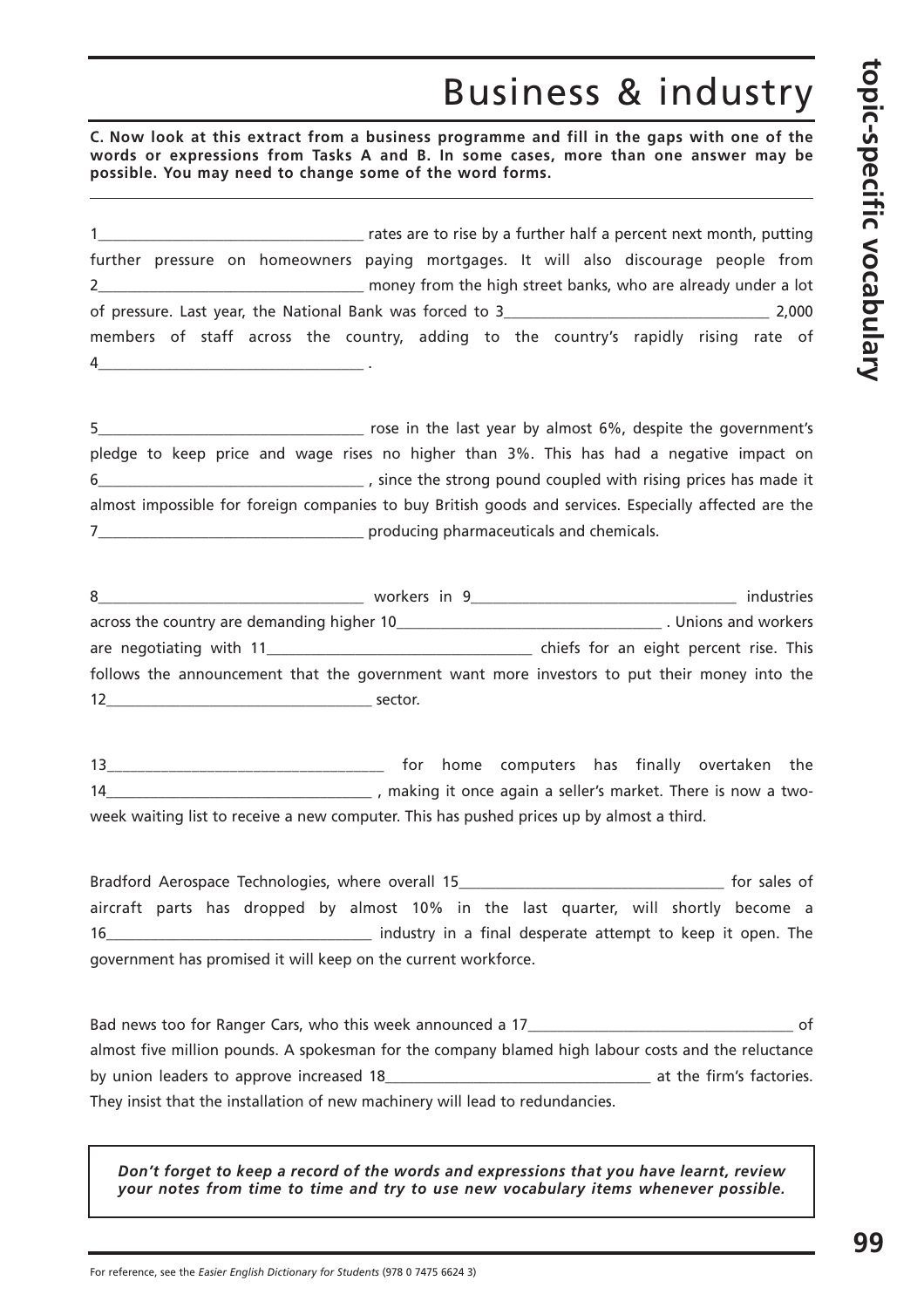# Global problems

**A. Complete sentences 1-15 with the correct word or expression from A, B or C. In each case two of the options are incorrectly spelt.**

|  | A. earthquack B. earthquake C. earthquaik                 |                                                                                                       |                  |                            |                                                                |
|--|-----------------------------------------------------------|-------------------------------------------------------------------------------------------------------|------------------|----------------------------|----------------------------------------------------------------|
|  |                                                           |                                                                                                       |                  |                            |                                                                |
|  | A. hurricane                                              |                                                                                                       |                  | B. hurriccane C. huriccane |                                                                |
|  |                                                           |                                                                                                       |                  |                            |                                                                |
|  | A. tornadoe                                               | B. tornado C. tornaddo                                                                                |                  |                            |                                                                |
|  |                                                           |                                                                                                       |                  |                            |                                                                |
|  | A. taifun                                                 | B. typhone C. typhoon                                                                                 |                  |                            |                                                                |
|  |                                                           | 5. The ________________________________ has been dormant for years, but last month it showed signs of |                  |                            |                                                                |
|  | new life.                                                 |                                                                                                       |                  |                            |                                                                |
|  | A. volcano B. vulcano B. C. volcanoe                      |                                                                                                       |                  |                            |                                                                |
|  |                                                           |                                                                                                       |                  |                            |                                                                |
|  | A. explossions B. explosiones C. explosions               |                                                                                                       |                  |                            |                                                                |
|  |                                                           |                                                                                                       |                  |                            |                                                                |
|  | north.                                                    |                                                                                                       |                  |                            |                                                                |
|  | A. civil war B. sivil war                                 |                                                                                                       |                  | <b>C.</b> civvil war       |                                                                |
|  |                                                           |                                                                                                       |                  |                            |                                                                |
|  | A. acident B. accident                                    |                                                                                                       |                  | C. acciddent               |                                                                |
|  |                                                           |                                                                                                       |                  |                            |                                                                |
|  | A. Torrential B. Torential C. Torrantial                  |                                                                                                       |                  |                            |                                                                |
|  |                                                           |                                                                                                       |                  |                            |                                                                |
|  | A. devvastation B. devustation C. devastation             |                                                                                                       |                  |                            |                                                                |
|  |                                                           |                                                                                                       |                  |                            |                                                                |
|  | A. floodes B. floods                                      |                                                                                                       | <b>C. flouds</b> |                            |                                                                |
|  |                                                           |                                                                                                       |                  |                            |                                                                |
|  | A. draught B. drought C. drouhgt                          |                                                                                                       |                  |                            |                                                                |
|  |                                                           |                                                                                                       |                  |                            | is widespread in parts of Africa, with millions suffering from |
|  | malnutrition.                                             |                                                                                                       |                  |                            |                                                                |
|  | A. famine                                                 |                                                                                                       |                  | B. fammine C. faminne      |                                                                |
|  | 14. The authorities are taking steps to prevent an ______ |                                                                                                       |                  |                            | of cholera.                                                    |
|  | A. epidemmic                                              | <b>B.</b> epidemic                                                                                    |                  | C. eppidemic               |                                                                |
|  |                                                           |                                                                                                       |                  |                            | was spread from rats to fleas and then on to humans.           |
|  | A. plague                                                 | <b>B.</b> plaque                                                                                      |                  | C. plaigue                 |                                                                |
|  |                                                           |                                                                                                       |                  |                            |                                                                |

**B. Complete sentences 1-10 with an appropriate word or expression from the box. In some cases, more than one answer is possible. There are five words which do not fit into any of the sentences.** 

disaster • survivors • spouted • suffering • ran • erupted • broke out shook • casualties • spread • refugees • relief • flamed • wobbled • swept 1. The disease the contract of the contract of the rapidly, killing everybody in its path.

2. The fire \_\_\_\_\_\_\_\_\_\_\_\_\_\_\_\_\_\_\_\_\_\_\_\_\_\_\_\_\_\_\_\_\_\_through the slums, destroying everything.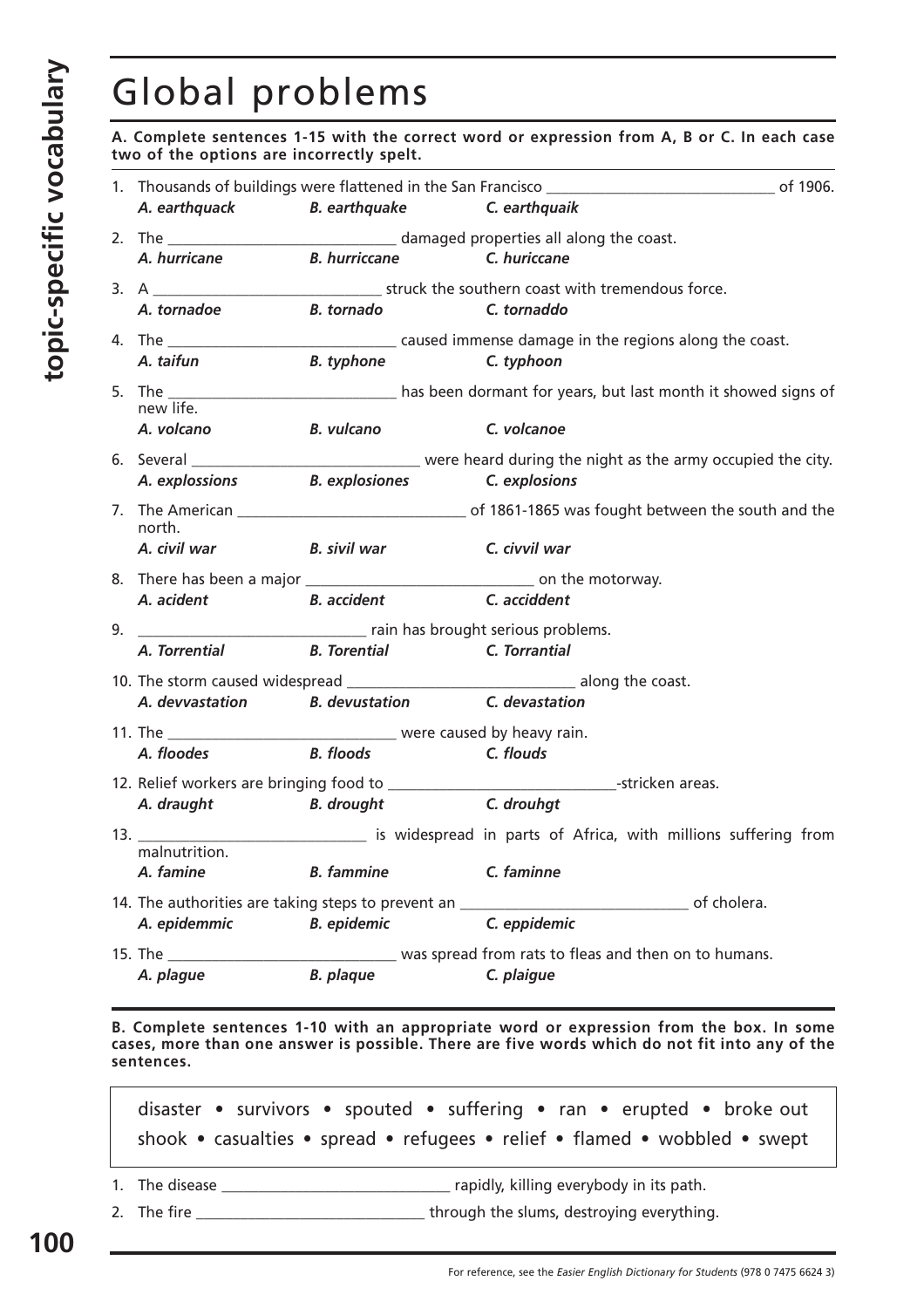# Global problems

- 3. When the volcano **Exercise 2.1** when the volcano **Exercise 2.1** is a people panicked and tried to escape.
- 4. The ground \_\_\_\_\_\_\_\_\_\_\_\_\_\_\_\_\_\_\_\_\_\_\_\_\_\_\_\_\_\_\_\_\_\_\_violently when the earthquake began.
- 5. Fierce fighting \_\_\_\_\_\_\_\_\_\_\_\_\_\_\_\_\_\_\_\_\_\_\_\_\_\_\_\_\_\_\_\_\_\_between government soldiers and rebel forces.
- 6. A funeral was held for the the state of the fire.

7. An aid convoy was sent to help \_\_\_\_\_\_\_\_\_\_\_\_\_\_\_\_\_\_\_\_\_\_\_\_\_\_\_\_\_\_\_ of the hurricane.

- 8. **Example 2. The Settima** of the conflict in Mantagua have been fleeing across the border.
- 9. The poor people in the city have experienced terrible \_\_\_\_\_\_\_\_\_\_\_\_\_\_\_\_\_\_\_\_\_\_\_\_\_\_\_\_\_\_\_ as a result of the disaster.
- 10. International aid agencies are trying to bring \_\_\_\_\_\_\_\_\_\_\_\_\_\_\_\_\_\_\_\_\_\_\_\_\_\_\_\_\_\_\_ to the starving population.

**C. Now look at this report and fill in the gaps with one of the words or expressions from Tasks A and B. In some cases, more than one answer may be possible. You may need to change some of the word forms.**

### *REPORT FROM THE INTERNATIONAL CHARITIES SUPPORT FOUNDATION (ICSF)*

The last year has been a particularly busy one for the ICSF. Outlined below are a few of the areas we have been busy in.

- 1. Following 1\_\_\_\_\_\_\_\_\_\_\_\_\_\_\_\_\_\_\_\_\_\_\_\_\_\_\_\_\_\_\_ rain in eastern Mozamlumbi in January, millions were made homeless as 2\_\_\_\_\_\_\_\_\_\_\_\_\_\_\_\_\_\_\_\_\_\_\_\_\_\_\_\_\_\_\_ waters rose. The water also became polluted and there was a cholera 3 and there was a cholera 3 and cooking. Furthermore, as the harvest had been destroyed and there was not enough food to go round, 4\_\_\_\_\_\_\_\_\_\_\_\_\_\_\_\_\_\_\_\_\_\_\_\_\_\_\_\_\_\_\_ became a problem. Charities around the world worked particularly hard to bring 5\_\_\_\_\_\_\_\_\_\_\_\_\_\_\_\_\_\_\_\_\_\_\_\_\_\_\_\_\_\_\_ to the area.
- 2. Mount Etsuvius, the 6\_\_\_\_\_\_\_\_\_\_\_\_\_\_\_\_\_\_\_\_\_\_\_\_\_\_\_\_\_\_\_\_ which had been dormant since 1968, 7\_\_\_\_\_\_\_\_\_\_\_\_\_\_\_\_\_\_\_\_\_\_\_\_\_\_\_\_\_\_\_ suddenly in April. Thousands had to be evacuated to camps thirty miles from the disaster area. They still have not been rehoused.
- 3. The 8\_\_\_\_\_\_\_\_\_\_\_\_\_\_\_\_\_\_\_\_\_\_\_\_\_\_\_\_\_\_\_ in the Caribbean in July, which saw wind speeds of up to 180 miles per hour, caused immense 9\_\_\_\_\_\_\_\_\_\_\_\_\_\_\_\_\_\_\_\_\_\_\_\_\_\_\_\_\_\_\_ on many islands. Islands off the Japanese coast also suffered their worst 10\_\_\_\_\_\_\_\_\_\_\_\_\_\_\_\_\_\_\_\_\_\_\_\_\_\_\_\_\_\_\_ in almost thirty years, with prolonged winds in excess of 150 miles per hour. There were many 11 and to be evacuated to hospitals which were not properly equipped to deal with the disasters.
- 4. The 12 \_\_\_\_\_\_\_\_\_\_\_\_\_\_\_\_\_\_\_\_\_\_\_\_\_\_\_\_\_\_\_ in the northern part of Somopia continued into its second year, with millions of acres of crops destroyed by lack of rain. Meanwhile, the 13 rebel leader continued into its fifth year. 14\_\_\_\_\_\_\_\_\_\_\_\_\_\_\_\_\_\_\_\_\_\_\_\_\_\_\_\_\_\_\_\_\_\_\_ from the conflict have been fleeing across the border, with stories of atrocities committed by both sides.
- 5. In October, a fire 15\_\_\_\_\_\_\_\_\_\_\_\_\_\_\_\_\_\_\_\_\_\_\_\_\_\_\_\_\_\_\_ through Londum, the ancient capital of Perania. The 16\_\_\_\_\_\_\_\_\_\_\_\_\_\_\_\_\_\_\_\_\_\_\_\_\_\_\_\_\_\_\_ , which probably started in a bakery, destroyed thousands of homes. There were several 17\_\_\_\_\_\_\_\_\_\_\_\_\_\_\_\_\_\_\_\_\_\_\_\_\_\_\_\_\_\_\_\_\_\_ when the fire reached a fireworks factory, and a number of people were killed.
- 6. An outbreak of bubonic 18\_\_\_\_\_\_\_\_\_\_\_\_\_\_\_\_\_\_\_\_\_\_\_\_\_\_\_\_\_\_\_ was reported in the eastern provinces of Indocuba in November. It is believed to have been caused by a sudden increase in the number of rats breeding in the sewers.

A full report will be available in February, and will be presented to the appropriate departments of the United Nations shortly afterwards.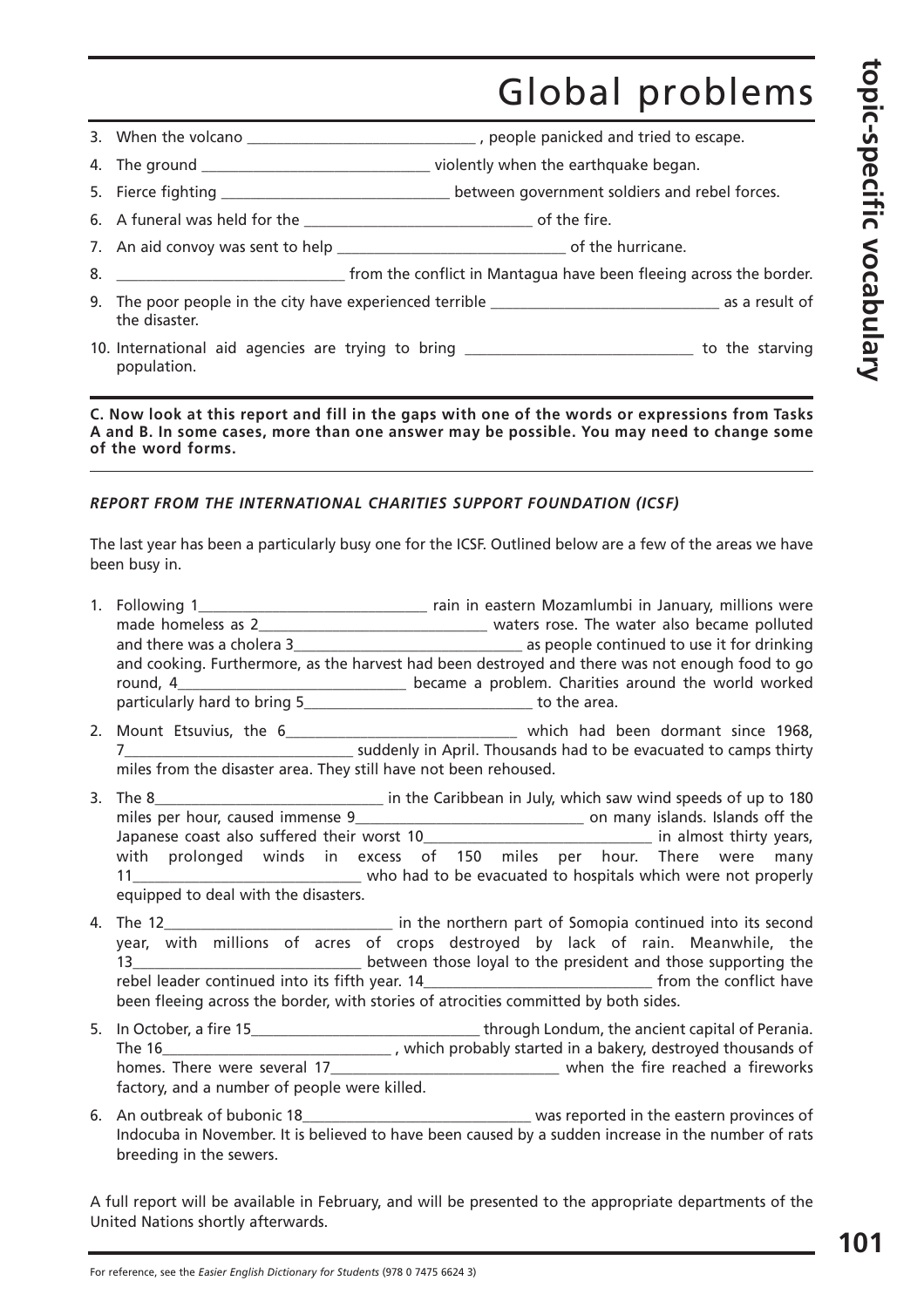## Answers

#### **Page 1 Condition answers**

- **A.**
- 1. You can borrow my dictionary **providing that** you return it before you go home. (We can also say *provided that*)
- 2. You can't go to university **unless** you have good grades. (*Unless* means the same as *If you don't*)
- 3. Pollution will get worse **as long as** we continue to live in a throwaway society. (We can also say *so long as,* although this is slightly more formal)
- 4. Many developed countries are willing to waive the Third World debt **on condition that** the money is reinvested in education and medicine.
- 5. Some countries will never be able to rectify their deficits, **no matter how** hard they work. (Note word changes and sentence ending)
- 6. Computers are difficult things to understand, **however many** books you read about them. (*However* is used in the same way as *no matter*)
- 7. Crime is a problem, **wherever** you go.

*On condition that* is the most formal expression, and is generally stronger than the other words and expressions.

- **B.** (We put the conditional clause at the beginning of a sentence if we consider it to be the most important part of the sentence)
- 1. **Providing that** you return it before you go home, you can borrow my dictionary.
- 2. **Unless** you have good grades, you can't go to university.
- 3. **As long as** we continue to live in a throwaway society, pollution will get worse.
- 4. **On condition that** the money is reinvested in education and medicine, many developed countries are willing to waive the Third World debt.
- 5. **No matter how** hard they work, some countries will never be able to rectify their deficits.
- 6. **However many** books you read about them, computers are difficult things to understand.
- 7. **Wherever** you go, crime is a problem.
- **C.** From your own ideas.
- **D**. 1. prerequisites 2. conditions 3. requirement

### **Page 2 Changes answers**

1. adapt 2. adjust 3. transform 4. switch 5. alter 6. vary 7. exchange 8. expand 9. increase 10. dissolve 11. swell 12. disappear 13. renew 14. renovate 15. promote (in the second sentence, *promote* means to make sure people know about something by advertising it) 16. demote 17. fade 18. replace 19. cure (in the second sentence, *cure* means to preserve meat or fish by putting it in salt) 20. reduce

#### *Other words and expressions which you might find useful include:*

swap / shrink / melt / grow / heal / decline / enlarge / downsize / take to something

### **Page 4 Describing & analysing tables answers**

**A.** 1. Cilicia + Cappadocia 2. Cappadocia 3. Lycia 4. Moesia 5. Cappadocia 6. Moesia 7. Lycia 8. Moesia 9. Lycia + Moesia 10. Lycia 11. Lycia 12. Cilicia 13. Cappadocia

The verbs *rise* and *increase* have the same meaning here. We can also say *climb.* These verbs can also be nouns.

The verbs *fall, drop* and *decline* have the same meaning here. These verbs can also be nouns.

The adverbs *steadily* and *noticeably* can have the same meaning here. They can also be adjectives (*steady, noticeable*).

The adverbs *sharply, rapidly* and *dramatically* can have the same meaning here. They can also be adjectives (*sharp, rapid, dramatic*).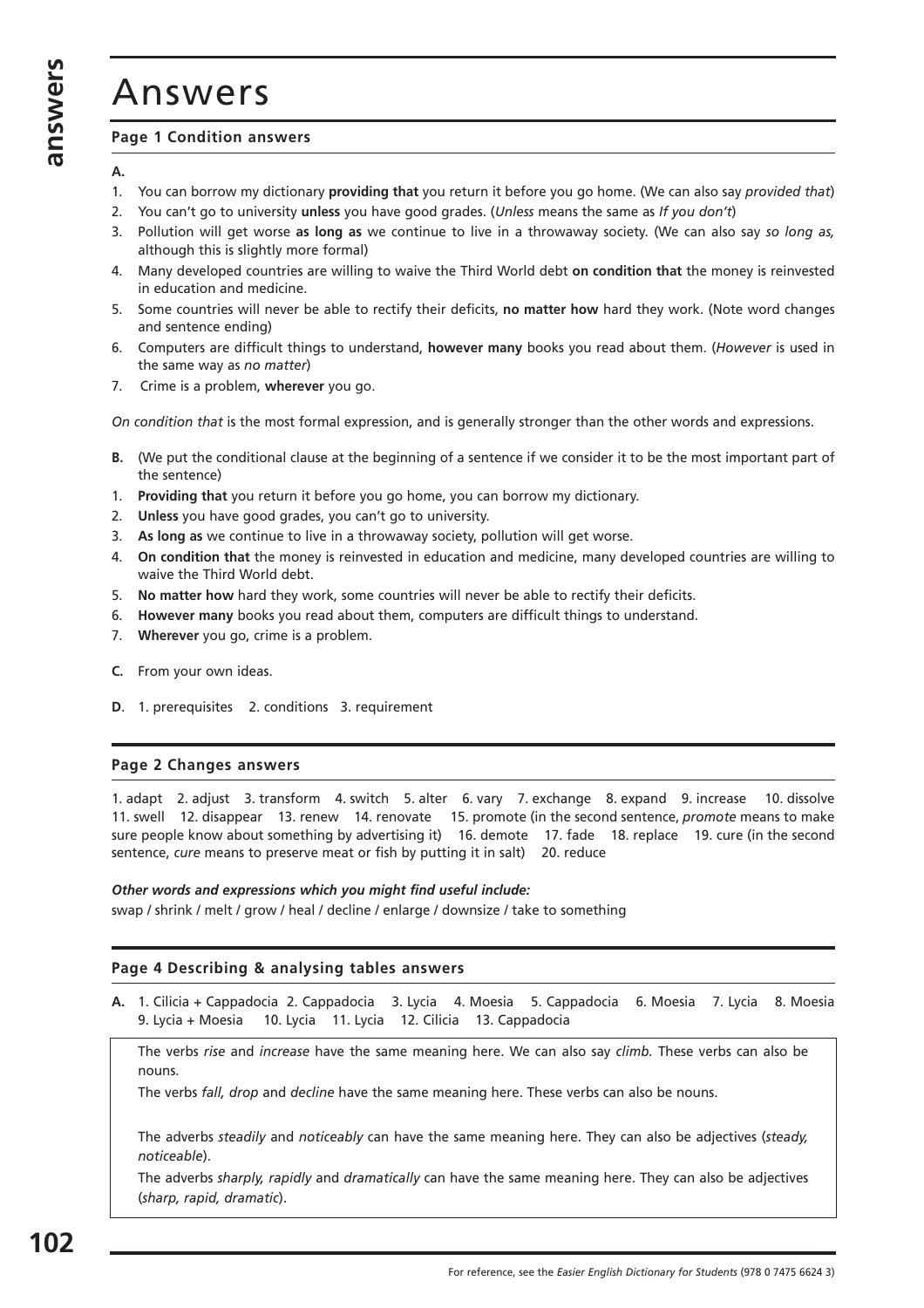**B**. Suggested answers.

1. The number of people employed in industry rose / increased steadily / noticeably between 1996 and 2000 / over the five year period.

*Or*

There was a steady / noticeable rise / increase in the number of people employed in industry between 1996 and 2000 / over the five-year period.

2. The number of people employed in retail rose / increased slightly between 1996 and 2000 / over the five-year period.

*Or*

There was a slight rise / increase in the number of people employed in retail between 1996 and 2000 / over the five year period.

3. The number of people employed in public services remained constant between 1999 and 2000. *Or*

There was a constant level of people employed in public services between 1999 and 2000.

4. The number of people employed in tourism fell / dropped / declined between 1996 and 1998, but rose / increased in 1999 and 2000.

*Or*

There was a fall / drop / decline in the number of people employed in tourism between 1996 and 1998, and then a rise / increase in 1999 and 2000.

5. The number of people unemployed between 1998 and 2000 remained constant. *Or*

There was a constant level of unemployment between 1998 and 2000.

- 6. There was a considerable discrepancy between those working in industry and those working in retail in 1996.
- 7. The number of people employed in industry rose / increased slightly between 1998 and 1999. *Or*

There was a slight rise / increase in the number of people employed in industry between 1998 and 1999.

#### *Other words and expressions which you might find useful include:*

For things going up: rocket / jump / edge up / soar / creep up / peak (especially for numbers, prices, etc.) For things going down: slump / plunge / slip back / slip down / plummet / drop / bottom out (especially when talking about prices)

#### **Page 6 How something works answers**

1. thermostat (a heat controlling device in, e.g., a kettle or electric heater) 2. compact disc player 3. aerosol 4. aeroplane (USA = airplane) 5. camera 6. food processor 7. firework

The other words in the grid are:

Kettle / computer / car engine / television / toaster / microwave oven / ballpoint pen / lightbulb / bicycle

#### *Other words and expressions you might find useful include:*

Reflects / turns / starts / stops / records / turns up / turns down / winds / unwinds / revolves / folds / unfolds / reverses

Note: When we describe how an object works and there is no person or other agent involved in our description, we use the *active voice* ('Light enters the glass object and a small door opens up'), When there is a person involved in the process, we usually use the *passive voice* ('This can be released...' '...a button is pressed'). This is because the action or process is more important than the person doing it.

#### **Page 7 Writing a letter answers**

#### **A.**

1. B (the most acceptable beginning in British formal letters) 2. A 3. C (*I would like to...* is a common way of beginning a letter in many situations, e.g., complaining, applying for a job, asking for information. It is also possible to say *I am writing to...*) 4. C 5. A 6. C 7. A (we can also say *Thank you for your attention to this matter*) 8. C (we can also use *I refer* to letters and phone calls you have received: *I refer to your call of 12 March*) 9. B 10. B (*Best wishes* is used with more informal letters) 11. A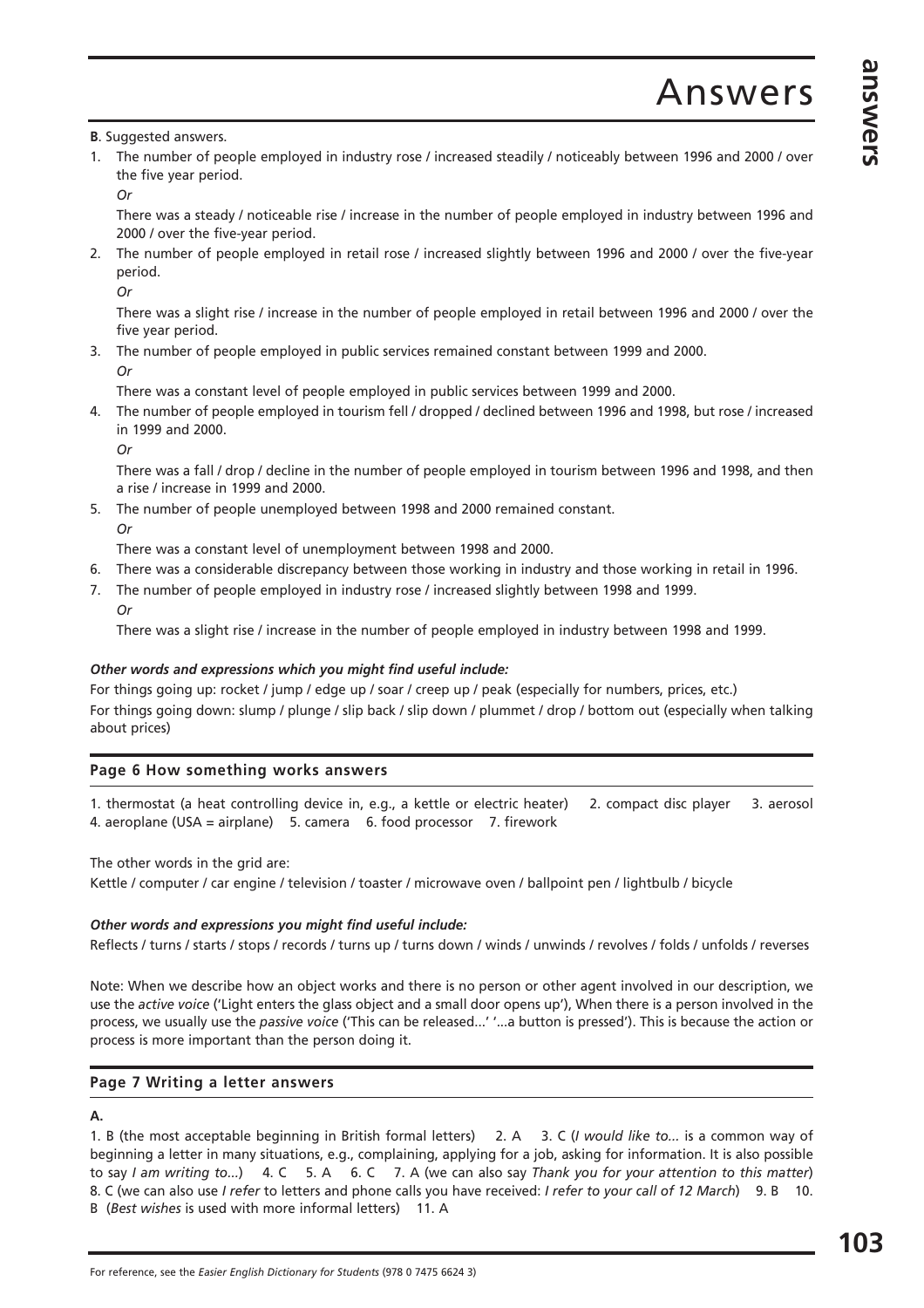**B.**

1. False. Formal letters should be as brief and to the point as possible. 2. False. 3. False 4. False. It is not necessary to include your name 5. True (In some countries, writing abbreviated dates could be confusing. In Britain, 1/4/00 is the 1 April. In the USA it is the 4 January). 6. True 7. False. (A letter which is not broken into paragraphs can be difficult and confusing to read. You should have at least three paragraphs: Paragraph 1: explaining why you are writing. Paragraph 2+: details. Final paragraph: action to be taken - e.g., 'I look forward to hearing from you soon')

#### **Page 8 Presenting an argument answers**

| А. |                    |  |  |  |  |  |                                                                                        |  |
|----|--------------------|--|--|--|--|--|----------------------------------------------------------------------------------------|--|
|    | The best order is: |  |  |  |  |  |                                                                                        |  |
|    |                    |  |  |  |  |  | 1. A 2. H 3. K 4. M 5. E 6. G 7. B 8. J 9. F 10. O 11. C 12. N 13. L 14. D 15. I 16. P |  |

When you are asked to present an argument, you should always look at it from two sides, giving reasons why you agree and disagree before reaching a conclusion. It is usually best to present your argument in favour of something just before the conclusion.

#### *Other words and expressions which you might find useful include:*

I believe that / despite this / in spite of this / also / thirdly / I think / finally / in conclusion / nonetheless / admittedly / on the contrary / at any rate / notwithstanding / for all that / even if

#### **Page 9 Contrast & comparison answers**

1. A 2. B 3. B 4. C (*differentiate* and *distinguish* have exactly the same meaning) 5. C 6. A 7. C 8. A 9. B 10. C 11. A 12. C 13. C 14. B 15. B

#### **Page 10 Location answers**

#### **A.**

1. parallel to / in close proximity to (we can also say *near to* / *close to*) 2. surrounded by 3. on the left-hand side of 4. in the bottom left-hand corner of 5. directly opposite 6. halfway between (we can also say *midway between*) 7. exactly in the middle of 8. roughly in the middle of 9. at the top of 10. in the top left-hand corner of 11. to the left of / in close proximity to 12. at right angles to / perpendicular to 13. to the left of / in close proximity to 14. in the top right-hand corner of 15. at the bottom of 16. in close proximity to 17. on the right-hand side of 18. in the bottom right-hand corner of 19. stands outside

#### *Other words and expressions which you might find useful include:*

in the north - south - east - west of / to the north - south - east - west of / on the corner (of a street) / on the other side of / approximately / in front of / behind / across from / above / below / beneath / beside

#### **Page 12 Joining/becoming part of something bigger answers**

#### **Verbs**

1. linked 2. amalgamated / merged 3. blended 4. merged / amalgamated 5. incorporated 6. integrated / assimilated 7. assimilated / integrated 8. swallowed up / took over 9. got together 10. took over / swallowed up (*swallowed up* is less formal than *took over,* we can also say *acquired*)

#### **Nouns**

1. alliance 2. union 3. federation 4. alloy 5. compound 6. synthesis 7. unification 8. blend 9. coalition 10. merger

#### **Page 13 Reason & result answers**

1. The police asked him his reason for speeding through the town. 2. He failed his exam due to / on account of / owing to (these expressions have the same meaning as *because of*) his lack of revision 3. A persistent cough prompted him to seek professional medical help 4. She started haranguing the crowd with the aim of starting a riot 5. He spent the whole weekend revising in order to pass his exams 6. They came in quietly so as not to wake anyone 7. He refused to lend anyone money on the grounds that people rarely repay a loan 8. The bank manager refused to lend the company more money on account of / due to / owing to its low turnover and poor sales history 9. The school was forced to close due to / on account of / owing to poor student attendance 10. What were your motives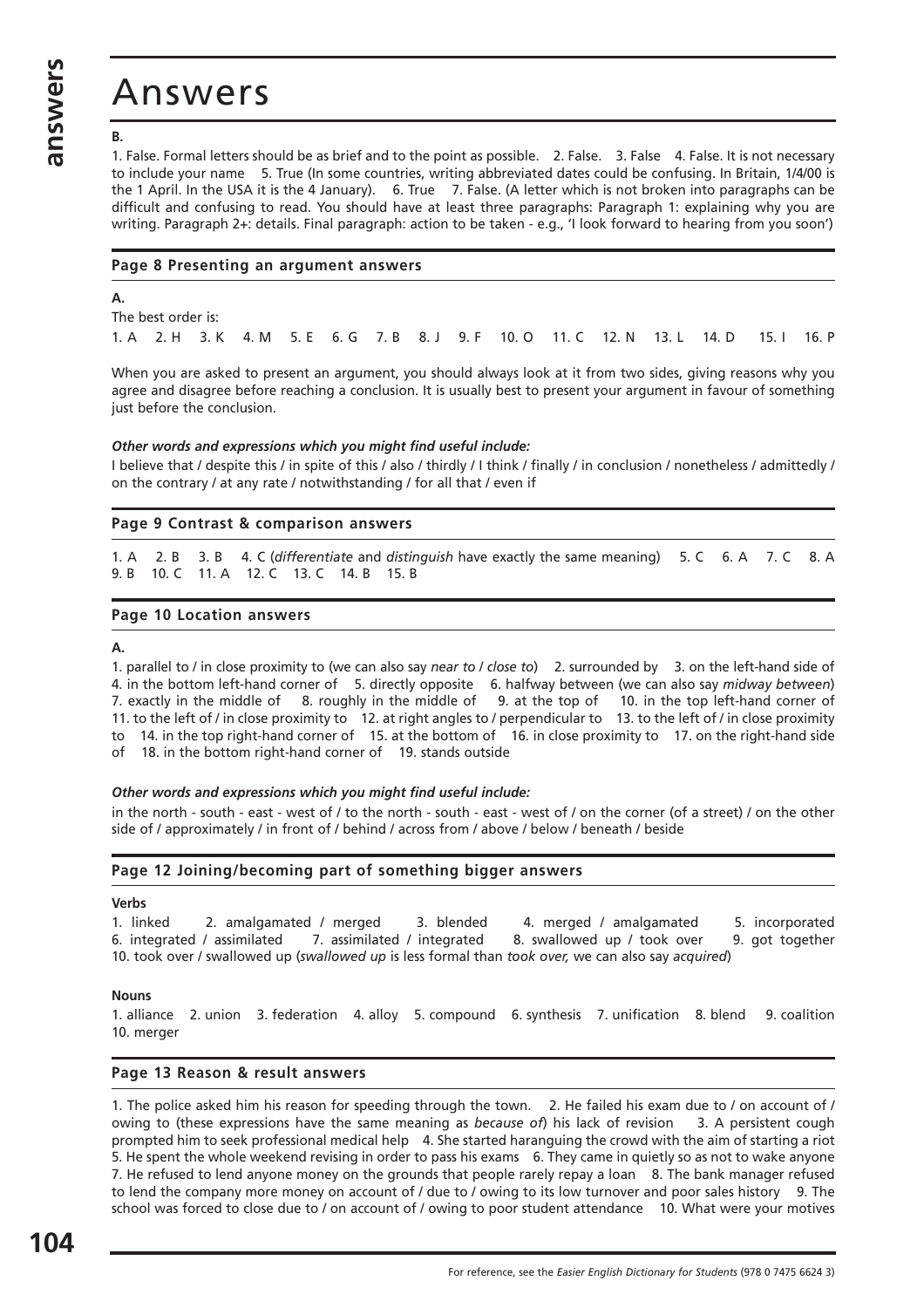different people in different ways 13. The army attacked without considering the consequences of / effects of its action 14. He failed to send off his application form and as a consequence was unable to enrol for the course 15. Riots and street fighting ensued when the police officers on trial were acquitted.

1. ensued 2. consequences of / effects of 3. in order to 4. with the aim of 5. on account of / due to / owing to 6. reason for 7. prompted him to 8. on the grounds that 9. so as not to 10. affect

#### **Page 14 Generalisations & specifics answers**

**A.**

1. D 2. A 3. B 4. H 5. L 6. E 7. O 8. F 9. I 10. J 11. N 12. M 13. G 14. C 15. K

**B.** 

General things: outline / generalisations / gist / in general

Specific things: specifies / technicality / peculiar to / details / itemize / minutiae / characteristics / illustration / illustrate / exemplifies / peculiarity

#### *Other words and expressions you might find useful include:*

on the whole / for the most part / generalities / general terms / to generalise / list (as a verb) / specify

#### **Page 16 Focusing attention answers**

**A.**

1. simply 2. largely 3. primarily 4. mainly 5. exclusively 6. particularly 7. specifically 8. notably 9. mostly 10. purely 11. chiefly

The word in the shaded vertical strip is *principally*

#### **B.**

Only or solely: simply / exclusively / specifically / purely In most cases, normally or the main reason: largely / primarily / mainly / particularly / notably / mostly / chiefly

#### *Other words and expressions you might find useful include:*

for the simple reason that / purely on account of

#### **Page 17 Opinion, attitude & belief answers**

**A.**

1. opinion 2. concerned 3. convinced 4. regarding 5. disapproval 6. maintains 7. reckon (an informal word which means *think* or *believe*) 8. suspect 9. doubt 10. disapprove 11. exception 12. fanatical 13. obsessive (Note: obsessive *about* / obsessed *with*) 14. moderates 15. conservative 16. committed 17. dedicated 18. traditional

#### **B.**

Political beliefs: a republican / a revolutionary / left-wing / right-wing / a socialist / a royalist / a conservative / a liberal / a communist / a fascist / middle-of-the-road / an anarchist

Personal convictions and philosophies: opinionated / pragmatic / a Muslim / an intellectual / tolerant / a moralist / narrow-minded / bigoted / open-minded / a vegan / a Buddhist / a vegetarian / dogmatic / moral / religious / a Hindu / a stoic

#### *Other words and expressions you might find useful include:*

view ( as a verb) / attitude / protest / condemn / object to something / condemnation / denounce / revulsion / disparage / scornful / applaud / agree with / disagree with / disagreement / hold the view that / from my point of view / for and - or against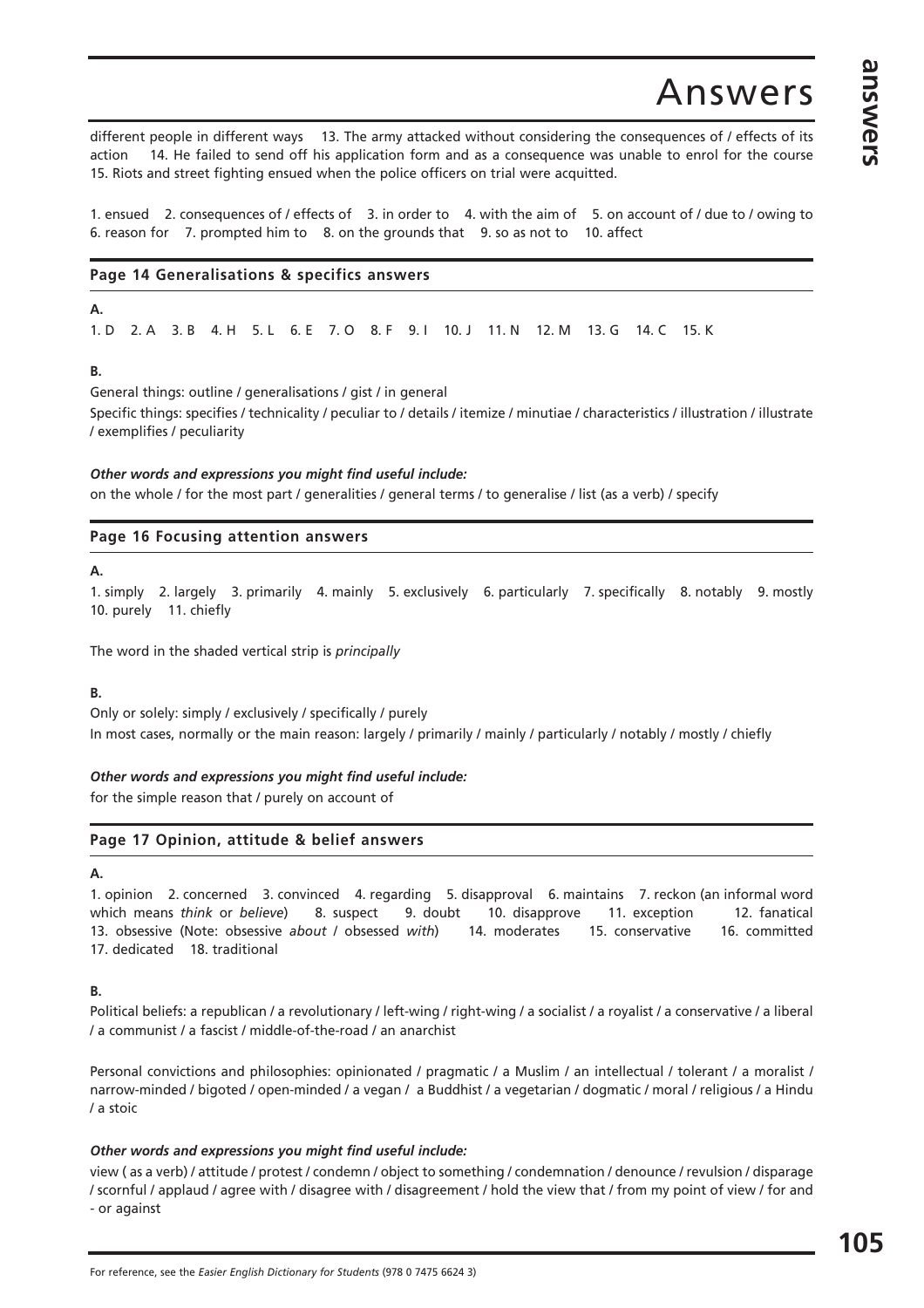#### **Page 18 Stopping something answers**

1. delete 2. repeal 3. deter 4. dissuade 5. rescind 6. suppress or quash 7. sever (we can also use the expression *break off*) 8. turn down (we can also say *reject or decline*) 9. back out (we can also say *withdraw*) 10. deny 11. cancel 12. quash 13. give up 14. put an end to 15. remove (less formally, we can also say *strike*, but only if we are referring to something on paper, e.g., *'Strike his name from the list'*)

#### *Other words and expressions you might find useful include:*

discard / refuse / clamp down on somebody - something / delay (to stop something temporarily) / resign / quit

#### **Page 19 Time answers**

#### **A.**

Part 1:

1. Prior to (this expression is usually followed by a noun or by an -ing verb: For example: Prior to visiting the country, he had to study the language) 2. By the time 3. Formerly / Previously 4. precede 5. Previously 6. Previously / Earlier Part 2:

1. While / As / Just as (*While* is usually used to talk about long actions. *When* is usually used to talk about short actions) 2. During / Throughout (*During* must always be followed by a noun. *Throughout* can be used on its own. For example: The concert was boring and I slept throughout) 3. In the meantime / Meanwhile (If these words are followed by another word, that word must be a noun) 4. At that very moment

#### Part 3.

1. Following (This word is always followed by a noun. We can also say *after* ) 2. As soon as / Once / The minute that (these words and expressions are always followed by an action) 3. Afterwards

#### **B.**

(1 - the past): in medieval times / back in the 1990s / in those days / a few decades ago / at the turn of the century / in my childhood / youth / last century / from 1996 to 1998

(2 - the past leading to the present): ever since / over the past six weeks / lately / for the past few months

(3 - the present): as things stand / nowadays / at this moment in time / at this point in history / these days

(4 - the future): for the next few weeks / one day / from now on / over the coming weeks and months / in another five years' time / by the end of this year / for the foreseeable future / sooner or later

#### **Page 20 Objects & actions answers**

#### **A.**

1. rotate 2. spin 3. revolve 4. slide 5. subside 6. evaporate 7. congeal (for blood, we use the word *clot*) 8. flow 9. freeze 10. melt 11. wobble 12. escape (we can also say *leak*) 13. bounce 14. vibrate 15. grow 16. fade 17. rise 18. set 19. turn 20. change 21. erode 22. spread 23. meander 24. burn 25. smoulder 26. crumble 27. expand 28. contract 29. stretch 30. crack 31. spill 32. explode 33. ring 34. sink 35. float 36. erupt 37. trickle

Note: Several of these verbs can also be nouns, and in many cases the meaning of the word changes. Compare, for example, *a contract* and to *contract*.

#### B.

1. stretched 2. exploded 3. float 4. rising 5. fade 6. cracked 7. subsided 8. revolved 9. set 10. slid

#### *Other words and expressions you might find useful include:*

move / run / stop / fall down / come in / get up / break / bend / dance / cool / solidify / thaw / trickle / drench. (Also see [page 6:](#page-11-0) *How something works*)

#### **Page 22 Likes & dislikes answers**

#### **A.**

Positive connotations: yearn for / passionate about / fond of / captivated by / fancy / keen on / look forward to / long for / appeal to / attracted to / fascinated by / tempted by

Negative connotations: loathe / dread / detest / cannot stand / repel / disgust / revolt / cannot bear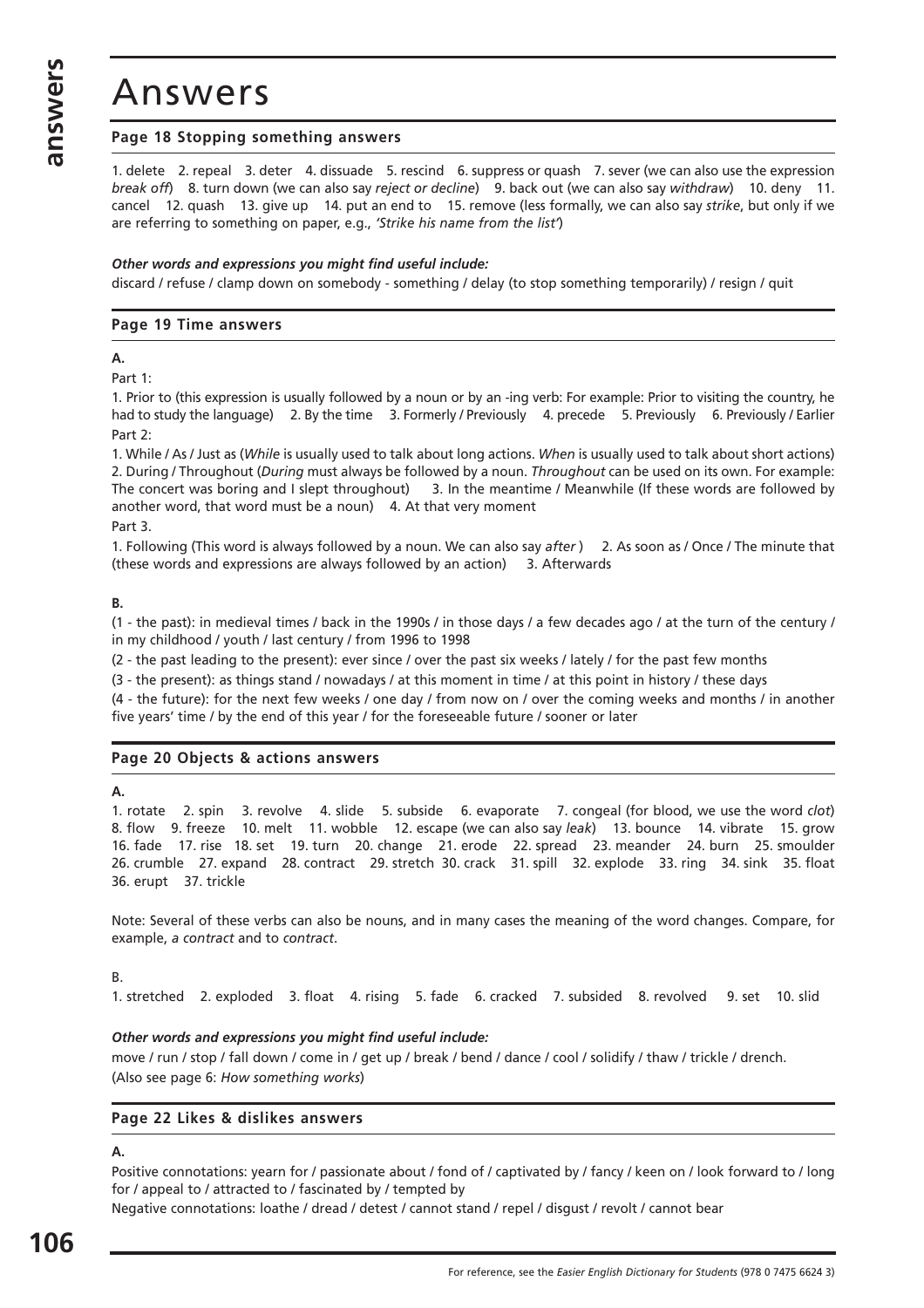|  |  | Answers |
|--|--|---------|
|--|--|---------|

| В.                                                                         |                                     |                                    |                                     |
|----------------------------------------------------------------------------|-------------------------------------|------------------------------------|-------------------------------------|
| 2. $A = \vee B = X$<br>$1. A + B = \checkmark$                             | 3. $A = X B = V$                    | 4. $A = \mathbf{X} B = \mathbf{V}$ | 5. $A + B = \nu$                    |
| 6. $A = \mathbf{X} B = \mathbf{V}$<br>7. $A = \mathbf{X} B = \mathbf{V}$   | 8. $A = \vee B = X$                 | 9. $A + B = \nu$                   | 10. $A = \mathbf{V} B = \mathbf{X}$ |
| 11. $A = \mathbf{X} B = \mathbf{V}$<br>12. $A = \mathbf{X} B = \mathbf{V}$ | 13. $A = \mathbf{V} B = \mathbf{X}$ | 14. $A + B = \nu$                  | 15. A + B = $\checkmark$            |
| 16. $A + B = \nu$<br>17. $A + B = \nu$                                     | 18. A + B = $\angle$                | 19. $A + B = V$                    | 20. $A = \mathbf{X} B = \mathbf{V}$ |

#### **Page 24 Obligation & option answers**

#### **A.**

1. False (you must take your own pencil and eraser) 2. True 3. False (he had to pay the money back) 4. False (they don't have to pay any income tax at all) 5. True 6. False (the doctors made him *stop* smoking) 7. True 8. False (you can attend the classes if you want to) 9. False (you *must* wear a crash helmet. We can also use the word obligatory) 10. True

#### **B.**

1. obliged / required 2. no alternative 3. liable for 4. compulsory 5. voluntary 6. mandatory 7. required 8. forced 9. optional 10. exempt

#### **Page 25 Success & failure answers**

#### **A.**

- 1. The two warring countries managed to **reach / achieve** a *compromise* over the terms for peace.
- 2. During his first year as President he managed to **achieve / accomplish / fulfil** *a lot more* than his predecessor had in the previous five.
- 3. The company couldn't aford to move to new premises but were able to **reach / secure** *an agreement* for a new lease.
- 4. He worked hard at his job and was soon able to **achieve / realize / fulfil** his *ambitions* of being promoted to marketing manager. (Note: *realize* can also be written *realise*)
- 5. The country badly needed to increase its overall standard of living and attempted to **achieve / reach / attain** its *targets* - those of free education and healthcare - within eight years.
- 6. After four years of hard work, the motor racing team managed to **achieve / realise** their *dreams* of winning the Monaco Grand Prix.
- 7. He desperately wanted to start a new job, but first of all he had to **fulfil** his *obligations* to his current employer.
- 8. Many people want to be rich, but few **achieve / realize / fulfil** their *goal* of becoming millionaires.
- 9. I have a lot of plans, and one of them is to **achieve / realize / fulfil** my *aims* of doing well at school and then going to university.

Note: Instead of *manage to* (+ the infinitive form of the verb), we can say *succeed in* (+ the -ing form of the verb. Example: He managed to pass his exam / He succeeded in passing his exam)

#### **B.**

1. B 2. A 3. B 4. C 5. B 6. C (we can also say *backfired*, when a plan turns out exactly the opposite to what was expected. For example: *All their holiday plans backfired when the children got chicken pox*)

#### *Other words and expressions which you might find useful include:*

come off (an informal expression meaning *to succeed*) / fail / come to nothing

#### **Page 26 Ownership, giving, lending & borrowing answers**

#### **A.**

1. landlords (*landlady* = female. We can also use the word *landowner*) 2. owners / proprietors 3. owners 4. property 5. estate 6. possessions 7. belongings (*possessions* usually refers to everything we own - for example, our homes, furniture, etc. *Belongings* usually refers to smaller things - for example, a coat, a briefcase, etc.) 8. lease 9. loan 10. mortgage 11. tenants 12. rent / mortgage 13. donation (we can also say *contribution*)

Note: These words can be either nouns or verbs:: lease / rent / mortgage / loan. *Loan* can also be used as an adjective, e.g., *a loan shark*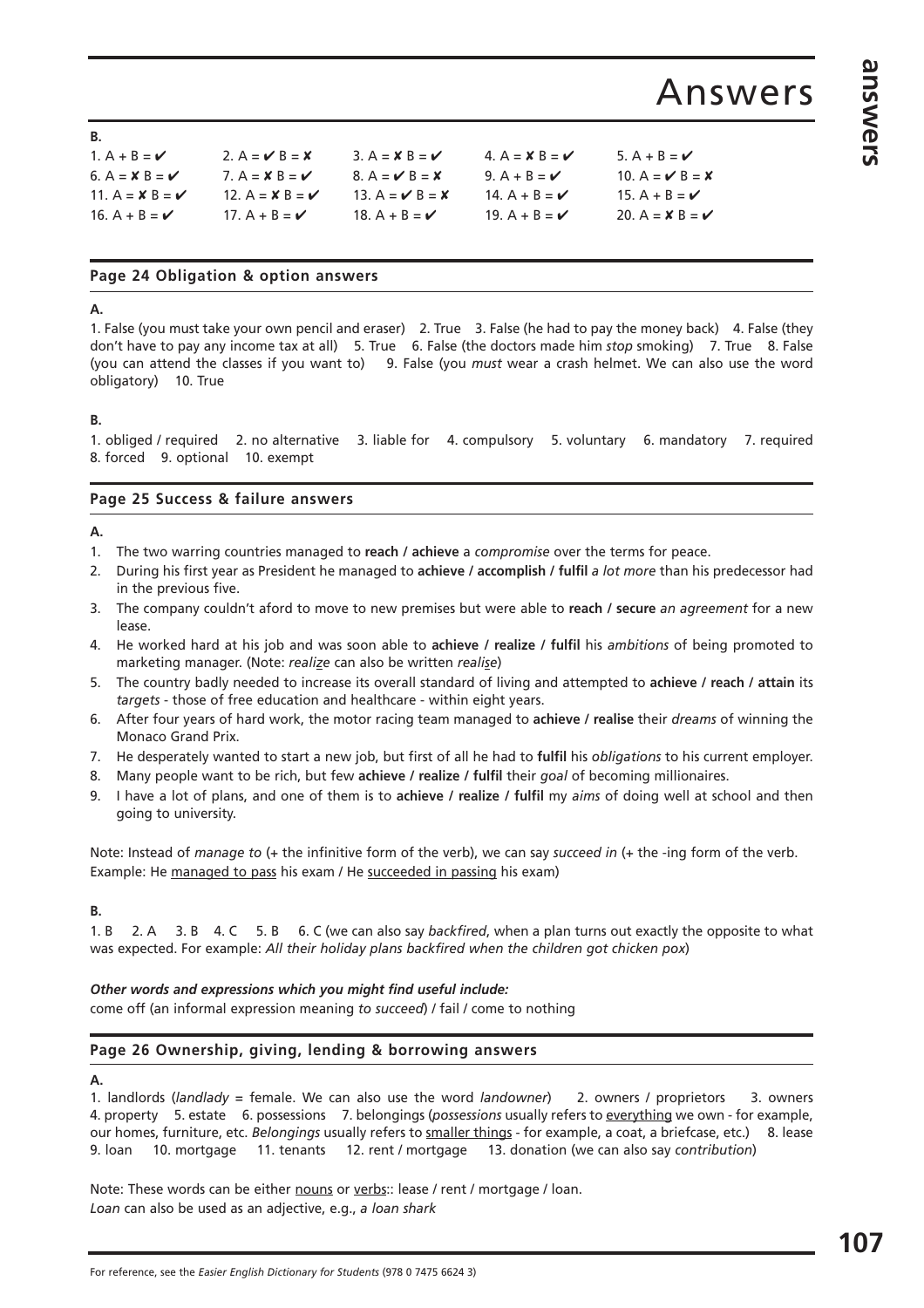**B.**

**answers**

1. lend 2. rent 3. hire 4. borrow 5. contribute (we can also say *donate*) 6. provide for 7. leave 8. allocate / provide 9. provide

#### *Other words and expressions which you might find useful include:*

supply (somebody) with (something) / cater for / present (somebody) with (something)

#### **Page 27 Groups answers**

**A.**

| People in general | People working together | Animals        | <b>Objects</b> |
|-------------------|-------------------------|----------------|----------------|
| huddle            | company                 | litter         | batch          |
| throng            | team                    | swarm          | heap / pile    |
| gang              | platoon                 | flock          | stack          |
| crowd             | staff                   | herd           | bundle         |
| group             | crew                    | pack           | bunch          |
|                   | cast                    | shoal / school | set            |
|                   |                         |                |                |

#### **B.**

1. crowd / throng 2. huddle / group 3. set 4. staff 5. company 6. herd 7. batch 8. gang / crowd 9. cast 10. heap / pile 11. group 12. shoal 13. litter 14. crew 15. flock 16. team 17. throng / crowd 18. platoon 19. bundle 20. bunch 21. stack 22. pack 23. swarm

**C.**<br>A. lecture B. delegation C. tutorial D. symposium E. seminar F. tribunal

#### **Page 28 Around the world answers**

#### **A.**

1. C 2. B (Antarctica is the name of the continent and is not preceded by *the*) 3. B 4. A 5. C (countries between North and South America, i.e., south of Mexico and north of Colombia) 6. A (all countries south of the USA where Spanish or Portuguese is widely spoken as a first language) 7. C 8. C 9. C (Mainland Europe and Continental Europe have the same meaning. British and Irish people often refer to Continental Europe as the Continent) 10. B 11. C

|  | ۰. |
|--|----|

| -ese                                                     | -(i)an                                                                                                                                  | -ish                                                                                                | -1                                                   | -ic                                                                                                                                                                  | Others                                                      |
|----------------------------------------------------------|-----------------------------------------------------------------------------------------------------------------------------------------|-----------------------------------------------------------------------------------------------------|------------------------------------------------------|----------------------------------------------------------------------------------------------------------------------------------------------------------------------|-------------------------------------------------------------|
| $(e.g., China =$<br>Chinese)                             | $(e.g., Brazil =$<br>Brazilian)                                                                                                         | $(e.g., Britain =$<br>British)                                                                      | $(e.g., Pakistan =$<br>Pakistani)                    | $(e.g.,$ Iceland $=$<br>Icelandic)                                                                                                                                   | $(e.q.,$ France $=$<br>French)                              |
| Portuguese<br>Lebanese<br>Japanese<br>Burmese<br>Maltese | Belgian<br>Malaysian (we<br>can also say<br>Malay)<br>Norwegian<br>Peruvian<br>Russian<br>Iranian<br>American<br>Canadian<br>Australian | <b>Irish</b><br>Finnish<br>English<br>Scottish<br>Swedish<br>Spanish<br>Turkish<br>Danish<br>Polish | Bangladeshi<br>Israeli<br>Kuwaiti<br>Yemeni<br>Iraqi | Arabic<br>(Adjectives with<br>-ic are usually<br>used to talk<br>about racial<br>groups rather<br>than<br>nationalities.<br>For example,<br>Slavic, Nordic,<br>etc.) | Greek<br>Welsh<br>Dutch<br>Thai<br><b>Swiss</b><br>Filipino |

**C.**

1. a dialect 2. Your mother tongue is the language you first learned to speak as a child and which you continue to use at home, with your friends, your family, etc. 3. bilingual / multilingual 4. The seven continents are: Europe / North America / South America / Asia / Australasia / Africa / Antarctica. In some countries, more than one language is officially spoken (for example, in Belgium some people speak French and some speak Flemish).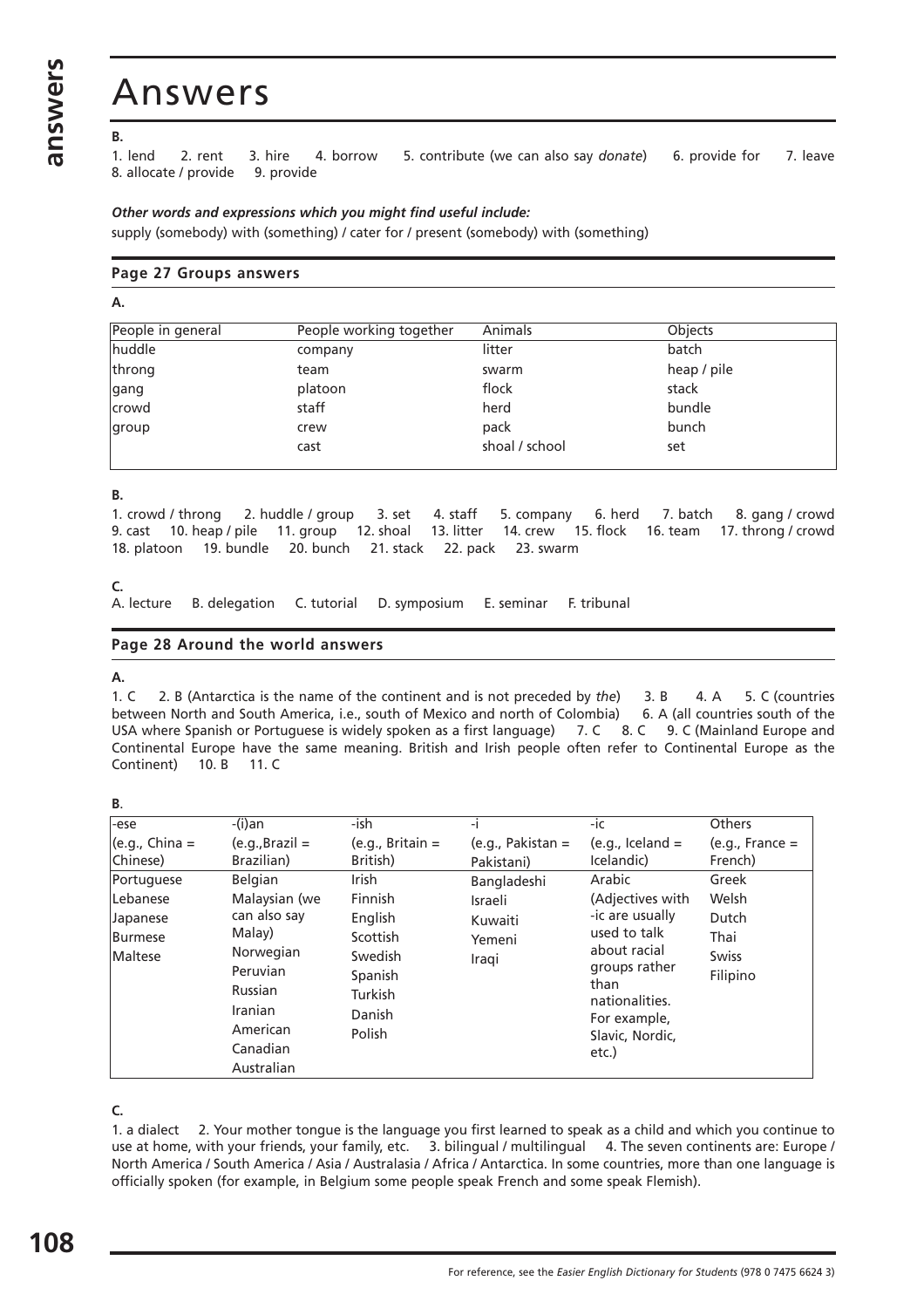**answers**

**answers** 

#### **Page 30 Size, quantity & dimension answers**

#### **A.**

Big: 3 4 5 6 7 9 10 11 12 14 15 16 17 18 19 20 22 23 24 25 Small: 1 (note the pronunciation: /mal'nju:t/ ) 2 8 13 21

#### **B.**

1. a long-distance journey 2. a great deal of time 3. dozens of times 4. A minute amount of dust 5. a gigantic wave 6. a huge waste of time 7. a colossal statue 8. plenty of food 9. A broad river 10. A vast crowd of supporters 11. a gargantuan meal / plenty of food 12. a giant building / a vast room 13. a mammoth job / tons of work (both these expressions are informal) 14. a deep lake 15. a minuscule piece of cloth 16. an enormous book 17. a mammoth job / tons of work 18. a high mountain 19. a monumental error 20. a tiny car 21. a giant building 22. wide avenue 23. a shallow pool 24. a tall man 25. A narrow alleyway

#### **Page 32 Shape & features answers**

**A.** 1. E 2. D 3. J 4. F 5. A 6. L 7. G 8. H 9. I 10. K 11. B 12. C **B.** 1. B 2. A 3. C 4. C 5. A 6. C 7. A 8. C **C.** 1. D 2. F 3. H 4. G 5. I 6. B 7. E 8. A 9. C

#### **Page 33 Emphasis & misunderstanding answers**

**A.** 1. F 2. B 3. E 4. C 5. A 6. D

- **B.** 1. emphasise / accentuate 2. prominent 3. emphasis / accent / stress 4. emphasised / accentuated / stressed 5. put great stress 6. of crucial importance / extremely important 7. emphasis
- **C.** 1. confused 2. confusion 3. mix-up (informal. It can also be a verb: to mix up) 4. obscure 5. distorted 6. impression / misapprehension 7. assumed 8. mistaken 9. impression / misapprehension

Note: Word forms.

| Verb         | <b>Noun</b>     | <b>Adjective</b>     | Adverb      |
|--------------|-----------------|----------------------|-------------|
| confuse      | confusion       | confusing / confused | confusingly |
| distort      | distortion      | distorted            |             |
| misapprehend | misapprehension |                      |             |
| mistake      | mistake         | mistaken             | mistakenly  |
| assume       | assumption      |                      |             |
|              |                 |                      |             |

#### **Page 34 Changes answers**

#### **A.**

1. True 2. True 3. False: there has been an *improvement* 4. False: there has been an *increase* 5. False: there has been a *strengthening* of the dollar 6. False: there has been a *relaxation* of border controls 7. False: we're *increasing* or *building up* our stocks of coal 8. True 9. False: there has been a *slight* fall 10. False: they're going to decrease the number 11. False: there has been a *decline* 12. False: there has been a *tightening up* of the rules 13. False: there has been a *widening* of the gap 14. True 15. False: there has been a *downward* trend 16. True 17. True 18. True 19. True 20. False: British people want to *broaden* their horizons

Most of the words in this task can be verbs as well as nouns. Use a dictionary to check which ones.

#### *Other words and expressions which you might find useful include:*

raise / lower / shrink / extend / introduce / enlarge / drop in ability / open / close / lessen / heighten / lower / deepen / stretch / extend / spread / widen / shorten

See als[o Page 4:](#page-9-0) Describing & Analysing Tables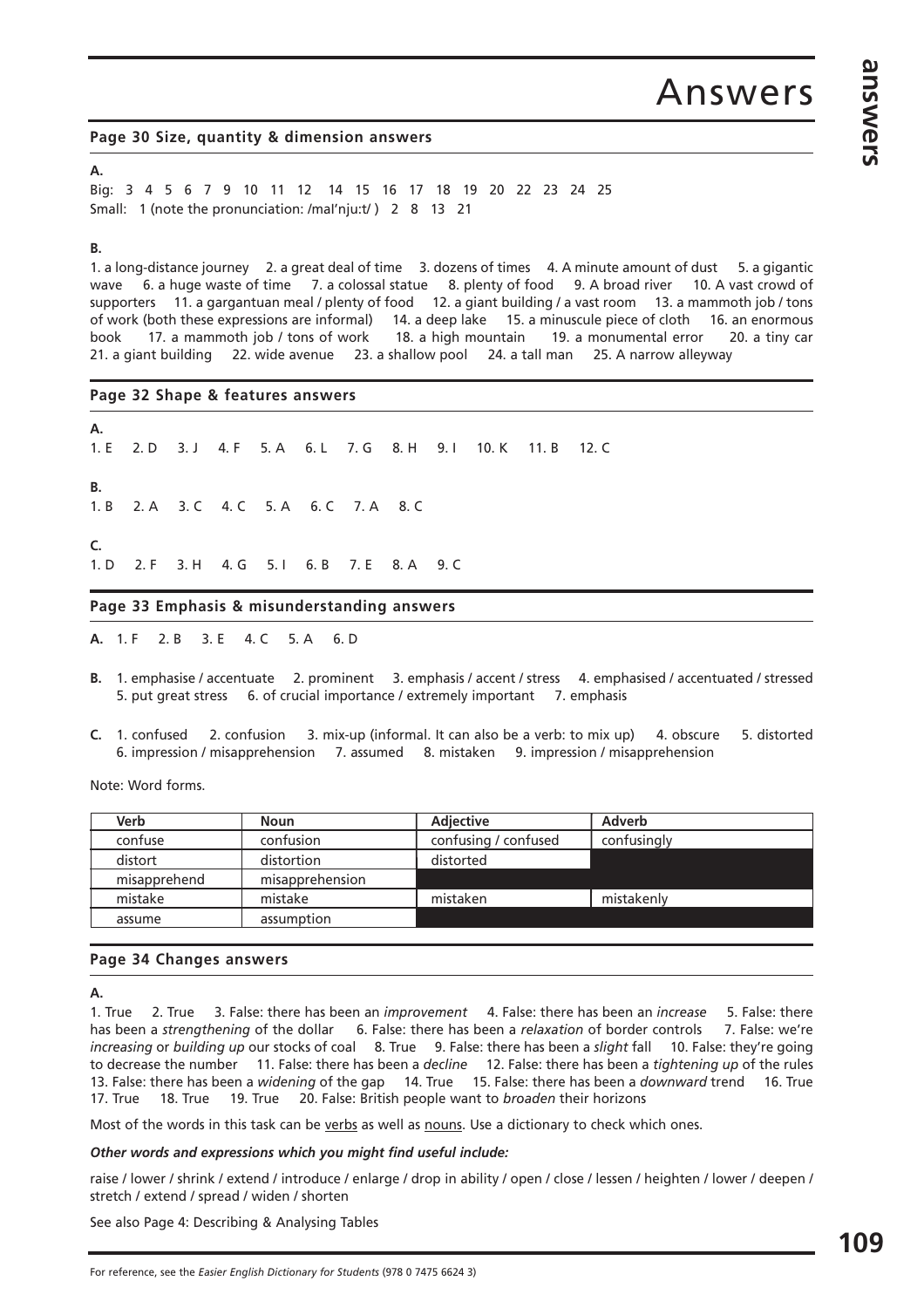#### **Page 36 Opposites answers**

**Verbs:** 1. rejected 2. denied 3. retreated 4. refused 5. defended 6. demolished 7. simplified 8. abandoned 9. withdrew 10. deteriorated 11. refused (to let) 12. rewarded 13. lowered 14. set 15. fell (we can also say *dropped*) 16. loosened

**Adjectives:** 1. clear 2. easy 3. graceful 4. detrimental (we can also say *harmful*) 5. approximate 6. innocent 7. even 8. scarce 9. flexible 10. marked 11. crude (we can also say *primitive*) 12. delicate (we can also say *mild*) 13. dim 14. compulsory (we can also say *obligatory*) 15. reluctant

Note: A lot of words have more than one opposite, depending on their meaning (for example, the opposites of *strong* are *weak / feeble* (if you are talking about physical strength), *delicate / mild* (if you are talking about taste), *dim / faint* (if you are talking about light) or just *weak* (if you are talking about the strength of a drink). Use a dictionary to check if you are not sure.

#### **Page 38 Addition, equation & conclusion answers**

#### **A.**

| Addition                                                            | Equation               | Conclusion                   |
|---------------------------------------------------------------------|------------------------|------------------------------|
| (For example: and)                                                  | (For example: equally) | (For example: in conclusion) |
| along with                                                          | likewise               | to sum up briefly            |
| as well as                                                          | similarly              | it can be concluded that     |
| also                                                                | in the same way        | to conclude                  |
| ltoo                                                                | correspondingly        | in brief                     |
| lin addition                                                        |                        | thus                         |
| besides                                                             |                        | to summarise                 |
| what's more                                                         |                        | therefore                    |
| <i>lfurthermore</i>                                                 |                        |                              |
| Imoreover                                                           |                        |                              |
| along with (this could also go into<br>the next box $\rightarrow$ ) |                        |                              |

#### **B.**

1. Furthermore / Moreover / In addition / What's more (this is less formal than the other expressions) 2. As well as / Besides 3. Likewise / Similarly / In the same way (the verbs in both sentences (i.e., respect) are the same and refer to the same thing, so we can use a word of equation here) 4. As well as / Along with 5. In addition 6. Likewise / Similarly 7. Likewise / In the same way / Correspondingly 8. In brief 9. It can be concluded that 10. Therefore (*To sum up*, *to conclude* and *to summarise* are usually used to conclude longer pieces of writing. *Thus* is slightly more formal than *therefore*, but has the same meaning)

Note: It is important that you are familiar with the way these words and expressions are used, including the other words in a sentence that they 'work' with. Use a dictionary to look up examples of these words and expressions, and keep a record of them that you can refer to the next time you use them.

#### **Page 39 Task commands answers**

1. N 2. I 3. R 4. L 5. E 6. P 7. F 8. K 9. G 10. R 11. J 12. N 13. Q 14. C 15. O 16. H 17. B 18. A 19. M 20. D

#### *Other words and expressions which you might find useful include:*

give an account of / calculate / characterise / classify / comment on / consider / contrast / criticize / deduce / describe determine / differentiate between / distinguish between / elucidate / enumerate / express / list / mention / relate show / speculate / state

#### **Page 40 Confusing words & false friends answers**

1. action / activity 2. advise / advice 3. effect / affect 4. appreciable / appreciative 5. assumption / presumption 6. prevent / avoid 7. beside / besides 8. shortly / briefly 9. channel / canal 10. conscious / conscientious 11. continuous / continual 12. inspect / control 13. objections / criticism 14. injury / damage / harm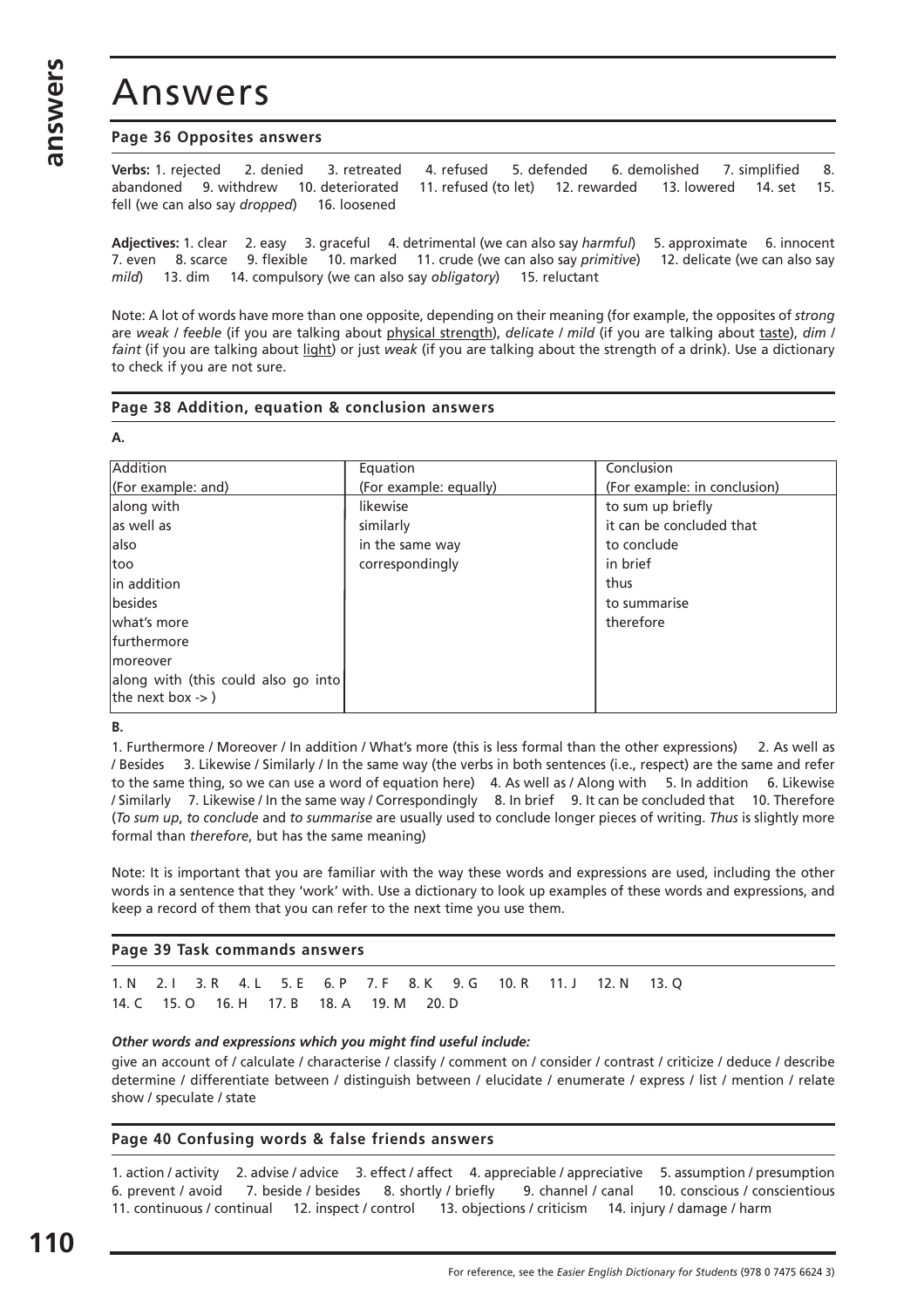15. invent / discover 16. for / during / while 17. However / Moreover 18. inconsiderable / inconsiderate<br>19. intolerable / intolerant 20. job / work 21. lies / lay 22. watch / look at 23. permit / permission 19. intolerable / intolerant 20. job / work 21. lies / lay 22. watch / look at 23. permit / permission 24. possibility / chance 25. practise / practice 26. priceless / worthless (we can also say *valueless*) 27. principle / principal / principal / principle 28. procession / process 29. rise / raise 30. respectful / respectable 31. treat / cure

Note: some of these words have more than one meaning. For example, a *television* channel and a channel of *water between two land masses*. Use a dictionary to check for other meanings.

#### *Other confusing words / false friends include:*

actually - now / already - yet / afraid of - worried about / bring - fetch / conduct - direct / consequences - sequences driver - chauffeur / formidable - wonderful / fun - funny / go - play (for sports and games) / come along with - follow kind - sympathetic / lend - borrow / nature - countryside / overcome - overtake / pass - take (an exam) / recipe - receipt remember - remind / scenery - view / sensible - sensitive / special - especially / take - bring

|  |  | Page 44 Useful interview expressions answers |  |
|--|--|----------------------------------------------|--|
|  |  |                                              |  |

| Agreeing with somebody:                 | IЗ |    | 18            | 23 |    | 26 30 |  |                             |                                        |                                                                      |
|-----------------------------------------|----|----|---------------|----|----|-------|--|-----------------------------|----------------------------------------|----------------------------------------------------------------------|
| Disagreeing with somebody:              |    |    |               |    |    |       |  |                             | 10 (followed by your opinion) 11 16 19 | 24 (followed by                                                      |
|                                         |    |    | your opinion) | 29 |    |       |  | 33 (slightly more forceful) |                                        |                                                                      |
| Interrupting:                           | 9  | 28 | 35            |    |    |       |  |                             |                                        | (You shouldn't interrupt too often. In any case, during              |
|                                         |    |    |               |    |    |       |  |                             |                                        | the interview the examiner will leave you to do most of the talking) |
| Asking for clarification or repetition: | 6  |    | 12 22         | 32 |    |       |  |                             |                                        | 36 (Don't just say What? Or Eh?)                                     |
| Asking somebody for their opinion:      | 5. | 14 | 37            |    |    |       |  |                             |                                        |                                                                      |
| Saying something in another way:        | 3  | 8  | 20            | 21 | 25 |       |  |                             |                                        | 27 (this can also be used for summing up)                            |
| Giving yourself time to think:          |    |    | 21            | 34 |    |       |  |                             |                                        |                                                                      |
| Summing up:                             |    | 4  |               | 31 |    |       |  |                             |                                        |                                                                      |

#### **Page 45 Phrasal Verbs 1 answers**

1. up 2. out 3. up to 4. off 5. on 6. up with 7. down 8. out of 9. out 10. out 11. up 12. in 13. up with 14. out 15. out 16. into 17. on 18. behind 19. down on 20. out 21. over 22. with 23. forward 24. back on

#### **Page 46 Phrasal verbs 2 answers**

1. broke down 2. work out 3. wear off 4. wear themselves out 5. pull through 6. sort out 7. split up 8. showed up 9. pulled out of 10. letting off 11. let you down 12. carry on 13. held up 14. fell through 15. ended up 16. carried out 17. cutting back on 18. cut off 19. did away with 20. do up

#### **Page 48 Phrasal verbs 3 answers**

1. get 2. came 3. getting 4. get 5. came 6. get 7. came 8. get 9. came 10. get 11. come 12. get 13. came 14. came 15. getting 16. comes 17. come 18. came / got 19. got 20. get

#### **Page 49 Phrasal verbs 4 answers**

1. look over 2.  $\checkmark$  3. look after 4. give in 5.  $\checkmark$  6.  $\checkmark$  7. look forward to 8.  $\checkmark$  9. go over 10.  $\checkmark$  11. look down on 12.  $\checkmark$  13. go off 14.  $\checkmark$  15.  $\checkmark$  16.  $\checkmark$  17. give off 18.  $\checkmark$  19. look up to 20. go into

#### **Page 50 Phrasal Verbs 5 answers**

#### *Clues across ( )*

1. put down 4. talk them round 5. take after 6. running up against 8. turned out 11. picked on 12. opt out 16. turned up 19. set off 20. run up 21. made up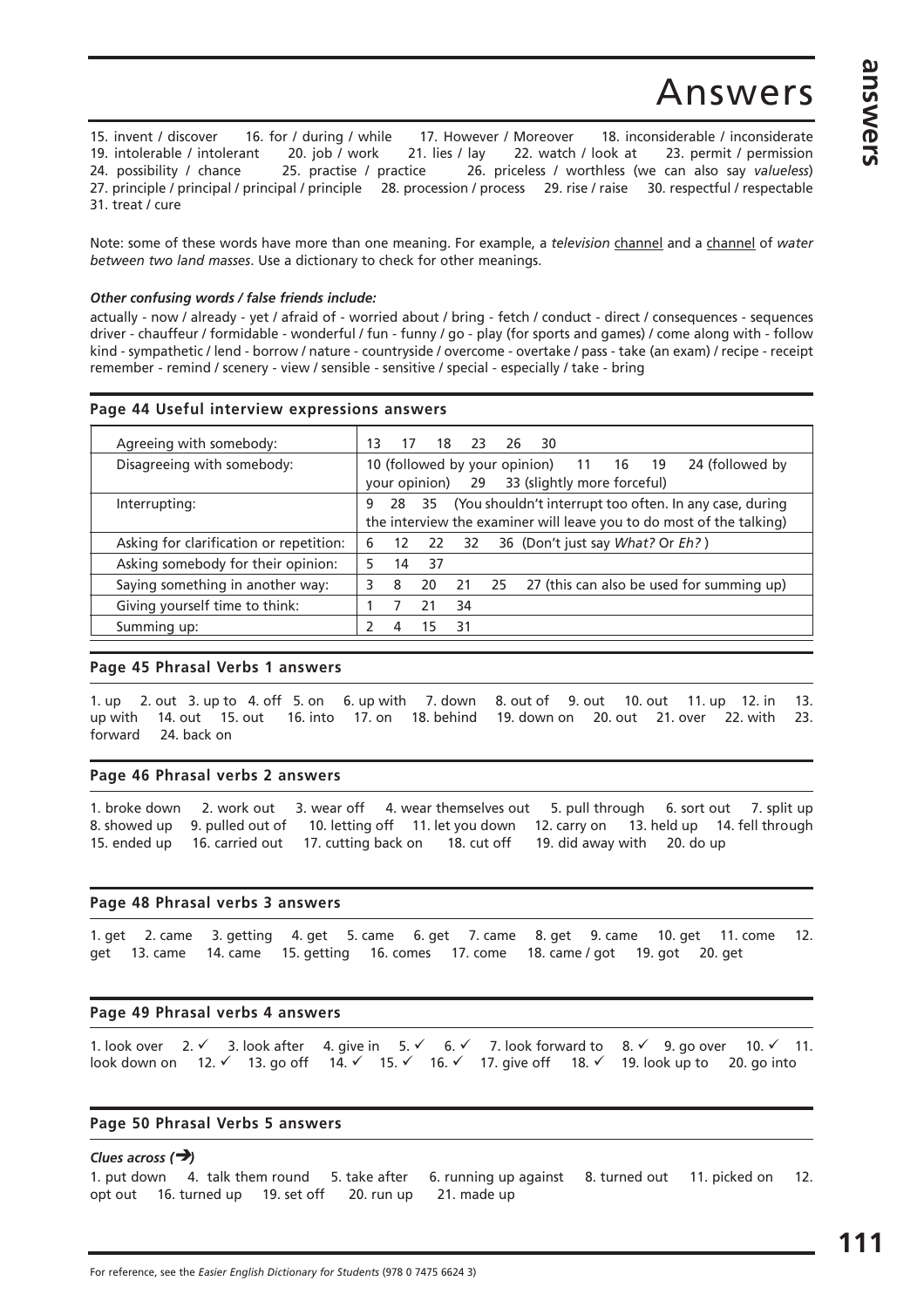#### $C$ *lues down*  $(\downarrow)$

1. put aside (this has the same meaning as *set aside*) 2. take in 3. taken in 5. turned down 7. put up with 9. stand in (also used with '*for': I was asked to stand in for her*) 10. put off 13. sets in 14. make out 15. made up 17. ran for 18. pick up

#### **Page 52 Spelling answers**

#### **A.**

Apart from **condemning** tobacco companies and **raising** the price of cigarettes, the **government's** anti-smoking **campaign** has failed to have any long-term **effects**, and the only people **benefiting** from it are the Inland Revenue **department**. Meanwhile, **persistent** smokers are being denied treatment by the NHS.

#### **B**.

It is **arguable** whether good **pronunciation** is more important than good **grammar** and **vocabulary**. **Conscientious** students balance their **acquisition** of these skills, **hoping** to **achieve** both fluency and **accuracy**. Teachers should encourage **their** students to **practise** all the relevant language skills.

#### **C.**

It is **becoming** increasingly **difficult** for many to find decent **accommodation** in London at a price they can afford. To put it **simply**, most people just don't have the **necessary** funds. **Organisations** such as *Home Front* can offer **advice**, but it widely agreed that the situation is no longer **manageable**. The fact that city councils are building cheap, **temporary** housing for lower-paid **professionals** is the only official **acknowledgement** of this problem.

#### **Page 54 Education answers**

#### **A.**

1. A (we can also use the word *retake*) 2. B, 3. B, 4. C, 5. C, 6. A, 7. C, 8. B, 9. B, 10. C 11. B, 12. A

The British higher education system is formed of universities and colleges, where students can take degrees in various specialized subjects. Students need a certain level of passes at 'A' level to enter a university, and most universities ask students to come for special entrance exams and interviews. Fees in higher education are in some cases met by grants, but many students are required to pay for their tuition fees and take out loans to do this.

#### **B.**

1. kindergarten ( we can also use the words *nursery* or *playschool*) 2. primary 3. skills / literacy / numeracy 4. secondary 5. discipline (this can also be a verb) / pass (the opposite of this is *fail*) 6. course (we can also use the word *programme*) 7. enrol 8. graduated (this can also be a noun - *a graduate*; a student who has finished a course at university. A student who is still at university is called *an undergraduate*) / degree 9. correspondence (we can also use the expression *distance learning*) 10. qualifications 11. evening class / day release

#### **C.**

1. skills, 2 + 3. literacy / numeracy (in either order), 4. kindergarten, 5. primary, 6. secondary, 7. discipline, 8. pass, 9. qualifications, 10. acquire, 11. health, 12. further, 13. enrol, 14. higher, 15. graduate, 16. degree, 17. higher, 18. evening class, 19. day release, 20. correspondence, 21. mature, 22. opportunity

#### *Other words and expressions which you might find useful include:*

pupil power (a relatively new expression suggesting a school or college where the students are partly responsible for choosing what and how they learn) / faculty / subject / resources / campus / adult education / infant school / junior school / comprehensive school / take or sit an exam / private education / co-educational / lecture / seminar / tutorial

#### **Page 56 The media answers**

**A.** 1. E 2. H 3. C 4. B 5. A 6. D 7. L 8. F 9. I 10. M 11. J 12. K 13. G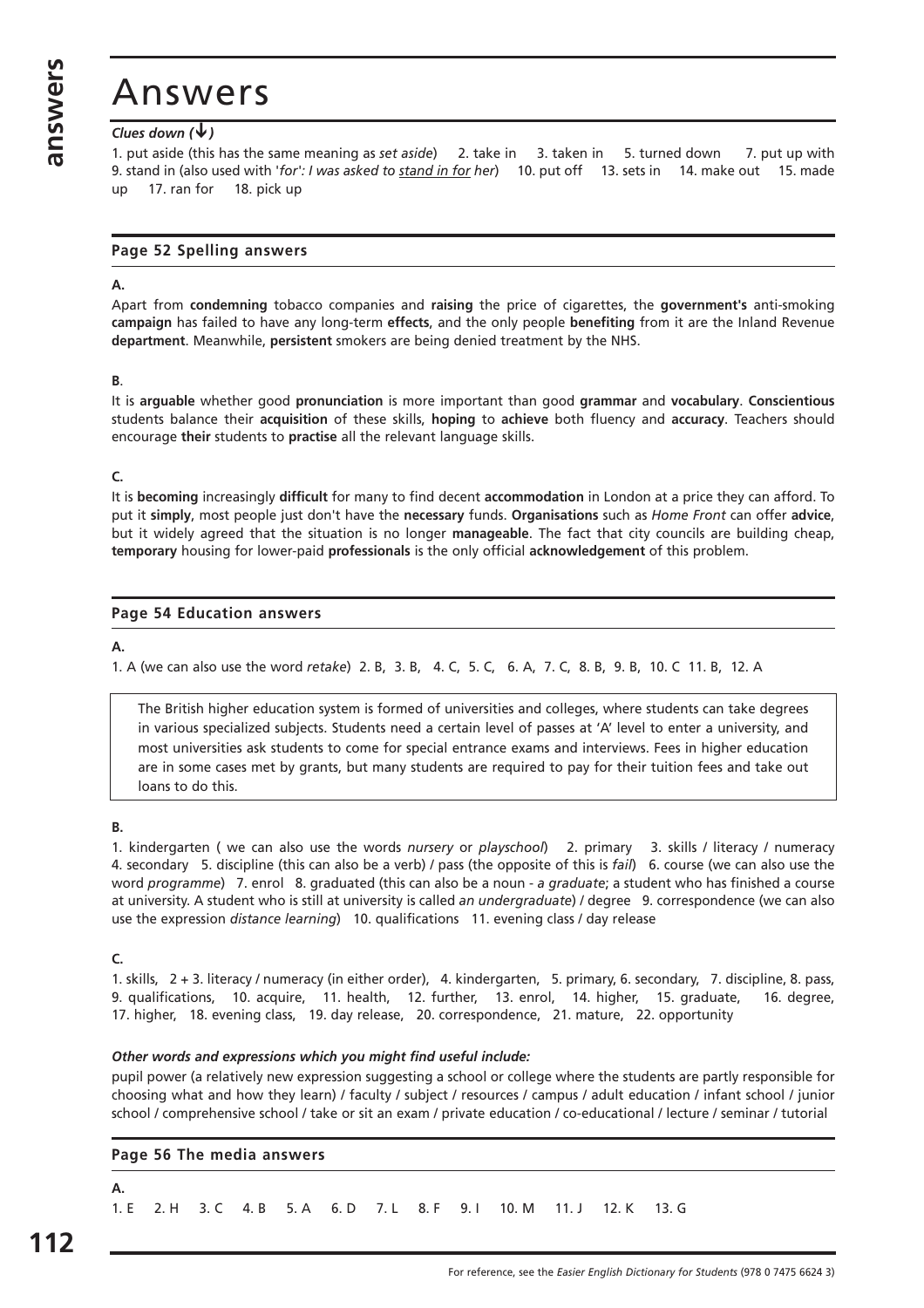In Britain, the most popular broadsheets include : The Guardian, The Independent, The Times, The Daily Telegraph and the Financial Times. The most popular tabloids include: The Sun, The Mirror, The Daily Mail and The Daily Express

#### **B.**

1. freedom of the press 2. media tycoon (we can also use the expression *media mogul*) 3. censorship 4. unscrupulous 5. exploiting 6. invasion of privacy 7. paparazzi, 8 / 9. information / entertainment (in either order) 10. chequebook journalism 11. libel 12. readership 13. gutter press

#### **C.**

1. broadsheets 2. coverage 3. current affairs 4. reporters 5. journalists 6. tabloids 7. broadcasts 8. Internet 9. websites 10. download 11/12. information / entertainment (in either order) 13. gutter press 14. invasion of privacy / chequebook journalism 15. paparazzi 16. libel 17. chequebook journalism 18. unscrupulous 19. Internet / web 20. information overload 21. logging on 22. censorship 23. freedom of the press

#### *Other words and expressions which you might find useful include:*

*Types of television programme*: documentary / soap opera / quiz show / sitcom / drama / weather forecast / game show / variety show / commercial / chat show

*Parts of a newspaper:* headline / editorial / advertisement / what's on / entertainment / colour supplement / fashion / business / financial / sport / horoscope /

*Others:* state-controlled / journal / slander / tune in / read between the lines/ downmarket / upmarket / upbeat

#### **Page 58 Work answers**

**A.**

 $1.$   $\bullet$   $2.$   $\circledcirc$   $3.$   $\circledcirc$   $4.$   $\circledcirc$   $5.$   $\circledcirc$   $6.$   $\circledcirc$   $7.$   $\circledcirc$   $8.$   $\circledcirc$   $9.$   $\circledcirc$   $10.$   $\circledcirc$   $11.$   $\circledcirc$   $12.$   $\circledcirc$   $13.$   $\circledcirc$   $14.$   $\circledcirc$ 15. <sup>3</sup> 16. <sup>3</sup> 17. <sup>3</sup> 18. <sup>3</sup> 19. <sup>3</sup> 20. <sup>3</sup> 21. <sup>3</sup> 22. <sup>3</sup> 23. <sup>3</sup> (although some people enjoy a very demanding job)

'Sick Building Syndrome' is a recently discovered problem in which the design of a building adversely affects the people working in it. For example, in buildings with poor ventilation the employees often suffer from headaches or breathing problems.

'Repetitive strain injury' (R.S.I.) is a pain in the arm or some other part of the body felt by someone who performs the same movement many times, such as when operating a computer keyboard.

#### **B.**

1. E 2. A 3. B 4. F 5. C 6. D

#### **C.**

1. employees 2. unskilled 3. semi-skilled 4. blue-collar 5. manufacturing industries 6. white-collar 7. service industries 8. job security 9. steady job 10. hiring 11. firing 12. stress 13. demanding 14. unsociable hours 15. repetitive strain injury 16. salary (a salary is paid monthly. We also use it to describe the amount of money an employee receives over a year: 'What is your salary?' '£24,000 a year / per annum.' We use the word *wage* or *wages* to describe money which is paid daily or weekly) 17. promotion 18. perks 19. incentive 20. increment (we can also use the expression *pay rise*) 21. sickness benefit 22. pension 23. self-employed

#### *Other words and expressions which you might find useful include:*

employer / manual worker / profession / dismiss / dismissal / recruitment drive (when a company tries to employ a lot of new people) / overtime / fixed income / candidate / interview / interviewer / interviewee / leave (a formal word meaning holiday)

#### **Page 61 Money & finance answers**

**A.**

- 1. **Profit** is money you gain from selling something, which is more than the money you paid for it. **Loss** is money you have spent and not got back.
- 2. **Extravagant** describes somebody who spends a lot of money. **Frugal** or **economical** describes somebody who is careful with money.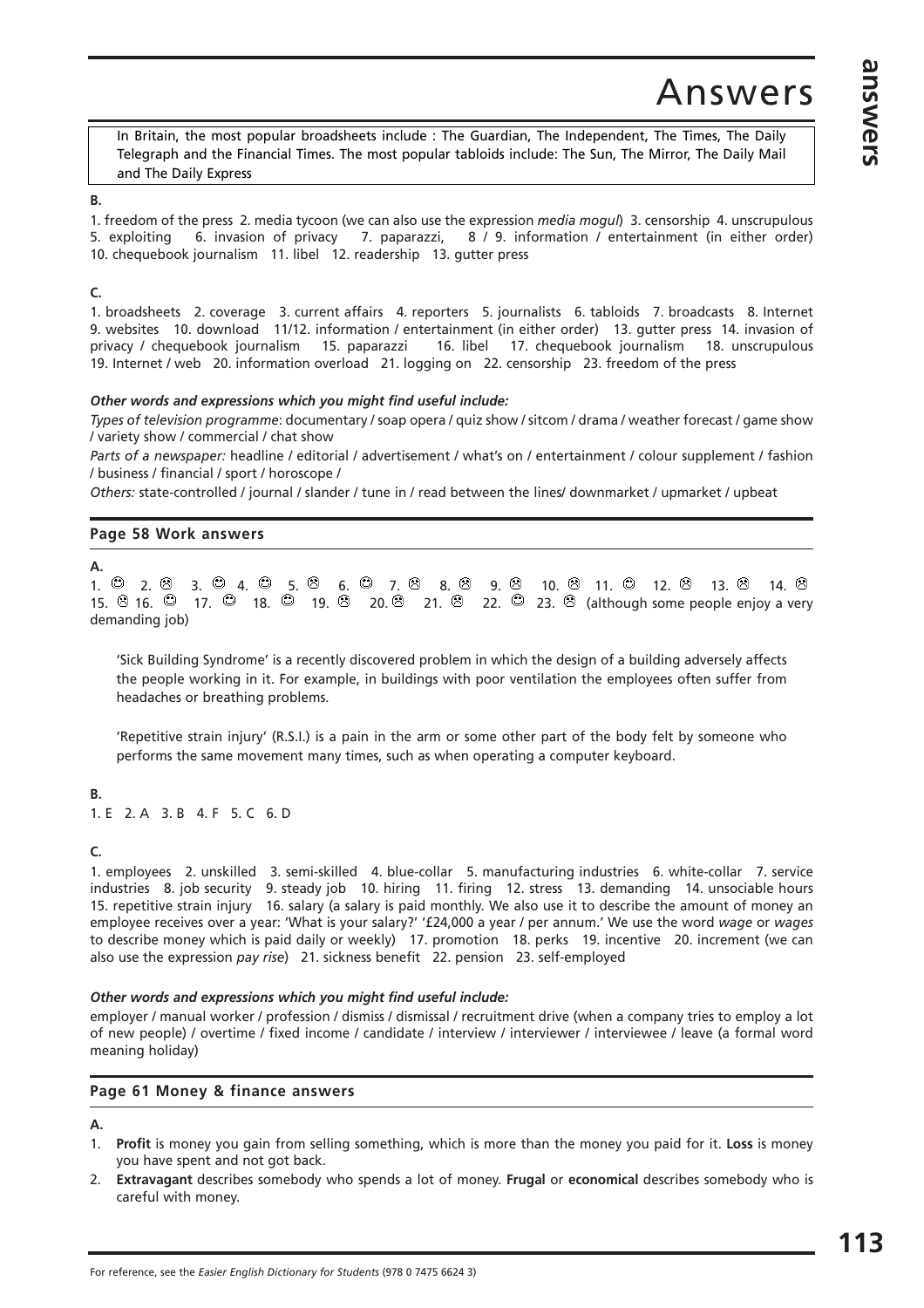- 3. A **current account** is a bank account from which you can take money at any time. A **deposit account** is a bank account which pays you interest if you leave money in it for some time (we can also use the expression *savings account or notice account).*
- 4. A **loan** is money which you borrow to buy something. A **mortgage** is a special kind of loan used to buy a house over a period of time.
- 5. To **deposit** money is to put money into a bank account. To **withdraw** money is to take money out of a bank account (*deposit* can be a noun or a verb. The noun form of *withdraw* is *withdrawal).*
- 6. A **wage** and a **salary** are money you receive for doing a job, but a wage is usually paid daily or weekly and a salary is usually paid monthly.
- 7. If you are **broke,** you have no money. It is an informal expression. If you are **bankrupt,** you are not able to pay back money you have borrowed. It is a very serious financial situation for somebody to be in.
- 8. In the UK, **shares** are one of the many equal parts into which a company's capital is divided. People who buy them are called *shareholders.* **Stocks** are shares which are issued by the government. **Dividends** are parts of a company's profits shared out among the shareholders.
- 9. **Income tax** is a tax on money earned as wages or salary. **Excise duty** is a tax on certain goods produced in a country, such as cigarettes or alcohol.
- 10. To **credit** somebody's bank account is to put money into the account. To **debit** somebody's bank account is to take money out. In the UK, many people pay for bills etc. using a system called *direct debit,* where money is taken directly from their account by the company providing the goods or service.
- 11. Traditionally a **bank** is a business organization which keeps money for customers and pays it out on demand or lends them money, and a **building society** is more usually associated with saving money or lending people money to buy houses.
- 12. A **discount** is the percentage by which a full price is reduced to a buyer by the seller. A **refund** is money paid back when, for example, returning something to a shop (It can also be a verb: to *refund)*
- 13. A **bargain** is something bought more cheaply than usual (the word can have other meanings check your dictionary). Something which is **overpriced** is too expensive. Something which is **exorbitant** costs much more than its true value.
- 14. A **worthless** object is something which has no value. A **priceless** object is an extremely valuable object.
- 15. If you **save** money, you put it to one side so that you can use it later. If you **invest** money, you put it into property, shares etc. so that it will increase in value.
- 16. **Inflation** is a state of economy where prices and wages increase. **Deflation** is a reduction of economic activity.
- 17. **Income** is the money you receive. **Expenditure** is the money you spend.
- 18. If you **lend** money, you let someone use your money for a certain period of time. If you **borrow** money from someone, you take money for a time, usually paying interest.

#### **B.**

1. F 2. I 3. L 4. E 5. J 6. K (the *Inland Revenue* is a British government department dealing with tax) 7. C 8. H 9. G 10. A 11. B 12. D

#### **C.**

1. borrow 2. loan 3. income 4. expenditure 5. overdraft 6. cost of living 7. Inflation 8. economise 9. building society 10. Interest 11. on credit 12. exorbitant 13. save 14. reductions 15. bargain 16. discount 17. invest 18. stocks 19. shares

#### *Other words and expressions which you might find useful include:*

Cash / cheque / credit card / statement / overdrawn / receipt / customs / inheritance tax / corporation tax / disability allowance / social security / currency / rate of exchange / investment / wealthy / debt / upwardly or downwardly mobile equity / negative equity

#### **Page 63 Politics answers**

#### **A.**

1. democracy 2. independence (the adjective is *independent*) 3. candidate 4. totalitarian 5. authoritarian 6. technocrats 7. opposition 8. republic 9. sanctions 10. House 11. ideology 12. Parliament

The word in the shaded vertical strip is 'dictatorship'

The British Parliament is divided into two houses. These are:

1. The House of Commons. This is the lower house, which is made up of 659 elected members who are known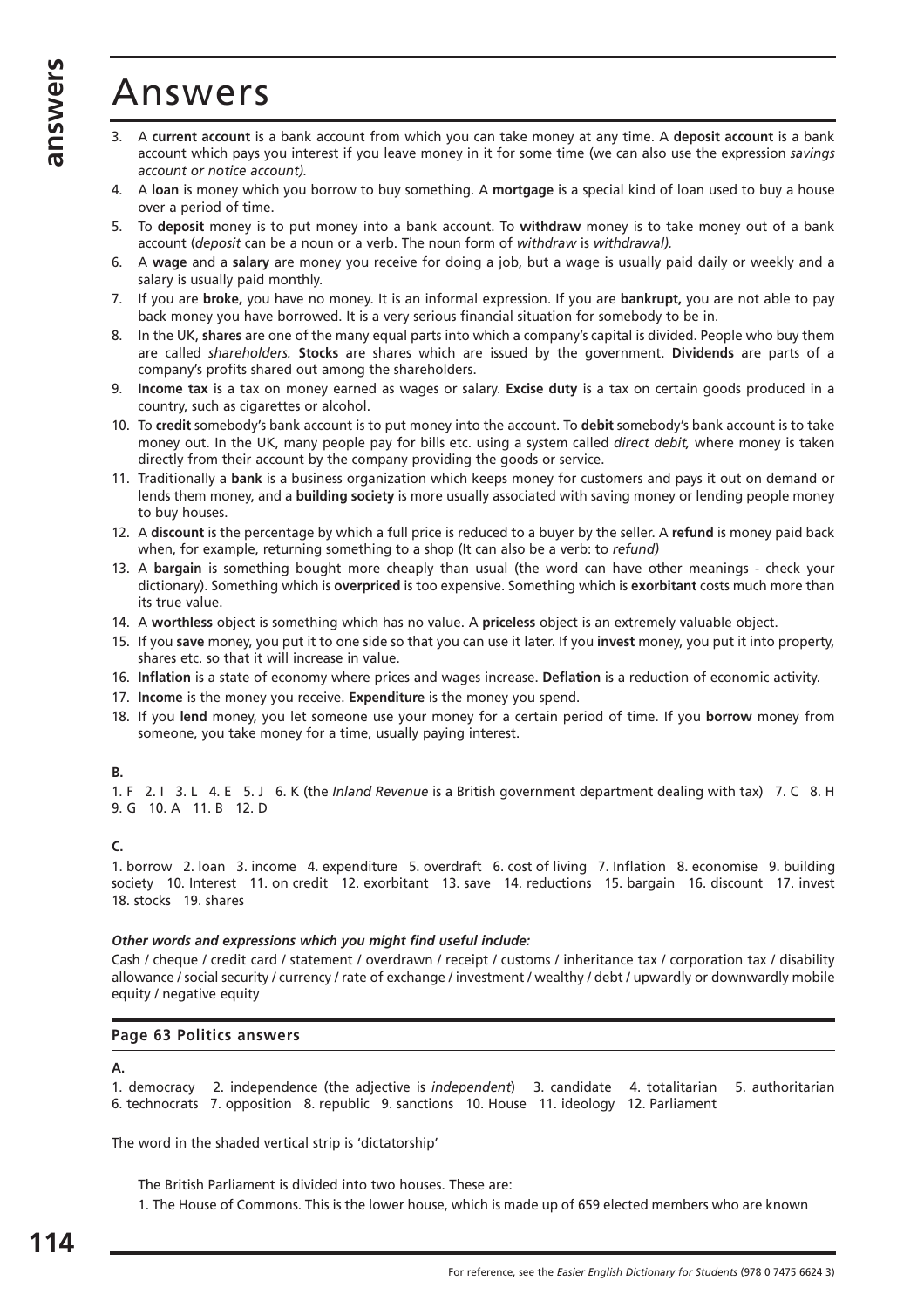as Members of Parliament, or MPs.

2. The House of Lords. This is the upper chamber, which is made up of hereditary peers or specially appointed men and women.

The House of Commons is the most important house. Many people in Britain want the House of Lords abolished because they see it as an outdated institution.

**B.**

- 1. False. It is a system of government with an *hereditary* king or queen.
- 2. False. A politician is a person who works for the *government.*
- 3. False. A statesman or stateswoman is an important *political* leader or representative of a country.
- 4. True
- 5. True.
- 6. False. A ministry is a government department.
- 7. True.
- 8. False. A policy is a decision on the general way of doing something. *'People voted for the Labour Party because they liked their policies'*
- 9. False. A referendum is a vote where all the people of a country are asked to vote on a single question. *'We want a referendum on the issue of European Monetary Union'*
- 10. False. An election is the process of choosing by voting (The verb is *elect*)

In Britain, a general election (in which all voters can vote for a government) is held every five years. when a Member of Parliament dies or retires, there is a by-election to choose a new MP.

#### *Other words and expressions which you might find useful include:*

vote / elect / revolution / scandal / stand for - run for Parliament / seat / marginal seat / chamber / Vice-President mayor / ambassador / embassy / party / representative / proportional representation / bureaucracy / bureaucrat

The three largest political parties in Britain are the Labour Party, the Conservative Party and the Liberal Democrats.

#### **Page 65 The environment answers**

#### **A.**

1. F (The opposite of *battery farming* is *free range* farming) 2. L 3. J (Some of these animals are called *protected species*, which means that it is illegal to kill them) 4. E 5. B 6. C 7. D 8. K 9. I 10. G 11. H 12. A (we can also use the word *hunting*, although there are some differences. *Poaching* means to *hunt illegally*)

**B.**

1. Green Belt 2. biodegradable packaging 3. greenhouse 4. rain forest 5. erosion 6. recycle 7. organic 8. genetically modified (we can also use the abbreviation GM) 9. unleaded petrol 10. Acid rain 11. ecosystem 12. emissions / fossil fuels 13. contaminated (we can also use the word polluted) 14. environmentalists 15. Global warming

*Friends of the Earth* and *Greenpeace* are two organizations which campaign to protect the environment. A third organization, the *World Wide Fund for Nature (WWF),* protects endangered species of animals and plants and their habitats. They are also involved in projects to control pollution.

**C.**

1. fossil fuels 2. acid rain 3. greenhouse 4. global warming 5. rain forest 6. contaminated 7. emissions / gases 8. Poaching 9. endangered species 10. ecosystem 11. recycle 12. biodegradable 13. genetically modified 14. organic 15. unleaded petrol 16. environmentalists 17. conservation programmes 18. battery farming 19. Green Belts

#### *Other words and expressions which you might find useful include:*

degradation / legislation / overfishing / greenhouse effect / ozone layer / destruction / waste disposal / overpopulation bottle bank / carbon dioxide / climatic change / sea level / re-use / energy efficiency / radioactive waste / toxic waste CFC gases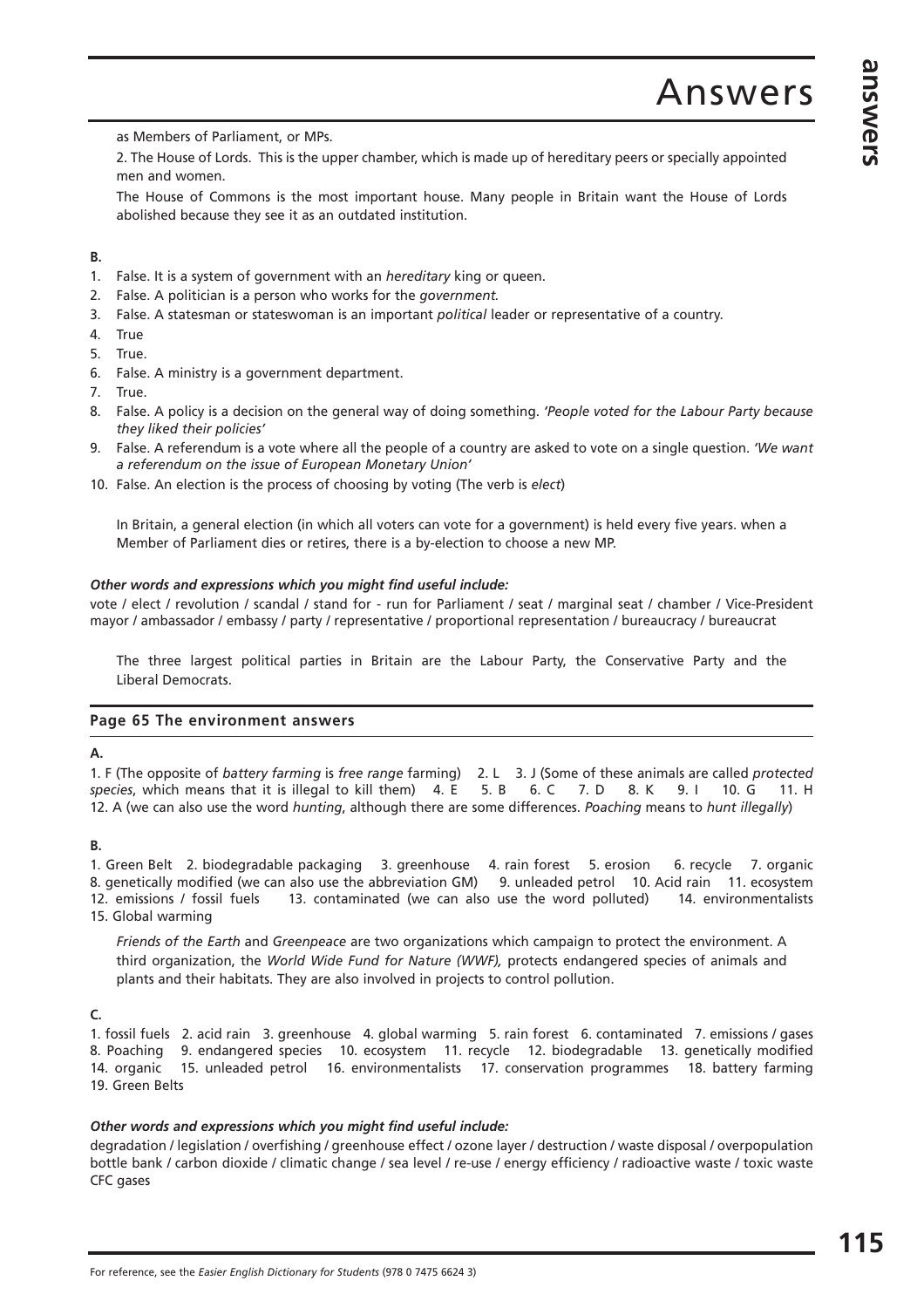#### **Page 67 Healthcare answers**

#### **A.**

1. D 2. G (a combination of 1 and 2 is called *rheumatoid arthritis*) 3. C 4. A 5. J 6. B 7. E 8. K 9. F (we can also say that their bodies lack *resistance to illnesses*) 10. H (*The National Health Service* is a system of free doctors, nurses, hospitals and clinics run by the government in Britain. Many people in Britain prefer *private healthcare* because this is generally considered to be more efficient) 11. I

#### **B.**

1. therapeutic (the noun is *therapy*. A person who provides a therapeutic service is called a *therapist*) 2. a diet (this refers to the food we eat. If you go *on a diet*, you eat less in order to lose weight) 3. conventional medicine 4. traditional medicines 5. holistic medicine (an example of this is *aromatherapy*) 6. consultant 7. surgeon (*surgery* is the treatment of disease which requires an operation to cut into or remove part of the body. Do not confuse this with *a surgery*, which is a room where a normal doctor, sometimes called a *family doctor* or g*eneral practitioner* - a *GP* - sees their patients) 8. protein 9. vitamins 10. minerals 11. active (the opposite of this is *sedentary* - see Task 1) 12. welfare state (other features of a welfare state include providing citizens with adequate housing, education and public transport)

#### **C.**

1. welfare state 2 / 3. cutbacks / underfunding (in either order) 4. conventional medicine 5. traditional medicine 6. arthritis 7. consultant ( we can also use the word *specialist*) 8. surgery 9. therapeutic 10. stress-related 11. holistic medicine 12. diet 13 / 14. vitamins / minerals (in either order) 15. active 16. sedentary 17. cancer

#### *Other words and expressions which you might find useful include:*

prescription / mental health / physical health / blood system / National Insurance / research / the World Health Organization (the WHO) / blood pressure / cure / curable / incurable / remedy / prevention / operating theatre

#### **Page 69 Travel answers**

#### **A.**

1. False. A travel agency (we sometimes use the expression *travel agent's*) is a shop where you go to buy a holiday or a ticket. A tour operator is the company which sells the holiday to you via the travel agent.

2. True.

- 3. True.
- 4. False. They get *on* an aeroplane or ship.
- 5. False. They get *off* an aeroplane or ship.
- 6. True.
- 7. True

8. True (We can also use the word *backpacker*, describing somebody who carries a rucksack)

9. True.

- 10. False. Eco-tourism is supposed to be tourism that *helps* the environment.
- 11. False. They are all slightly different. Use a dictionary to check these differences.
- 12. False. It depends from which country you come and where you are going. Citizens of the EU, for example, do not need visas if they are flying to another EU country.
- 13. False. It is a *short-haul* flight.
- 14. False. It is *cheaper*. (We can also use the expression *tourist class* instead of *economy class*)
- 15. True. But see 12 above.

#### **B.**

1. refugees 2. internally displaced 3. emigration 4. immigration 5. culture shock 6. expatriates (often shortened to *expats*) 7. UNHCR (the United Nations High Commission for Refugees) 8. deported 9. persona non grata (a Latin expression which describes a foreign person, usually a diplomat, who is not acceptable to a government) 10. economic migrants 11. repatriated / deported

**C.**

1. travel agency 2. package tour 3. independent travellers 4. visas 5. check in 6. economy class 7. disembark 8. mass tourism 9. all-inclusive 10. eco-tourism 11. refugees 12. internally displaced 13. economic migrants 14. expatriates 15. culture shock 16. immigration 17. persona non grata 18. deported 19. checking in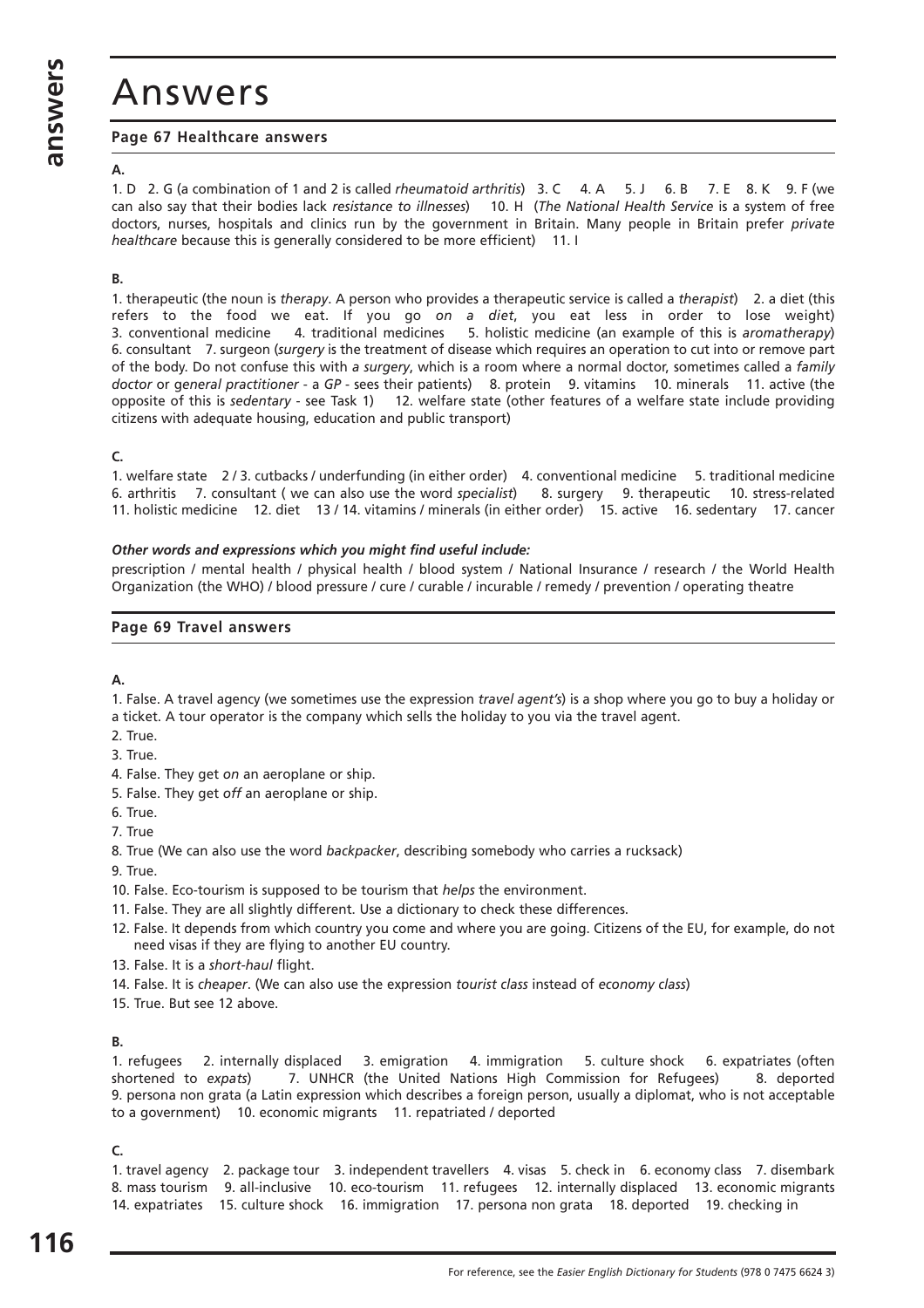#### 20. excursion

#### *Other words and expressions which you might find useful include:*

acclimatise / embassy / alien / illegal alien / check out / insurance / first class / cruise / sightseeing holiday / safari / adventure holiday / skiing holiday / hotel / guest house / full-board / half-board / bed and breakfast / self-catering / suitcase / overnight bag

#### **Page 71 Crime & the law answers**

#### **A.**

1. judge 2. jury 3. witness 4. defendant 5. victim 6. solicitor (an *attorney* in the USA) 7. offender 8. barrister 9. law-abiding

#### **B.**

Part 1: (In order) A, F, D, B, C, E Part 2: (In order) A, E, F, C, B, D Part 3: (In order) A, D, F, C, E (we can also use the expression *state punishment*), B

#### **C.**

1. committed 2. arrested / charged 3. court 4. pleaded 5. guilty 6. sentenced 7. misdeeds 8. law-abiding / innocent 9. retribution 10. rehabilitate / reform 11. reform 12. released 13. deterrent 14. parole 15. victim 16. offender 17. community service 18. fine 19 / 20. corporal punishment / capital punishment (in either order) 21 / 22. judges / barristers / solicitors / juries (any of these in any order)

#### *Other words and expressions which you might find useful include:*

lawyer / accuse / pass a verdict / send to prison / convict (noun + verb) / conviction / statement / wrongdoer / punish / punishment / revenge / admit / deny

*Different types of crime and criminal:* burglary - burglar / robbery - robber / shoplifting - shoplifter / vandalism - vandal / rape - rapist / hooliganism - hooligan / murder - murderer / hijack - hijacker / forgery - forger / espionage - spy / piracy - pirate / terrorism - terrorist etc...

For more information, see the *Dictionary of Law* (ISBN 1-901659-43-7), published by Peter Collin Publishing.

#### **Page 73 Social tensions answers**

**A.**

A. 10 B. 7 C. 1 D. 5 E. 3 F. 6 G. 8 H. 9 I. 2 J. 4

#### **B.**

ethnic cleansing - racial purging prejudice - discrimination civil rights - human rights harassment - intimidation rebel - non-conformist (the opposite of this is *a conformist*) picket line - blackleg poverty-stricken - destitute refugee - displaced person outcast - reject

**C.**

1. extremists 2. ethnic cleansing / genocide 3. Dissidents / Refugees 4. (political) asylum 5. illegal aliens 6. (institutional) racism 7. harassment / intimidation 8. Civil rights / Human rights 9. human rights / civil rights 10. Rebels 11. power struggle 12. homeless 13. poverty 14. squatters 15 / 16. discrimination / exploitation (in either order) 17. blacklegs 18. riots / unrest

*Other words and expressions which you might find useful include:* discrimination / sectarian / multi-racial / multi-cultural / unorthodox / disparate / itinerant / community

#### **Page 75 Science & technology answers**

**A.**

1. research 2. development 3. innovations 4. react 5. invented 6. discovered 7. analysed 8. combined 9. a technophobe 10. a technophile 11. safeguards 12. an experiment 13. genetic engineering 14. molecular biology 15. cybernetics 16. nuclear engineering 17. breakthrough 18. life expectancy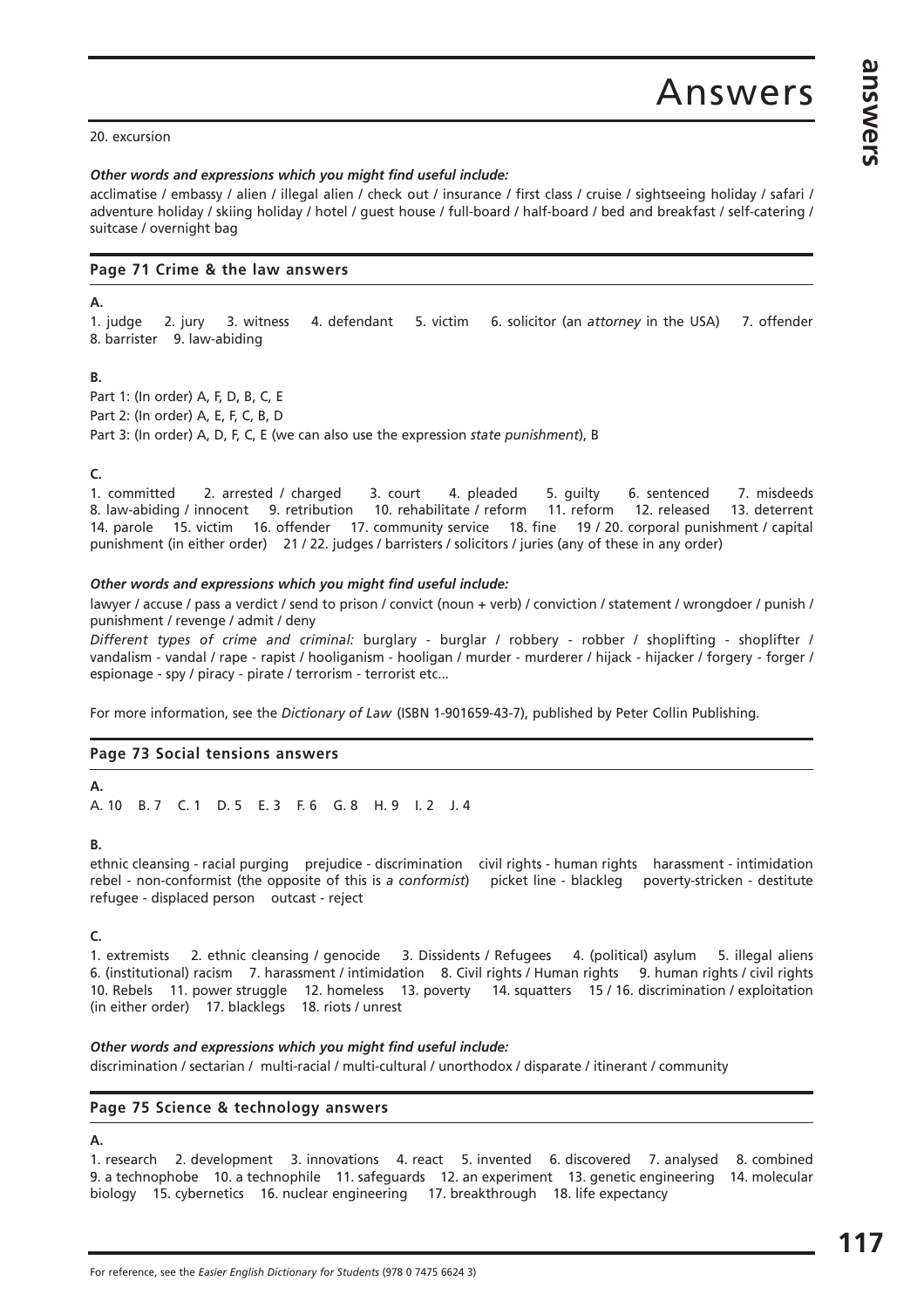# **answers**

### Answers

#### 1. base unit / disk drive 2. hardware 3. load (we can also say *install*) 4. software 5. monitor 6. printer 7. keyboard 8. mouse 9. scanner 10. log on 11. the Internet 12. web site 13. download 14. e-mail 15. crashed 16. virus

#### **C.**

**B.**

1. discovered 2. life expectancy 3. innovations 4. breakthrough 5. invented 6. Internet (we can also use the expression *world wide web*) 7. e-mail 8. research 9. technophiles 10. technophobes 11. cybernetics 12. nuclear engineering 13. safeguards 14. genetic engineering 15. analysed 16. experiment

#### *Other words and expressions which you might find useful include:*

information technology / bioclimatology / geopolitics / chemistry / physics / cryogenics + other specialized scientific or technological fields.

#### **Page 78 Food and diet answers**

#### **A.**

1. calories 2. protein 3. carbohydrate 4. fat 5. fibre (we can also use the word *roughage*) 6. cholesterol 7. vitamin 8. mineral (we often talk about the vitamin or mineral *content* of a food) 9. overweight (if somebody is very overweight, we can say they are *obese*) 10. malnourished 11. nutrition (we often talk about the *nutritional value* of a food. The adjective is *nutritious.* A person who specializes in the study of nutrition and advises on diets is called a *nutritionist*)

Note: Fats in food come under four categories: saturated fat (which contains the largest amount of hydrogen possible); unsaturated fat; polyunsaturated fat (which is less likely to be converted into cholesterol in the body); and monounsaturated fat

#### **B.**

1. H 2. C 3. A 4. I 5. D 6. E 7. B 8. F 9. J 10. G

#### **C.**

1. fast food 2 / 3. minerals / vitamins (in either order) 4 / 5. fat / carbohydrates (in either order) 6. malnutrition (the adjective is *malnourished*) 7. scarcity 8. harvest 9. balanced diet 10. fibre 11. fat / cholesterol 12. calories 13. Genetically modified 14. organic 15 / 16. salmonella / listeria (in either order) 17. food poisoning

#### *Other words and expressions which you might find useful include:*

consume / consumption / underweight / eating disorder / anorexia / anorexic / bulimia / bulimic / vegetarian / vegan health foods

#### **Page 80 Children & the family answers**

#### **A.**

1. nuclear 2. extended 3. single-parent 4. bring up (we can also use the words *raise* or *rear*) 5. upbringing 6. divorced 7. childcare 8. adolescence (the noun is *adolescent*) 9. formative 10. birth rate 11. dependant (the adjective is *dependant*) 12. juvenile delinquency (in Britain, a juvenile is anybody below the age of 18, which is the age at which somebody becomes legally responsible for their own actions)

#### **B.**

1. H (*authoritarian* can be a noun and an adjective) 2. C 3. G 4. K 5. A 6. D 7. J (we can also use the expression *over-caring*) 8. B 9. E 10. F 11. I 12. L

#### **C.**

1. formative 2. divorced 3. brought up 4. foster family (a child who is raised by a foster family is called a *foster child*. The verb is *to foster*) 5. authoritarian 6. upbringing 7. running wild 8. adolescence 9. juvenile delinquency 10. responsible 11. siblings 12. well-adjusted 13. lenient 14. over-protective 15. nuclear 16. single-parent 17. dependants 18. extended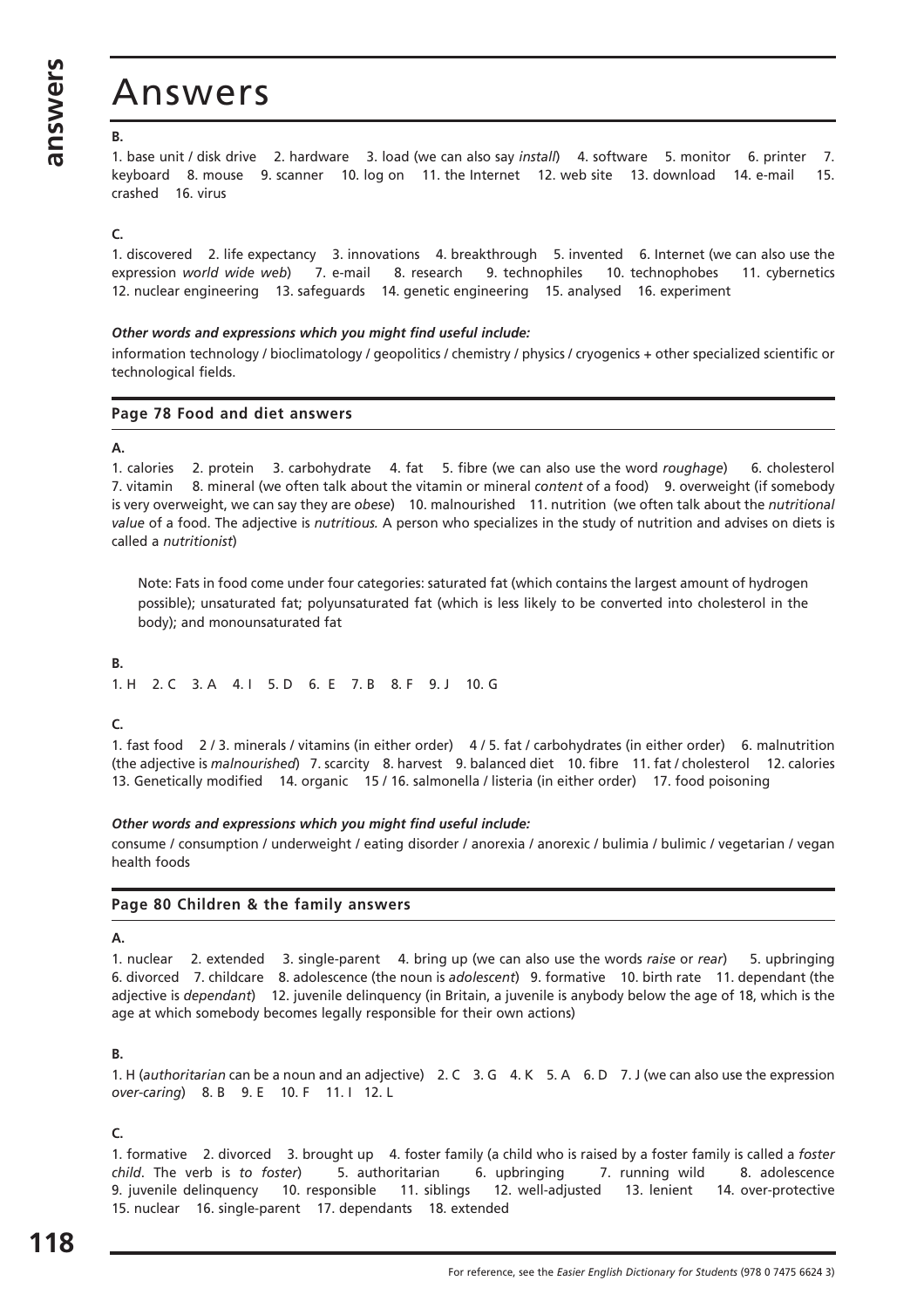#### *Other words and expressions which you might find useful include:*

abuse / rebelliousness / relationship / supervision / minor / relatives / nurture / kin / family life / split up / broken home/ divorce rate

#### **Page 82 On the road answers**

**A.**

**B.**

1. A 2. B 3. B 4. A 5. A 6. B 7. A 8. A 9. A 10. A 11. A 12. A 1. D 2. H 3. F 4. A 5. J 6. G 7. C 8. I 9. E 10. B

Note:

Most large towns and cities in Britain have 'Park and Ride' schemes. These are large car parks outside city centres where drivers can park their car, usually for free. They can then take a bus into the city centre.

Distances and speed limits in Britain are in miles or miles per hour (1 mile = 1.6 kilometres). The maximum speed limit in Britain is 60mph on single-lane roads outside towns, or 70mph on dual-carriageways or motorways. In most towns and cities, the maximum speed limit is usually 20 or 30 mph. Drivers who are caught speeding can face penalties ranging from a fine to imprisonment, depending on how fast they are driving and where. They can also have their driving licence suspended.

Drink driving is considered a very serious offence. Offenders automatically have their driving licence suspended for at least a year, will normally receive a fine and may go to prison.

#### **C.**

1 / 2. injuries / fatalities (in either order) 3. speeding 4. drink-driving 5. pedestrians 6. pedestrian crossings 7. Highway Code 8 / 9. congestion / pollution (in either order) 10. black spot 11. transport strategy 12. Traffic calming 13. Park and Ride 14. traffic-free zone 15. cycle lanes 16. subsidised 17. fines 18. dominate

#### *Other words and expressions which you might find useful include:*

Objects in the street: zebra crossing / pelican crossing / traffic island / pavement / bollard / kerb / junction / crossroads / traffic cones

Motorway / highway / carriageway / slip road / hard shoulder / central reservation / overtake / cut in / swerve / skid / brake / accelerate / lorry / articulated lorry / van / diesel

#### **Page 84 The arts answers**

#### **A.**

1. a ballet 2. a play 3. a biography (if somebody writes a book about themselves, we call it an *autobiography*) 4. a sculpture 5. a portrait 6. an opera 7. a concert 8. a novel 9. poetry 10. a still life 11. photography 12. a film

**B.**

1. C 2. A 3. B 4. A 5. C 6. B (we can also use the word *grant*) 7. C 8. C (we can also use the word *writers*) 9. B (*impressionism* is the name we give to this genre of painting) 10. A

#### **C.**

1. ballet 2. performance 3. reviews 4. exhibition 5. Gallery 6. portraits 7. still life 8. subsidy 9. novelist 10. works / novels 11. published 12. biography 13. concert 14. opera 15. sculpture

#### *Other words and expressions which you might find useful include:*

a musical / produce / production / exhibit / artist / actor / author / sculptor / collection / pop art

#### **Page 87 Town and country answers**

**A.**

1. N 2. M 3. G 4. A 5. I 6. B 7. C 8. F 9. H 10. E 11. K 12. D 13. L (we can also say *CBD*) 14. J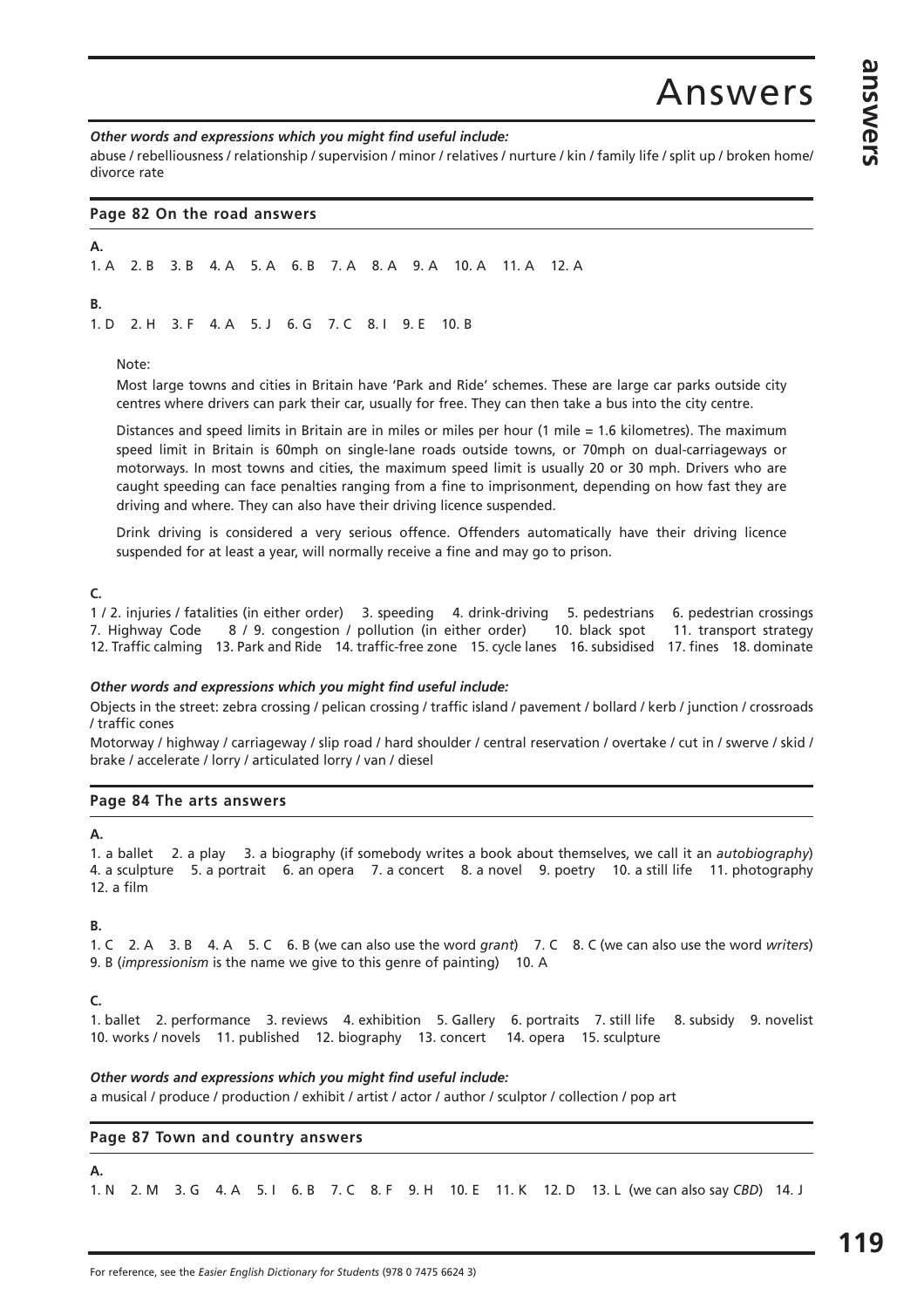1. H 2. B 3. G 4. F 5. A 6. C 7. E 8. D

**C.**

**B.**

1. metropolis 2. cosmopolitan 3. urban 4. amenities 5. cultural events 6. infrastructure 7. commuters 8. Central Business District 9. rush hour / peak periods 10. congestion 11. pollution 12. cost of living 13. building sites 14. population explosion 15. drug abuse 16. inner-city 17. rural 18. prospects 19. productive land / cultivation / arable land 20. urban sprawl 21. environment

#### *Other words and expressions which you might find useful include:*

suburbs / facilities / employment / unemployment / resident / residential / outskirts / property prices / development

#### **Page 89 Architecture answers**

**A.**

Building materials: timber / stone / steel / glass / concrete / reinforced concrete

Aesthetic perception: well-designed / an eyesore / elegant / ugly / controversial / pleasing geometric forms

Types of building: skyscraper / low-rise apartments / high-rise apartments (in Britain, the word *flat* is usually used instead of *apartment*) / multi-storey car park

Architectural style: modernist / post-modern / standardised / traditional / international style / art deco (*high-tech* could also be included here)

Parts of a building: porch / façade / walls / foundations

Features: practical / functional / high-tech / energy-efficient

**B.** 1. B 2. A 3. C 4. C 5. A 6. A 7. C 8. C 9. A 10. A

**C.**

1. planning 2. preservation 3. renovate 4. architects 5. glass 6. façade 7. foundations 8. social 9. derelict 10. estate 11. an eyesore 12. traditional 13. slums 14. high-rise /low-rise 15. energy-efficient

#### *Other words and expressions which you might find useful include:*

Other types of building: detached house / semi-detached house / terraced house / mansion / cottage / manor house bungalow / maisonette / castle / palace / shopping centre (in the USA - shopping *mall*)

Other parts of a building: roof / ground floor (in the USA = first floor) / first floor (in the USA = second floor) basement (cellar) / attic / staircase

Verbs: construct / design / plan / modernise

Others: standardised / prefabricated / development / mass-produced / low-cost

#### **Page 92 Men & women answers**

#### **A.**

*These words and expressions generally have positive connotations:*

astute multi-faceted egalitarian equality

*These words and expressions generally have negative connotations:*

power struggle ruthless weaker sex (a derogatory, slightly old-fashioned expression referring to women) male chauvinist (the expression *male chauvinist pig* can also be used, although it is considered insulting) sex objects male-dominated militant feminists (although some women would argue that this has positive connotations)

#### **B.**

1. household management (we also use the expressions *domestic chores or housework*) 2. Sex Discrimination Act (a British law which states that men and women should be treated equally, with equal pay, terms and conditions for doing the same job etc) 3. male counterparts 4. child rearing 5. role division (we sometimes write *role* as *rôle*) 6. breadwinner (we can also use the expression *financial provider*) 7. social convention 8. gender roles 9. stereotypes 10. battle of the sexes

**C.**

1. egalitarian 2. equality 3. breadwinner 4. weaker sex 5. stereotypes 6. gender roles 7. male-dominated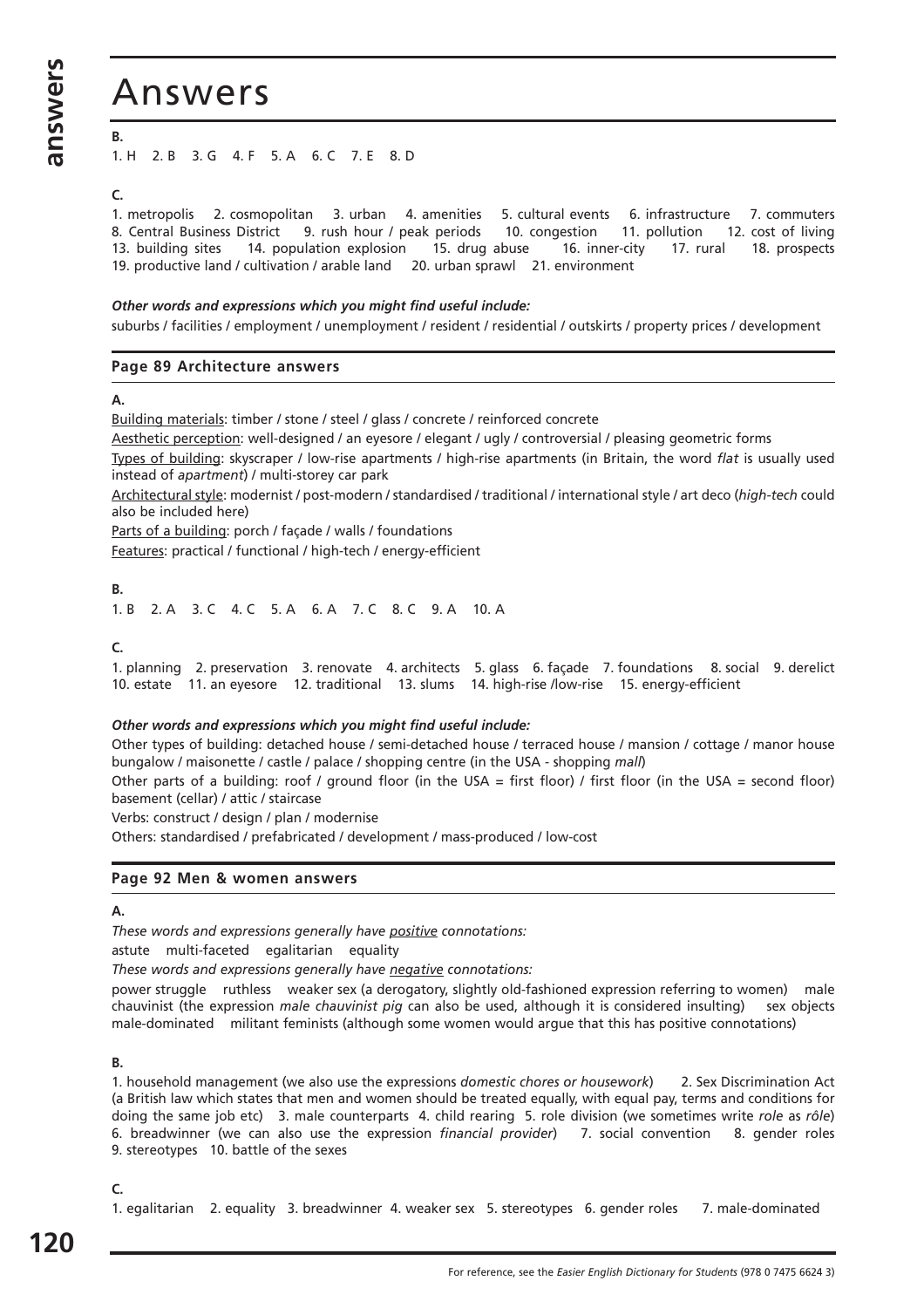8. ruthless 9. astute 10. multi-faceted 11. Sex Discrimination Act 12. male chauvinist 13. role division 14. child rearing 15. household management 16. Social convention 17. militant feminists 18. sex objects 19. power struggle / battle of the sexes 20. male counterparts 21. battle of the sexes / power struggle

#### *Other words and expressions which you might find useful include:*

discriminate / second class citizens / unisex / sexist / exploitation / cohabit / masculine - feminine qualities / modern man (a relatively new expression describing a man who believes in total equality between men and women and is happy to do tasks previously considered only suitable for a woman)

#### **Page 95 Geography answers**

| Α.          |        |          |                |                                      |
|-------------|--------|----------|----------------|--------------------------------------|
| 1. tree     | copse  | wood     | forest         | (beach does not belong here)         |
| 2. footpath | track  | lane     | road           | (peak does not belong here)          |
| 3. hillock  | hill   | mountain | mountain range | (shore does not belong here)         |
| 4. hollow   | gorge  | valley   | plain          | (waterfall does not belong here)     |
| 5. inlet    | cove   | bay      | qulf           | (ridge does not belong here)         |
| 6. brook    | stream | river    | estuary        | (cliff does not belong here)         |
| 7. city     | county | country  | continent      | (tributary does not belong here)     |
| 8. puddle   | pond   | lake     | sea            | (cape does not belong here)<br>ocean |

#### **B.**

*Geographical features associated with water and the sea:*  coast peninsula shore beach cape source coastline tributary waterfall mouth cliff *Geographical features associated with land, hills and mountains:* mountainous ridge cliff summit glacier plateau peak highlands *Words associated with agriculture and rural land:*  depopulation fertile under-developed vegetation irrigation *Words associated with towns and cities:*  urban sprawl densely populated industrialised conurbation overcrowding

#### **C.**

1. densely populated 2. industrialised 3. urban sprawl 4. city 5. irrigation 6. source 7. peaks 8. mountain range 9. depopulation 10. Valley 11. waterfalls 12. streams 13. lane 14. track 15. Ocean 16. cape / peninsula 17. hills 18. plain 19. delta 20. fertile 21. shore / beach 22. country

*Other words and expressions which you might find useful include:* lowlands / mountainous / hilly / flat / climate / diverse

#### **Page 97 Business & industry answers**

**A.**

1. demand for 2. loss 3. net 4. lending 5. credit 6. retail 7. private 8. State-owned industries 9. Unskilled labourers 10. take on (we can also use the word *employ*) 11. White-collar 12. exports 13. bust / recession 14. employees / workers / staff 15. expenditure 16. shop floor

#### **B.**

1. F 2. L 3. O 4. H 5. M 6. C (GNP = Gross National Product. Compare this with GDP - Gross Domestic Product) 7. A 8. E 9. B 10. G 11. K 12. J 13. D 14. P 15. Q (VAT = Value Added Tax) 16. I 17. N

**C.**

1. Interest 2. borrowing 3. lay off 4. unemployment 5. Inflation 6. exports 7. secondary industries 8. Blue-collar / White-collar 9. state-owned / nationalised 10. salaries 11. management 12. public 13. Demand 14. supply 15. revenue / income 16. nationalised 17. deficit 18. automation

#### *Other words and expressions which you might find useful include:*

See [pages 53](#page-58-0) (Work) and 56 (Money & finance) in this book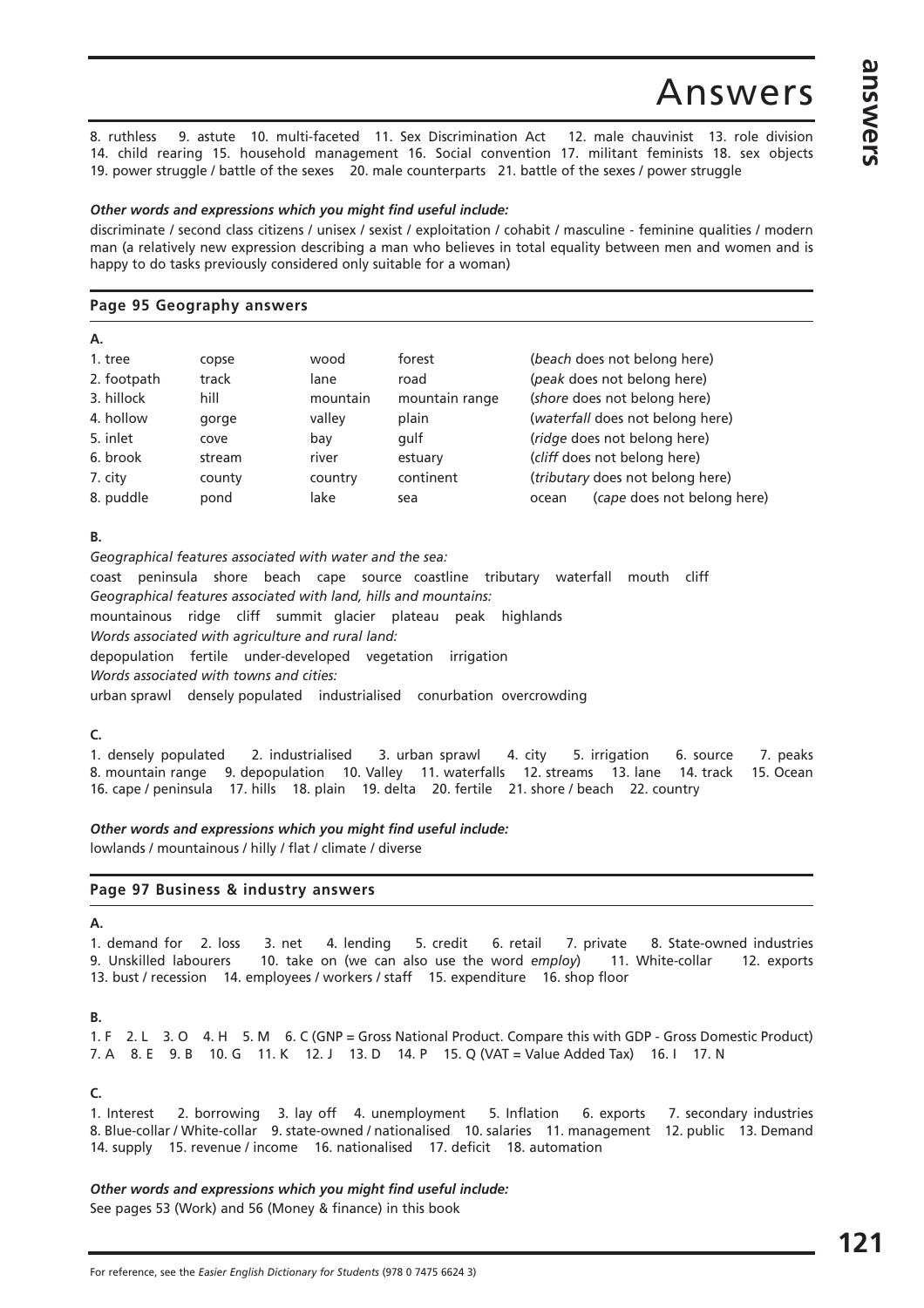#### **Page 100 Global problems answers**

#### **A.**

1. B 2. A 3. B 4. C 5. A 6. C 7. A 8. B 9. A 10. C 11. B 12. B 13. A 14. B 15. A

Note: A hurricane is the name we give to a tropical storm with strong winds and rain in the Caribbean or Eastern Pacific. In the Far East it is called a *typhoon*. In the Indian Ocean it is called a *cyclone*)

#### **B.**

1. spread 2. spread / swept 3. erupted 4. shook 5. broke out 6. casualties 7. survivors / casualties 8. Refugees / Survivors 9. suffering 10. relief

(These words do not belong anywhere: disaster / spouted / ran / flamed / wobbled)

**C.**

1. torrential 2. flood 3. epidemic 4. famine 5. relief 6. volcano 7. erupted 8. hurricane 9. devastation 10. typhoon 11. casualties 12. drought 13. civil war 14. Refugees / Survivors 15. swept / spread 16. accident 17. explosions 18. plague

#### *Other words and expressions which you might find useful include:*

major (accident) / disease / illness / hardship / dead / wounded / injured / homeless / victim / aid convoy *See also [page 68](#page-73-0) (Social tensions)*